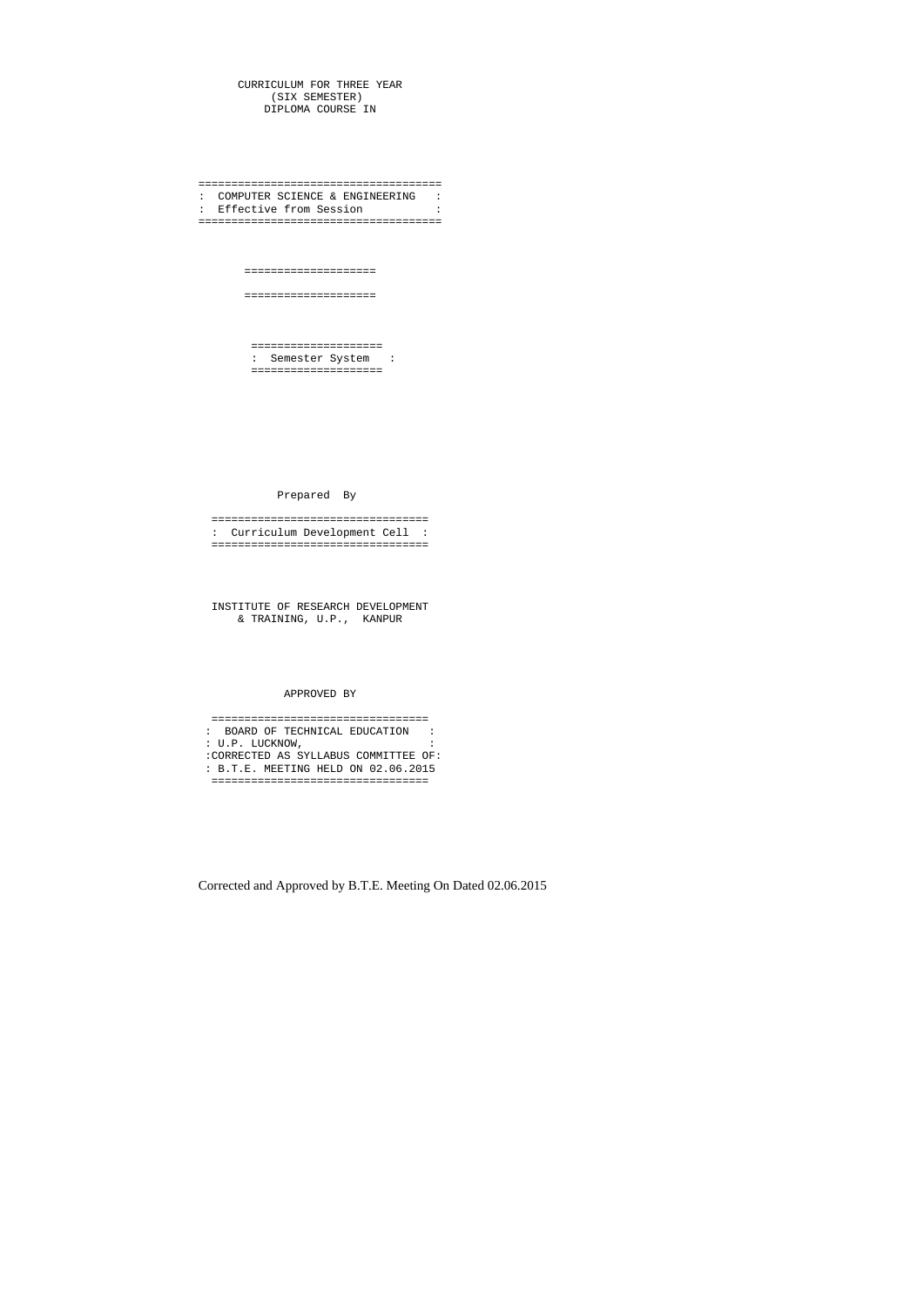|----|  $\begin{array}{|c|c|c|c|}\hline \text{Total} & & \text{405} \\\hline \end{array}$ 

# STUDY AND EVALUATION SCHEME FOR<br>THREE YEAR SIX SEMESTER) DIPLOMA COURSE IN COMPUTER SCIENCE AND ENGINEERING<br>(Effective From )

|                             | Curriculum |  |                          |                                             |    |                                              |       |                                                                                        | Scheme of Examination |     |             |       |                        |              |    |     |  |
|-----------------------------|------------|--|--------------------------|---------------------------------------------|----|----------------------------------------------|-------|----------------------------------------------------------------------------------------|-----------------------|-----|-------------|-------|------------------------|--------------|----|-----|--|
| Periods Per Week<br>SUBJECT |            |  |                          |                                             |    | Practical<br>Theory                          |       |                                                                                        |                       |     |             |       |                        | $Gra-$<br>nd |    |     |  |
|                             | c. ori awl |  |                          | Le   Tut   Dr   Lab   Work   Tot<br>Shop al |    |                                              |       | Examination   Sess.   Total   Examination   Sess.  <br>$Marks$  Marks ---------- Marks |                       |     |             |       | Total Tot-<br>Markslal |              |    |     |  |
|                             | al         |  |                          |                                             |    |                                              |       |                                                                                        | Dur.   Marks          |     |             | Dur . | Marksl                 |              |    |     |  |
|                             |            |  |                          | $\overline{\phantom{a}}$                    |    | 1.1 Professional Communication               |       | 2.5                                                                                    | 50                    | 2.0 | 70          | 3     | 2.0                    | 10           | 30 | 100 |  |
|                             |            |  | $\sim$                   | -                                           |    | 1.2 Applied Mathematics-I(A)                 |       | 2.5                                                                                    | 50                    | 20  | 70          |       |                        |              |    | 70  |  |
|                             |            |  | $\overline{\phantom{a}}$ | $\qquad \qquad$                             |    | 1.3 Applied Physics-I                        |       | 2.5                                                                                    | 50                    | 2.0 | 70          |       |                        |              |    | 70  |  |
| 6                           |            |  | $\overline{\phantom{a}}$ | $\overline{\phantom{a}}$                    | 6  | 1.4 Applied Chemistry                        |       | 2.5                                                                                    | 50                    | 2.0 | 70          |       |                        |              |    | 70  |  |
| R                           | 4          |  |                          | $\overline{\phantom{a}}$                    | 12 | 1.5 Components Of Information<br>Technology. |       | 2.5                                                                                    | 50                    | 2.0 | 70          |       |                        |              |    | 70  |  |
| 25                          | $+ 5 -$    |  | $\vert$ 3                |                                             | 34 |                                              | TOTAL |                                                                                        | 250                   | 100 | $350$   $-$ |       | $20 \quad$             | $10-1$       | 30 | 380 |  |

------

II Semester-(Common To Diploma In Information Technology)

|    |                          |        |                          |                          | 4  |                           | 2.1 Applied Mathematics-I(B)                                  | 2.5 | 50  | 2.0 | 70  |                          |     |                          |     | 70  |
|----|--------------------------|--------|--------------------------|--------------------------|----|---------------------------|---------------------------------------------------------------|-----|-----|-----|-----|--------------------------|-----|--------------------------|-----|-----|
|    |                          | -      | $\overline{4}$           | $\overline{\phantom{0}}$ | 8  | 2.2 Applied Physics-II    |                                                               | 2.5 | 50  | 2.0 | 70  |                          | 40  | 20                       | 60  | 130 |
| 6  | $\overline{\phantom{a}}$ | $\sim$ | $\overline{4}$           | $\overline{\phantom{0}}$ | 10 |                           | 2.3 Electrical Engineering-I                                  | 2.5 | 50  | 2.0 | 70  | 3                        | 50  | 25                       | 75  | 145 |
|    |                          |        | $\overline{\phantom{a}}$ |                          | 5  | 2.4 Engineering Mechanics |                                                               | 2.5 | 50  | 2.0 | 70  |                          |     | $\overline{\phantom{a}}$ |     | 70  |
|    |                          |        |                          |                          |    | and Material              |                                                               |     |     |     |     |                          |     |                          |     |     |
| R  | -                        | -      | 6                        | $\overline{\phantom{0}}$ | 14 | 2.5 Operating system      |                                                               | 2.5 | 50  | 2.0 | 70  |                          | 50  | 30                       | 80  | 150 |
|    | ۰                        | $\sim$ | 3                        | $\overline{\phantom{0}}$ |    |                           | 2.6 Fundamental of Electronic                                 | 2.5 | 50  | 2.0 | 70  |                          | 50  | 2.5                      | 75  | 145 |
|    |                          |        |                          |                          |    | Devices                   |                                                               |     |     |     |     |                          |     |                          |     |     |
|    |                          |        |                          |                          |    |                           |                                                               |     |     |     |     |                          |     |                          |     |     |
| 28 |                          |        |                          |                          | 48 |                           | TOTAL                                                         |     | 300 | 120 | 420 | $\overline{\phantom{a}}$ | 190 | 100                      | 290 | 710 |
|    |                          |        |                          |                          |    |                           |                                                               |     |     |     |     |                          |     |                          |     |     |
|    |                          |        |                          |                          |    |                           | GAMES/NCC/Social and Cultural activities + Discipline (15+10) |     |     |     |     |                          |     |                          |     | 25  |
|    |                          |        |                          |                          |    |                           |                                                               |     |     |     |     |                          |     |                          |     | --- |

------

 $\begin{array}{|c|c|c|c|}\hline \text{Total} & \text{735} \\\hline \end{array}$ 

- NOTE:- (1) Each period will be of 50 minutes duration.<br>
(2) Each session will be of 16 weeks.<br>
(3) Effective teaching will be at least 14 weeks.<br>
(4) At least 2 industrial visits should be scheduled during the session.
	-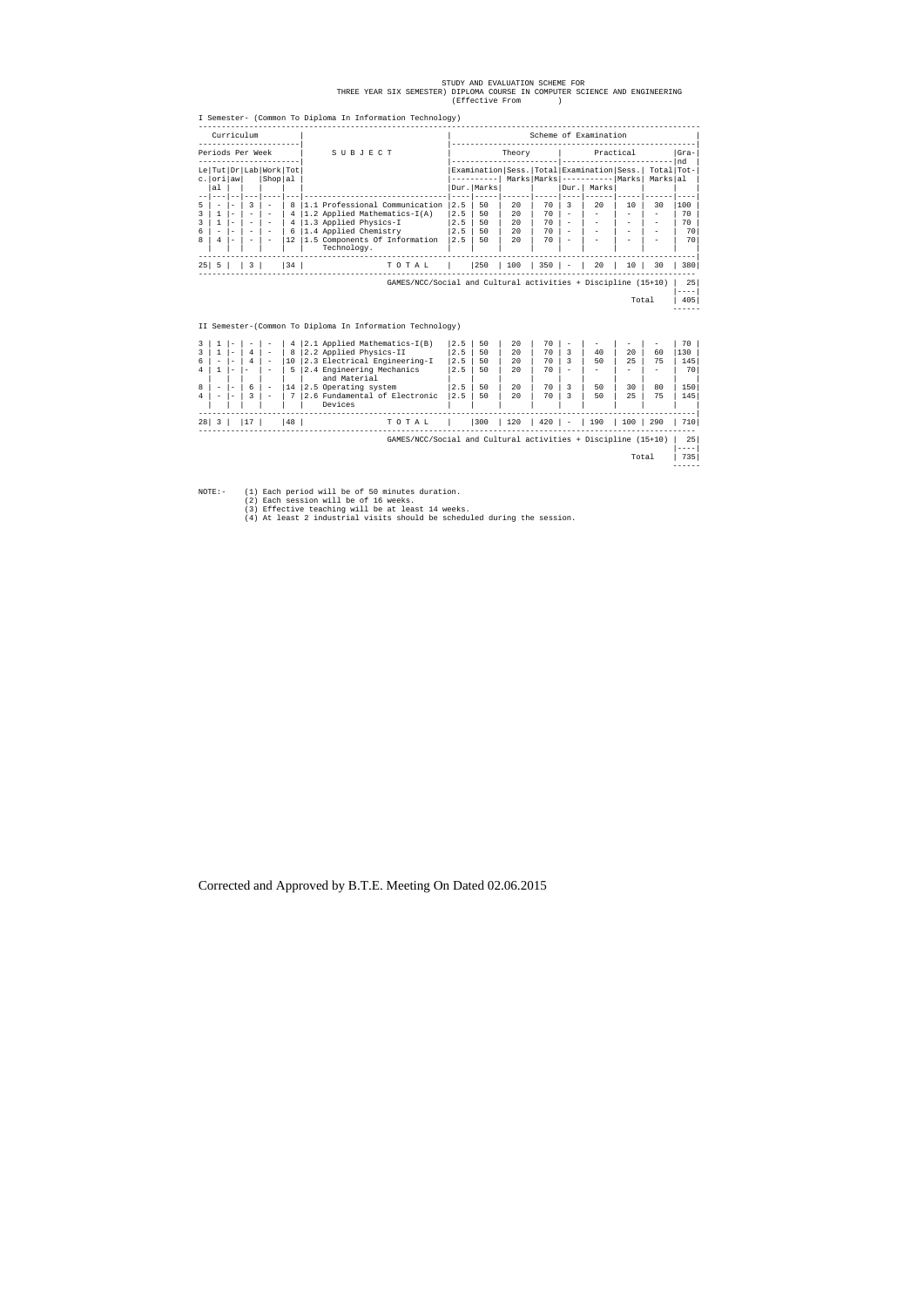## STUDY AND EVALUATION SCHEME FOR<br>THREE YEAR SIX SEMESTER) DIPLOMA COURSE IN COMPUTER SCIENCE AND ENGINEERING<br>(Effective From )

III Semester

|     | --------- Marks   Marks   -----------   Marks |                      |     |       |                                                      |                                                  |             | $Gra-$<br>nd                                                         |  |  |
|-----|-----------------------------------------------|----------------------|-----|-------|------------------------------------------------------|--------------------------------------------------|-------------|----------------------------------------------------------------------|--|--|
|     |                                               |                      |     |       |                                                      | Practical<br>Theory                              |             |                                                                      |  |  |
|     |                                               |                      |     |       | Examination Sess. Total Examination Sess. Total Tot- |                                                  |             |                                                                      |  |  |
|     |                                               |                      |     | Dur.  | Marks                                                |                                                  | Markslal    |                                                                      |  |  |
| 2.5 | 50                                            | 2.0                  | 70  | $- -$ |                                                      |                                                  |             | 70                                                                   |  |  |
| 2.5 | 50                                            | 2.0                  | 70  | 3     | 70                                                   | 30                                               | 100         | 170                                                                  |  |  |
|     |                                               |                      |     |       |                                                      |                                                  |             | 185                                                                  |  |  |
| 2.5 | 50                                            | 2.0                  | 70  | 3     | 60                                                   | 30                                               | 90          | 160                                                                  |  |  |
|     | 200                                           | 80                   |     |       |                                                      |                                                  | 305         | 585                                                                  |  |  |
|     | 2.5                                           | Dur.   Marks  <br>50 | 2.0 | 70    | $280$ $-$                                            | 75<br>$\begin{array}{c} \boxed{205} \end{array}$ | 40<br>$100$ | 115<br>Games/NCC/Social and Cultural activities + Discipline (15+10) |  |  |

|----| Total | 610|

IV Semester-(Common To Diploma In Information Technology)

| 6 |                          |   |                          | 10                | 4.1 Data Communication &                                      | 2.5 | 50  | 20 | 70  | 3                        | 60  | 30  | 90  | 160        |
|---|--------------------------|---|--------------------------|-------------------|---------------------------------------------------------------|-----|-----|----|-----|--------------------------|-----|-----|-----|------------|
|   |                          |   |                          |                   | Computer Network                                              |     |     |    |     |                          |     |     |     |            |
| 6 | $\overline{\phantom{a}}$ | 6 |                          | 12                | 4.2 Office Tools                                              | 2.5 | 50  | 20 | 70  |                          | 70  | 30  | 100 | 170        |
| 6 | $\overline{\phantom{0}}$ | 6 | $\qquad \qquad =$        | 12                | 4.3 Dot(.) Net Technology                                     | 2.5 | 50  | 20 | 70  | 3                        | 70  | 35  | 105 | 175        |
|   | $\qquad \qquad -$        | 6 | $\overline{\phantom{0}}$ | $12 \overline{ }$ | 4.4 Microprocessor & Its                                      | 2.5 | 50  | 20 | 70  | 3                        | 60  | 30  | 90  | 160        |
|   |                          |   |                          |                   | Application                                                   |     |     |    |     |                          |     |     |     |            |
|   |                          |   |                          | 46                | TOTAL                                                         |     | 200 | 80 | 280 | $\overline{\phantom{a}}$ | 260 | 125 | 385 | 665        |
|   |                          |   |                          |                   | Games/NCC/Social and Cultural activities + Discipline (15+10) |     |     |    |     |                          |     |     |     | 25<br>---- |

Note: (1) Each period will be of 50 minutes duration.<br>
(2) Each session will be of 16 weeks.<br>
(3) Effective teaching will be at least 14 weeks.<br>
(4) 4 weeks structured and supervised, branch specific, task oriented<br>
indust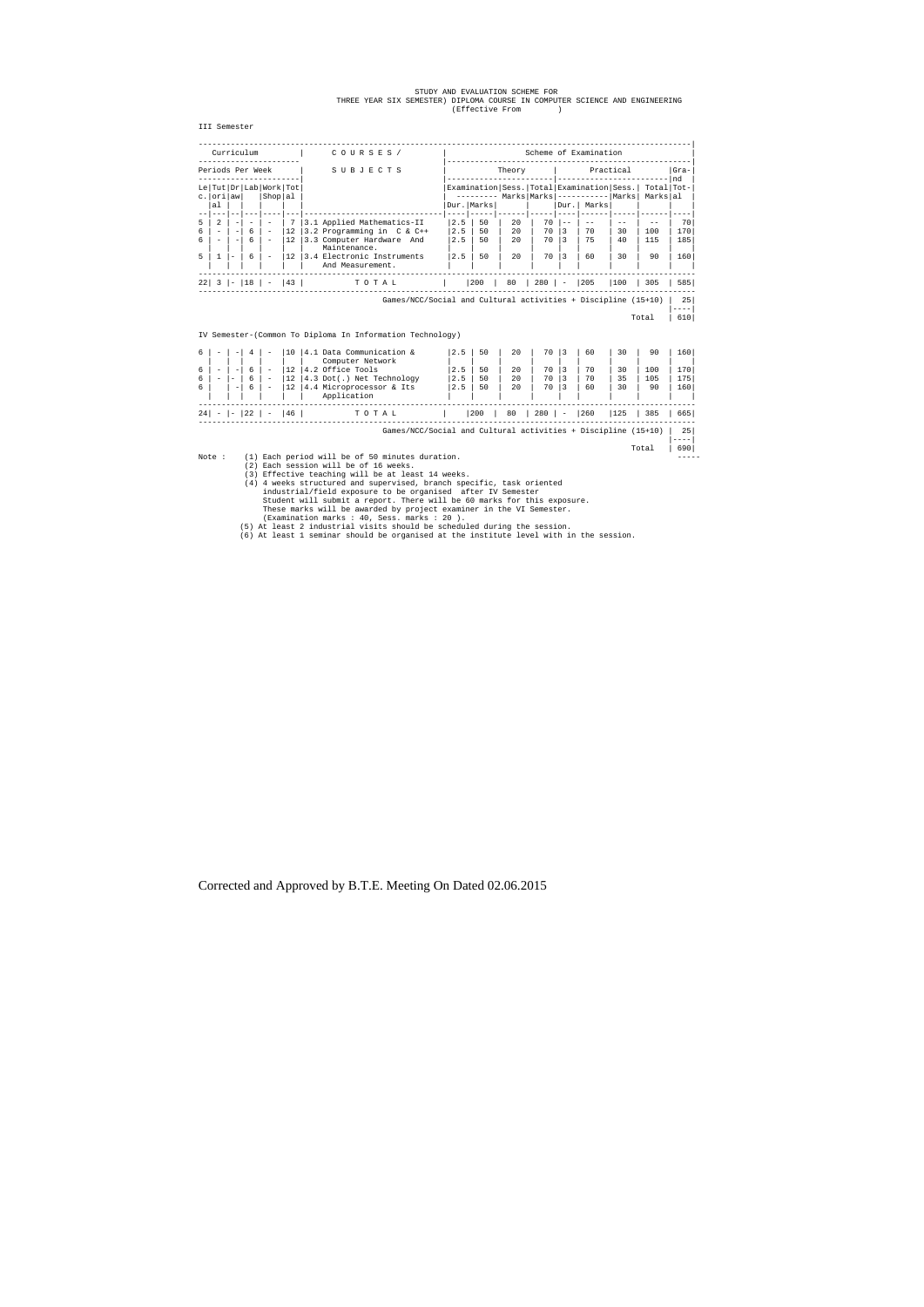#### STUDY AND EVALUATION SCHEME FOR THREE YEAR SIX SEMESTER) DIPLOMA COURSE IN COMPUTER SCIENCE AND ENGINEERING (Effective From ) (COMMON TO INFORMATION TECHNOLOGY (THREE YEAR)

V Semester-(Common To Diploma In Information Technology) -----------------------------------------------------------------------------------------------------------: Curriculum | C O U R S E S | Scheme of Examination ----------------------| |-----------------------------------------------------| S U B J E C T S  $\vert$  Theory  $\vert$  Practical |Gram-----------------------| |-----------------------|------------------------|nd | Le|Tut|Dr|Lab|Work|Tot| |Examination|Sess.|Total|Examination|Sess.| Total|Tot-| c.|ori|aw| |Shop|al | |----------| Marks|Marks|-----------|Marks| Marks|al | |al | | | | | |Dur.|Marks| | |Dur.| Marks| | | | --|---|--|---|----|---|------------------------------|----|-----|------|-----|----|------|-----|------|----| 6 | 2 |- | - | - | 8 | 5.1 Industrial Management and  $|2.5|$  50 | 20 | 70 | -- | -- | -- | -- | 70 | | | | | | Entrepreneurship Development| | | | | | | | | | 6 | - | -| 4 | - |10 |5.2 Data Structure Using C&C++|2.5 | 50 | 20 | 70 | 3 | 60 | 30 | 90 | 160| 6 | - | 12 | 5.3 RDBMS | 2.5 | 50 | 20 | 70 | 3 | 60 | 30 | 90<br>
6 | - | 12 | 5.4 Java programming | 2.5 | 50 | 20 | 70 | 3 | 60 | 30 | 90<br>
- | - | 6 | 5.5 E-Commerce & EPR | 2.5 | 50 | 20 | 70 | - | -- | -- | --6 | - | -| 6 | - |12 |5.4 Java programming |2.5 | 50 | 20 | 70 | 3 | 60 | 30 | 90 | 160| 6 | - |- | - | - | 6 |5.5 E-Commerce & EPR |2.5 | 50 | 20 | 70 | - | -- | -- | -- | 70| --|---|--|---|----|---|------------------------------|----|-----|------|-----|----|------|-----|------|---- 30| 2 |- |16 | - |48 | T O T A L | |250 | 100 | 350 | - | 180 | 90 | 270 | 620| ------------------------------------------------------------------------------------------------------------

Games/NCC/Social and Cultural activities + Discipline (15+10)| 50|

 ----- Total | 645|

------

#### VI Semester-(Common To Diploma In Information Technology)

|    | $\overline{\phantom{a}}$ |                                 | -  |                          | 4  | 6.1 Environmental Education $\&*$   2.5                       |     | 50  | $ -$ | $- -$ |                          |       |     | --  | - - |  |
|----|--------------------------|---------------------------------|----|--------------------------|----|---------------------------------------------------------------|-----|-----|------|-------|--------------------------|-------|-----|-----|-----|--|
|    |                          |                                 |    |                          |    | Disaster Management                                           |     |     |      |       |                          |       |     |     |     |  |
|    | $\overline{\phantom{a}}$ | $\overline{\phantom{0}}$        | 6  | $\overline{\phantom{0}}$ | 12 | 6.2 Internet & Web Technology                                 | 2.5 | 50  | 20   | 70    |                          | 60    | 30  | 90  | 160 |  |
| 6  |                          |                                 | 6  |                          | 12 | 6.3 Computer Graphics                                         | 2.5 | 50  | 20   | 70    |                          | 60    | 30  | 90  | 160 |  |
|    |                          |                                 | 8  | -                        | 8  | 6.4 Project -i. Problem                                       | - - | - - |      | $- -$ |                          | 80    | 40  | 120 | 120 |  |
|    |                          |                                 |    |                          |    | ii Exposure                                                   | - - | --  | --   | $- -$ |                          | 40    | 2.0 | 60  | 60  |  |
|    |                          |                                 |    |                          |    | iii Seminar                                                   | - - | --  |      | $- -$ |                          | $- -$ | 20  | 20  | 20  |  |
|    |                          |                                 |    |                          |    |                                                               |     |     |      |       |                          |       |     |     |     |  |
| 16 | $\hspace{0.05cm}$        | $\hspace{0.1mm}-\hspace{0.1mm}$ | 20 | $\overline{\phantom{0}}$ | 36 | TOTAL                                                         |     | 100 | 40   | 140   | $\overline{\phantom{0}}$ | 240   | 140 | 380 | 520 |  |
|    |                          |                                 |    |                          |    |                                                               |     |     |      |       |                          |       |     |     |     |  |
|    |                          |                                 |    |                          |    | Games/NCC/Social and Cultural activities + Discipline (15+10) |     |     |      |       |                          |       |     |     | 25  |  |

-----

|                                                          | Total                      | 545  |
|----------------------------------------------------------|----------------------------|------|
|                                                          |                            |      |
|                                                          | 30% Carry Over of I & II   | 342  |
|                                                          | 70% Carry Over of III & IV | 910  |
|                                                          | 100% Carry Over of V & VI  | 1190 |
|                                                          |                            |      |
| $NOTE: -(1)$ Each period will be of 50 minutes duration. | Grand Total                | 2442 |
| (2) Each session will be of 16 weeks.                    |                            |      |
| (3) Effective teaching will be at least 14 weeks.        |                            |      |
| (4) Remaining periods will be utilised for revision etc. |                            |      |

(5) At least 2 Field visit and 2 extension lectures are to be organised and managed well in advance at institute level during the session.

(6) (\*) It is compulsory to appear & to pass in examination, But marks will

 not be included for division and percentage of obtained marks. (7) At least 1 seminar should be organised at the institute level with in the session, Participation of each student is compulsuory and sessional marks for this should be allotted to the student. (No External Exam.)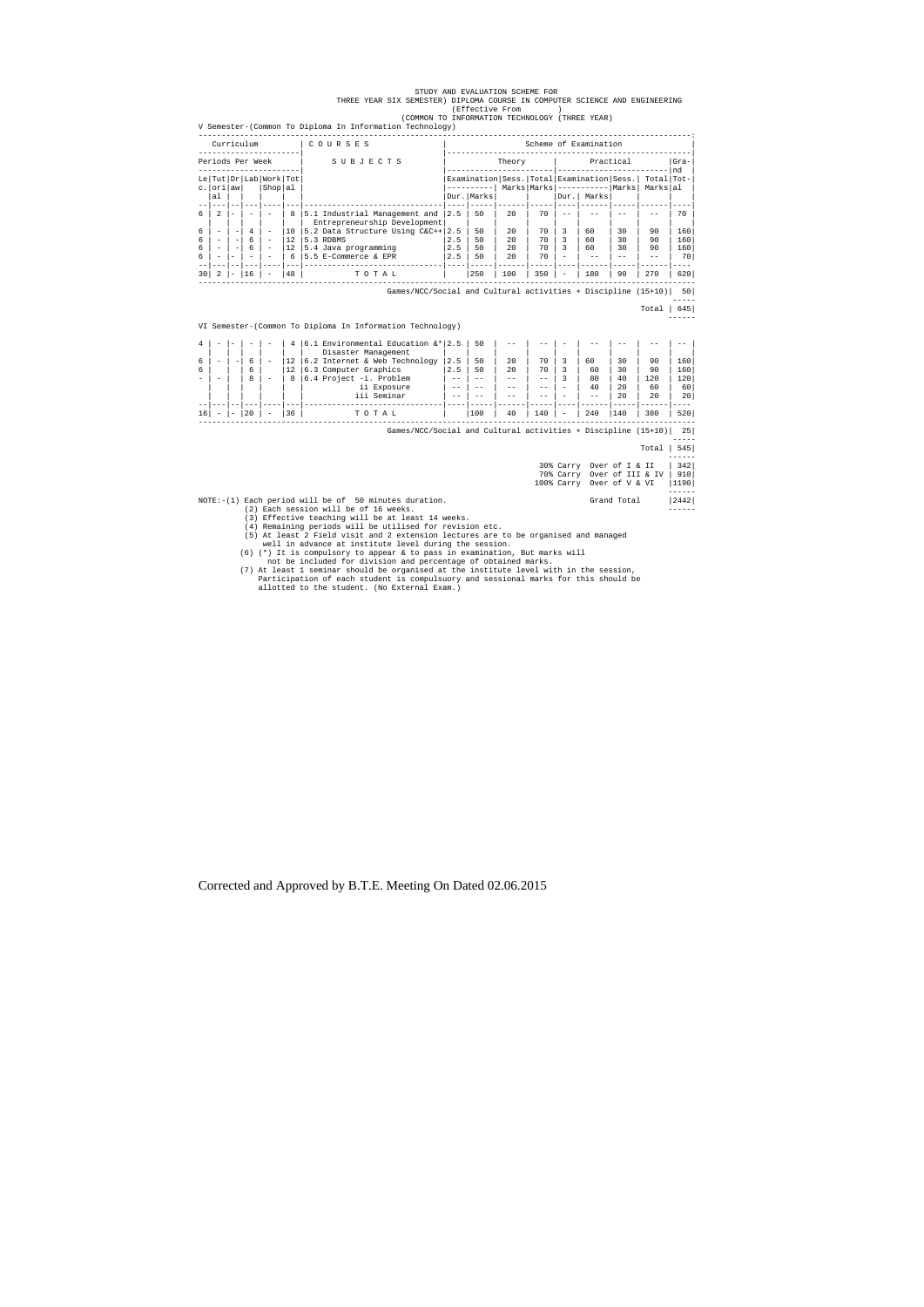| CONTENTS |
|----------|
|----------|

|      | Sl.No. Particulars                                           | Page No.       |
|------|--------------------------------------------------------------|----------------|
| Ι.   | Study and Evaluation Scheme                                  |                |
| II.  | Main Features of the Curriculum                              | 1              |
| III. | List of Experts                                              | 2              |
| IV.  | Need Analysis                                                | $\mathbf{3}$   |
| V.   | Profile Development                                          | $\overline{4}$ |
| VI.  | Job Potential\Job Opportunities                              | $5 - 20$       |
|      | I SEMESTER                                                   |                |
|      | 1.1 Professional Communication                               | $21 - 25$      |
|      | 1.2 Applied Mathematics-I(A)                                 | $26 - 27$      |
|      | 1.3 Applied Physics-I                                        | $28 - 29$      |
|      | 1.4 Applied Chemistry                                        | $30 - 33$      |
|      | 1.5 Component of Information Technology                      | $34 - 35$      |
|      | II SEMESTER                                                  |                |
|      | 2.1 Applied Mathematics-I(B)                                 | $36 - 37$      |
|      | 2.2 Applied Physics-II                                       | $38 - 40$      |
|      | 2.3 Electrical Engineering-I                                 | $41 - 45$      |
|      | 2.4 Engineering Mechanics & Material                         | $46 - 47$      |
|      | 2.5 Operating System                                         | $48 - 49$      |
|      | 2.6 Fundamentals of Electronics Devices                      | $50 - 54$      |
|      | III SEMESTER                                                 |                |
|      | 3.1 Applied Mathematics-II                                   | $55 - 58$      |
|      | 3.2 Programming In C & C++                                   | $59 - 60$      |
|      | 3.7 Computer Hardware & Maintenance                          | $61 - 63$      |
|      | 3.8 Electronic Instruments & Measurments                     | $64 - 67$      |
|      | IV SEMESTER                                                  |                |
|      | 4.1 Data Communication & Computer Network                    | $68 - 70$      |
|      | 4.2 Office Tools                                             | $71 - 72$      |
|      | 4.3 . Net Technology                                         | $73 - 74$      |
|      | 4.4 Microprocessor & Its Application<br>V SEMESTER           | $75 - 78$      |
|      | 5.1 Industrial Management & Enterprenuership<br>Development. | $79 - 80$      |
|      | 5.2 Data Structure Using C & C++                             | $81 - 82$      |
|      | 5.3 RDBMS                                                    | $83 - 85$      |
|      | 5.4 Java Programming                                         | 86             |
|      | 5.5 E-Commerce & ERP                                         | $87 - 88$      |
|      | VI SEMESTER                                                  |                |
|      | 6.1 Environmental Education & Disaster Management            | $89 - 91$      |
|      | 6.2 Internet & Web Technology                                | $92 - 93$      |
|      |                                                              |                |
|      | 6.3 Computer Graphics.                                       | $94 - 95$      |
|      | 6.4 Project -i. Problem<br>ii. Field Exposure                | 96             |
|      | iii. Seminar                                                 |                |
|      | Staff Structure                                              | 97             |
|      | Space Requirement                                            | $98 - 99$      |
|      | List of equipment                                            | $100 - 118$    |
|      | Learning Resource Materials                                  | 119            |
|      | Annexure-1 Questionnaire                                     | $120 - 122$    |
|      | Annexure-2 Field Exposure                                    | 123            |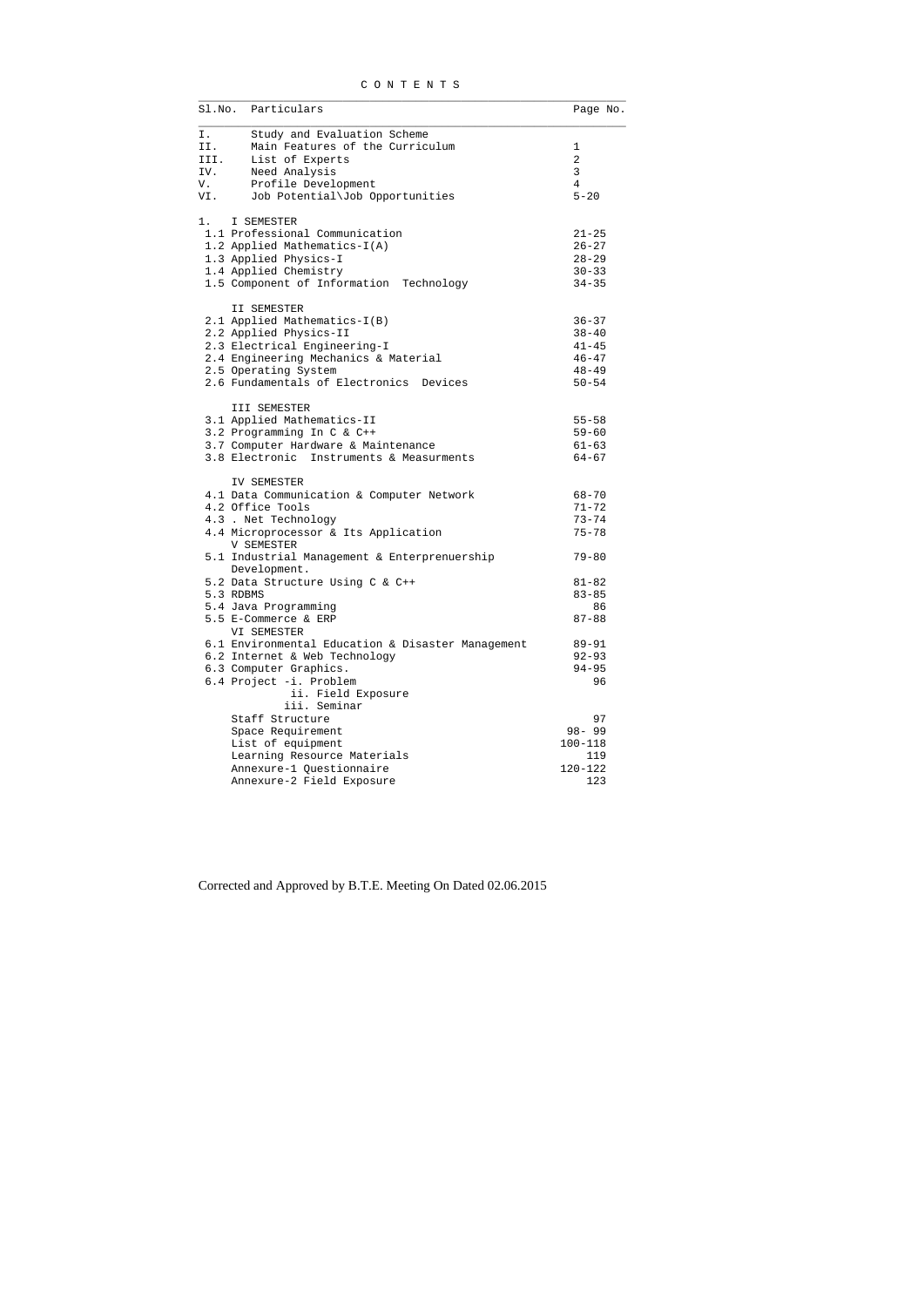## MAIN FEATURES OF THE CURRICULUM

|     | 1. Title of the Course | : Diploma In Computer Science<br>&<br>Enginnering. |
|-----|------------------------|----------------------------------------------------|
| 2.1 | Duration of the Course | : Three Years(Six Semester)                        |
| 3.  | Type of the Course     | : Full Time Institutional                          |
| 4.  | Pattern of the Course  | : Semester System                                  |
| 5.  | Intake                 | 60                                                 |
| б.  | Entry Oualification    | : Passed High School with 35% Marks                |
| 7.  | Admission Criteria     | : State Joint<br>Entrance<br>Examination           |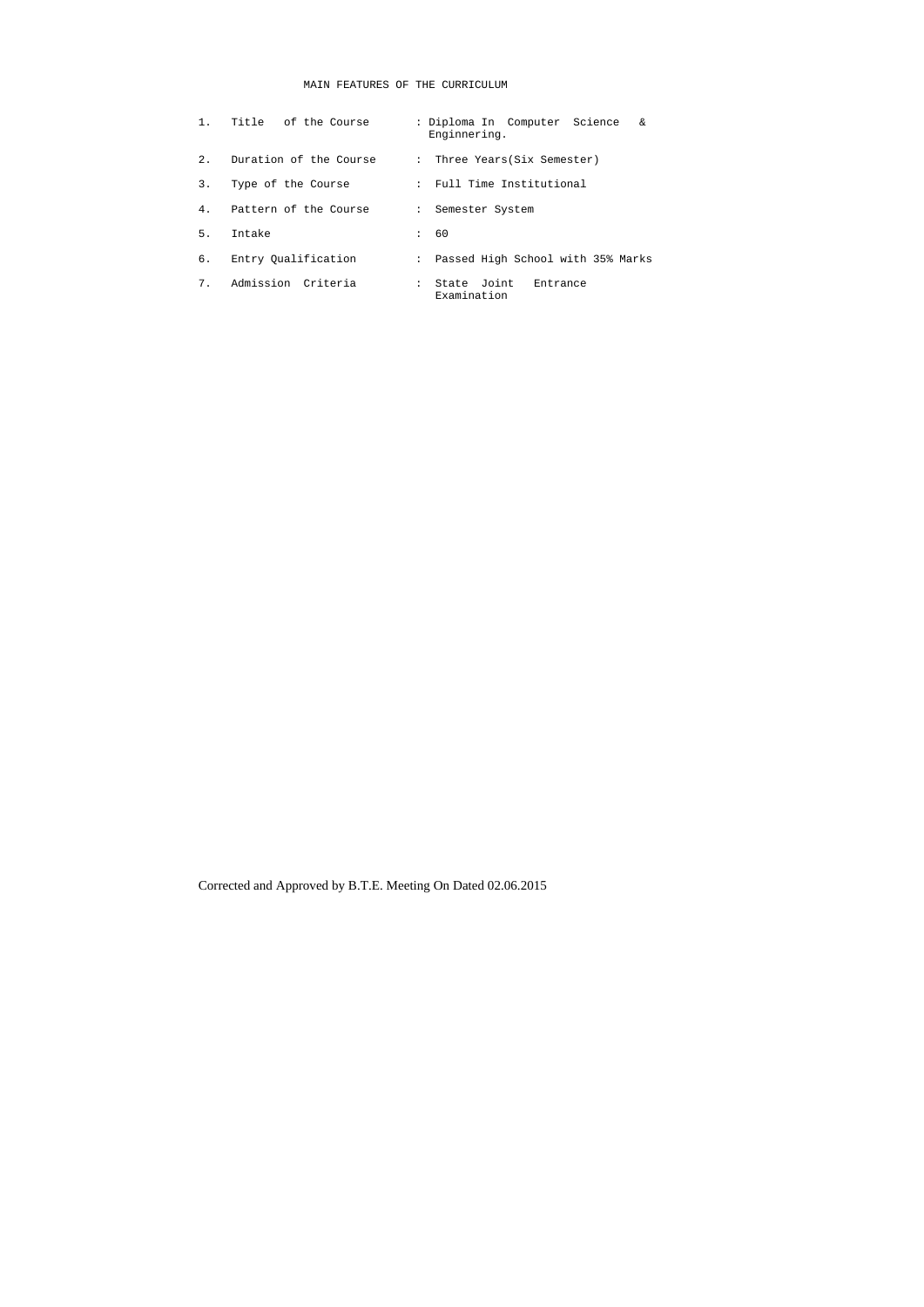## III LIST OF EXPERTS

List of experts who contributed to Change the of curriculum of Three Year Diploma Course In Computer Science and Engineering in Semester System held on 08.04.2015 at I.R.D.T . U.P., Kanpur.

| 1. Smt Preeti Chaturvedi  | Lecturer, C.S.J.M. University<br>Kanpur    |
|---------------------------|--------------------------------------------|
| 2. Shri Anoop Kumar Patel | H.O.D., G.P., Kanpur                       |
| 3. Shri Harinam           | Lecturer, G.P., Lucknow                    |
| 4. Shri Litil Kumar       | Assistant Professor<br>I. R. D. T., Kanpur |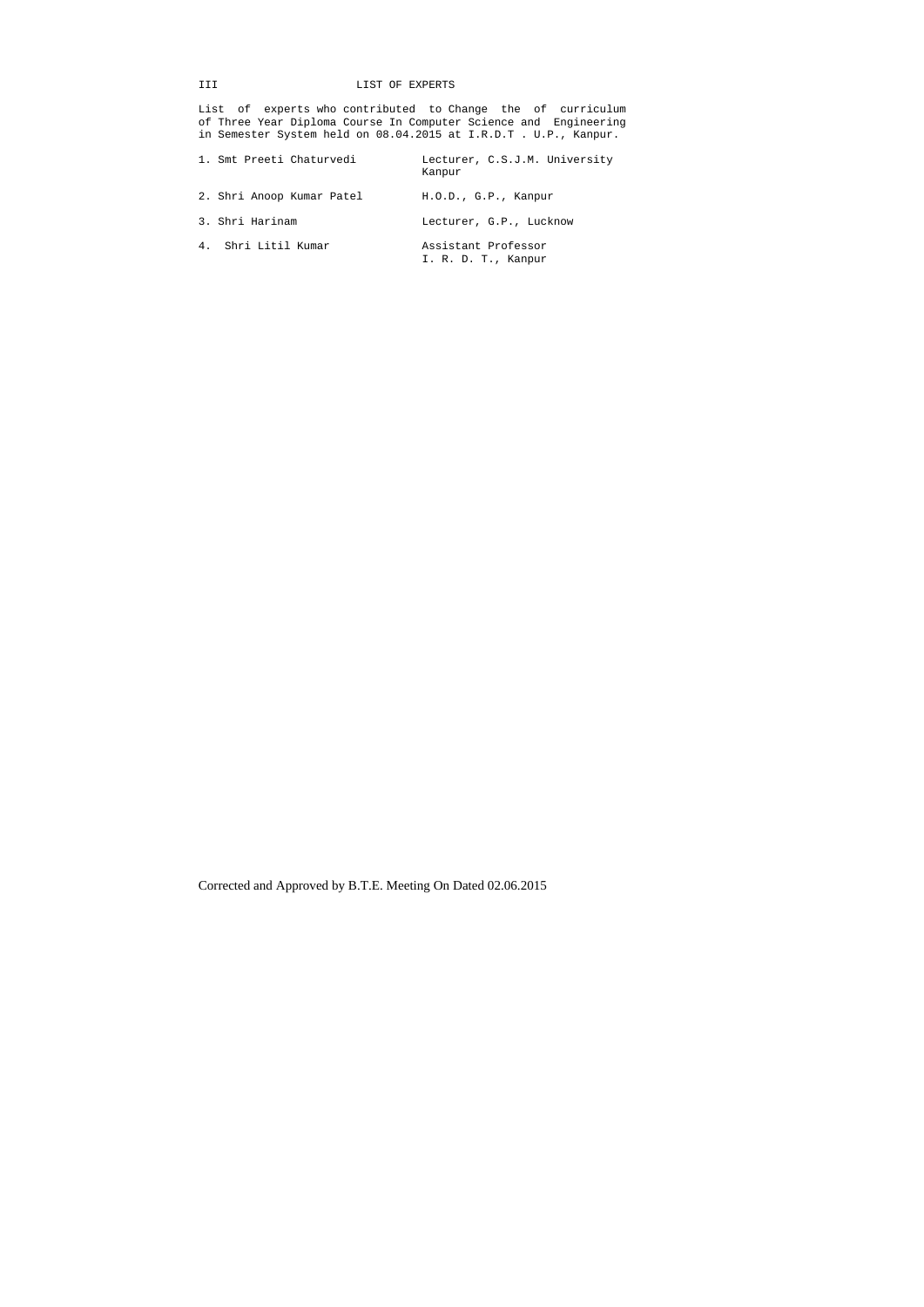#### IV. NEED ANALYSIS :

 With the development of civilisation, human needs to keep on increasing thier fulfilment needed simulation, analysis of lot of informations too became essential. Now the individual responsbilities of every responsible citizen grew up to such a light that it is difficult for him to handle them successfully. Human memory too has its own limitations. So here comes the computer to help in all kind of decision making, whether it is highly complicated research work, war strategy, market speculations or day-to day need of human life etc. As a matter of fact every individual activity needs decision making. So the computer is the need of organisations and also the need of individual being. It will not be exaggeration if we say that it is "Computer era". So is the need for developing a course for computer engineering at diploma level. The course aims to develop perssonnels, capable of taking responsibilities such as installation repair and maintenance and operating computer units. It is supposed that such personnel will not face any dearth of employment because of omnipresent nature of computer.

 The syllabus for diploma in computer Engineering has been developed to meet above mentioned aims. Obviously achievement of any aim requires knowledge of the means and procedures of thier utilisation. With this view various courses have been carefully selected and thier length and depth decided by experienced experts in the field.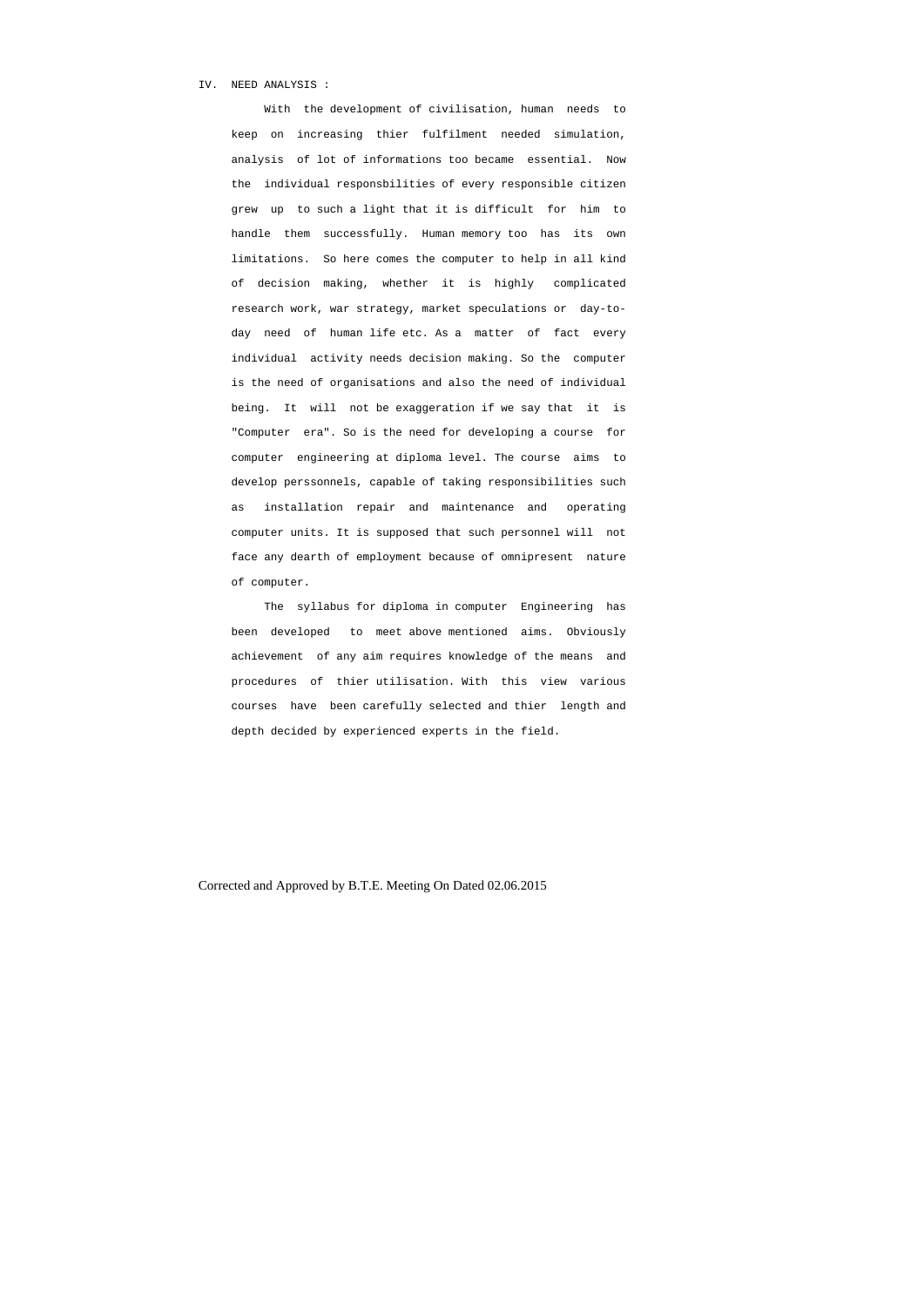#### V. PROFILE DEVELOPMENT :

 A tool in the form of questionaire for getting information about job potential, job opportunities, man power requirements and job activities of Diploma holder in Computer Engineering was designed and sent to various organisations, industries, higher technological Institutions and Polytechnics. The response was not very much encouraging. So efforts were made to get feed back through mutual interaction with the experts of above organisations, industries, higher technological institutes and polytechnics. The feed back received was discussed and analysed in a workshop and a draft curriculum was prepared adopting the following procedure.

- 1. Listing job potential and job activities.
- 2. Analysing activities into knowledge and skill.
- 3. Determining course objectives.
- 4. Planning horizontal and vertical organisation of the subjects.
- 5. Developing study and evaluation scheme.
- 6. Development of detailed course content and coverage time keeping in view the knowledge and skill requirement.
- 7. Determination of resource input in the form of human resource, space, equipment etc.

 The so prepared curriculum was sent for comments of experts in various higher technological institutions and senior personnels in industries. The suggestions thus recieved and those through personal contacts were incarporated where found suitable. Finally revised curriculum was put before an exspert Committee approved by the "Government of Utter Pradesh" for its final approval. The Committees suggestions though very nominal too were respectfully incarporated to give it its final shape.

 It is hoped that revised curriculum of Diploma in Computer Engineering will be useful in producing middle level manpower for world of work.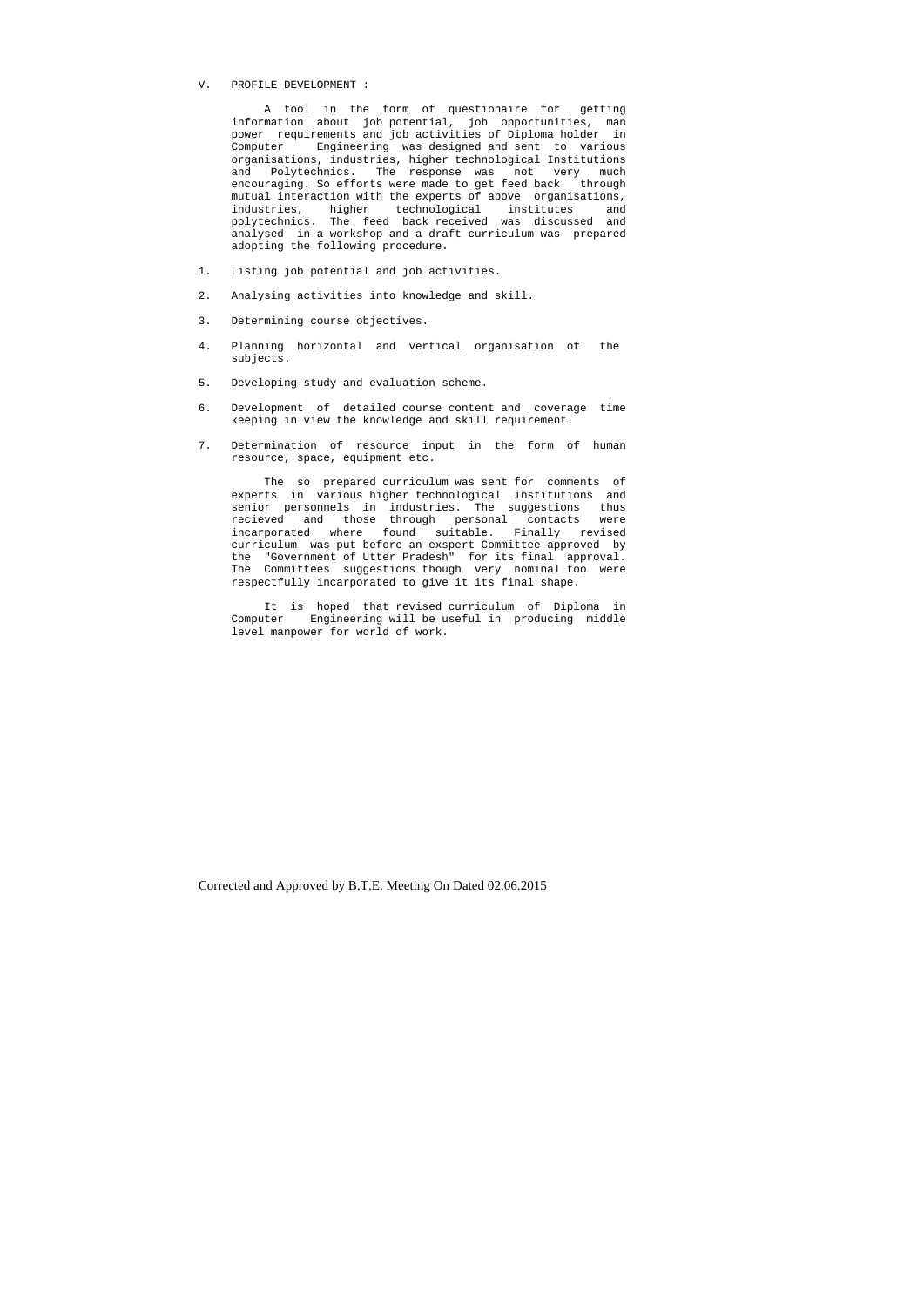#### VI. JOB POTENTIAL/JOB OPORTUNITIES

JOB POTENTIAL

Background Information Regarding Computer Industry:

Most of the industries in computer area are in private sector. The job designations are not standard. They change from firm to firm depending upon the size of firm and the nature of work, the firm is engaged in R & D or marketing software development etc. In general the jobs for a diploma holdder in Computer engineering are available in the following areas :

- i. Service Division. Maintenance, service and installation of computer system.
- ii. Production and Quality Control Division.
- iii. Marketing division.
- iv. Commercial (stores, purchase and pricing)
- v. Research and Development.

Assessment of job potential from Computer Industry:

 A questionnaries was sent to 30 different industries dealing with different aspects of Computer Engineering. On the basis of information collected and discussions held during the visits to these industries a chart showing manpower spectrum of some of the computer industries has been prepared. This chart is attached here. In this chart a typical manpower employment in computer is shown. It also shows the relative position of the personnels in computer field. The nomenclature of the designations is by no means standard and the chart only indcates their relatives position.

#### JOB OPPORTUNITIES

 The possible job opportunities for the product of this curriculum are

- 1.3.1. Junior engineer/Design Assistant/Senior Technical Assistant in R&D, Quality Control and Testing activities.
- 1.3.2. Shopfloor manger/Assembly supervisor in manufacturing and production Activities.
- 1.3.3. Installation Engineer/Service Engineer/Junior Engineer/ Junior Service Engineer in installation,Service and Custom Support Activities.
- 1.3.4. Junior Marketing Executive/Junior Purchase Officer/Junior Stores Officer in Marketing and Commercial activities

#### ACTIVITIES/JOB DESCRIPTION

Service Division:

Maintenance, service and installation of computer systems

Identify hardware and software faults and rectify them.

Suggests the desirable changes in the design in view of this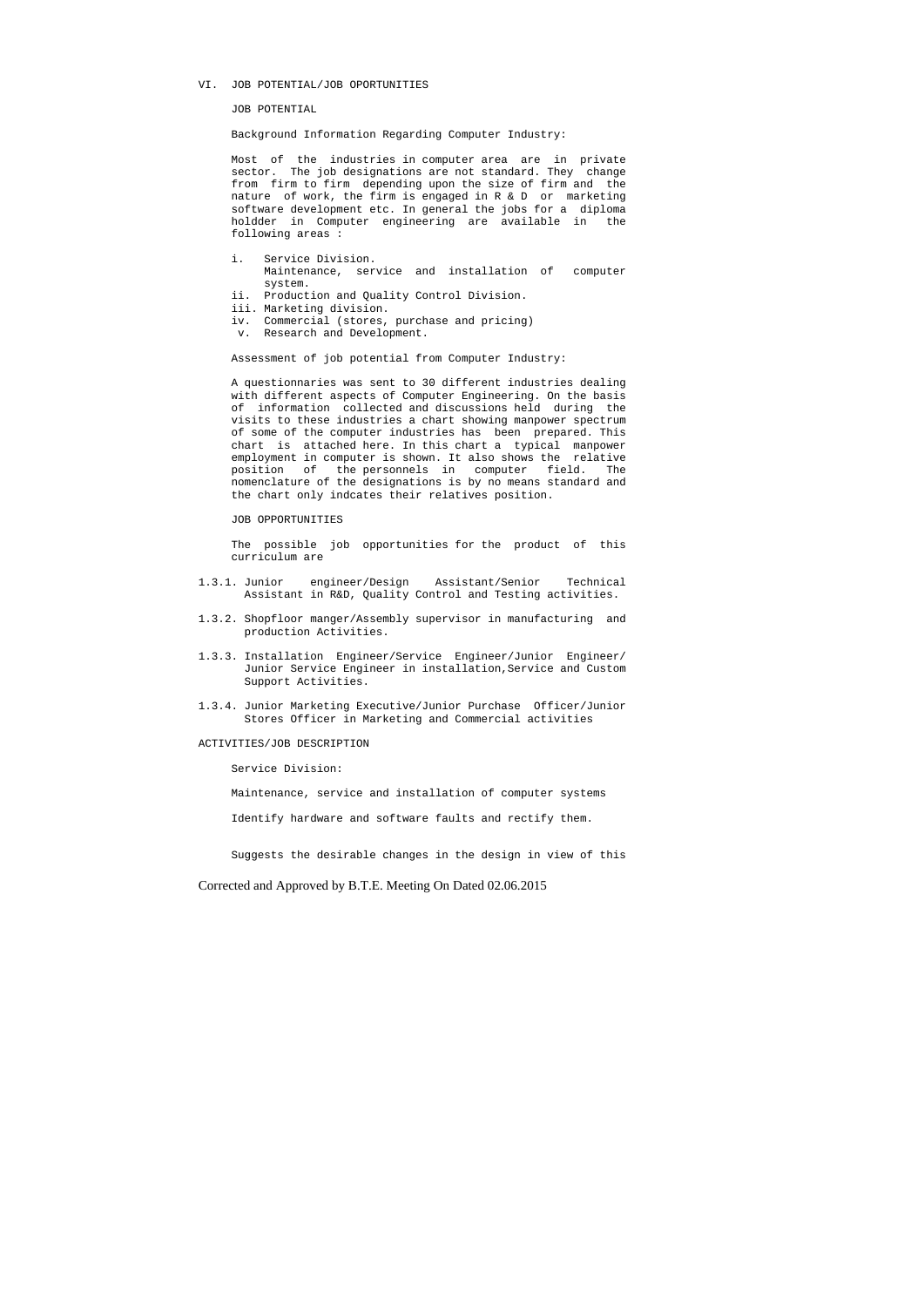maintenance experiences.

Rectify fault by component and card level.

 Advises the customer on site preparation and checks the site.

Install the systems and tests its operation.

 Train the customer in the operation and the use of the system.

Production and Quality Control:

 Indenting the material from stores and schedule the work of skilled workers.

- Fault finding in assembly work by visual inspection.
- Guiding skilled workers in component identification, component testing and precision assembly work.
- Fabricate (if required) test and interconnect different sub-assemblies and subsystems like power supply, interface, processor and memory units, video display unit, printer, plotter, graphic monitor, hard disc drives interface etc.
- Managing personnel like technicians and skilled workers.

Marketing:

- Meeting with prospective customer under the guidance of sales engineer.
- Arranging demonstration at the site of customer.

Commercial:

- Assists sales engineer in the sales of computer system (Contacts customer, arranges demonstration, preparation of technical documents and specification.
- Purchase material (writes specifications, receiving quotations, prepares and checks comparative statements, checks bills).
- Prepare bill for service charges and cost of materials used.
- Incoming inspection (checking quality, quantity and specification of the material supplied against orders).
- Maintains stocks and records.

Research & Development Work:

- Design simple microprocessor based subsystem (without optimisation) under the guidance of design engineer.
- Printed circuit board (PCB) layout design under the guidance of design engineer.
- Fabricates prototype of a subsystem or system.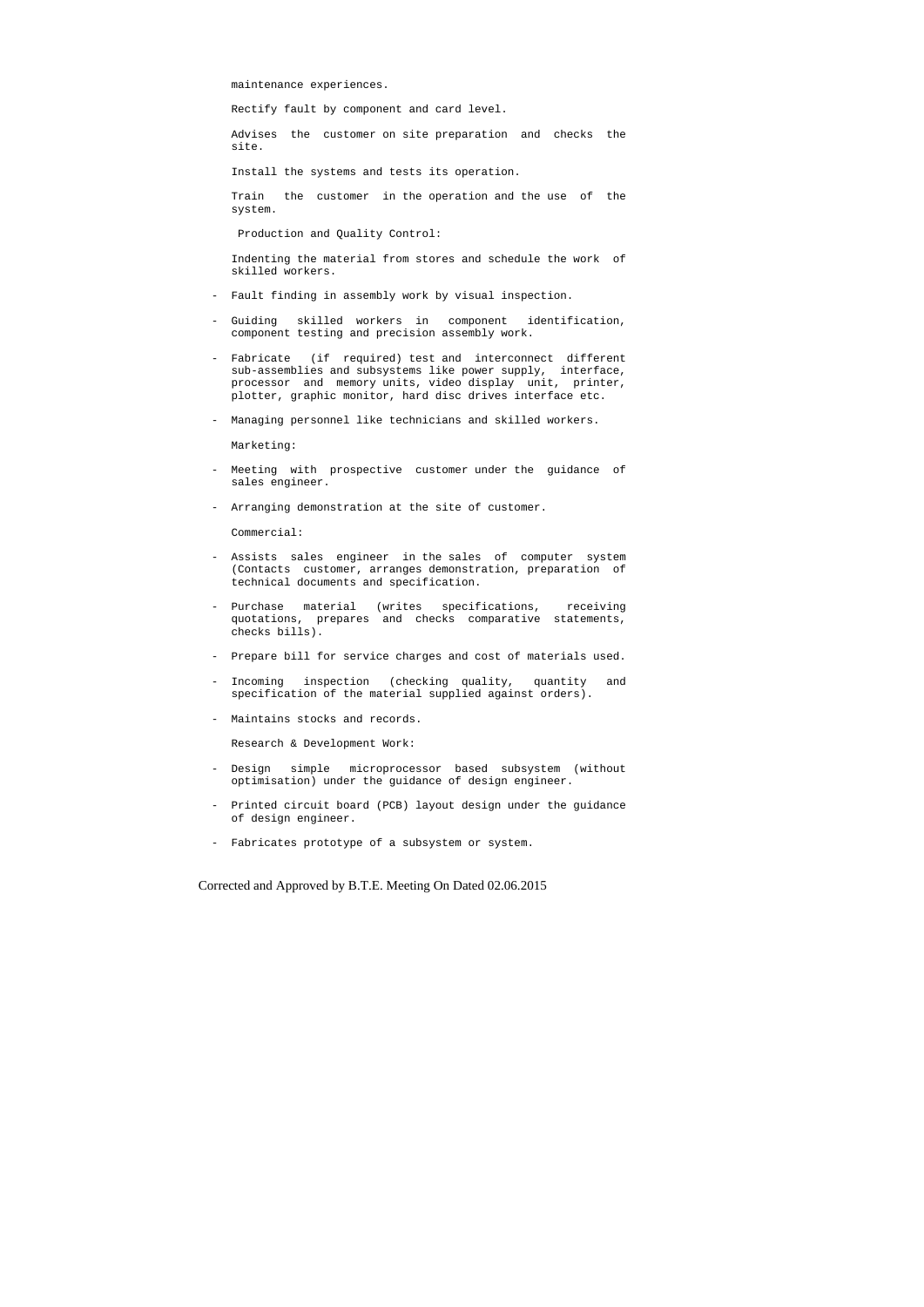- Plans flow of activities for production along with engineer.
- Test systems at card level, subsystem level and at complete system level.
- Documents the layouts, circuit diagram, procedures and processes.
- Develops systems software, the line drivers and interface with the guidance from engineer and runs it.
- Communicates with engineer and assists him in converting technical ideas into practical shape.
- Assist engineer in laying test procedures, tests standards and maintaining the quality of the products.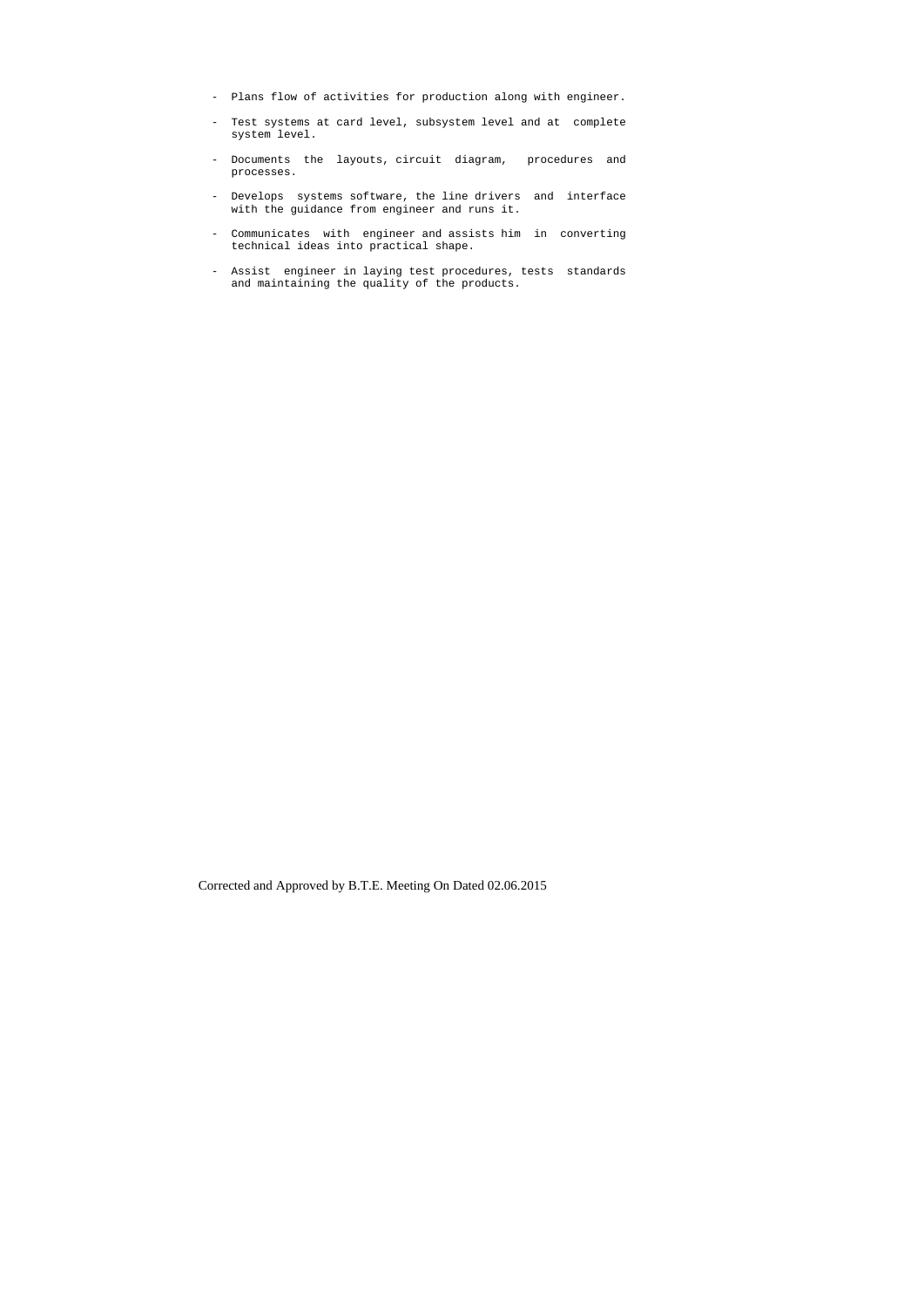#### VII. JOB ACTIVITIES & ACTIVITY ANALYSIS:

------------------------------------------------------------------------------- ACTIVITY KNOWLEDGE SKILLS ------------------------------------------------------------------------------- 1. Service Division (Maintenance, Service & Installation of Computer: 1.1 Identify hardware & Working of the total Using diagnostic routines software faults & System CPU, peripherals for fault location and rectify them. interfaces & system identifying the fault at software. Some sub system level, card level, chip level, user level. 1.2 Suggests the desirable Faults diagnoses proce- Use of test equipment for change in the design dure including introdu- fault location. in view of his ction of fault and fault maintenance experience. diagnosis logics. Diagnostics methods of Study of literature (HW & running them and SW) aspects and adapt the interpreting the engineering change notes. results. Fault identification at Preventive maintenance. system level subsystem level, card level component level & user level. Error rates in communication peripher als. 1.3 Rectify fault at Data communication component & card level. equipments. Data communication principles, spare parts & identification. Use & knowledge of tools and test equipment for maintenance including PBRS equipement. Understanding and implementing engineer ing change notes for both hardware & software. Performance measurement of computer system.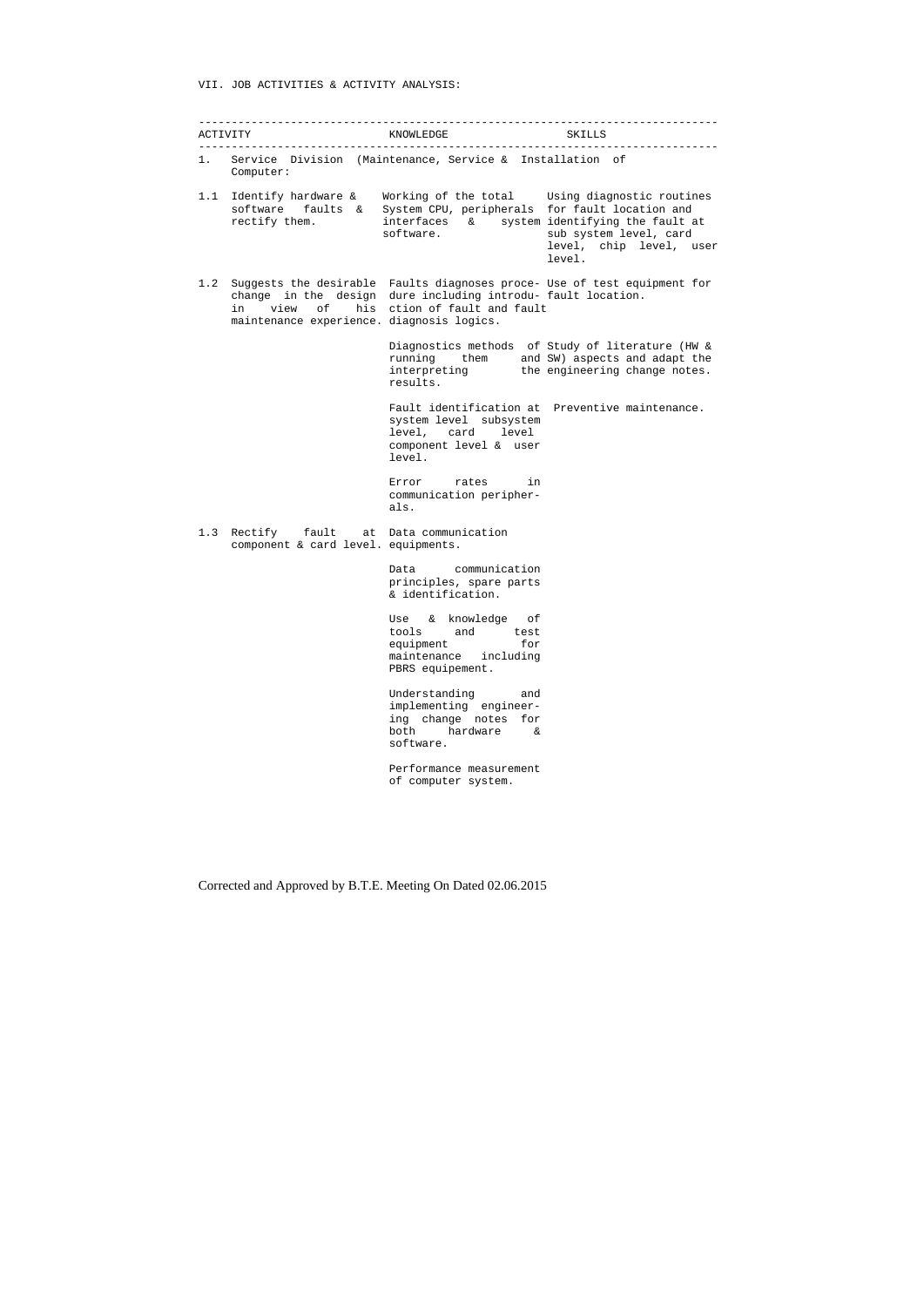| ACTIVITY                                                                          | KNOWLEDGE                                                                                                                                                                                                                                                                                                                                                                                                                                                                                                                                                                                                                                               | SKILLS                                                                                                                                                                                                                                                                                                                          |
|-----------------------------------------------------------------------------------|---------------------------------------------------------------------------------------------------------------------------------------------------------------------------------------------------------------------------------------------------------------------------------------------------------------------------------------------------------------------------------------------------------------------------------------------------------------------------------------------------------------------------------------------------------------------------------------------------------------------------------------------------------|---------------------------------------------------------------------------------------------------------------------------------------------------------------------------------------------------------------------------------------------------------------------------------------------------------------------------------|
|                                                                                   | Preventive maintenance<br>schedules and<br>its<br>consequence, knowledge<br>of terms like MTBF,<br>MTRR, response time,                                                                                                                                                                                                                                                                                                                                                                                                                                                                                                                                 | Maintenance of log regi-<br>ster and complaint repo-<br>rting systems maintenance<br>of user.                                                                                                                                                                                                                                   |
|                                                                                   | Cost of down time.                                                                                                                                                                                                                                                                                                                                                                                                                                                                                                                                                                                                                                      |                                                                                                                                                                                                                                                                                                                                 |
|                                                                                   | Log maintenance (Sympt-<br>oms, diagnosis and<br>corrective action).                                                                                                                                                                                                                                                                                                                                                                                                                                                                                                                                                                                    |                                                                                                                                                                                                                                                                                                                                 |
|                                                                                   | Maintenance procedures<br>and techniques for CPU,<br>peripherals, interfaces<br>power supplies.                                                                                                                                                                                                                                                                                                                                                                                                                                                                                                                                                         |                                                                                                                                                                                                                                                                                                                                 |
|                                                                                   | Complaint reporting<br>system, performance<br>reporting system.                                                                                                                                                                                                                                                                                                                                                                                                                                                                                                                                                                                         |                                                                                                                                                                                                                                                                                                                                 |
|                                                                                   | Maintain ability of<br>system software,<br>updating and<br>its<br>consequences user<br>accounting.                                                                                                                                                                                                                                                                                                                                                                                                                                                                                                                                                      |                                                                                                                                                                                                                                                                                                                                 |
| Installation<br>Advise the customer<br>1.4<br>site preparation<br>check the site. | Layout considerations &<br>& planning influence of<br>factor like vibration<br>humidity, aircondition-<br>ing systems on system<br>performance, measurement, prepare wiring diagram<br>dust prevention specifi-<br>cation<br>in regard<br>to<br>above. Comparative study<br>of<br>air conditioning<br>system such as window &<br>A.C. plant and package,<br>power disturbances<br>earthing & its specifi-<br>cations. Single, Three<br>Phase<br>supplies,<br>isolation<br>stablizers<br>switches, power distri-<br>bution system and compo-<br>nents and materials<br>safety design.<br>Low power transformer,<br>Servo regulated<br>power<br>supplies. | Communication skills oral<br>& written. Measurement of<br>humidity, vibration, tem-<br>perature, dust, testing<br>of earthing isolation,<br>& trace the wiring system<br>Operate various test equ-<br>ipment, A/C system volt-<br>age regulators and isol-<br>ation transformers.<br>Wiring & preparation of<br>wiring diagrams |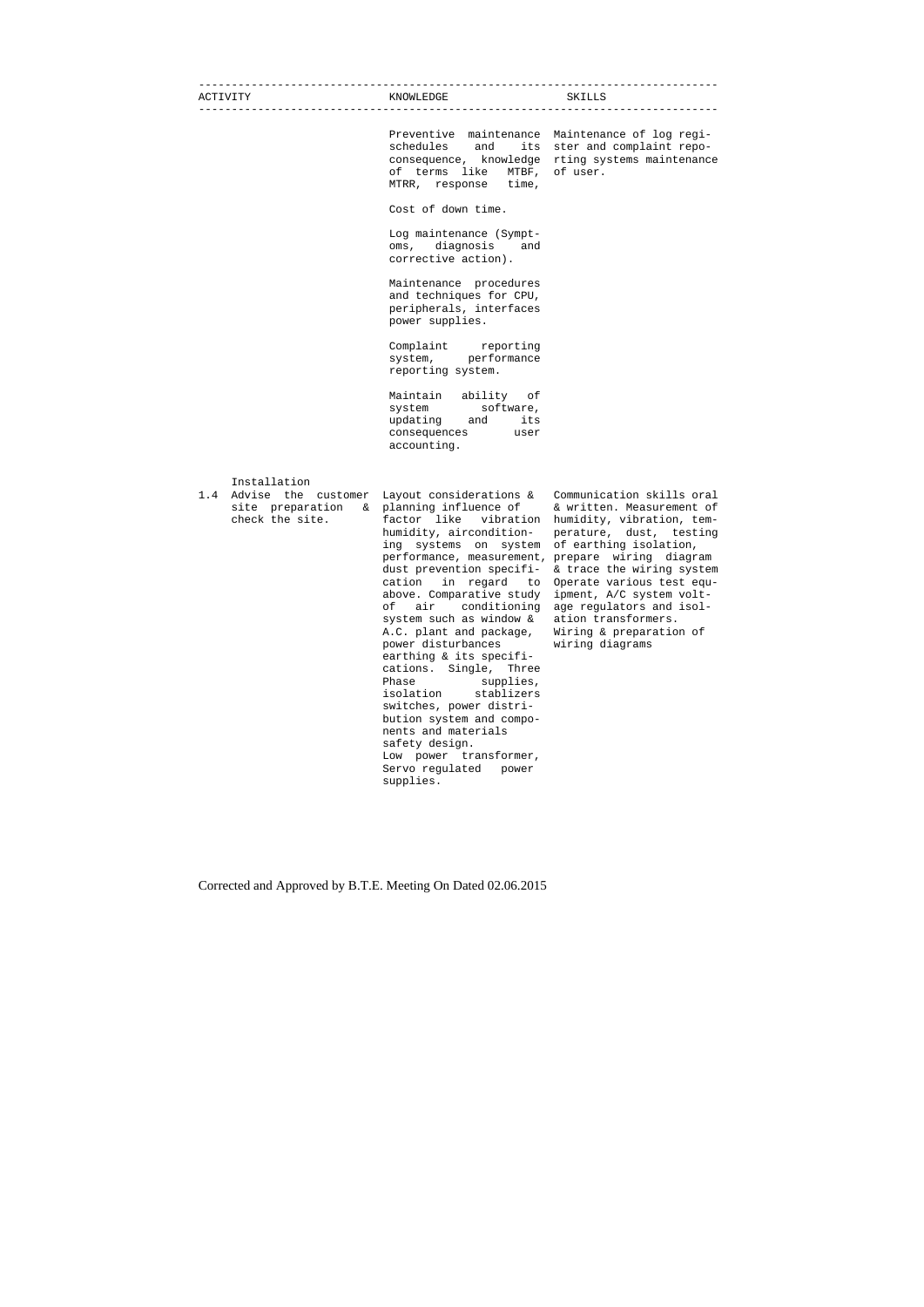|       | -------------------<br>ACTIVITY                                                                                                                                                                                                                            | KNOWLEDGE                                                                                                                                                                                                                                                                                                                                                                                   | SKILLS                                                                                                                                                                                                                                       |
|-------|------------------------------------------------------------------------------------------------------------------------------------------------------------------------------------------------------------------------------------------------------------|---------------------------------------------------------------------------------------------------------------------------------------------------------------------------------------------------------------------------------------------------------------------------------------------------------------------------------------------------------------------------------------------|----------------------------------------------------------------------------------------------------------------------------------------------------------------------------------------------------------------------------------------------|
| 1.5   | Installs the system &<br>test its operation.                                                                                                                                                                                                               | Wiring, interpretaion of<br>installation & wiring<br>drawings.<br>Knowledge<br>procedures.                                                                                                                                                                                                                                                                                                  | Install the systems, run<br>diagnostics, run system<br>software, rectification<br>of faults, train operators                                                                                                                                 |
| 1.6   | Trains the customers<br>in the operation and<br>use of system.                                                                                                                                                                                             | Principles of working of Practice in using compu-<br>operation of each system ter system.<br>and sub system.                                                                                                                                                                                                                                                                                |                                                                                                                                                                                                                                              |
| $2$ . | Production & Quality Control:                                                                                                                                                                                                                              |                                                                                                                                                                                                                                                                                                                                                                                             |                                                                                                                                                                                                                                              |
| 2.1   | Identing the material<br>from stores and sche-<br>dule the work<br>оf<br>skilled workers.                                                                                                                                                                  | Concept of production<br>document, drawing con-<br>cepts principles of<br>working of the compone-<br>(ICs, discreate)<br>nts<br>components,<br>active<br>passive and metal ware).                                                                                                                                                                                                           | Practice of reading,<br>drawing, knowledge of<br>English.                                                                                                                                                                                    |
| 2.2   | Fault finding<br>assembly<br>work<br>by<br>visual inspection.                                                                                                                                                                                              | in Material used in assem-<br>bly process. Handling<br>of LSI and other compo-<br>nents.                                                                                                                                                                                                                                                                                                    | Practice in soldering<br>& desoldering work.                                                                                                                                                                                                 |
| 2.3   | Guiding<br>skilled<br>workers in component<br>identification, comp-<br>onent testing<br>and<br>precision assembly<br>work.                                                                                                                                 | Reading electronic dra-<br>wing.<br>Terminology, symbols,<br>correlate the drawing<br>with related components.                                                                                                                                                                                                                                                                              | Component identification<br>colour code of registor<br>capacitor.                                                                                                                                                                            |
| 2.4   | Fabricates, (if req-<br>uired) test & inter-<br>different<br>connects<br>system like<br>power<br>supply, interfaces,<br>processor and memory<br>units, video display<br>unit, printer,<br>plotter, graphic<br>monitor, hard disc,<br>drive interfaces etc. | System block diagram,<br>function of each block<br>run diagnsotic progra-<br>like storage oscilloscope high level<br>logic analyser, logic<br>probe, meters, DBO, osc-<br>illator, pulse generator<br>diagram<br>Block<br>оf<br>software, linear circu-<br>its different devices &<br>digital circuit & micro-<br>processors, magnetic<br>recording techniques,<br>knowledge of assemblers. | Practice in using equip-<br>ments (Electronic as well<br>as special type), able to<br>subassemblies and sub mme, diode errors, oper- write & run a small<br>ation of test equipments programme in assembly &<br>language<br>(BASIC & COBOL). |
| 2.5   | Managing<br>personnel<br>like junior technici-<br>ans and skilled workers.                                                                                                                                                                                 | Concepts of Human rela-<br>tions, dignity of labour                                                                                                                                                                                                                                                                                                                                         |                                                                                                                                                                                                                                              |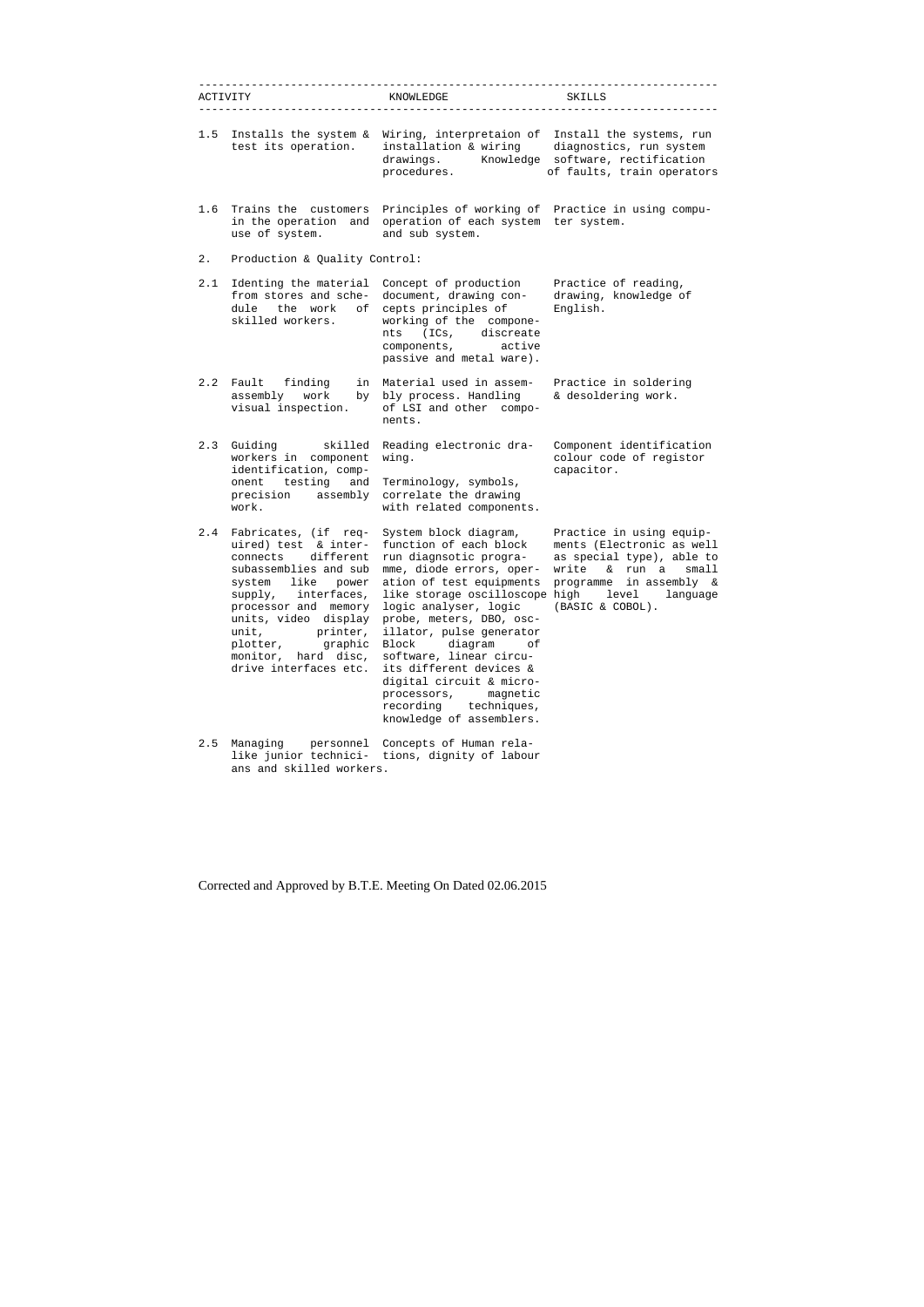|           | ACTIVITY                                                                                                                                                                                | KNOWLEDGE                                                                                                                                                                                                                                                                                                                 | SKILLS                                                                                                                                        |
|-----------|-----------------------------------------------------------------------------------------------------------------------------------------------------------------------------------------|---------------------------------------------------------------------------------------------------------------------------------------------------------------------------------------------------------------------------------------------------------------------------------------------------------------------------|-----------------------------------------------------------------------------------------------------------------------------------------------|
| 3.        | Marketting                                                                                                                                                                              |                                                                                                                                                                                                                                                                                                                           |                                                                                                                                               |
| 3.1       | Meeting with prespe-<br>ctive customer under<br>the guidence of sales<br>engineer.                                                                                                      | Commerical term, types<br>of payments, insurance<br>communication skill,<br>command on language<br>advertising technique<br>communicate computer<br>specifications (includ-<br>ing various peripherals)<br>understanding<br>оf<br>customers<br>application.<br>Analyse specifications,<br>vis-a-vis<br>other<br>computer. | Practice in operation<br>of small computer.                                                                                                   |
| 3.2       | Arranging demonstra-<br>tions at the<br>site<br>of customer.                                                                                                                            |                                                                                                                                                                                                                                                                                                                           |                                                                                                                                               |
| 4.<br>4.1 | Commercial<br>Assists<br>sales<br>engineer in the sales<br>of computer system<br>(Contacts customer<br>arrange demonstrati-<br>ons, preparation of<br>documents & specific-<br>ations). |                                                                                                                                                                                                                                                                                                                           |                                                                                                                                               |
| 4.2       | Purchase & sales of<br>computer system (Con-<br>tact customer, arrna-<br>ge demonstration).                                                                                             | Source of supply knowl-<br>edge of & writing deta-<br>iled specifications of<br>the materials & equipm-<br>ent needed in computer<br>manufacture;<br>computer<br>peripherals,<br>import<br>procedures. Document<br>preparation<br>for<br>quotations, specificati-<br>& demonstration<br>ons<br>of<br>systems.             | Written communication<br>skill. Understand cus-<br>tomer needs.<br>Demonstrate the systems.<br>Quotation preparation &<br>ordering equipment. |
| 4.3       | Prepares bills<br>for<br>service charge<br>and<br>cost of material.                                                                                                                     | Commerical terms like<br>FOR, FOB, Desitnation<br>оf<br>sales<br>terms<br>δ£<br>Sales<br>purchase,<br>tax<br>income tax procedure.                                                                                                                                                                                        | Practice in using various<br>forms.                                                                                                           |
| 4.4       | Incoming<br>inspection<br>(inclucing)<br>checking<br>qulaity, quantity and<br>specifications of the<br>material<br>supplied<br>against orders).                                         | Read specification, data<br>sheet, component testing<br>procedures.<br>Specifications of compo-<br>nents, identification<br>of<br>components,<br>stores<br>entries.                                                                                                                                                       | Practice in the operation<br>of instruments, testing<br>оf<br>component,<br>error<br>report preparation.                                      |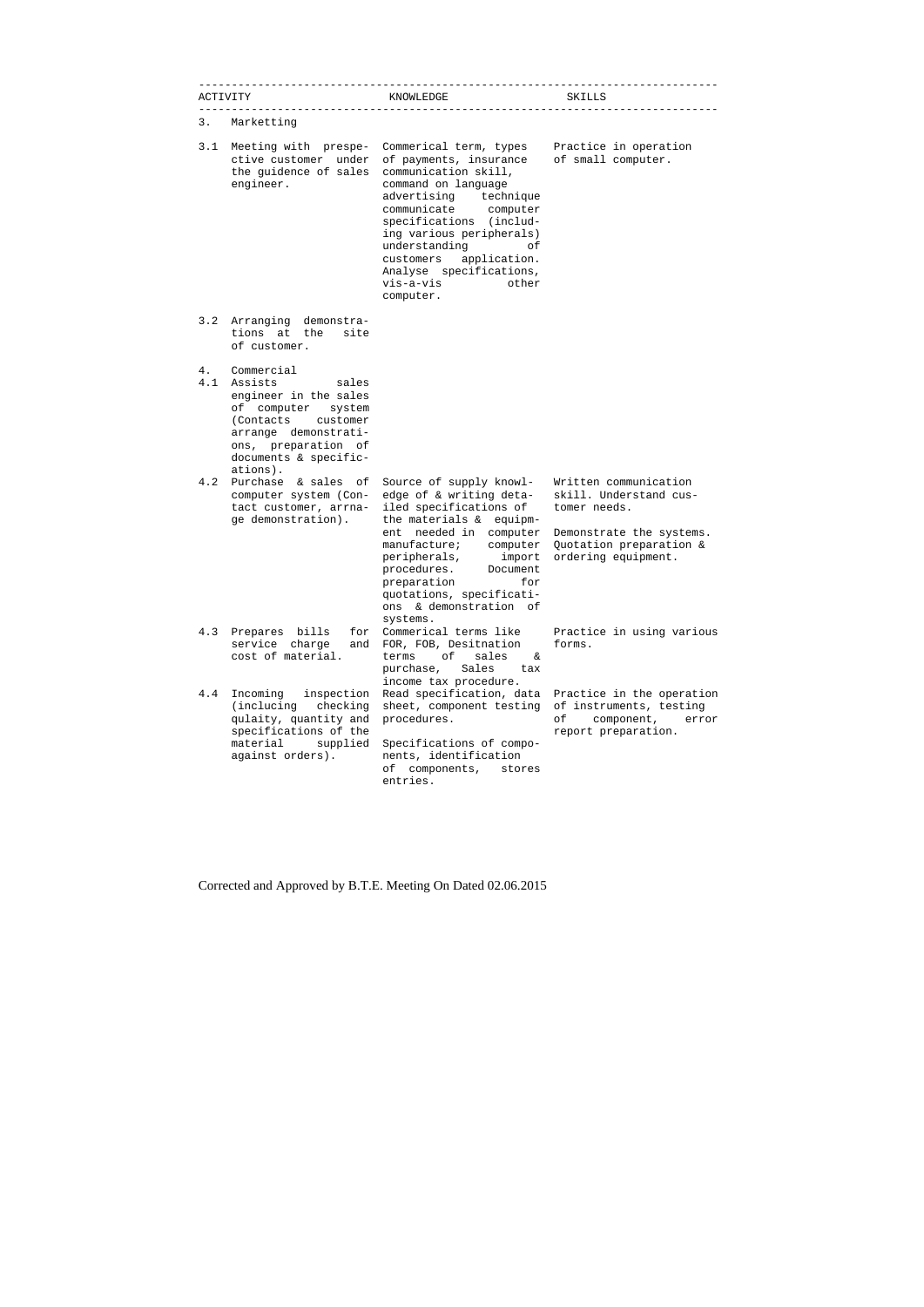|     | ACTIVITY                                                                                                       | KNOWLEDGE                                                                                                                                                                                                                                                                                                                                                                                                                | SKILLS                                                                                                                                                                                                                                                                                      |
|-----|----------------------------------------------------------------------------------------------------------------|--------------------------------------------------------------------------------------------------------------------------------------------------------------------------------------------------------------------------------------------------------------------------------------------------------------------------------------------------------------------------------------------------------------------------|---------------------------------------------------------------------------------------------------------------------------------------------------------------------------------------------------------------------------------------------------------------------------------------------|
|     |                                                                                                                | Component identification,<br>detailed specification,<br>storage<br>systems<br>оf<br>components.                                                                                                                                                                                                                                                                                                                          |                                                                                                                                                                                                                                                                                             |
| 4.5 | Maintains stocks<br>and<br>records.                                                                            | Registers, their types &<br>maintaining<br>method of<br>entries.                                                                                                                                                                                                                                                                                                                                                         | Practice in dealing with<br>different entries in the<br>registers, inventory<br>control.                                                                                                                                                                                                    |
| 5.  | R & D                                                                                                          |                                                                                                                                                                                                                                                                                                                                                                                                                          |                                                                                                                                                                                                                                                                                             |
| 5.1 | Design<br>simple<br>up<br>based<br>sub<br>system<br>without optimisation<br>under the guidance of<br>engineer. | Digital logic design,<br>Microprocessor, computer<br>architecture system int-<br>egration, Application<br>areas, design of memory<br>boards<br>peripheral<br>interfacing techniques<br>using mannuals, chip, chip Chip subsituation, Inter-<br>communication<br>modules.<br>multiplexers, A/D & D/A<br>standards,<br>base<br>Communication protocols,<br>Characteristics of comp-<br>onents, noise levels and<br>causes. | Working with digital<br>linear and up circuits<br>using VLSI, LSI, MSI<br>chips, for a particular<br>use, Acquiring informa-<br>tion regarding the chips<br>from data books/sheets.<br>substation, situation data facing of peripherals and<br>information regarding<br>interfacting chips. |
| 5.2 | layout<br>design<br>PCB<br>under the guidance of<br>design engineer                                            | Noise, Noise levels &<br>cause, principles of<br>PCB design, familiarity<br>with chips, knowledge of<br>connectors, Knowledge of<br>PC boards, Knowledge<br>оf<br>PCB drafting aids and<br>techniques,<br>drafting<br>back pannels<br>and<br>multiboard<br>modules.<br>Standard PCB size.                                                                                                                                | Drawing layouts, practice<br>in making the layouts.                                                                                                                                                                                                                                         |
| 5.3 | Fabricates prototype<br>of a subsystem<br>or<br>system (Contact<br>customer, arrange<br>demonstration).        | Mechanical packaging,<br>considerations in<br>packaging & design,<br>organise a small work-<br>shop,<br>draw<br>flow<br>оf<br>activities, guide, small<br>in fabrication,<br>groups<br>wire wrapping.<br>Thermal<br>properties of metals and<br>components. Mounting<br>modes fuse and safety<br>devices. Connector,<br>cables and wiring, HDS.                                                                          | Soldering & Desoldering<br>techniques component<br>mounting chassis fabrica-<br>tions, drilling & surface<br>treatment of PCBs, Wire<br>wrapping techniques,<br>screen printing, paint-<br>ing. Testing of PCB<br>circuit.                                                                  |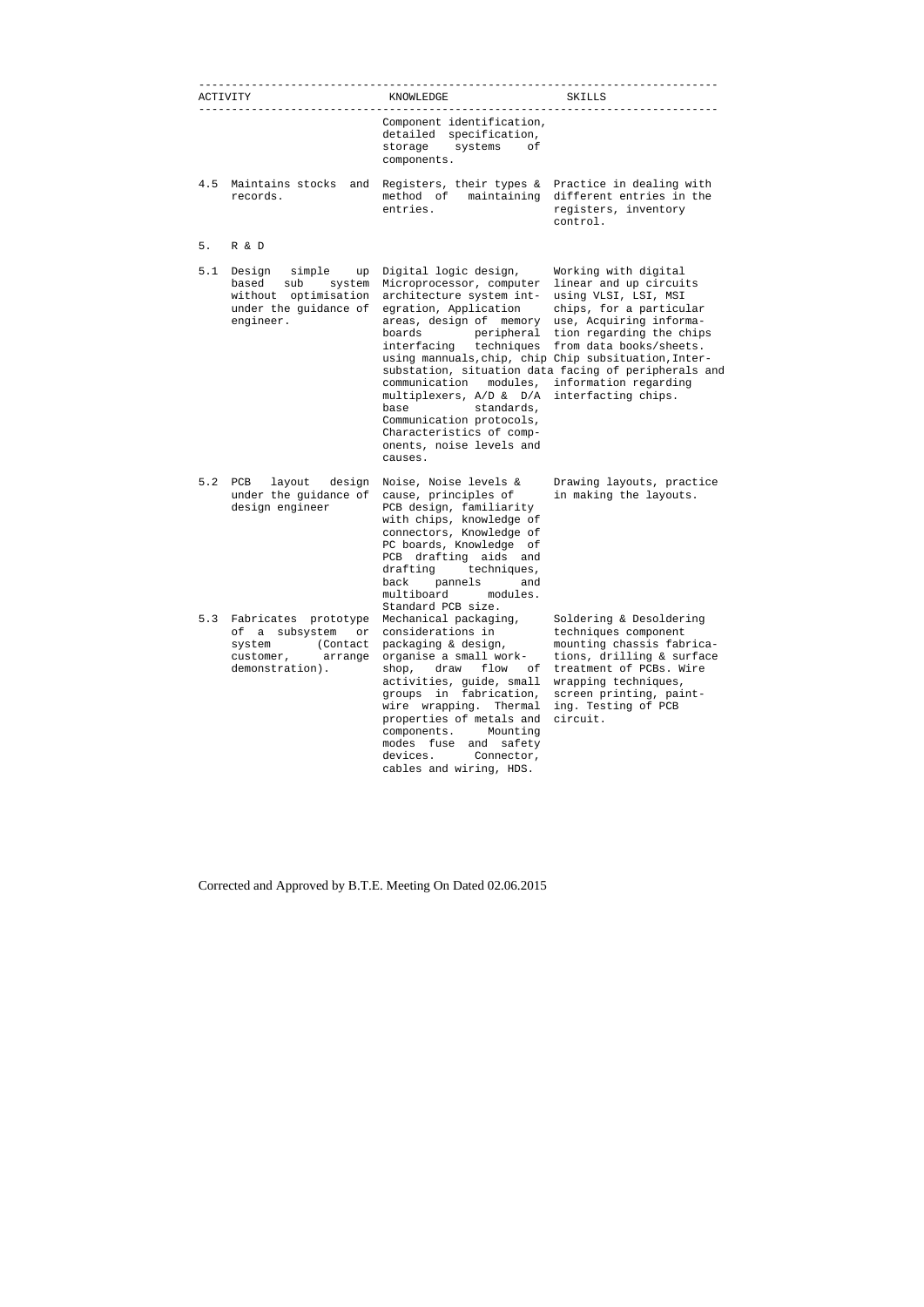|     | <b>ACTIVITY</b>                                                                                                                         | KNOWLEDGE                                                                                                                                                                                                                                                                                                                                                                                                                                                                                                                    | SKILLS                                                                                                                                                        |
|-----|-----------------------------------------------------------------------------------------------------------------------------------------|------------------------------------------------------------------------------------------------------------------------------------------------------------------------------------------------------------------------------------------------------------------------------------------------------------------------------------------------------------------------------------------------------------------------------------------------------------------------------------------------------------------------------|---------------------------------------------------------------------------------------------------------------------------------------------------------------|
| 5.4 | Plans flow of activi-<br>ties for production<br>along with engineer.                                                                    | PERT, time consciousness<br>knowledge of production<br>activities.                                                                                                                                                                                                                                                                                                                                                                                                                                                           |                                                                                                                                                               |
| 5.5 | level and at complete<br>systems level.                                                                                                 | Test system at card Locating faults, identi- Fault finding in PCBs,<br>level, sub-system fication of causes (com- use of test equipment.<br>ponents or design). Use<br>test equipment including<br>programmable<br>test<br>equipment and calibra-<br>tion of test equipment.<br>Interpretation of test<br>results.<br>Visible<br>defects, chips<br>and<br>equivalent chips. Noise<br>cause.                                                                                                                                  |                                                                                                                                                               |
| 5.6 | circuit diagrams, pr-<br>ocedures and process-<br>es.                                                                                   | Documents the layouts Documentation of test<br>equipments, test pro-<br>cedure, flow activiti-<br>es, quality control<br>standard computer equipm-<br>and diagnestics<br>ent<br>programmes of<br>system<br>software.                                                                                                                                                                                                                                                                                                         | Documentation skills.                                                                                                                                         |
| 5.7 | Develops system soft-<br>the<br>line<br>ware,<br>drivers & interfaces<br>guidance<br>with<br>the<br>from<br>engineer<br>and<br>runs it. | Fundamentals of program-<br>ming, logic, programming<br>language, applications,<br>Knowledge<br>of system<br>software, operating<br>systems, compilers<br>drivers and other system<br>software. Efficient use<br>of<br>system software,<br>write small diagnostic<br>programmes<br>to test<br>system, generation and<br>running of<br>system<br>software, knowledge of<br>application packages and<br>their running.<br>Assembly<br>machine<br>and<br>language<br>programming.<br>Modification &<br>adaption<br>of software. | Programme wirting debugg-<br>ing skills in high level<br>& assembly languages.<br>Documentation of program-<br>mes. Modification and<br>adaption of software. |
| 5.8 | Communicates<br>with<br>engineers and<br>assist<br>him<br>in<br>converting<br>technical ideas<br>into<br>practical shape.               | Understand the language<br>of the engineer.<br>Understand the drawing,<br>notation specifications<br>Fabricate, translate<br>or<br>the<br>code<br>as<br>per<br>specification<br>use<br>modules, sub<br>assemblies<br>written/prepared by<br>others.                                                                                                                                                                                                                                                                          | Fabricatory skills,<br>Coding skills,<br>Translative skills.<br>Modification and<br>adoption of circuits<br>and programs.                                     |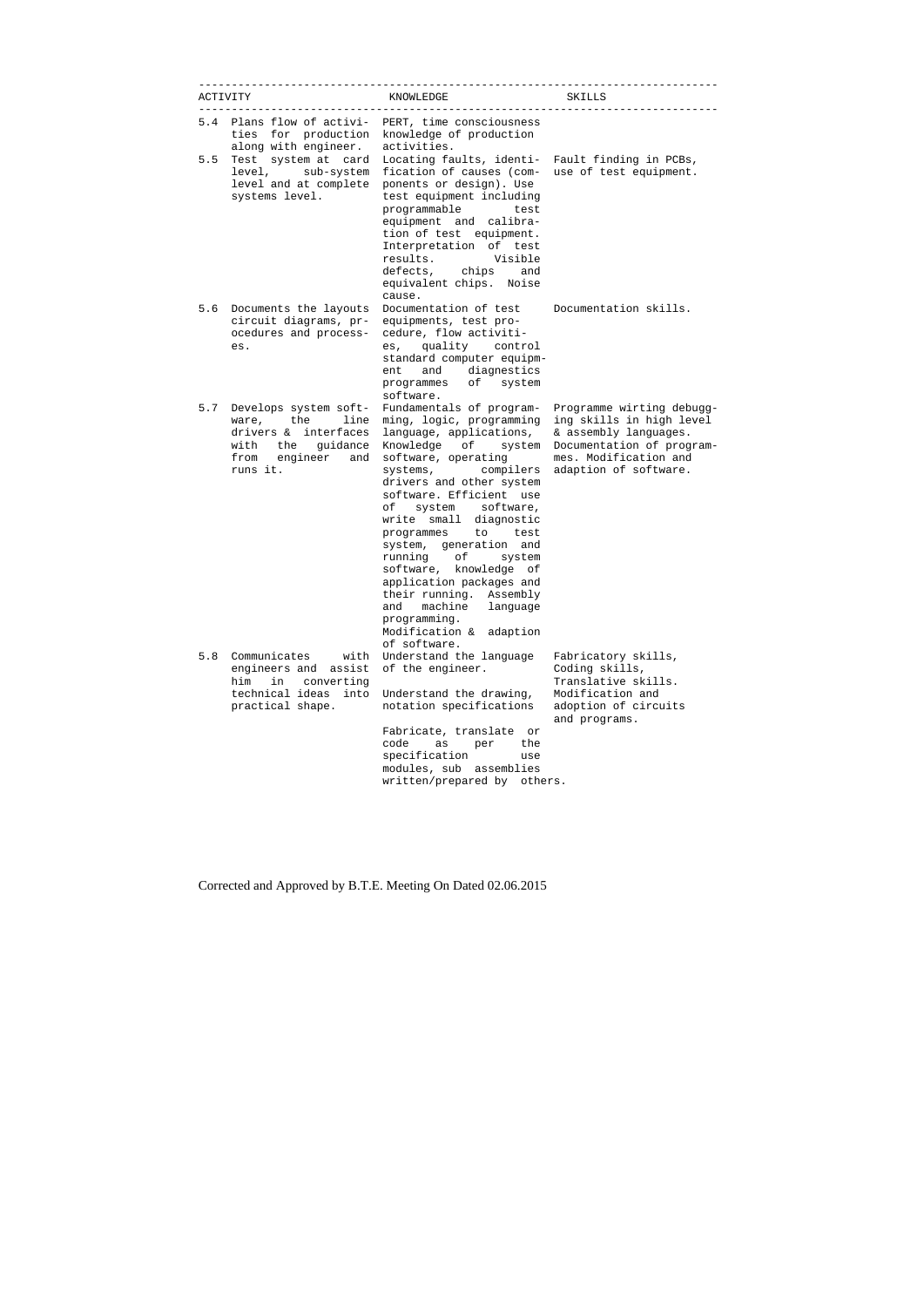| ACTIVITY                                              | KNOWLEDGE                                                                                                         | SKILLS                                              |
|-------------------------------------------------------|-------------------------------------------------------------------------------------------------------------------|-----------------------------------------------------|
| 5.9                                                   | Assists engineer in Ouality control, quality Testing for quality.<br>laying test procedu- checking procedures and |                                                     |
| res, test standards standards.<br>and maintaining the |                                                                                                                   | Documentation & reporting<br>skills                 |
| quality of the Documentation of test                  |                                                                                                                   |                                                     |
| products.                                             | procedures reporting.                                                                                             | Fabricate circuits, test<br>the circuits make PCBs. |
|                                                       | Effect of environment on<br>the behaviour of<br>components and systems.                                           |                                                     |
|                                                       |                                                                                                                   |                                                     |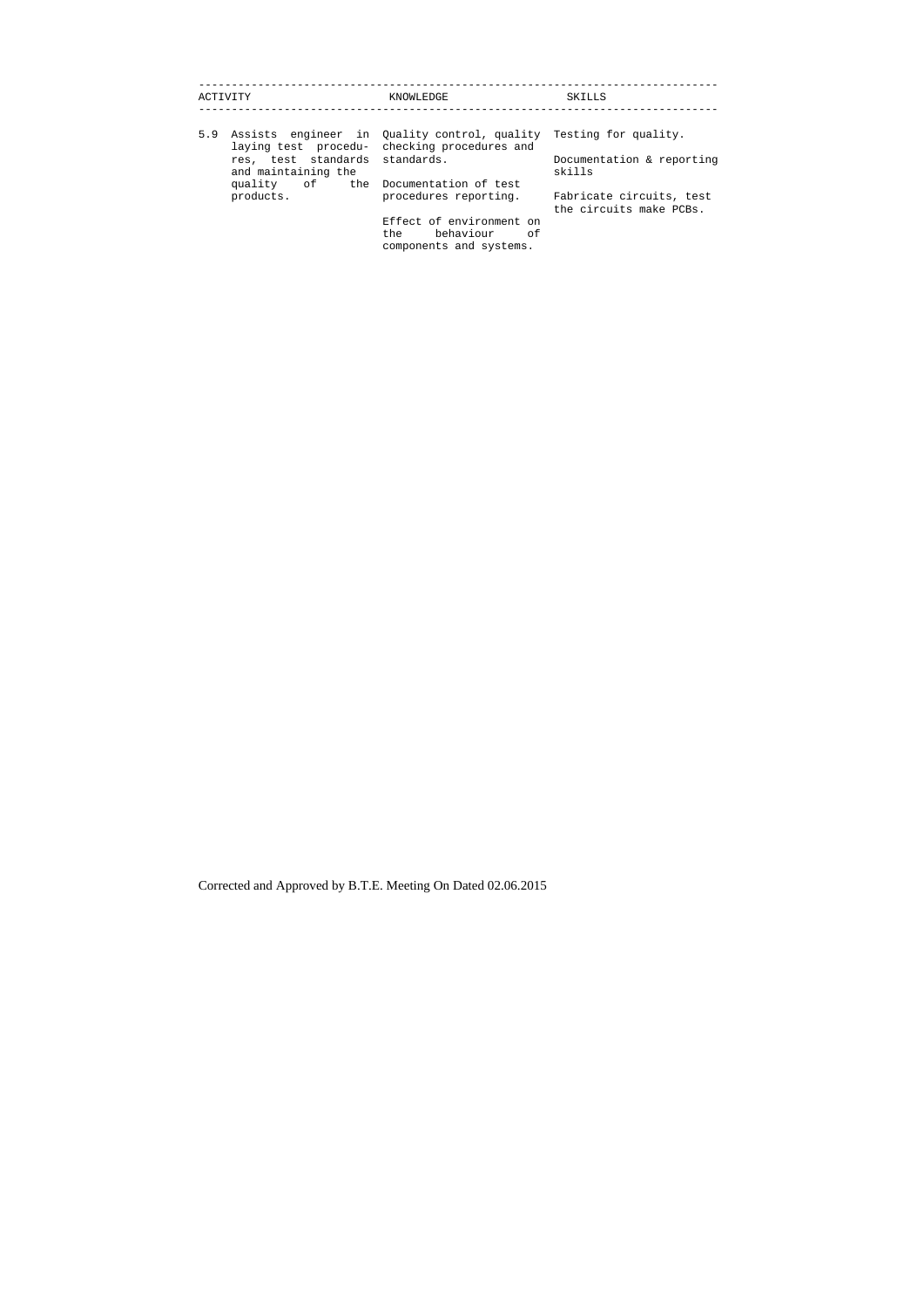#### VIII.COURSE OBJECTIVE:

 Preceding section details the knowledge and skills required for middle level personnel of computer industry. The objectives are derived which deserve greater weightage are marked with asterisk.

 Course objectives lay the foundation for planning educational programme.

- 1. Knowledge:
- 1.1 He must acquire basic concepts in electronic drawing (including standard symbols for electronic components active as well as passive).
- 1.2 He must acquire basic concepts and principles of working of linear and digital circuits using discrete components and integrated circuits.
- 1.3 He must have the knowledge of testing procedure of active and passive components, (including integrated circuits) discreate and digital circuits by making use of different test instruments as per to their specification.
- 1.4 He must acquire knowledge of system block diagram and working principles of different computer peripherals.
- 1.5 He must acquire the knowledge of making P.C.B. layouts and learn drafting techniques.
- 1.6 He must acquire the knowledge of efficient use of system software by writing a small diagnostic programme to test system.
- 1.7 He must acquire the knowledge of working principles of the total system i.e. C.P.U., peripherals, interfaces and system software.
- 2. Skill
- 2.1 He must acquire skill in finding faults in a computer system. The fault may be at component level or at card level or at sub system level. After finding fault he must be able to repair to it.
- 2.2 He must acquire skill in preparation of site for installation of a computer.
- 2.3 He must acquire skill in installing different subsystem (Power supply, Video display unit, C.P.U. , Printer, Plotter, Graphic monitor, Disc drives etc.).
- 2.4 He must acquire skill in operating and testing the working of different subsystems installed.
- 2.5 He must acquire skill making (or designing) layout on printer circuits board for a given electronic circuit.
- 2.6 He must acquire skill in fabricating (electronic circuit using different electronic components including ICs) on a printed circuit board according to a giveen circuit diagram.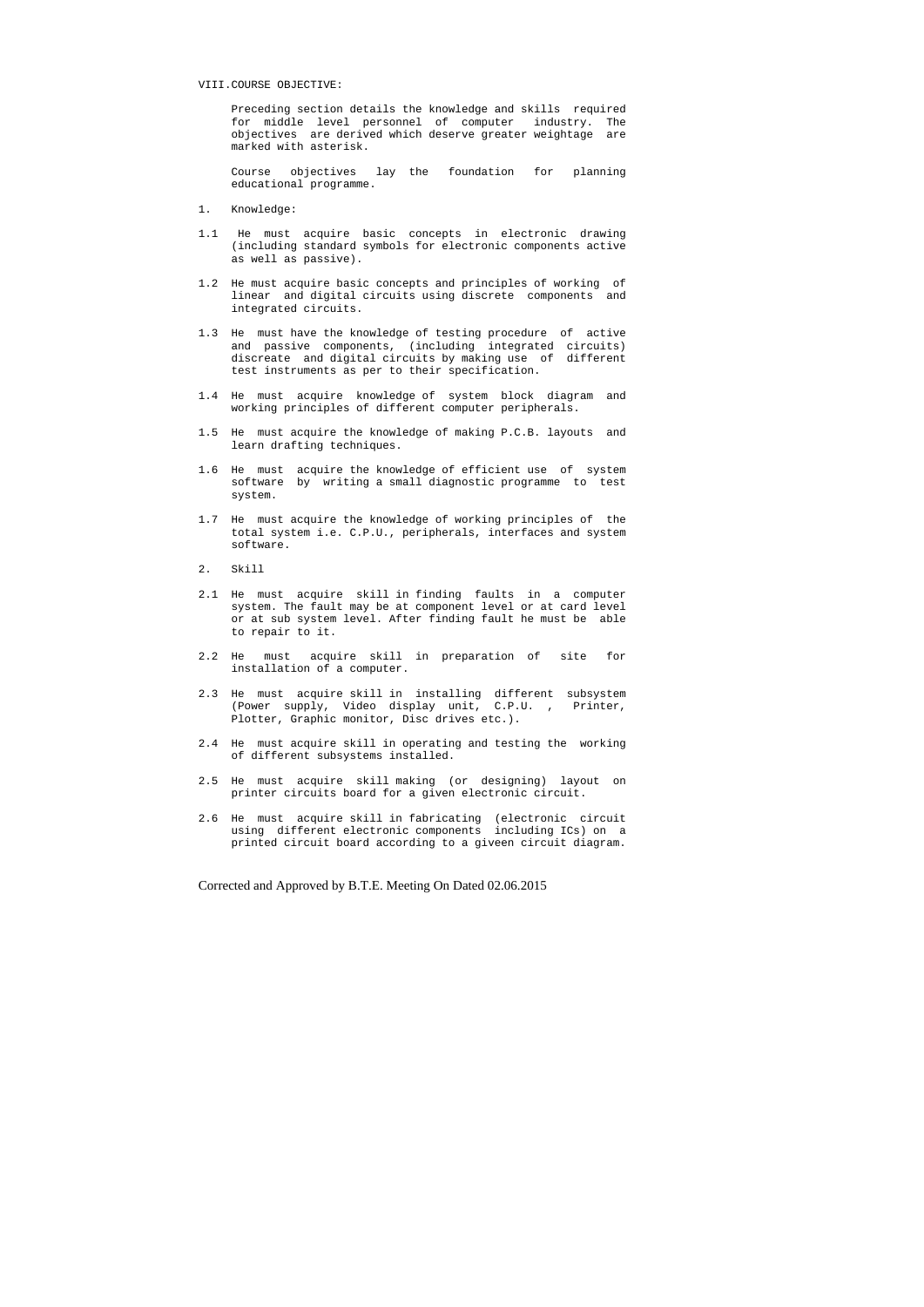- 2.7 He must acquire skill testing the performance of an electronic circuit fabricated on a printed circuit board making use of different electronic instruments.
- 3. Attiude:
- 3.1 He should have open minded approach while finding fault in the system.
- 3.2 He should have analytical approach while dealing with any problem.
- 3.3 He should be a keen observer while finding fault with the system and circuits.
- 3.4 He should have habit of reading commerical and technical literature regarding computer.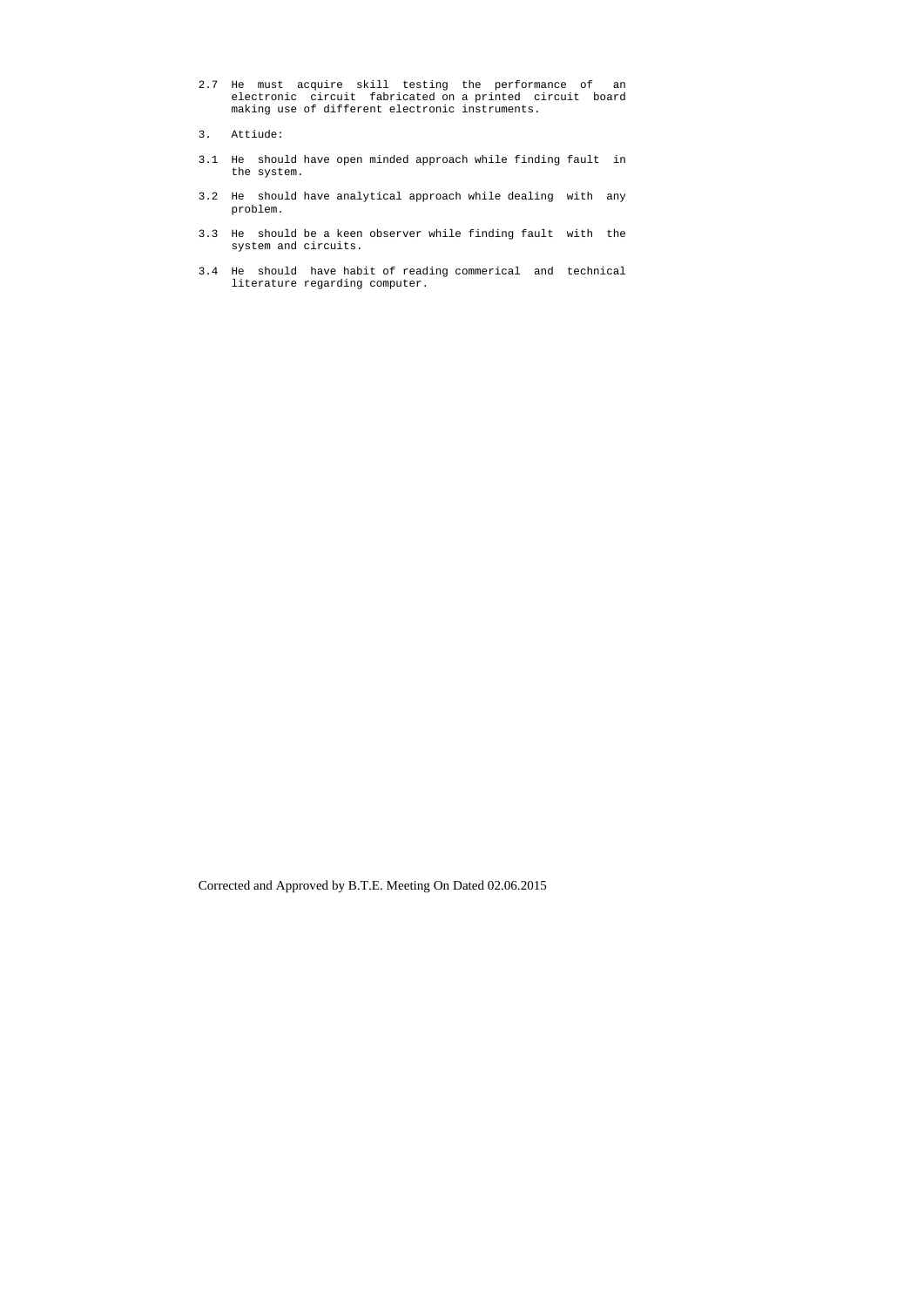|     | COURSE OBJECTIVE<br>. _ _ _ _ _ _ _ _ _ _ _ _ _ _ _ _ _                                                                                                                                                                                     |                                                                                                                                                                                                                                            | CURRICULUM AREA<br>--------------------------------------                                                                                            |                                                                     |                                                    |
|-----|---------------------------------------------------------------------------------------------------------------------------------------------------------------------------------------------------------------------------------------------|--------------------------------------------------------------------------------------------------------------------------------------------------------------------------------------------------------------------------------------------|------------------------------------------------------------------------------------------------------------------------------------------------------|---------------------------------------------------------------------|----------------------------------------------------|
|     |                                                                                                                                                                                                                                             | Specialised Tech.<br>Area                                                                                                                                                                                                                  | Core Engg.<br>For Computer<br>Engineering                                                                                                            | Basic<br>Engg.<br>Science<br>Subject                                | Basic<br>Science<br>Subject                        |
|     | 1.1 He must have acquire basic<br>concept in Electronic<br>Drawing<br>(including)<br>standard symbols for<br>electronic components<br>(active as well as<br>passive).                                                                       |                                                                                                                                                                                                                                            | Electronic<br>component &<br>Material                                                                                                                | Engineering<br>Drawing, El-<br>ectrical &<br>Electronic<br>Drawing. | Applied<br>Physics                                 |
|     | 1.2 He must acquire basic<br>concepts and princip-<br>les of working of<br>linear and<br>digital<br>circuits<br>using<br>discrete components &<br>integrated circuits.                                                                      |                                                                                                                                                                                                                                            | Electronic<br>Devices &<br>ckts princ-<br>iples of di-<br>gital elec-<br>tronics.                                                                    | Electrical<br>Engineering                                           | Applied<br>Physics,<br>Applied<br>Mathema-<br>tics |
| 1.3 | must have<br>He<br>the<br>knowledge of testing<br>procedure of active<br>and<br>passive<br>components (including<br>integrated circuits)<br>by making use<br>оf<br>different<br>test<br>instruments as per to<br>their specification.       |                                                                                                                                                                                                                                            | Electronic<br>Device &<br>circuits;<br>digital ckts<br>Electronic<br>measurement<br>& instrument<br>Electronic<br>workshop<br>(Printed)<br>circuits. | Electrical<br>& Electron-<br>ics<br>Drawing.                        |                                                    |
|     | 1.4 He<br>acquire<br>must<br>knowledge of system<br>block diagram and<br>working principles of<br>different computer<br>peripherals.                                                                                                        | Computer archite-<br>cture, peripher-<br>als & interface.                                                                                                                                                                                  | Digital Ckts<br>& systems.                                                                                                                           | Applied<br>Electrical<br>Engineering.                               | Applied<br>Physics,<br>Applied<br>Mathema-<br>tics |
|     | 1.5 He must acquire the<br>knowledge of making<br>PCs layouts and learn<br>drafting technique.                                                                                                                                              | Project (He<br>should make<br>layouts of<br>PCB in this<br>project.                                                                                                                                                                        | Electronic<br>drawing &<br>design;<br>Electronic<br>workshop.                                                                                        |                                                                     |                                                    |
|     | 1.6 He must acquire the<br>knowledge<br>оf<br>efficient<br>оf<br>use<br>system software<br>by<br>writing<br>small1<br>a<br>diagnostic programme<br>to test the system.                                                                      | Communication &<br>Data Transmiss-<br>ion computer<br>architecture<br>microprocessor<br>& application,<br>Communication<br>Data transmiss-<br>ion peripherals<br>& Interfaces,<br>Introduction to<br>system<br>software<br>data structure. |                                                                                                                                                      |                                                                     | Applied<br>Mathema-<br>tics                        |
| 1.7 | He must acquire the<br>knowledge of working<br>principles<br>оf<br>the<br>total system,<br>i.e.<br>C.P.U., peripherals,<br>interface and system<br>software.                                                                                | Peripherals & In-<br>terface Introduc-<br>tion to system<br>software computer<br>architecture &<br>microprocessor &<br>its application.                                                                                                    | Digital Elec- Engineering<br>tronics, Comp- Drawing<br>uter test me-<br>asureing<br>equipment                                                        |                                                                     | Applied<br>Mathema-<br>tics                        |
| 2.  | Skills                                                                                                                                                                                                                                      |                                                                                                                                                                                                                                            |                                                                                                                                                      |                                                                     |                                                    |
|     | 2.1 He must have acquire<br>skill<br>in<br>finding<br>faults in a computer<br>system. the fault may<br>be at component level<br>at card level or<br>or<br>subsystem level.<br>at<br>After finding fault<br>he must be able to<br>repair it. | Fault diagnosis<br>installation &<br>Maintenance doc-<br>umentation & fa-<br>brication.                                                                                                                                                    | Digital Elec- Electronic<br>tronics, Ele-<br>ctronic devi-<br>ces & circuits Drawing.<br>Test & measu-<br>ring equipment                             | Drawing,<br>Engineering                                             |                                                    |
|     | 2.2 He must acquire skill<br>in<br>preparation<br>оf<br>site for installation<br>of computer.                                                                                                                                               | Installation &<br>Maintenance.                                                                                                                                                                                                             | Applied Elec-<br>trical Engg.<br>Principles of<br>Electrical<br>Engg.                                                                                | Engineering<br>Drawing,<br>Mechanical<br>Engineering<br>Drawing.    |                                                    |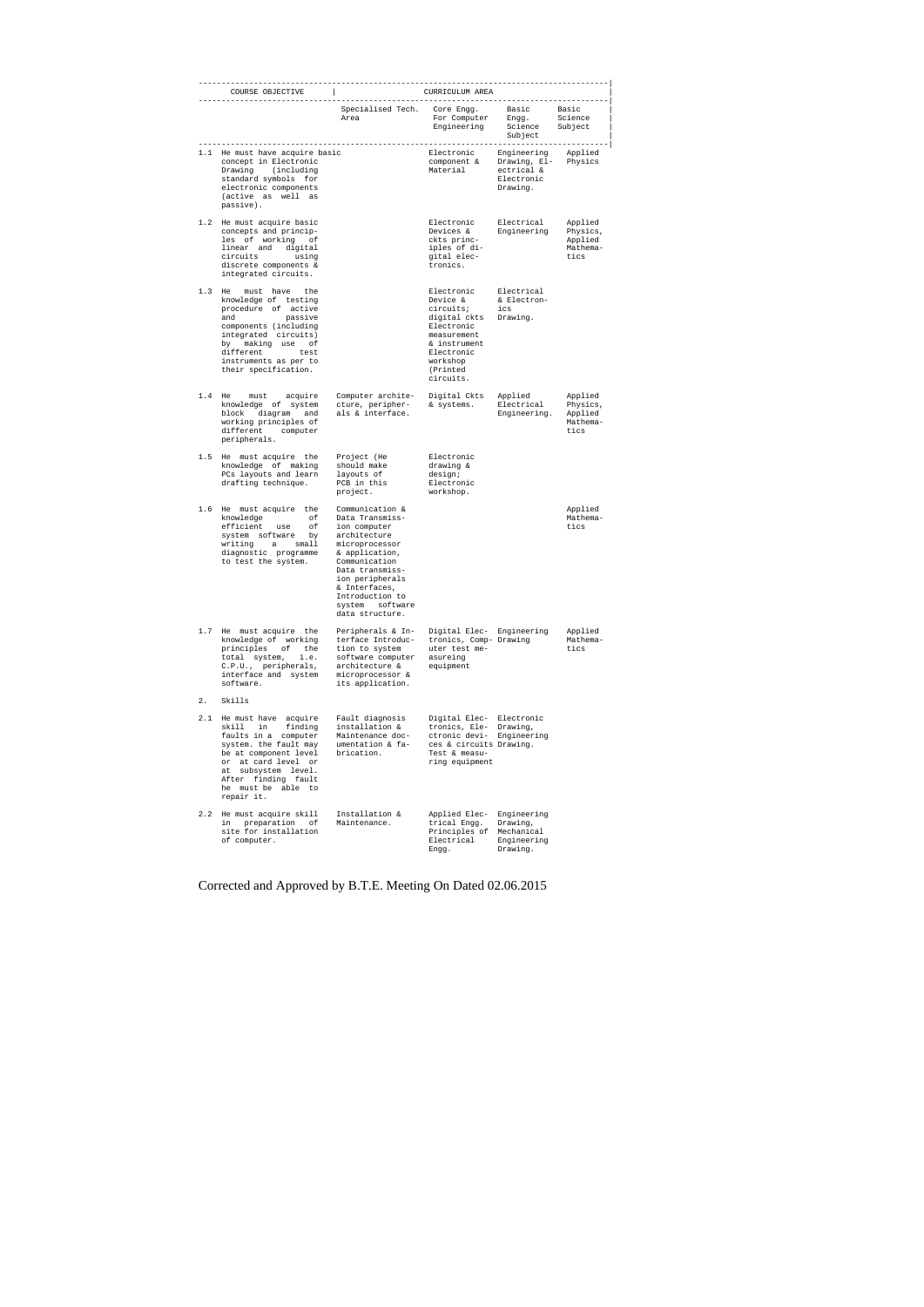|     | COURSE OBJECTIVE                                                                                                                                                                                                                                                             | CURRICULUM AREA                                                                                                                                         |                                                                                                                                                                                                                                                        |                                                 |                             |  |
|-----|------------------------------------------------------------------------------------------------------------------------------------------------------------------------------------------------------------------------------------------------------------------------------|---------------------------------------------------------------------------------------------------------------------------------------------------------|--------------------------------------------------------------------------------------------------------------------------------------------------------------------------------------------------------------------------------------------------------|-------------------------------------------------|-----------------------------|--|
|     |                                                                                                                                                                                                                                                                              | Specialised Tech. Core Engg. Basic<br>Area For Computer Engg.<br>Engineering Science                                                                    |                                                                                                                                                                                                                                                        | Subject                                         | Basic<br>Science<br>Subject |  |
|     | 2.3 He must acquire skill Computer archit-<br>in installing ure installation Devices & Drawing,<br>different subsystem & maintenance Circuits. Workshop<br>power supply, VDU, peripherals & Digital Practice<br>Printer, Plotter, int<br>Graphic monitor, Disc<br>drive etc. |                                                                                                                                                         |                                                                                                                                                                                                                                                        |                                                 | Applied<br>Physics          |  |
|     | 2.4 He must acquire skill<br>measured and maintenance instruments &<br>testing the working and Maintenance Instruments &<br>testing the working Computer Architect-Measuring &<br>of different ure peripheral Digital elec-<br>subsystem installed. & interfaces. troni      | Inatallation &                                                                                                                                          | Electronic<br>tronics, Elec-<br>tronic devices<br>& circuits.                                                                                                                                                                                          |                                                 |                             |  |
|     | 2.5 He must acquire skill<br>in making (or design-<br>ing layouts on<br>printed circuited<br>board for a given<br>electronic circuit.                                                                                                                                        | Project                                                                                                                                                 | Electronic<br>workshop,<br>Electronic<br>device &<br>circuits.                                                                                                                                                                                         |                                                 |                             |  |
|     | 2.6 He must acquire skill<br>in fabrication an<br>electronic components<br>(inclucing ICs) on a<br>printed circuit board<br>according to a given<br>circuit diagram.                                                                                                         | Project & Indus-<br>trial training                                                                                                                      | Electronic Engineering<br>workshop, Drawing,<br>Electronic de- Workshop<br>vices & circ- Practice<br>uits, Digital (Mechanical)<br>circuit & sy-<br>stem, Electr-<br>onic drawing.                                                                     |                                                 |                             |  |
|     | 2.7 He must acquire skill Project fundame-<br>in testing the<br>performance of an<br>electronic circuit<br>fabricated on a<br>printed circuit board.                                                                                                                         | ntal of digital<br>control                                                                                                                              | Digital circu- Engineering<br>its & system, Drawing<br>Electronic<br>Device & cir-<br>cuits, Elect-<br>ronic Instru-<br>ment & measu-<br>rement, Elect-<br>ronic measure-<br>ment & Instru-<br>ment, Electro-<br>nic drawing,<br>Electric<br>workshop. |                                                 |                             |  |
|     | 2.8 He must acquire skill<br>in writing specifi-<br>cation of a computer<br>and its subsystem and<br>peripherals.<br>Making<br>use of the quotations<br>he must be able to<br>make a<br>comparative<br>statement.                                                            | Computer architect-<br>ure peripheral &<br>interfaces indus-<br>trial management                                                                        |                                                                                                                                                                                                                                                        |                                                 |                             |  |
| 2.9 | He must acquire skill<br>in<br>arranging<br>demonstration of a<br>computer system and<br>its peripherals.                                                                                                                                                                    | Computer archite-<br>cture Test & mea-<br>suring equipment<br>Microprocessor &<br>Application.<br>Peripheral &<br>Interface.<br>Industrial<br>training. | Principles of<br>Electrical<br>Engg., Applied Workshop<br>Electrical<br>Engg., Electro-<br>nics Drawing.                                                                                                                                               | Engineering<br>Drawing,<br>Practice             |                             |  |
|     | 2.10 He must acquire skill<br>in<br>preparation<br>оf<br>documents (to be used<br>in production, sales,<br>maintenance & instal-<br>lation) with the help<br>and guidance from an<br>engineer.                                                                               | Documentation<br>Fabrication.<br>Reporting<br>writing.<br>Installation &<br>Maintenance<br>Fault diagnosis<br>peripherial &                             | Electronic<br>Drawing,<br>Digital<br>Electronics.<br>Electronic<br>Devices &<br>Circuits.<br>Electronic                                                                                                                                                | Engineering<br>Drawing,<br>Workshop<br>Practice |                             |  |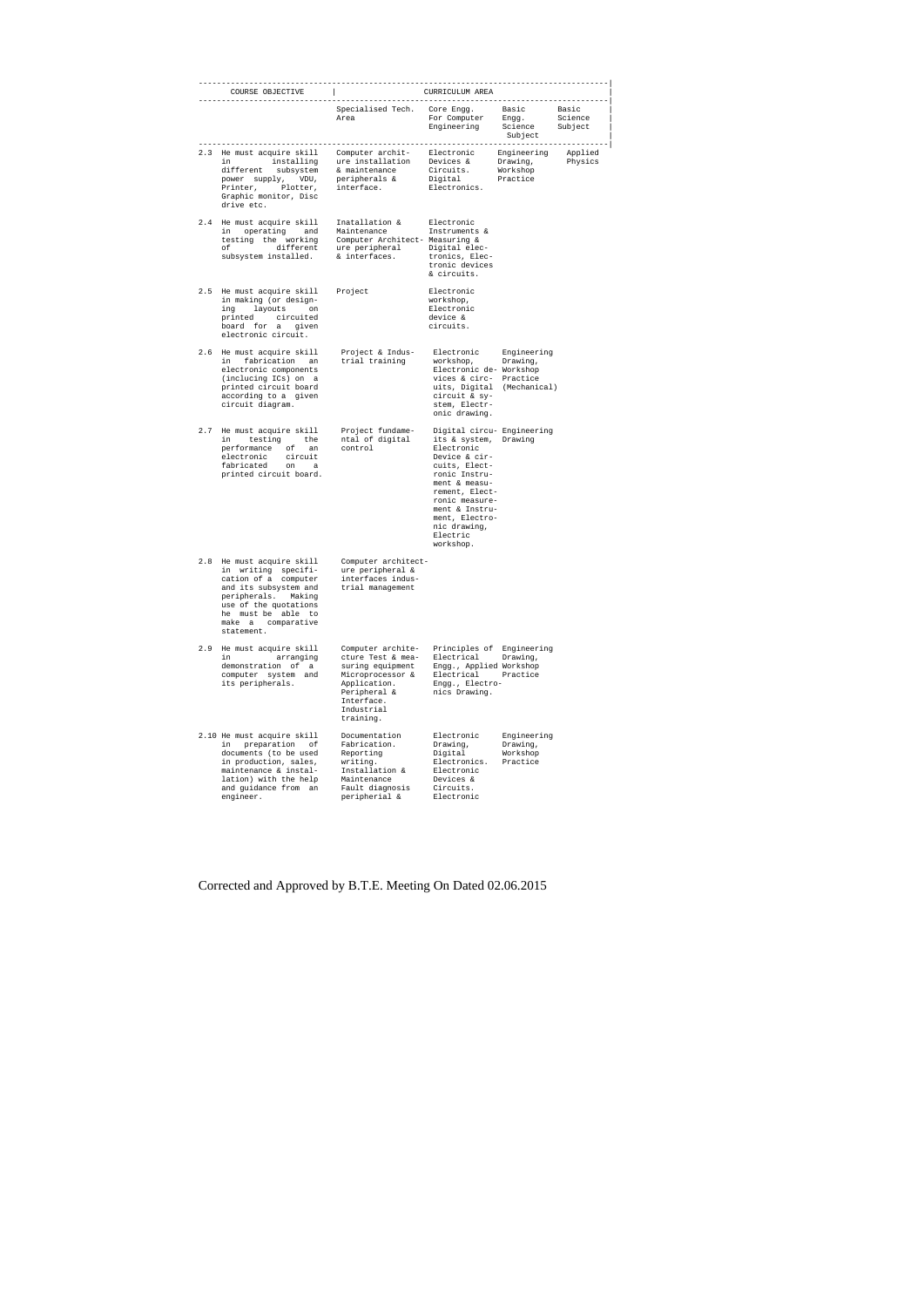| COURSE OBJECTIVE |                                                                     | CURRICULUM AREA                           |                                      |                             |
|------------------|---------------------------------------------------------------------|-------------------------------------------|--------------------------------------|-----------------------------|
|                  | Specialised Tech.<br>Area                                           | Core Engg.<br>For Computer<br>Engineering | Basic<br>Engg.<br>Science<br>Subject | Basic<br>Science<br>Subject |
|                  | interface<br>project. Computer<br>organisation<br>&<br>programming. | Workshop.                                 |                                      |                             |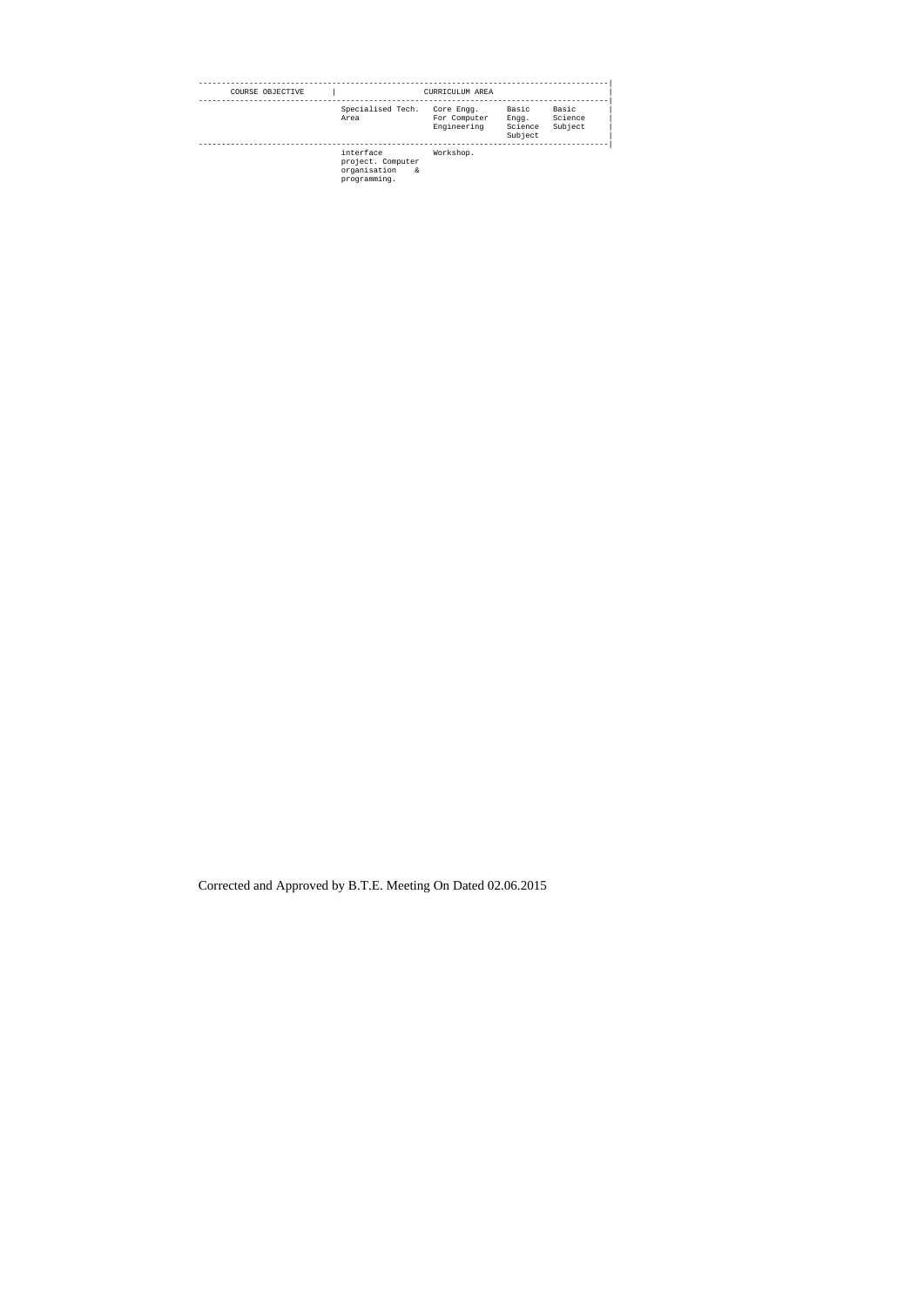I Semester

1.1 PROFESSIONAL COMMUNICATION

|  |  | [ Common to All Engineering/Non Engineering Courses] |  |       |  |
|--|--|------------------------------------------------------|--|-------|--|
|  |  |                                                      |  | L T P |  |
|  |  |                                                      |  | 5 – 3 |  |

Rationale:

 Communication forms an important activity of diploma holder. It is essential that he/she should be in a position to communicate in writing and orally with superiors,equals and subordinates. This subject aims at providing working knowledge of languages like Hindi and English so as to train the students in the art of communication. It is suggested that maximum attention should be given in developing Communication abilities in the students while imparting instructions by giving maximum emphasis on practice.

| Sr.NO. | Units                                                                                                                               |                        | Coverage time |
|--------|-------------------------------------------------------------------------------------------------------------------------------------|------------------------|---------------|
|        |                                                                                                                                     | T.                     | P             |
| $1$ .  | Introduction to communication methods<br>meaning, channels & media written and<br>verbal.                                           | 5                      |               |
| 2.1    | Development of comprehension of English 10<br>& Hindi through study of text material&<br>language exercises.                        |                        |               |
| 3.     | Development of expression through<br>A. Letters (English & Hindi)<br>B. Report writing (English)<br>Note making and minutes writing | 10 <sup>1</sup><br>1 O |               |
| 4.     | Paragraph writing, Essey writing,<br>Proposal writing                                                                               | 1 Q                    |               |
| 5.     | Composition                                                                                                                         | 10                     |               |
| б.     | Remecial Grammer & Vocabulary Building 15                                                                                           |                        |               |
|        |                                                                                                                                     | 70                     | 42            |

1. PART I : COMMUNICATION IN ENGLISH (40 Marks)

- 1.1 Concept of communication, importance of effective communication, types of communucation, formal, informal, verbal and nonverbal, spoken and written. Techniques of communication, Listening, reading, writting and speaking, Barriers in communication, Modern tools of communication- Fax, e-mail, Telephone, telegram, etc.
- 1.2 Technical communication Vs. General Communication : Development of comprehension and knowledge of English through the study of text material and language exercises based on the prescribed text book of English.
- 1.3 Development of expression through:

1.3.1 Paragraph writing, Essay writing, Proposal writing.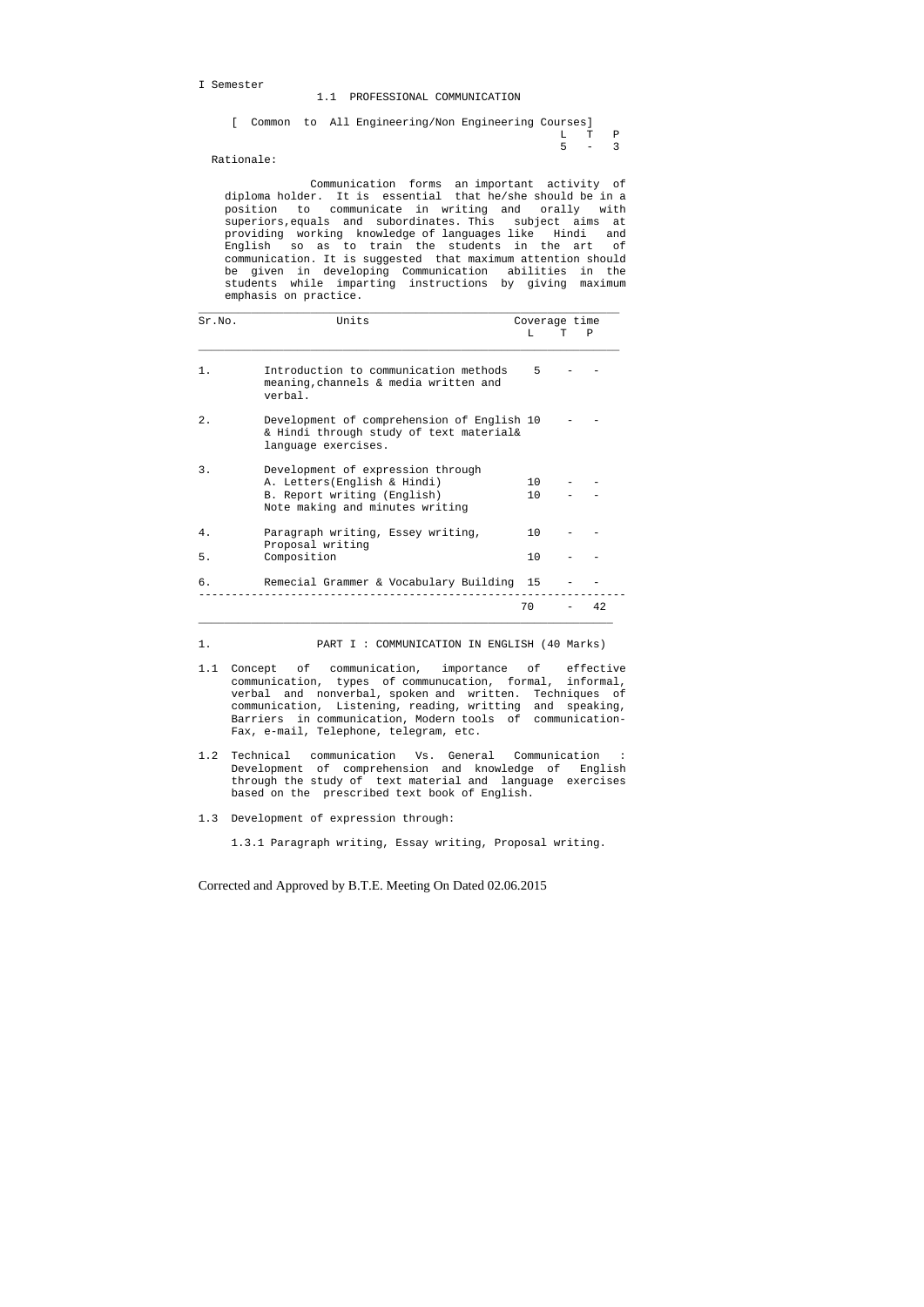- 1.3.2 Business and personal correspondence (Letters) : Kinds of letters:- Official, demi-offical, unofficial , for reply or in reply, quotation, tender and order giving letters. Application for a job, Resume.
- 1.3.3 Report writing and Note making and minutes writing.
- 1.4 Functional Grammer : Study of sentences and parts of speech (word class), Preposition, Verb, Articles, Abbreviations.
- 1.5 Vocabulary Building : Homophones, One word substitution, Idioms and Phrases.
- 1.6 Composition on narrative, descriptive, imaginative, argumentative, discussion and factual topics.
- 2. PART II : COMMUNICATION IN HINDI (10 Marks)
- 2.1 Development of comprehension and knowledge of Hindi usage through rapid reading and language exercises based on prescribed text material developed by IRDT.
- 2.2 Development of expression through ;

 Letter writing in Hindi: Kinds of letters:- Official, demi-offical, unofficial , for reply or in reply, quotation, tender and order giving letters, Application for a job, Press release in Hindi, Report writing.

Note: Paper should be in two parts, part I - English and part II Hindi.

#### REFERENCE BOOKS

- 1. Bookshelf worksheet of Professional Communication, New Delhi : Bookshelf 2008
- 2. Functional Skills in language and literature by R. P. Singh, New Delhi : Oxford University Press.
- 3. Oxford Engilsh Hindi English Dictionary, New Delhi : Oxford 2008

#### LANGUAGE LAB PRACTICE

For the practice/exercise the following is suggested :-

1.A. Phonetic transcription

 B. Stress and intonation : (At least 10 word for writting and 10 word for pronunciation)

2. ASSIGNMENT : (Written Communication)

 Two assignment of approximately 400 word each decided by the teacher concerned.

THE FOLLOWING MODEL IS PROPOSED :

1. a picture/photograph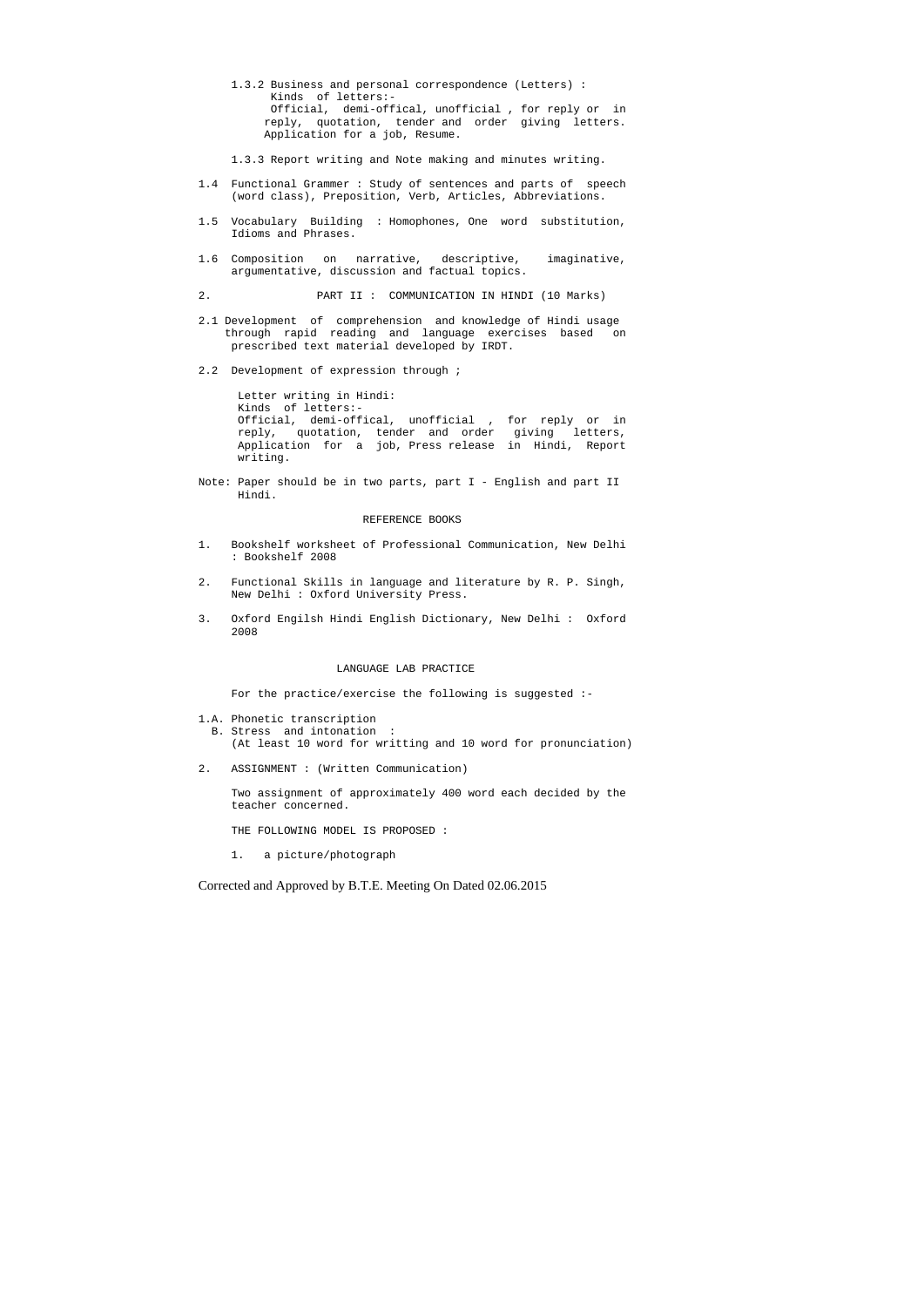- 2. an opening sentence or phrase
- 3. a newspaper/magzine clipping or report
- 4. factual writting which should be informative or argumentative.

 (The students may refer to "Bookshelf worksheet" for technical communication)

- 3. Oral Conversation:
- 1. Short speeches/declamation : Bid farewell, Felicitate somebody, Celebrate a public event, Offer condolences
- 2. Debate on current problems/topics
- 3. MockInterview : Preparation, Unfolding of personality and Expressing ideas effectively
- 4. Group discussion on current topics/problems
- 5. Role Play/ general conversation : Making polite enquiries at Railway Station, Post Office, Banks and other Public places, Replying to such enquiries, enquiring about various goods sold in the market and discussing their prices. Complaining about service at Hotel, restaurant, Offering apologies in reply to such complaints, complain to a company about a defective product you have brought, reply to such complaints.
- 6. Presentation skill, Use of OHP and LCD.
- 7. Through drilling of model words involving different phonetic symbols (Vowels, Consonants, Difthongs).
- 4. Aural :

 Theory Paper : 50 Marks Sessional : 20 Marks Pratices : 30 Marks

 Listening to conversation/talk/reading of short passage and then writting down the relevant or main points in the specified number of words and answering the given questions

 The assignments/project work are to be evaluated by the internal/ external examiner. The distribution of 30 marks e.g.

- 10 marks for assignment (Given by subject teacher as sessional marks)
- 10 marks for conversation and viva-voce
- 10 marks for phonetic transcription

STRUCTURE OF THE PAPER OF PROFESSIONAL COMMUNICATION

Distribution of Marks

Q1. Question based on the topics of the prescribed syllabus will be set for testing candidates ability to understand the content, explain words and phrases, making sentence of given words and ability to summarise will be included. All questions will have to be answered.

| from English Text Book | 10 Marks |
|------------------------|----------|
| from Hindi Text Book   | 5 Marks  |

Q2. Candidates will be required to write one letter (English) and one letter in (Hindi) from a choice of two -

A. English Letters 5 Marks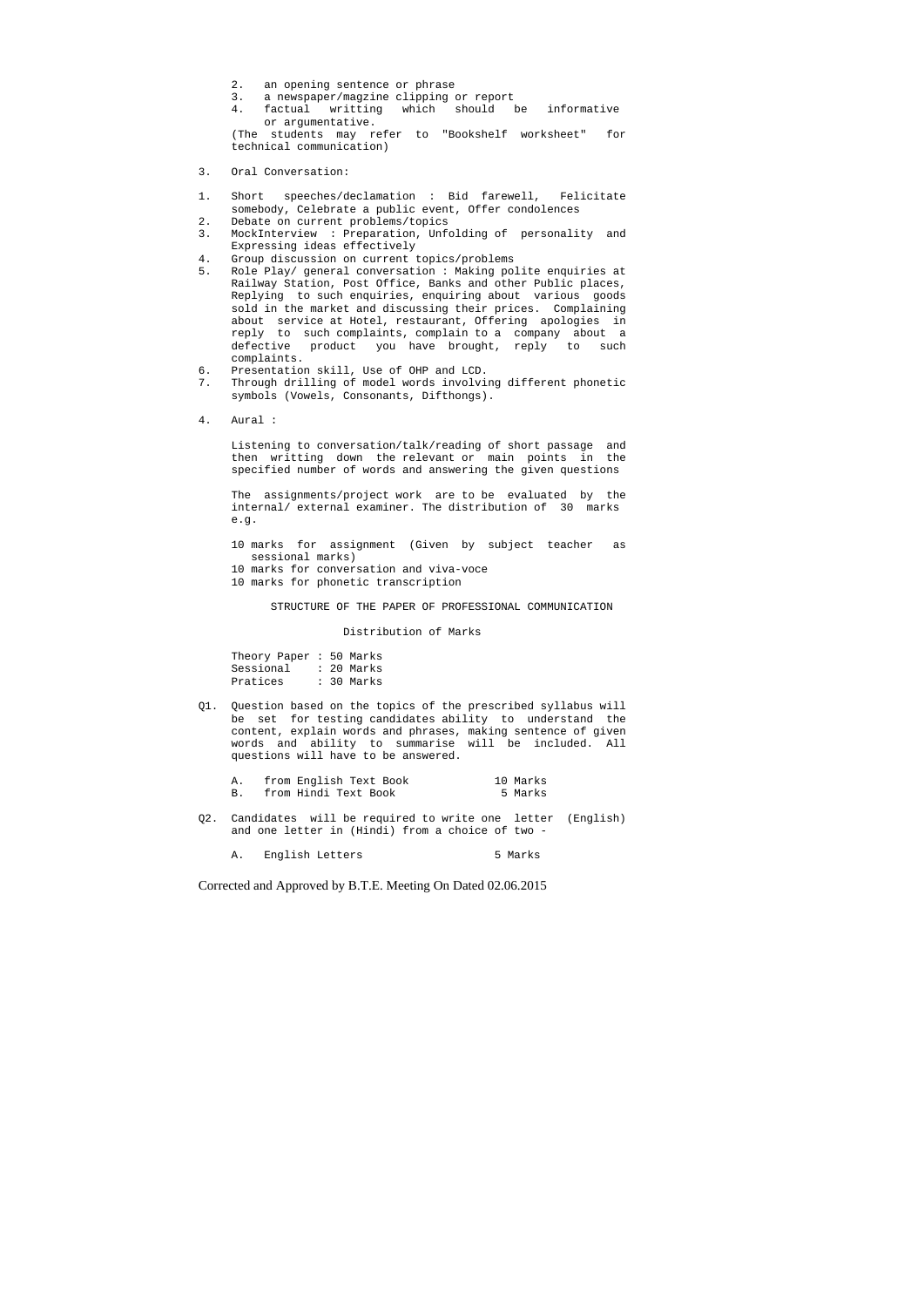B. Hindi Letters 5 Marks

- Q3. Report Writting on given outlines 5 Marks
- Q4. There will be a number of short answer questions to test the candidates knowledge of functional grammer, structure and usage of the language. All the items in this question will be compulsory. The grammar questions has four parts -

 (Total Part: A For 5 Marks, B For 3 Marks, C For 3 Marks and D For 4 Marks)

 A. This part of the question has to do with the transformation of sentences. English uses several patterns of sentence formation and the same meaning can be expresed by several patterns e.g. Active to Passive voice and vice versa, Direct to Indirect and vice versa, Reframing sentences by changing part of speech e.g Noune to Adjective, Interchanging degree of comparison.

 Interchanging Moods - Affirmative to Negative, Assertive to Interrogative or to exclamatory

- B. The second part usually requires blanks in a sentence to be filled in with a suitable preposition and articles.
- C. The third part is usually an exercise on tenses.
- D. The fourth part concerns with one word substitution and abbrevation, uses of idioms and Phrases, Homophones.
- Q5. COMPOSITION : (About 300 Words) (5 marks)

 Candidates will be required to select one composition topic from a choice of five. The choice will normally include narrative descriptive, argumentative, discussion and factual topics. The main ceteria by which the composition will be marked are as follows

- A. the quality of the language employed, the range and appropriateness of vocabulary and sentence structure the correctness of grammatical construction, punctuation and spelling.
- B. The degrees to which candidate have been successfully in organising both the composition as a whole and the individual paragraphs.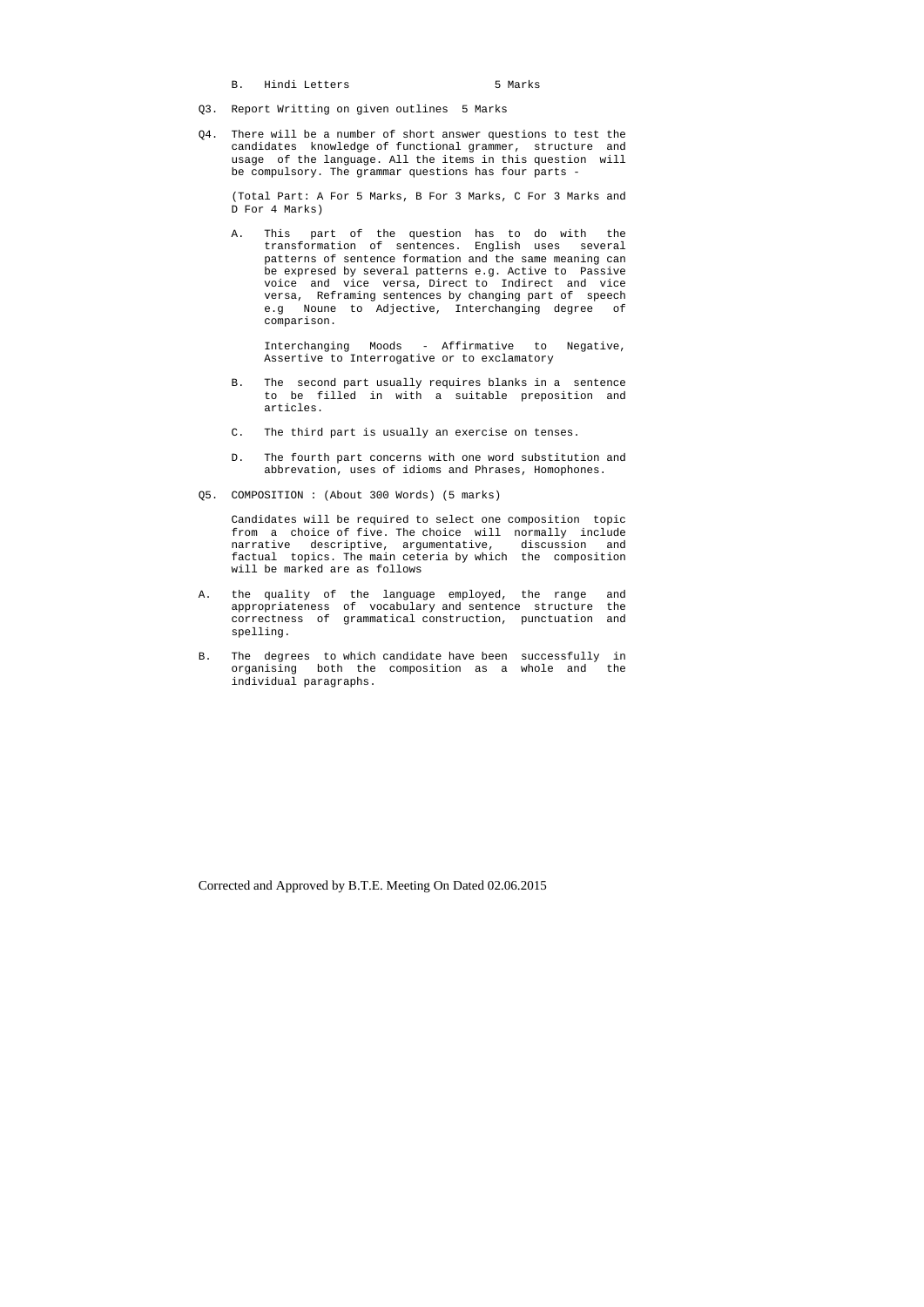L T P  $3 \t2/2 -$ 

## 1.2 APPLIED MATHEMATICS I(A) [ Common to All Engineering Courses]

Rationale:

 The study of mathematics is an important requirement for the understanding and development of any branch of engineering. The purpose of teaching mathematics to diploma engineering students is to impart them basic knowledge of mathematics which is needed for full understanding and study of engineering subjects.

| S.N.           | Units                    |    | Coverage Time |              |
|----------------|--------------------------|----|---------------|--------------|
|                |                          |    | т             | $\mathbf{P}$ |
|                | Algebra- I               | 8  | 3             |              |
| 2.             | Algebra- II              | 8  |               |              |
| $\mathbf{3}$ . | Trignometry              | 6  | 2             |              |
| 4 <sup>1</sup> | Differential Calculus-I  | 10 | 3             |              |
| 5.             | Differential Calculus-II | 10 | 3             |              |
|                |                          | 42 | 14            |              |

DETAILED CONTENTS:

- 1. ALGEBRA-I : (10 Marks)
- 1.1 Series : AP and GP; Sum, nth term, Mean
- 1.2 Binomial theorem for positive, negative and fractional index (without proof). Application of Binomial theorem.
- 1.3 Determinants : Elementary properties of determinant of order 2 and 3, Multiplication system of algebraic equation, Consistency of equation, Crammer's rule
- 2. ALGEBRA-II:(10 Marks)
- 2.1 Vector algebra : Dot and Cross product, Scaler and vector triple product.
- 2.2 Complex number.

 Complex numbers, Representation, Modulus and amplitud Demoivre theorem, its application in solving algebraic equations, Mod. function and its properties..

- 3. TRIGONOMETRY :(8 Marks)
- 3.1 Relation between sides and angles of a triangle : Statement of various formulae showing relation ship between sides and angle of a triangle.
- 3.2 Inverse circular functions : Simple case only
- 4. DIFFERENTIAL CALCULUS I : (12 Marks)
- 4.1 Functions, limits, continuity, functions and their graphs, range and domain, elementary methods of finding limits (right and left), elementary test for continuity and differentiability.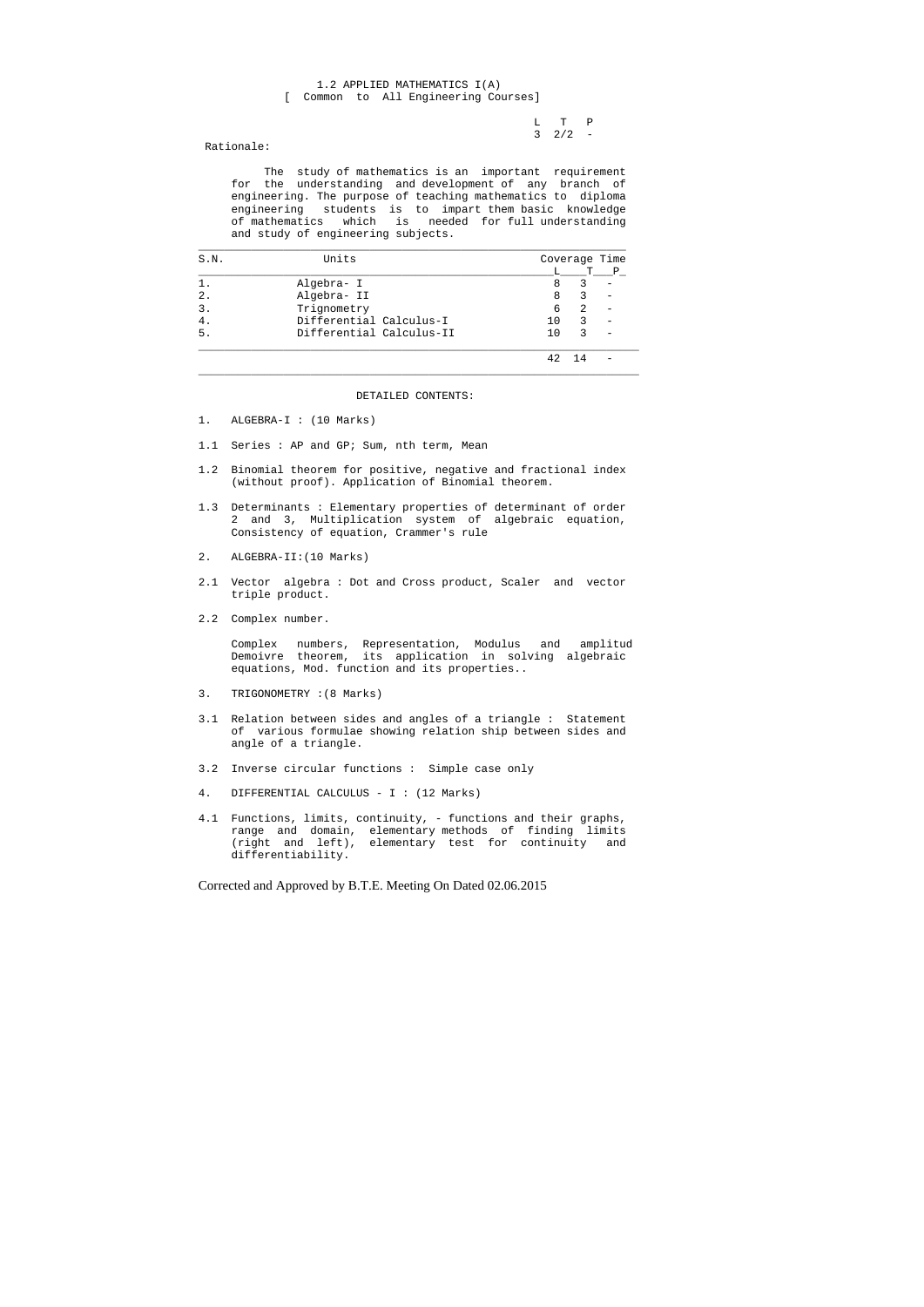- 4.2 Methods of finding derivative, Function of a function, Logaritimic differentiation, Differentiation of implicit functions.
- 5. DIFFERENTIAL CALCULUS -II :(10 Marks)
- 5.1 Higher order derivatives, Leibnitz theorem.
- 5.2 Special functions (Exponential, Logarithmic, Inverse circular and function), Definition, Graphs, range and Domain and Derivations of each of these functions.
- 5.3 Application Finding Tangants, Normal, Points of Maxima/Minima, Increasing/Decreasing functions, Rate, Measure, velocity, Acceleration, Errors and approximation.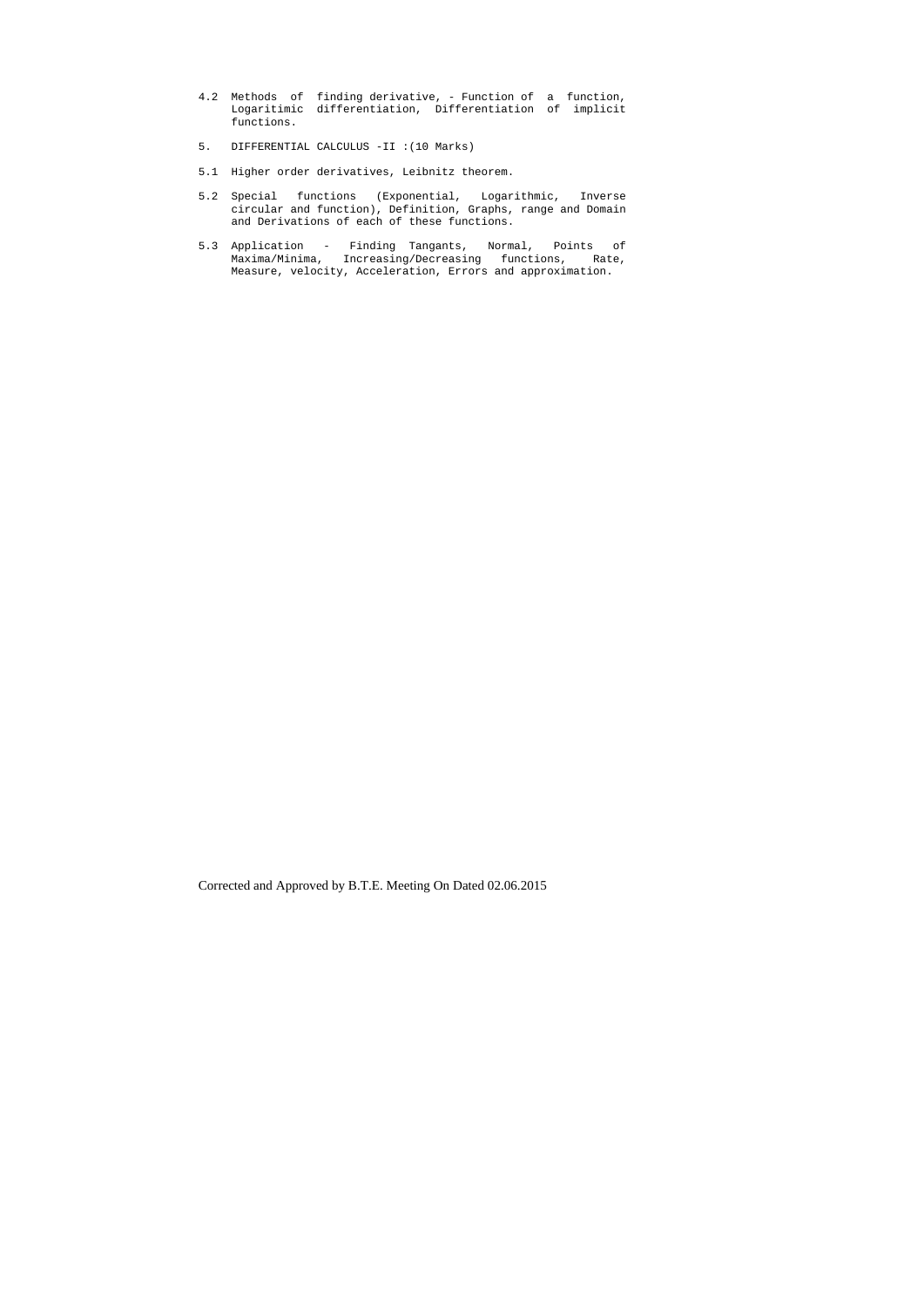L T P  $3 \t2/2 -$ 

#### 1.3 APPLIED PHYSICS-I

[ Common to All Engineering Courses]

Rationale:

 Engineering physics is a foundation Course. Its purpose is to develop proper understanding of physical phenomenon and scientific temper in the students. While teaching the subject,teachers should make maximum use of demonstrations to make the subject interesting to the students.

| TOPIC WISE DISTRIBUTION OF PERIODS |
|------------------------------------|

| SI.NO. | Topics                                     | т.            | Ͳ              | P |
|--------|--------------------------------------------|---------------|----------------|---|
|        |                                            |               |                |   |
|        | Units & Dimensions                         |               |                |   |
| 2.     | Errors in Measurement                      | $\mathcal{R}$ | $\mathbf{1}$   |   |
| 3.     | Circular Motion                            | 4             | $\mathbf{1}$   |   |
| 4.     | Motion of Planets                          | 4             | $\mathbf{1}$   |   |
| 5.     | Dynamics of rigid body (Rotational Motion) | 5             | $\overline{1}$ |   |
| б.     | Fluid Mechanics and Friction               | 4             | 1              |   |
| 7.     | Friction                                   | 4             | $\mathbf{1}$   |   |
| 8.     | Harmonic Motion                            | 5             | $\mathfrak{D}$ |   |
| 9.     | Heat & Thermodynamics                      | 6             | 4              |   |
| 10.    | Acoustics                                  |               |                |   |
|        |                                            |               |                |   |

#### DETAILED CONTENTS:

 $\_$  ,  $\_$  ,  $\_$  ,  $\_$  ,  $\_$  ,  $\_$  ,  $\_$  ,  $\_$  ,  $\_$  ,  $\_$  ,  $\_$  ,  $\_$  ,  $\_$  ,  $\_$  ,  $\_$  ,  $\_$  ,  $\_$  ,  $\_$  ,  $\_$  ,  $\_$  ,  $\_$  ,  $\_$  ,  $\_$  ,  $\_$  ,  $\_$  ,  $\_$  ,  $\_$  ,  $\_$  ,  $\_$  ,  $\_$  ,  $\_$  ,  $\_$  ,  $\_$  ,  $\_$  ,  $\_$  ,  $\_$  ,  $\_$  ,

1. Units and Dimensions (4 Marks)

 S.I. Units & Dimensions of physical quantities, Dimensional formula and dimensional equation. Principle of homogenity of dimensions and applications of homogenity principle to:

- i) Checking the correctness of physical equations,
- ii) Deriving relations among various physical quantities,
- iii) Conversion of numerical values of physical quantities from one system of units into another. Limitations of dimensional analysis.
- 2. ERRORS AND MEASUREMENT (4 Marks)

 Errors in measuremnts, accuracy and precision, random and systematic errors, estimation of probable errors in the results of measurement(Combination of erros in addition, substraction, multipication and powers). Significant figures, and order of accuracy in resprect to instruments,

3. Circular Motion (5 Marks)

 Central forces. Uniform Circular motion (Horizental and Vertical cases),angular velocity,angular acceleration and centripetal acceleration.Relationship between linear and angular velocity and acceleration. Centripetal and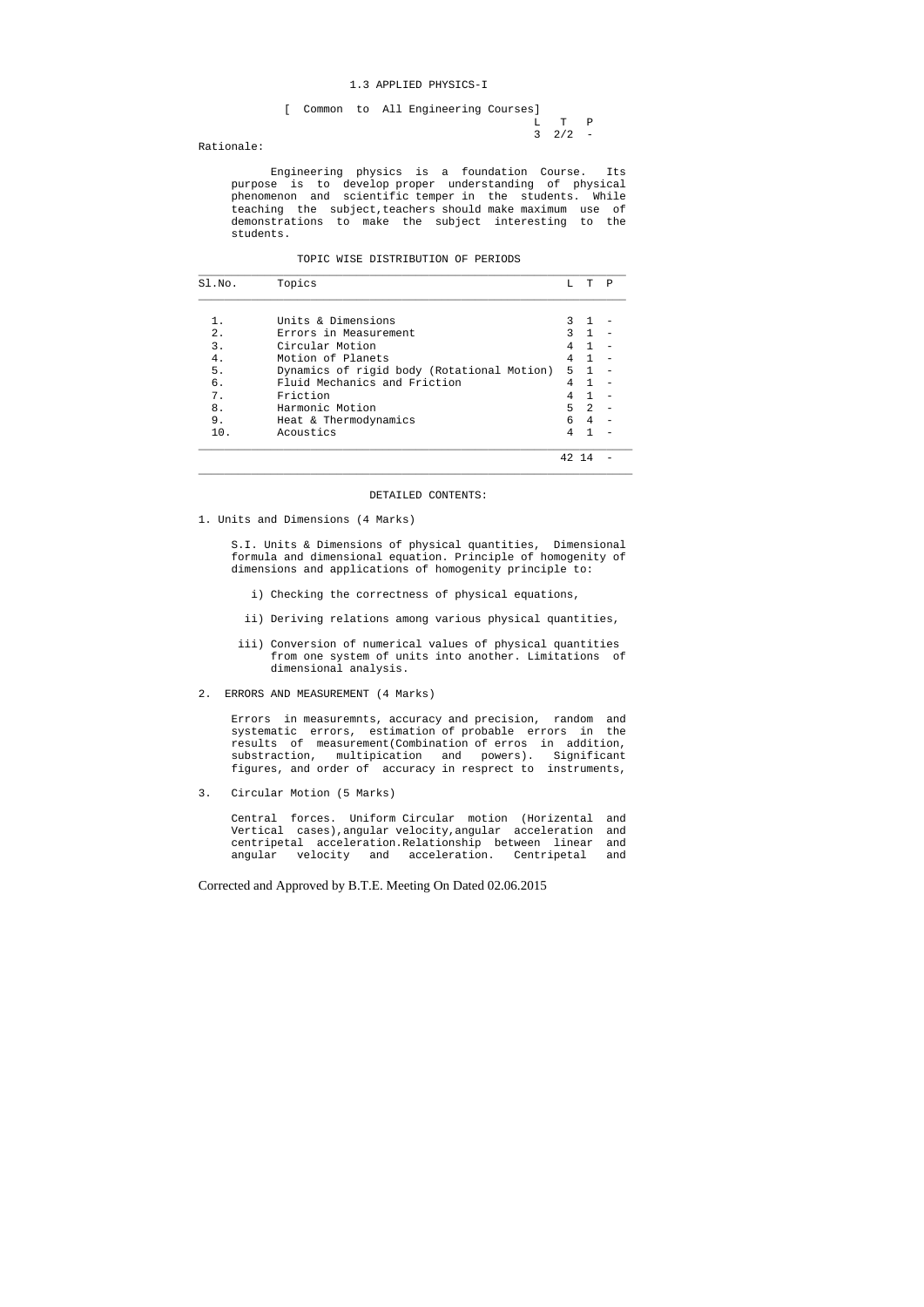centrifugal forces. Practical applications of centripetal forces. Principle of centrifuge.

4. MOTION OF PLANETS AND SATELLITES :(5 Marks)

 Gravitational force, Acceleration due to gravity and its variation w.r. to height and depth from earth, Kapler's Law, Escope and orbital velocity, Time period of satellite, Geo stationary, Polar satellites (Concept Only)

5. Dynamics of Rigid Body (Rotational Motion) (6 Marks)

 Rigid body,Rotational motion, Moment of inertia,Theorems(Perpendicular and Parallel axis) of moment of inertia (Statement). Expression of M.I. of regular bodies (Lamina, Sphere, Disc, Cylindercal),Concept of Radius of gyration, angular momentum, Conservation of angular momentum, Torque, Rotational kinetic energy. Rolling of sphere on the slant plane . Concept of Fly wheel.

6. Fluid Mechanics :(5 Marks)

 Surface tension, Capillary action and determination of surface tension from capilary rise method, Equation of continuity (A1V1=A2V2), Bernoulli's theorem, and its application stream line and Turbulent flow, Reynold's number.

7. Friction :(4 Marks)

 Introduction, Physical significance of friction, Advantage and disadvantage of friction and its role in every day life. Coefficients of static and dynamic friction and their measurements. viscosity, coeff. of viscosity, & its determination by stoke's method.

8. Harmonic Motion (6 Marks)

 Periodic Motion , characterstics of simple harmonic motion; equation of S.H.M. and determination of velocity and acceleration. Graphical representation. Spring-mass system. Simple pendulum. Derivation of its periodic time. Energy conservation in S.H.M.. Concept of phase, phase difference, Definition of free, forced, undamped and damped vibrations, Resonance and its sharpness, Q-factor.

9. Heat & Thermodynamics: (6 Marks)

 Modes of heat transfer (Conduction, Convection and Radiation), coefficient of thermal conductivity Isothermal and adiabatic process. Zeroth First, Second Law of Thermodynamics and Carnot cycle, Heat Engine (Concept Only).

10. Acoustics (5 Marks) Definition of pitch, loudness, quality and intensity of sound waves. Echo, reverberation and reverberation time. Sabine's formula without Derivation. Control of reverberation time (problems on reverberation time). Accoustics of building defects and remedy.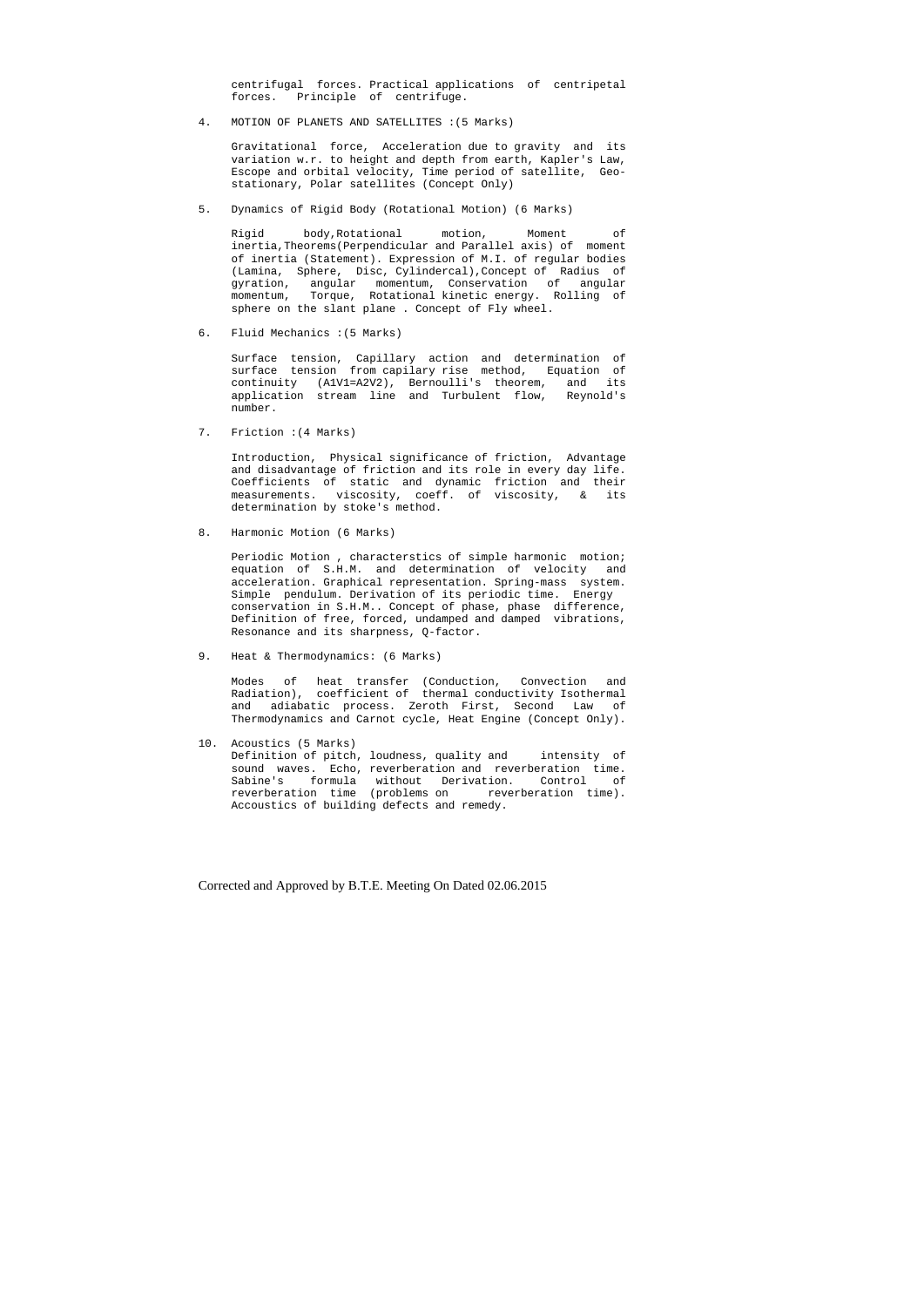L T P  $6 - -$ 

#### 1.4 APPLIED CHEMISTRY

[ Common to All Engineering Courses]

Rationale:

 Engineering Chemistry has profound and deep relationship with the industrial and environmental technology. This curriculum intends to impart technical knowledge alongwith productive practice to the students of the diploma engineering. The teachers are expected to guide the students in the classroom and the laboratories according to the curriculum by demonstrations and by showing relevant materials and equipments to inculcate interests in learning among students.

TOPIC WISE DISTRIBUTION OF PERIODS

| Sl.No. | Topics                        | T. | т | P  |
|--------|-------------------------------|----|---|----|
| 1.     | Atomic Structure              | 4  |   |    |
| 2      | Chemical Bonding              | 6  |   |    |
| 3.     | Classification of Elements    | 4  |   |    |
| 4.     | Electro Chemistry-I           | 7  |   |    |
| 5.     | Electro Chemistry-II          | 8  |   |    |
| б.     | Chemical Kinetics             | 4  |   |    |
| 7.     | Catalysis                     | 4  |   |    |
| 8.     | Solid State                   | 4  |   |    |
| 9.     | Fuels                         | 4  |   |    |
| 10.    | Water Treatment               | 6  |   |    |
| 11.    | Colloidal State               | 4  |   |    |
|        | 12. Lubricants                | 4  |   |    |
| 13.    | Hydrocarbons                  | 7  |   |    |
| 14.    | Organic Reactions & Mechanism | 8  |   |    |
| 15     | Polymers                      | 4  |   |    |
| 16     | Synethetic Materials          | 6  |   |    |
|        |                               | 84 |   | 56 |

#### DETAILED CONTENTS:

1. ATOMIC STRUCTURE :(3 MARKS)

 Basic concept of atomic structure, Matter wave concept, Quantum number, Haisenberg's Uncertainty Principle, Shaples of orbitals.

2. CHEMICAL BONDING :(4 MARKS)

 Covalent bond, Ionic & Co-ordinate, Hydrogen bonding, Valence bond theory, Hybridisation, VSEPR theory, Molecular orbital theory.

3. CLASSIFICATION OF ELEMENTS :(3 MARKS)

 Modern classification of elements (s,p,d and f blcok elements), Periodic properties : Ionisation potential electro negativity, Electron affinity.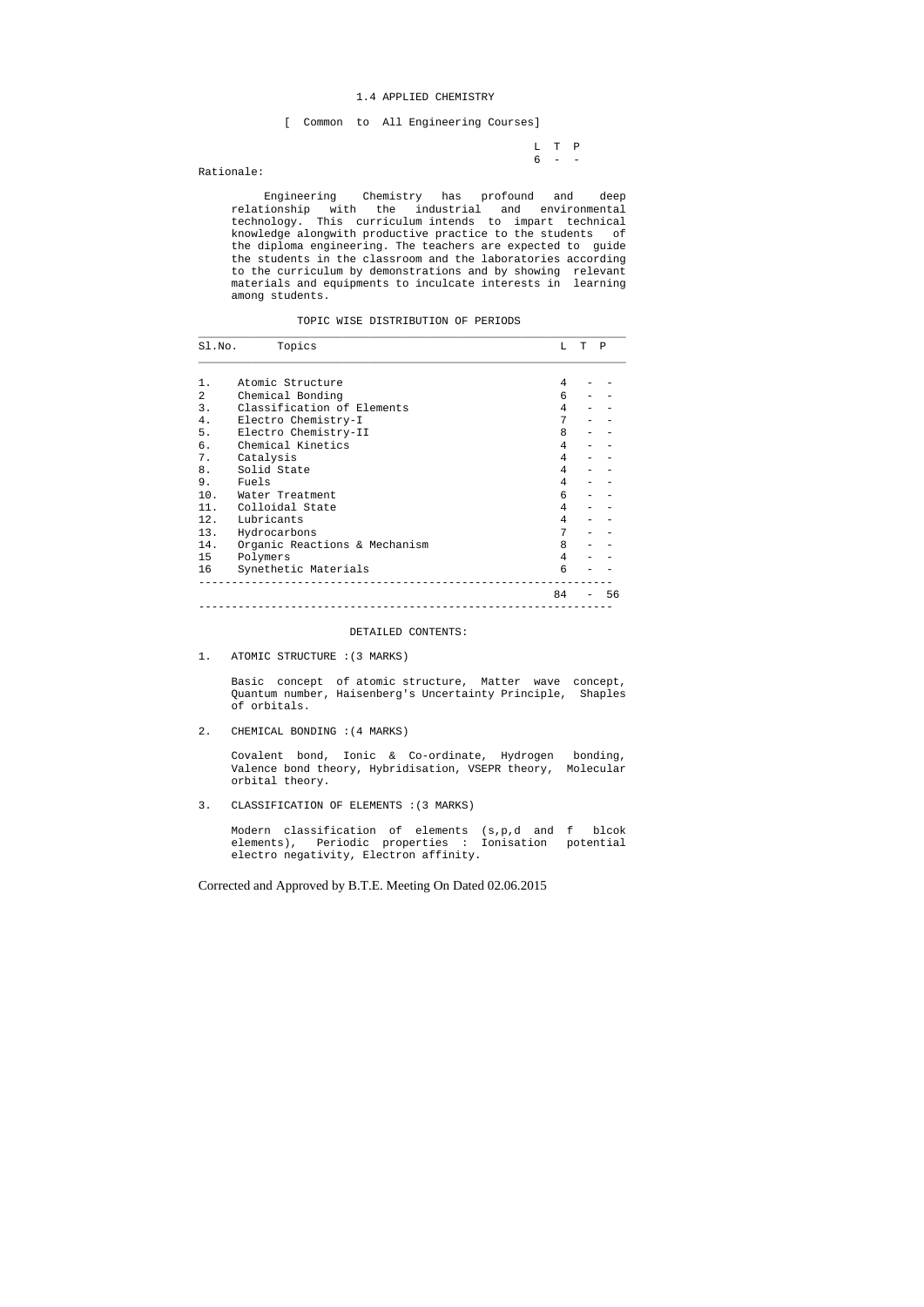4. ELECTRO CHEMISTRY-I:(3 MARKS)

 Arrhenius Theory of electrolytic dissociation, Transport number, Electrolytic conductance, Ostwald dilution law. Concept of Acid and bases : Bronsted, Arrhenius and Lewis theory. Concept of pH and numericals. Buffer solutions, Indicators, Solubility product, Common ion effect with their application,

5. ELECTRO CHEMISTRY-II:(3 MARKS)

 Redox reactions, Electrode potential(Nernst Equation), Electro-chemical cell (Galvanic and Electrolytic). EMF of a cell and free energy change. Standard electrode potential, Electro chemical series and its application. Chemical and Electrochemical theory of corrosion, Galvenic Series. Prevention of corrosion by various method.

6. CHEMICAL KINETICS :(3 MARKS)

 Law of mass action, order and molecularity of rection. Activation energy, rate constants, Ist order reactions and 2nd order reactions.

7. CATALYSIS :(2 MARKS)

 Definition Characteristics of catalytic reactions, Catalytic promotors and poison , Autocatalysis and Negative catalysis, Theory of catalysis, Application.

8. SOLID STATE :(2 MARKS)

 Types of solids (Amorphous and Crystalline), Classification (Molecular, Ionic, Covalent, Metallic), Band theory of solids (Conductors, Semiconductors and Insulators), types of Crystals, FCC, BCC, Crystal imperfection.

9. FUELS :(3 MARKS)

 Definition, its classification, high & low Calorific value.Determination of calorific value of solid and liquid fuels by Bomb calorimeter.

 Liquid fuel - Petroleum and its refining, distillate of petroleum (Kerosene oil, Disel and Petrol), Benzol and Power alchol. Knocking, Anti-knocking agents, Octane number and Cetane number.

 Cracking and its type, Gasoling from hydrogenation of coal (Bergius process and Fischer tropsch's process)

 Gaseous Fuel - Coal gas, Oil gas, Water gas, Producer gas, Bio gas, LPG and CNG.

Numerical Problems based on topics

10. WATER TREATMENT :(3 MARKS)

 Hardness of water, Its limits and determination of hardness of water by EDTA method. Softening methods (Only Sods lime, Zeolote and Ion exchange resin process). Disadvantage of hard water in different industries, scale and sludge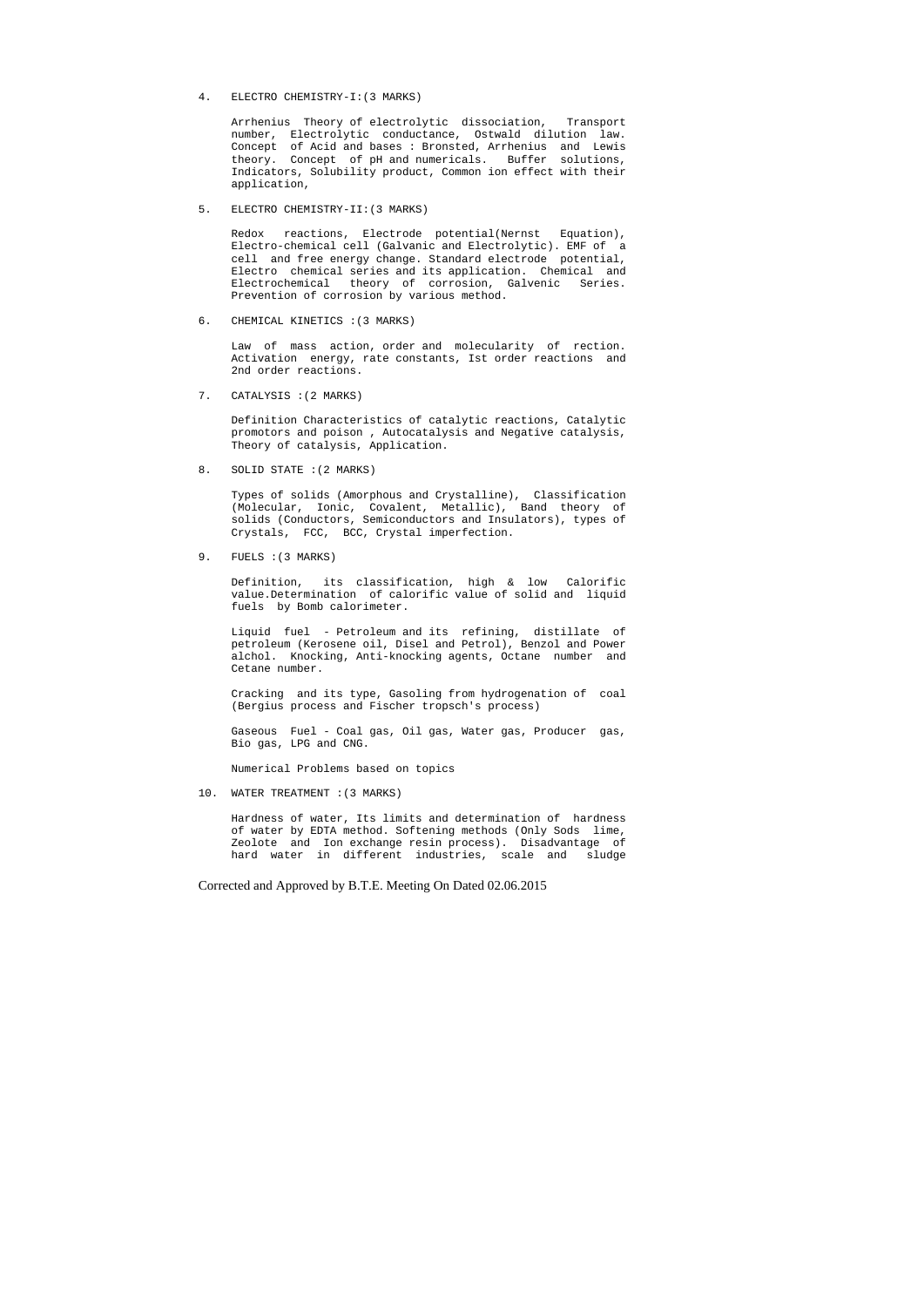formation, Corrosion, Caustic embritlement, primming and foarming in biolers.

 Disinfecting of Water By Chloramine-T, Ozone and Chlorine. Advantage and disadvantage of chlorinational, Industrial waste and sewage, Municipality waste water treatment, Definition of BOD and COD. Numerical Problems based on topics.

11. COLLOIDAL STATE OF MATTER :(3 MARKS)

 Concept of collidal and its types, Different system of colloids, Dispersed phase and dispersion medium. Methods of preparation of colloidal solutions, Dialysis and electrodialysis. Properties of colloidal solution with special reference to absorption, Brownian Movement, tyndal effect, Electro phoresis and coagulation. relative stability of hydrophillic and hydrophobie colloids. Protection and protective colloids. Emulsion, Types, preparation,properties and uses. Application of colloids chemistry in different industries.

12. LUBRICANTS :(3 MARKS)

 Definition, classification, Necessasity and various kinds of lubricants. Function and mechanism of action of lubricants and examples. Properties of lubricants, Importance of additive compunds in lubricants, Synthetic lubricants and cutting fluids. Industrial application, its function in bearing.

- 13. HYDROCARBONS:(4 MARKS)
- A. Classification and IUPAC nomeuclature of organic compounds hamologous series (Functional Group)
- B. Preparation, properties and uses of Ethane, Ethene, Ethyne (Acetylene), Benzene and Toluene.
- 14. ORGANIC REACTIONS & MECHANISM:(4 MARKS)
- 1. Fundamental auspects
	- A. Electrophiles and nucleophiles, Reaction Intermediates, Free radical, Carbocation, Carbanion
	- B. Inductive effect, Mesomeric effect, Electromeric effect.
- 2.A. Mechanism of addition reaction (Markonicove's Rule, Cyanohydrin and Peroxide effect),
- B. Mechanism of Substitution reactions; (Nucleophillic) hydrolysis of alkyle halide, electrophillic substitution halogenation, Sulphonation, Niration and friedel-Craft reaction.
- C. Mechanism of Elimination reaction Dehydration of primary alcohol, Dehyrohalogenation of primary alkyl halide.
- 15. POLYMERS :(3 MARKS)
- 1. Polymers and their classification. Average degree of polymerisation, Average molecular weight, Free radical polymerisation (Mechanisms)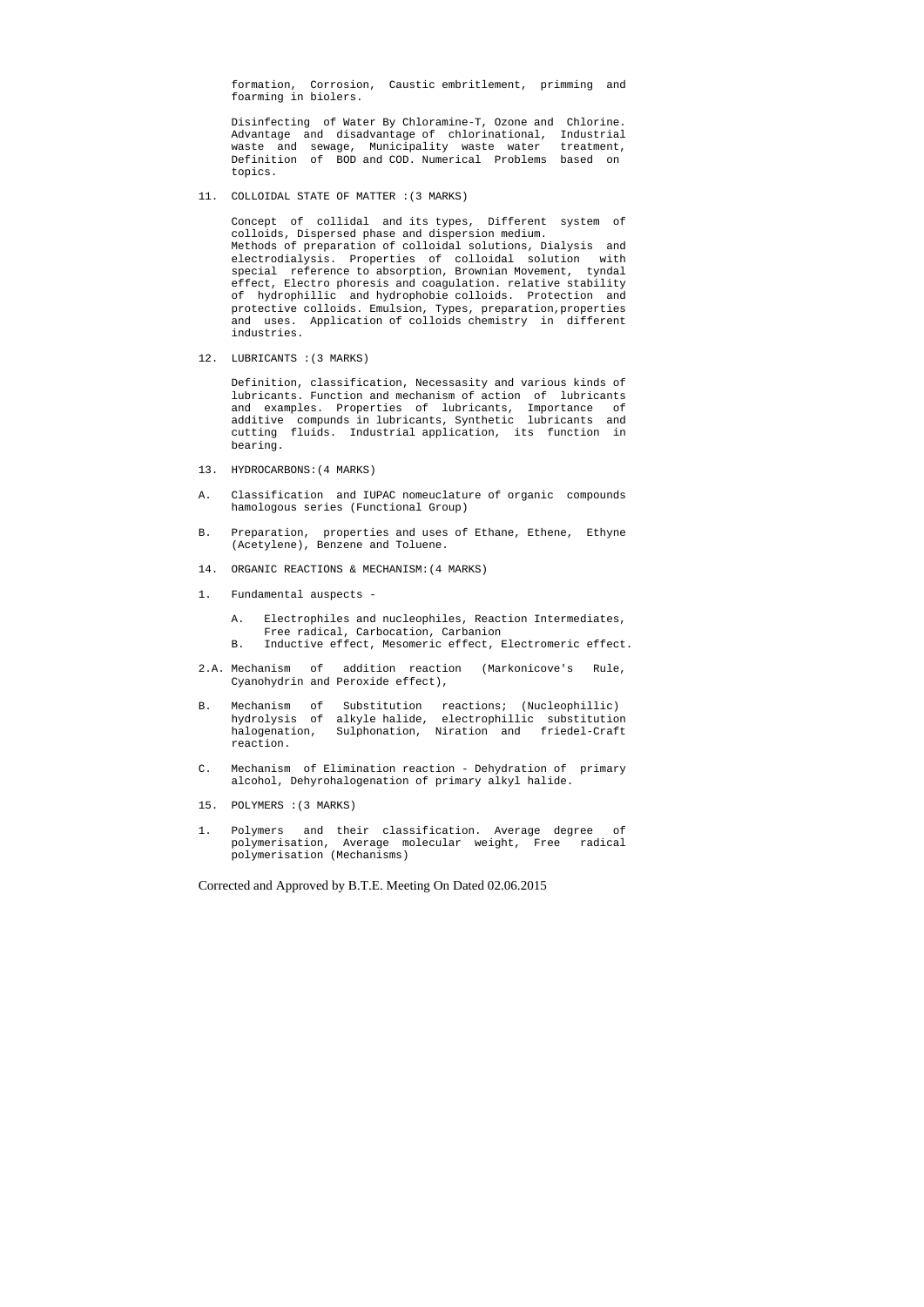- 2. Thermosetting and Thermoplastic resen
	- A. Addition polymers and their industrial application- Polystyrene, PVA, PVC, PAN, PMMA, Buna-S, Buna-N, Teflon.
- B. Condensation polymer and their industrial application : Nylon 6, Nylon 6,6, Bakelite, Melamine formaldehyde, Urea formaldehyde, Terylene or Decron, Polyurethanes.
- 3. General concept of Bio polymers, Biodegradable polymers and inorganic polymers(Silicon)
- 16. SYNETHETIC MATERIALS :(4 MARKS)
- A. Introduction Fats and Oils
- B. Saponification of fats and oils , Manufacturing of soap.
- C. Synthetic detergents, types of detergents and its manufacturing.
- 3. EXPLOSIVES: TNT, RDX, Dynamite.
- 4. Paint and Varnish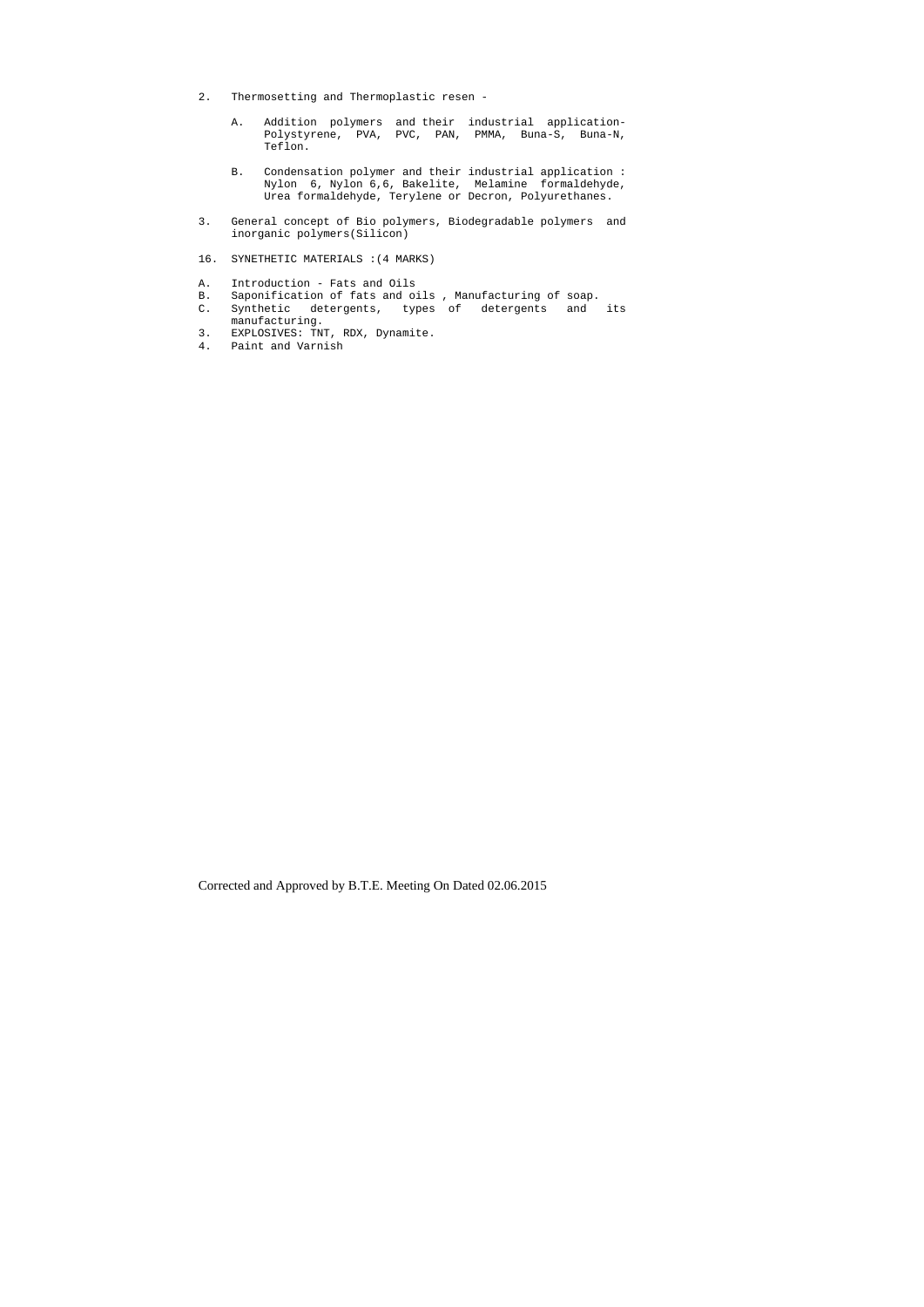#### 1.5 Components of Information Technology

(Common to Computer Science & Engineering, Post Graduate Diploma in Computer Application).

> L T P 8 4 -

Rationale

 Computers have become an integral part of modern industrial atmosphere. Every technician is supposed to be aware of the application of computers. A student having knowledge of popular software and computer peripherals will prove useful to accept any challenge in day today working.

| TOPIC WISE DISTRIBUTION OF PERIODS |
|------------------------------------|

 Definition Of Information, difference betwwen data and information,need for information, qualities of information,value of information, categories of information, level of Information. Use of Information<br>Technology in Office Automation, Computers & Its Types. Technology in Office Automation,

| SI.NO. | Units                                  |    |     | Coverage Time |
|--------|----------------------------------------|----|-----|---------------|
|        |                                        |    |     | P             |
|        | Introduction of Information Technology | 20 | 1 O |               |
| 2.     | Component of Information technology    | 20 | 1 O |               |
| 3.     | Data Representation                    | 20 | 10  |               |
| 4.     | Emerging Trends                        | 20 | 1 O |               |
| 5.     | Components of Computers                | 16 | 8   |               |
| б.     | Mobile Computing                       | 16 | 8   |               |
|        |                                        |    |     |               |

 $\_$  ,  $\_$  ,  $\_$  ,  $\_$  ,  $\_$  ,  $\_$  ,  $\_$  ,  $\_$  ,  $\_$  ,  $\_$  ,  $\_$  ,  $\_$  ,  $\_$  ,  $\_$  ,  $\_$  ,  $\_$  ,  $\_$  ,  $\_$  ,  $\_$  ,  $\_$  ,  $\_$  ,  $\_$  ,  $\_$  ,  $\_$  ,  $\_$  ,  $\_$  ,  $\_$  ,  $\_$  ,  $\_$  ,  $\_$  ,  $\_$  ,  $\_$  ,  $\_$  ,  $\_$  ,  $\_$  ,  $\_$  ,  $\_$  ,

### 1. Intoduction of Information Technology

2. Components of Information Technology:

 Components Hardware & its Functioning - Input Unit, Control Processing Unit, Output Unit, Types of Input Units & Output Units Computer Software - Types of Software, System Software, Application Software.

3. Data Resentation :

 Binary Number System, Conversion from Decimal to Binary, Conversion from Binary to Decimal, Hexadecimal and Octadecimal No. System, Memory Addressing and its Importantance, ASCII and EBCDIC coding System.

4. Emerging Trends in Information Technology -

 Concepts of Networking and Local Area Networking, Advanced Input/Output Devices and their use(MICR,OCR,Scanners, Light pen,Plotters, Microfilms, Rewritable, CD-ROMS ,Multimedia, Video Conferencing, Tele Comferencing .

5. Components of computer

Types of PC e.g. Desktops, Labtops, Notebooks, Palmtops,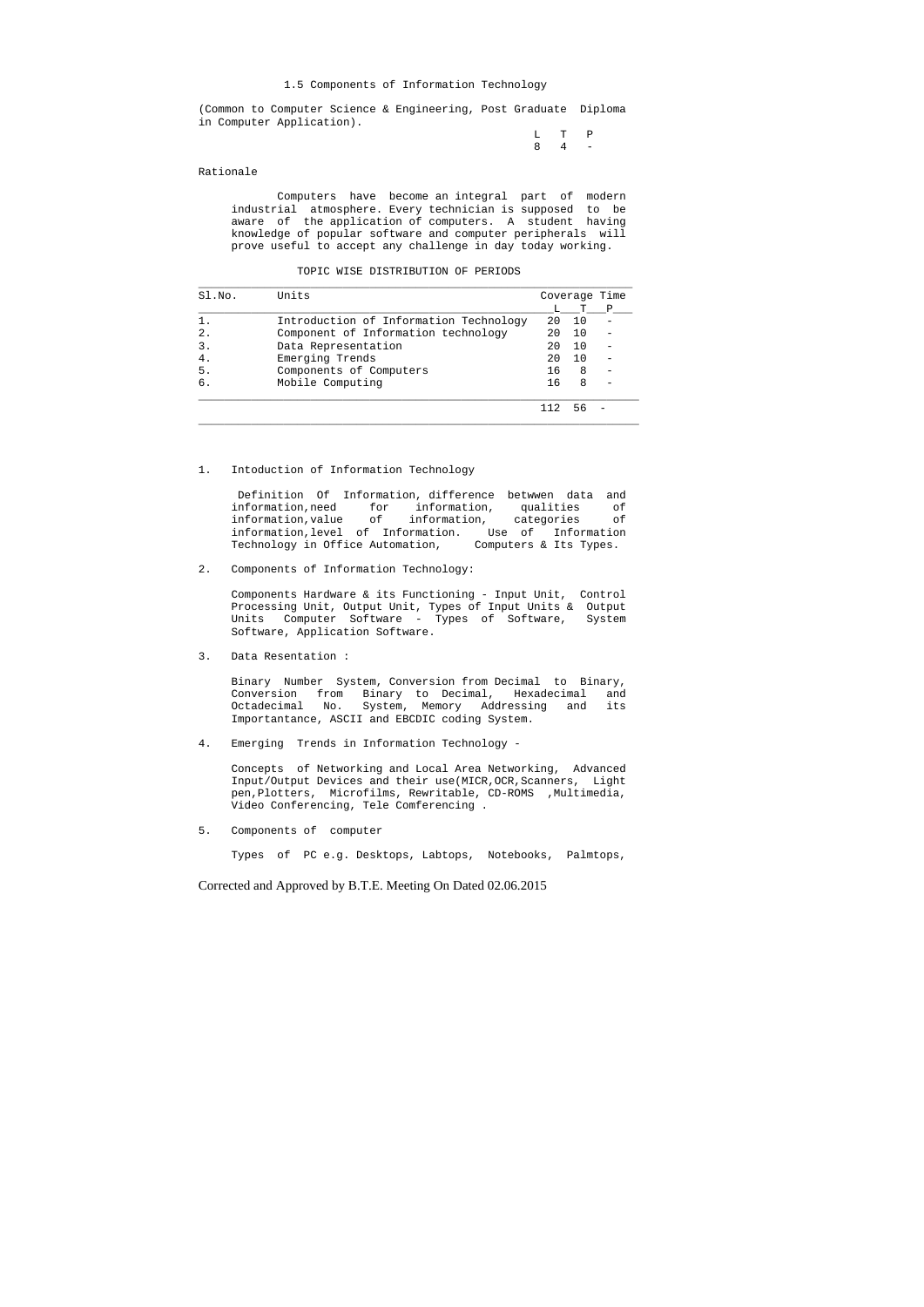Memory System of a PC, Primary Memory,RAM(Ramdom Access Memory, ROM(read only Memory), Secondary Memory, Types of Secondary Storage, Acces Mechanism of storage Devices, PC setup and ROM-BIOS, Elemantary Trouble shooting.

6. MOBILE COMPUTING :

 Introduction, Personnel Communication Services (PCS), Gobal System Mobile Communication (GSM), GPRS, Mobile Data Communication, WAP, 3G Mobile service.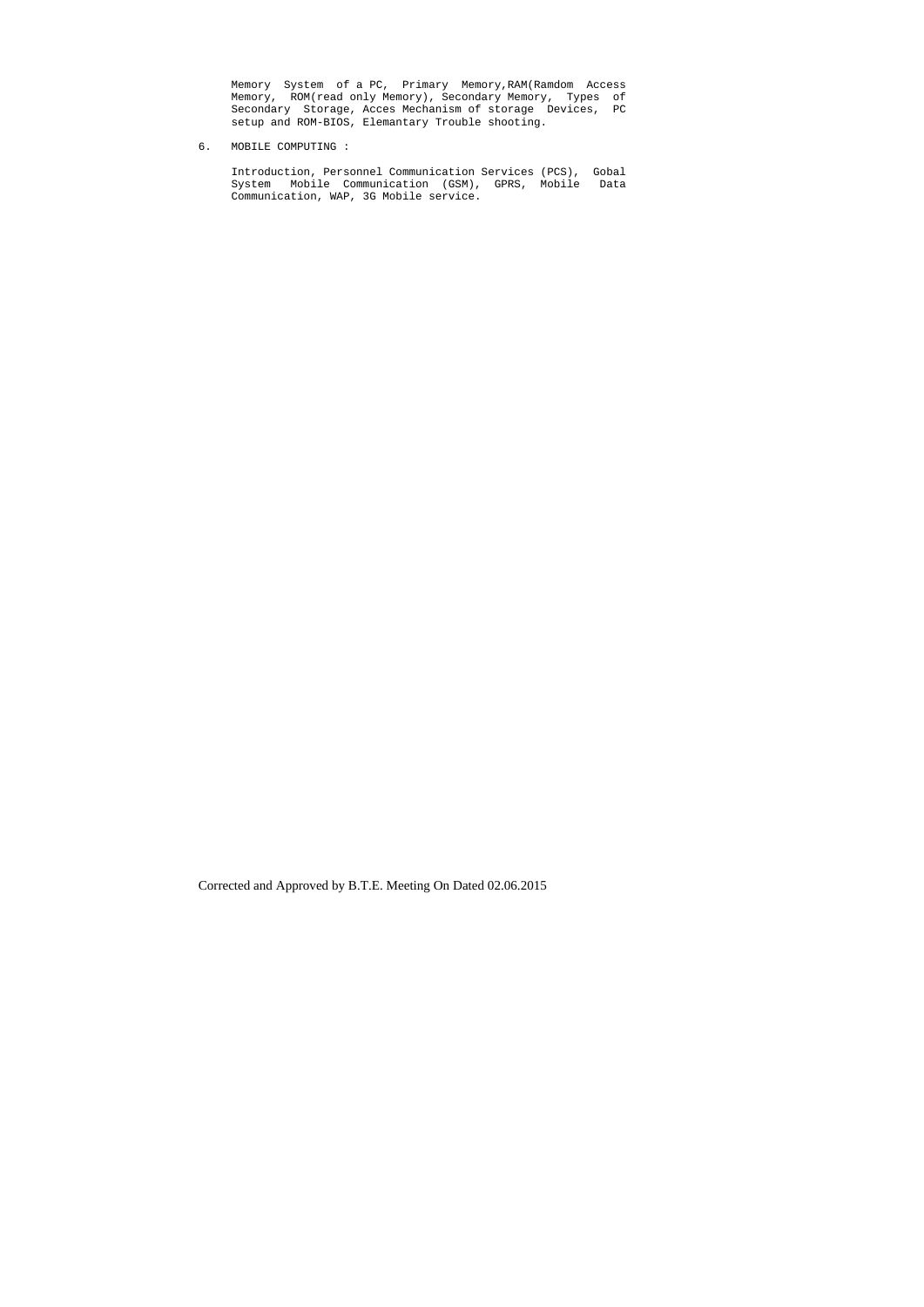II Semester

 L T P  $3 \t2/2 -$ 

# 2.1 APPLIED MATHEMATICS I (B) [ Common to All Engineering Courses]

Rationale:

 The study of mathematics is an important requirement for the understanding and development of any branch of engineering. The purpose of teaching mathematics to diploma engineering students is to impart them basic knowledge of mathematics which is needed for full understanding and study of engineering subjects.

| S.N. | Units                               |     | Coverage Time |  |
|------|-------------------------------------|-----|---------------|--|
|      |                                     |     |               |  |
|      | Integral Calculus-I                 | 12. |               |  |
|      | Integral Calculus-II                | 12. |               |  |
|      | Coordinate Geometry (2 Dimensional) | 10  |               |  |
|      | Coordinate Geometry (3 Dimensional) | 8   |               |  |
|      |                                     |     |               |  |

DETAILED CONTENTS:

 $\_$  ,  $\_$  ,  $\_$  ,  $\_$  ,  $\_$  ,  $\_$  ,  $\_$  ,  $\_$  ,  $\_$  ,  $\_$  ,  $\_$  ,  $\_$  ,  $\_$  ,  $\_$  ,  $\_$  ,  $\_$  ,  $\_$  ,  $\_$  ,  $\_$  ,  $\_$  ,  $\_$  ,  $\_$  ,  $\_$  ,  $\_$  ,  $\_$  ,  $\_$  ,  $\_$  ,  $\_$  ,  $\_$  ,  $\_$  ,  $\_$  ,  $\_$  ,  $\_$  ,  $\_$  ,  $\_$  ,  $\_$  ,  $\_$  ,

1. INTEGRAL CALCULUS - I : (14 Marks)

 Methods of Indefinite Integration :- 1.1 Integration by substitution.

- 1.2 Integration by rational function.
- 1.3 Integration by partial fraction.
- 1.4 Integration by parts.
- 2. INTEGRAL CALCULUS -II :(14 Marks)
- 2.1 Meaning and properties of definite integrals, Evaluation of definite integrals. Integration of special function.
- 2.2 Application : Finding areas bounded by simple curves, Length of simple curves, Volume of solids of revolution, centre of mean of plane areas.
- 2.3 Simposns 1/3rd and Simposns3/8th rule and Trapezoidal Rule : their application in simple cases.
- 3. CO-ORDINATE GEOMETRY (2 DIMENSION):(14 Marks)
- 3.1 CIRCLE :

 Equation of circle in standard form. Centre - Radius form, Diameter form, Two intercept form.

3.2 Standard form and simple properties

Parabola x2=4ay, y2=4ax,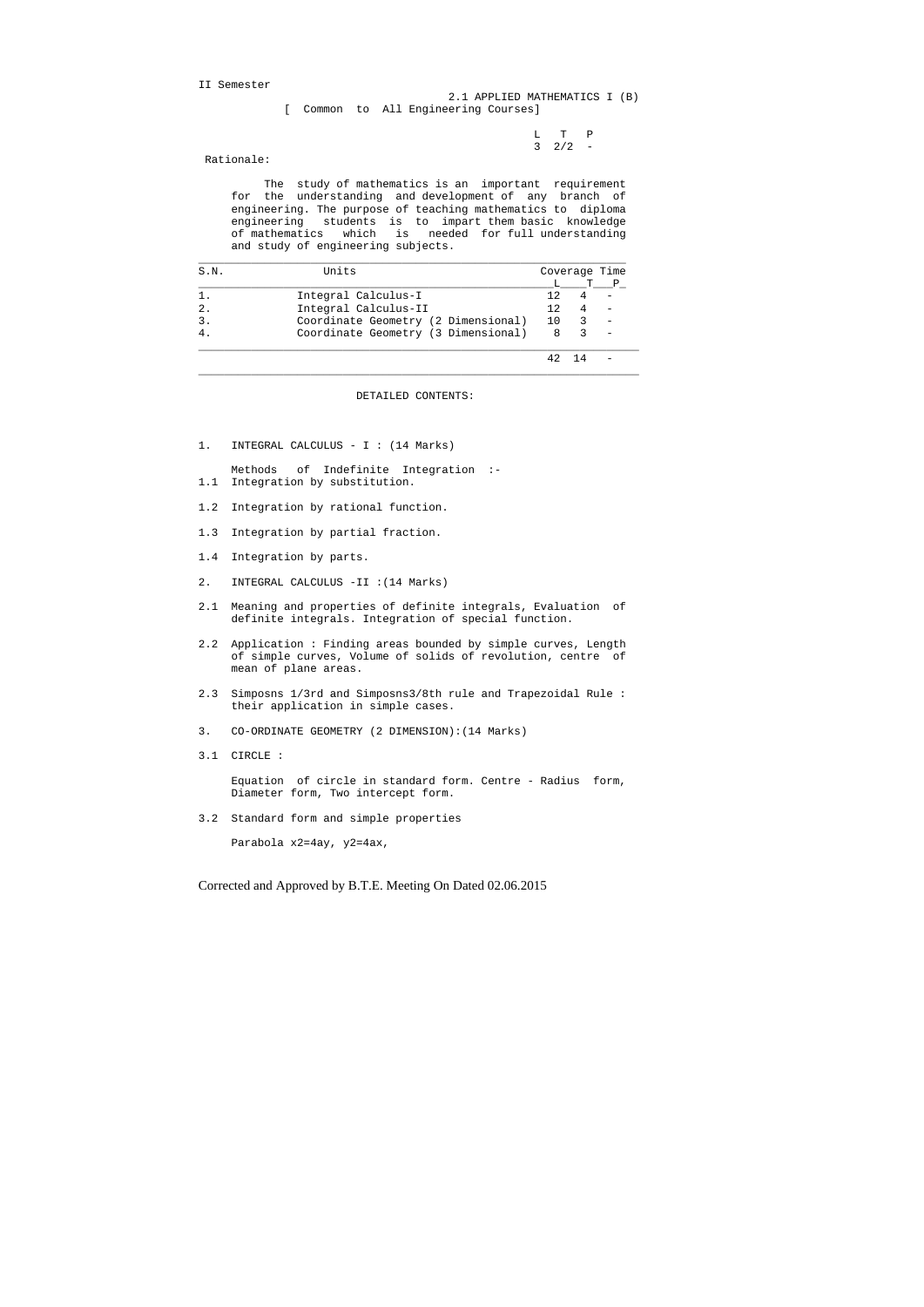```
 Ellipse x2 y2 
-+ -=1 a2 b2 
 Hyperbola x2 y2 
--- - - - -1 a2 b2
```
- 4. CO-ORDINATE GEOMETRY (3 DIMENSION):(8 Marks)
- 4.1 Straight lines and planes in space -

 Distance between two points in space, direction cosine and direction ratios, Finding equation of a straight line and Plane ( Different Forms),

4.2 Sphere x2 + y2 + z2 + 2gx + 2fy + 2wz=d (Radius, Centre and General Equation)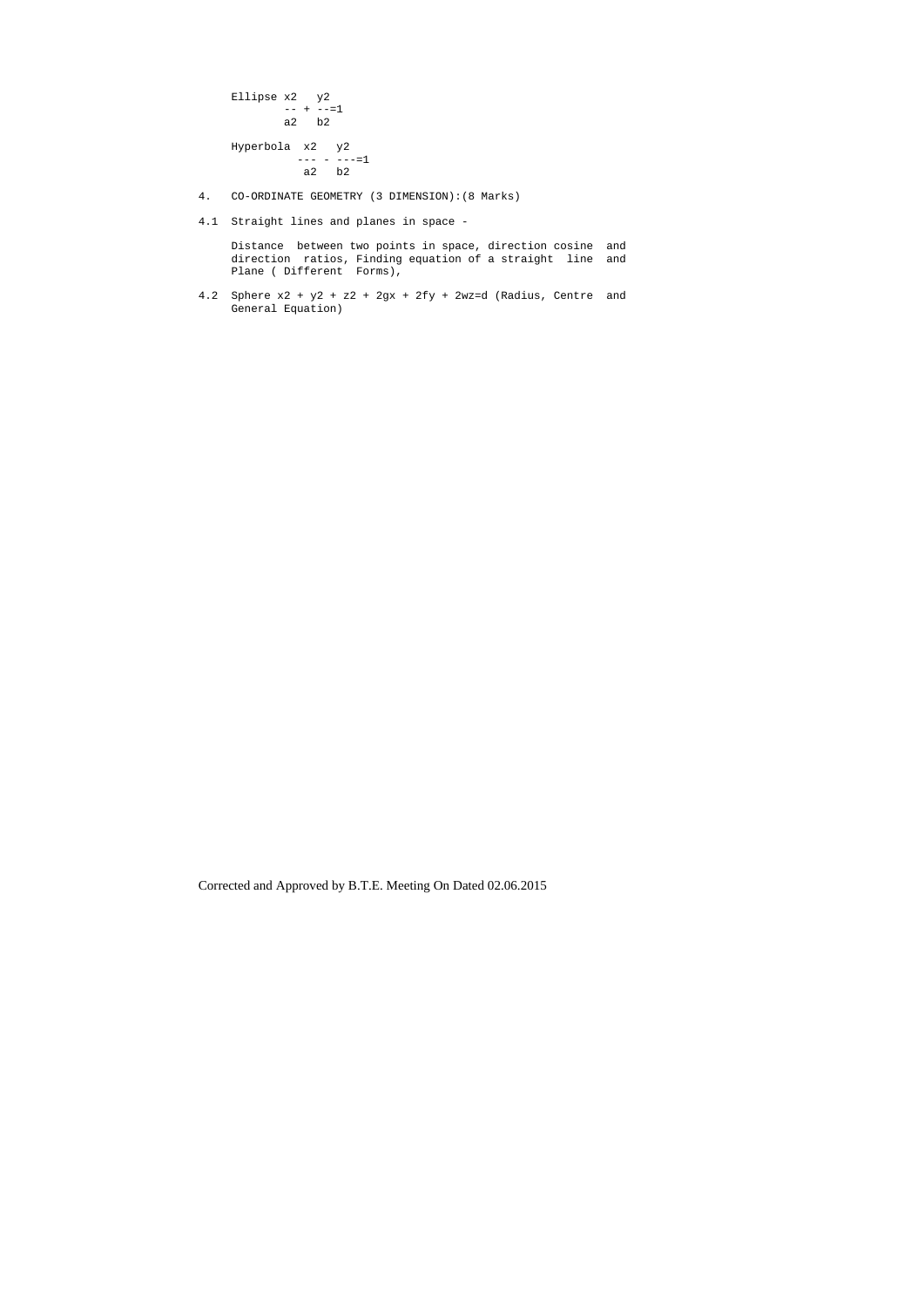## 2.2 APPLIED PHYSICS-II

[ Common to All Engineering Courses]

 L T P 3 2/2 4

Rationale:

 Engineering physics is a foundation Course. Its purpose is to develop proper understanding of physical phenomenon and scientific temper in the students. While teaching the subject,teachers should make maximum use of demonstrations to make the subject interesting to the students.

## TOPIC WISE DISTRIBUTION OF PERIODS

| Sl.No. | Topics                                |   | T              | P |
|--------|---------------------------------------|---|----------------|---|
|        | Optics                                |   |                |   |
| 2.     | Introduction To Fiber Optics          | 4 |                |   |
| 3.     | Laser & its Application               | 4 |                |   |
| 4.     | Electrostatics                        | 4 |                |   |
| 5.     | D.C. Circuits                         | 4 |                |   |
| б.     | Magnetic Materials & Their Properties |   |                |   |
| 7.     | Semi Conductor Physics                |   |                |   |
| 8.     | Introduction Diode & Transistors      | 4 | $\mathfrak{D}$ |   |
| 9.     | Introduction To Digital Electronics   | 4 | $\mathfrak{D}$ |   |
| 10.    | Non-conventional energy sources       | б | 3              |   |
|        |                                       |   |                |   |

1. Optics (4 Marks)

 Nature of light, Laws of Reflection and Refraction, Snell's Law, Interference (Constructive and Deotructive), Diffraction and Polarization (Concept Only), Law of Mallus and Polaroids.

 $\_$  ,  $\_$  ,  $\_$  ,  $\_$  ,  $\_$  ,  $\_$  ,  $\_$  ,  $\_$  ,  $\_$  ,  $\_$  ,  $\_$  ,  $\_$  ,  $\_$  ,  $\_$  ,  $\_$  ,  $\_$  ,  $\_$  ,  $\_$  ,  $\_$  ,  $\_$  ,  $\_$  ,  $\_$  ,  $\_$  ,  $\_$  ,  $\_$  ,  $\_$  ,  $\_$  ,  $\_$  ,  $\_$  ,  $\_$  ,  $\_$  ,  $\_$  ,  $\_$  ,  $\_$  ,  $\_$  ,  $\_$  ,  $\_$  ,

2. Introduction To Fibre Optics :(5 Marks)

 Critical angle, Total internal reflection, Principle of fibre optics, Optical fibre, Pulse dispersion in step-index fibres, Graded index fibre, Single mode fibre, Optical sensor.

3. Lasers and its Applications (4 Marks)

 Absorbtion and Emission of energy by atom, Spontaneous and Stimulated Emission, Poluation inversion, Main component of laser and types of laser- Ruby Laser, He-Ne laser and their applications. Introduction to MASER.

4. Electrostatics :(4 Marks)

 Coutomb's Law, Electric field, Electric potential, Potential energy, Capacator, Energy of a charged capacitor, Effect of dielectric on capacators.

5. D.C. Circuits (5 Marks)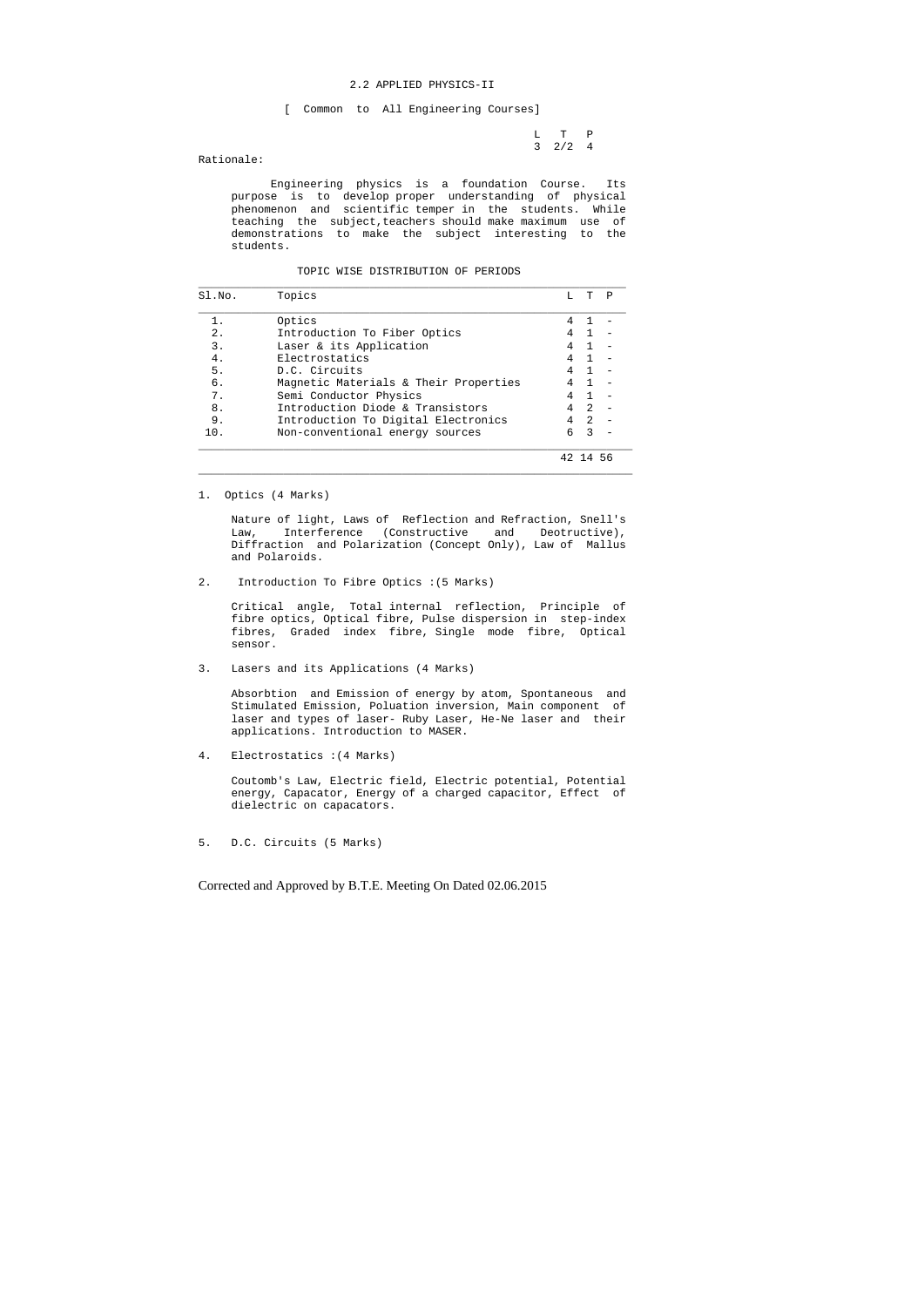Ohm's Law, Kirchoff's Law and their simple application, Principle of Wheat Stone bridge and application of this principle in measurement of resistance (Meter bridge and Post Office Box); Carey Foster's bridge, potentiometer.

6. Magnetic Materials and Their Properties: (5 Marks)

 Dia, Para and Ferro-magnetism, Ferrites, Magnatic Hysteresis Curve and its utility. Basic idea of super conductivity, Meissner's effect.

7. Semiconductor Physics (4 Marks)

 Concept of Energy bands in soldis, classification of solids into conductors, insulators and semiconductors on the basis of energy band structure. Intrinsic and extrinsic semi conductors, Electrons and holes as charge carriers in semiconductors, P-type and N-type semiconductors.

8. Junction Diode and Transister : (6 Marks)

 Majority and Minority charge carriers,P-N junction formation, barrier voltage, Forward and reverse biasing of a junction diode, P-N junction device characteristics, Formation of transistor, transistor-action, Base, emitter and collector currents and their relationship LED's.

9. Introduction To Digital Electronics : (6 Marks)

 Concept of binary numbers, Interconversion from binary to decimal and decimal to binary. Concepts of Gates (AND, NOT, OR).

- 10. Non-conventional energy sources: (7 Marks)
- (a) Wind energy : Introduction, scope and significance, measurement of wind velocty by anemometer, general principle of wind mill.
	- (b) Solar energy: Solar radiation and potentiality of solar radiation in India, uses of solar energy: Solar Cooker, solar water heater, solar photovoltaic cells, solar energy collector.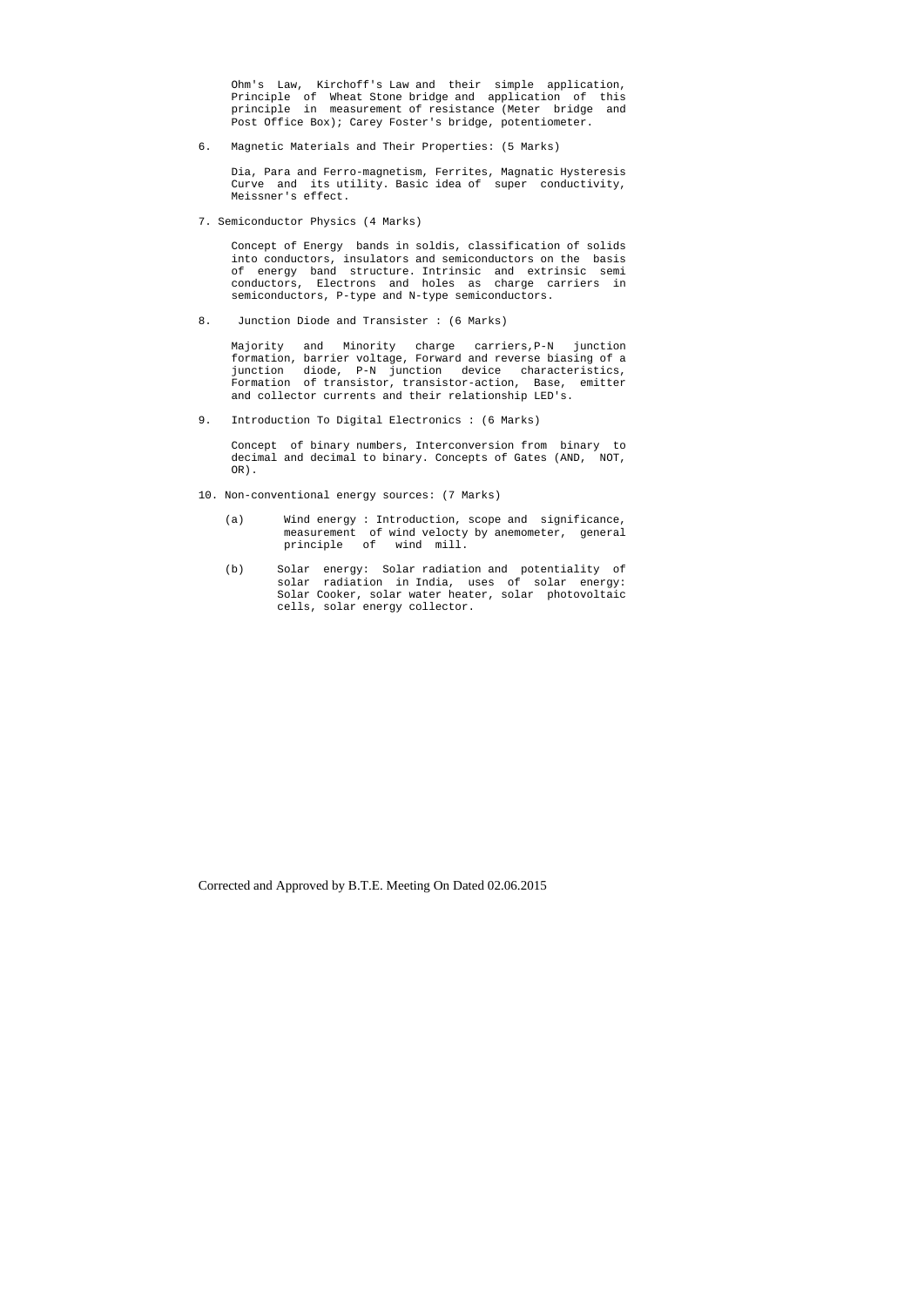#### PHYSICS LAB

Note: Any 4 experiments are to be performed.

- 1. Determination of coefficient of friction on a horizontal plane.
- 2. Determination of 'g' by plotting a graph T2 verses l and using the formula g=4n2/Slope of the graph line
- 3. Determine the force connstant of combinationof springs incase of 1. Series 2. Parallel.
- 4. To verify the series and parallel combination of Resistances with the help of meter bridge.
- 5. To determine the velocity of sound with the help of resonance tube.
- 6. Determination of viscosity coefficient of a lubricant by Stoke's law.
- 7. Determination of E1/E2 of cells by potentio meter.
- 8. Determination of specific resistance by Carry Foster bridge.
- 9. Determination of resitivity by P.O.Box.
- 10. Verification of Kirchoff's Law.
- 11. To draw Characteristics of p-n Junction diode.
- 12. To measure instantaneous and average wind velocity by indicating cup type anemometer/hand held anemometer.

NOTE :

 Students should be asked to plot a graph in experiments (where possible) and graph should be used for calculation of results. Results should be given in significant figures only.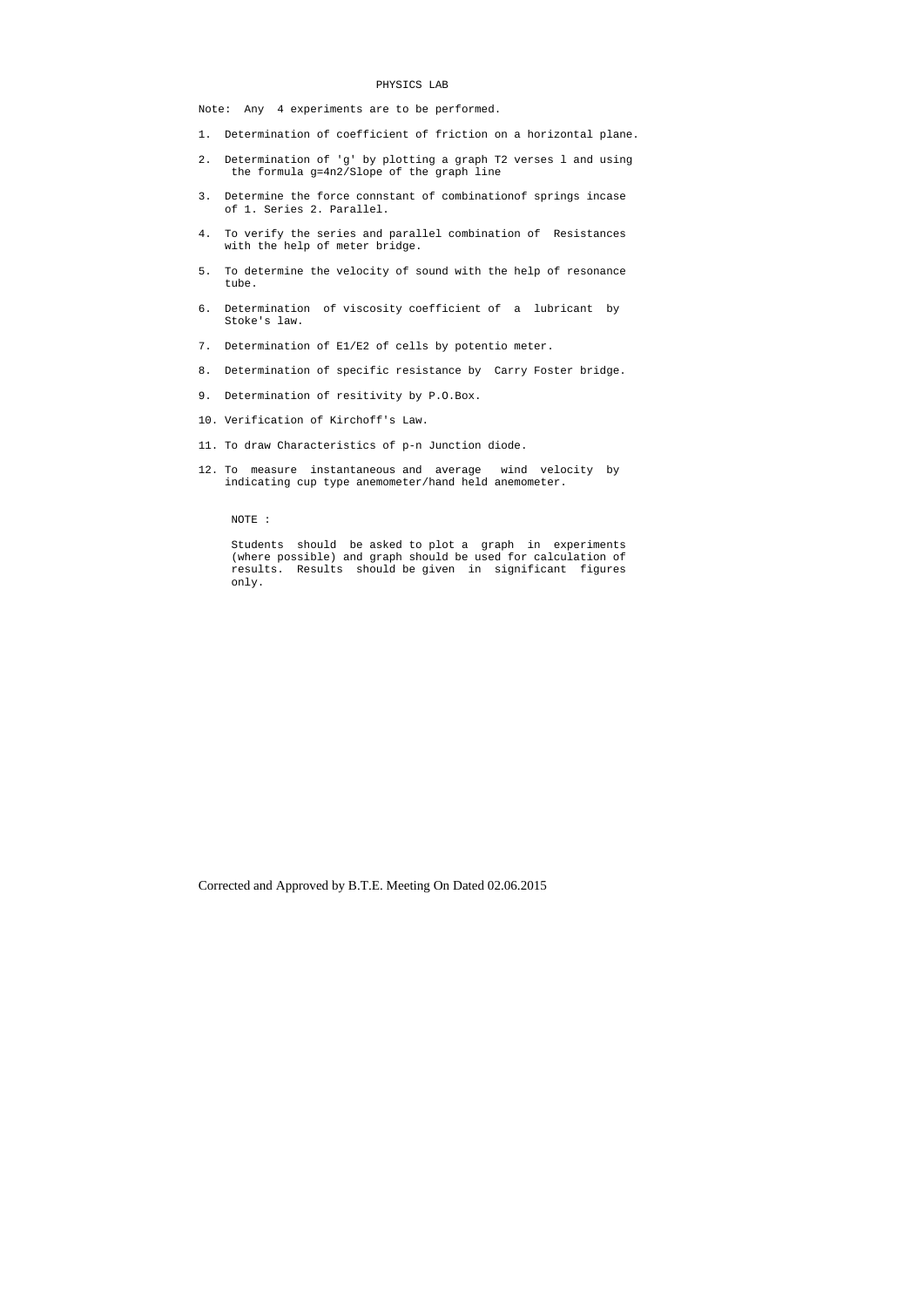#### 2.3 ELECTRICAL ENGINEERING-I

(Common With Diploma In Electronics Engineering, Instrumentation Engineering and Computer Science & Engineering)

|  | $L T P$ |  |
|--|---------|--|
|  | $6 - 4$ |  |

## RATIONALE

 Electrical energy is most convinient neat and clean source of energy for industrial applications. The student is supposed to posses basic knowledge of electrical engineering materials such as conducting, non conducting, insulating, magnetic, semi conductor and some special purpose materials. Fundamental knowledge of electrostatics, electromagnetism will be helpful in understanding the performance of D.C. and A.C. circuits. To face the routine problems of world of work chapters on batteries, transients and harmonics have also been added.

## TOPIC WISE DISTRIBUTION OF PERIODS

| Sr. No. | Units                            | Coverage Time |   |    |
|---------|----------------------------------|---------------|---|----|
|         |                                  | т.            | Τ | Ρ  |
| 1.      | Classification                   | 4             |   |    |
| 2.      | Conducting Materials             | 8             |   |    |
| 3.      | Insulating Materials             | 8             |   |    |
| 4.      | Magnetic Materials               | 8             |   |    |
| 5.      | Semi Conductor & Special Purpose | 8             |   |    |
|         | Materials                        |               |   |    |
| б.      | D. C. Circuits                   | 8             |   |    |
| 7.      | Electrostatics                   | 8             |   |    |
| 8.      | Electromagnetism                 | 8             |   |    |
| 9.      | A. C. Theory                     | 8             |   |    |
| 10.     | Batteries                        | 8             |   |    |
| 11.     | Transients & Harmonics           | 8             |   |    |
|         | Total                            | 84            |   | 56 |

\_\_\_\_\_\_\_\_\_\_\_\_\_\_\_\_\_\_\_\_\_\_\_\_\_\_\_\_\_\_\_\_\_\_\_\_\_\_\_\_\_\_\_\_\_\_\_\_\_\_\_\_\_\_\_\_\_\_\_\_\_\_\_\_

### DETAILED CONTENTS

# 1. CLASSIFICATION:

 Classification of materials into Conducting materials, Insulating materials, Semi-conducting materials with reference to their atomic structure.

# 2. Conducting Materials:

- A. Resistivity and factors affecting resistivity such as temperature, alloying and mechanical stressing.
- B. Classification of conducting materials into low resistivity and high resistivity materials. Some examples of each and their typical applications.
- 3. Insulating Materials: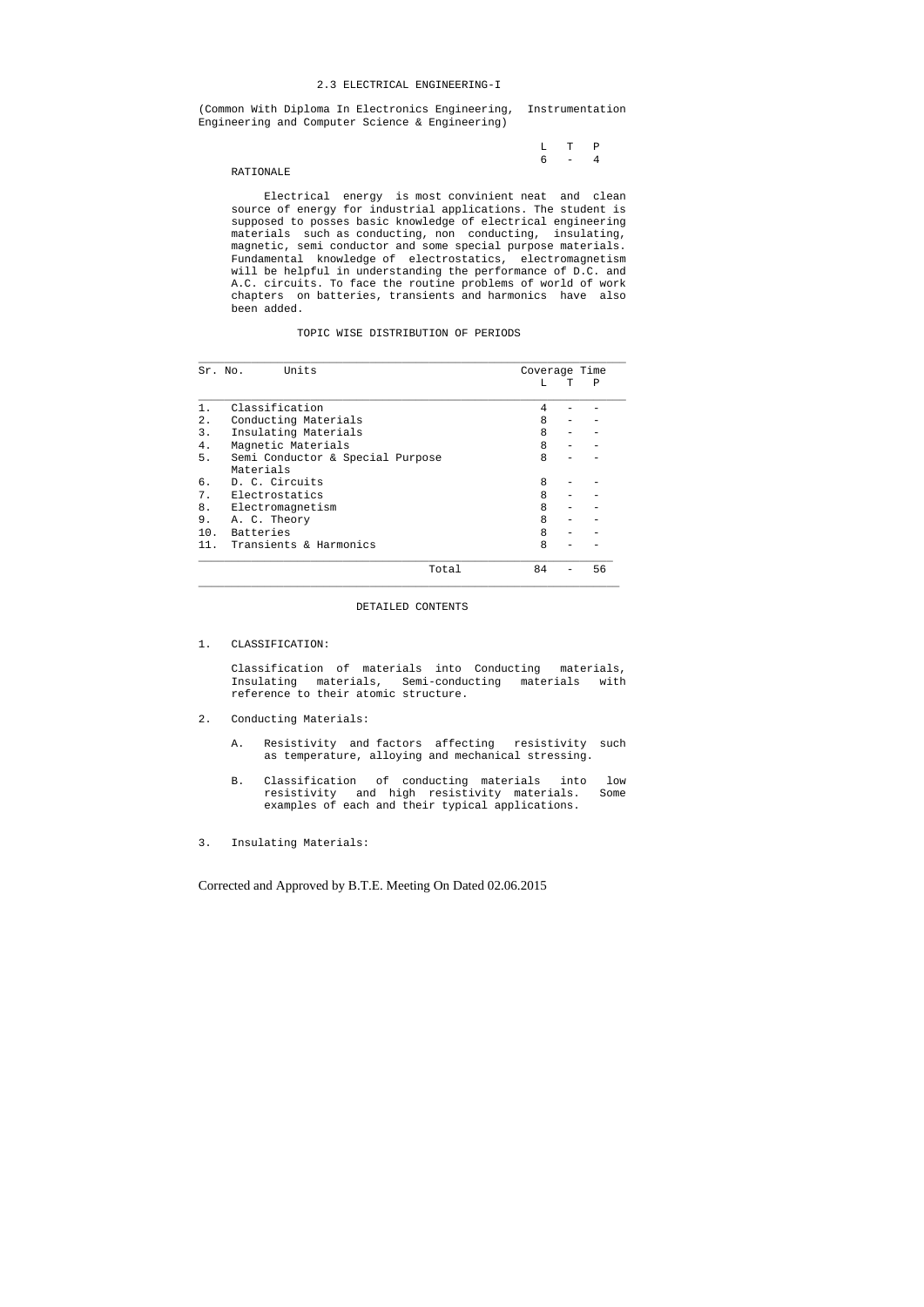A. Electrical Properties:

 Volume resistivity, Sarface resistance, Dielectric loss, Dielectric strength (Break down valtage) and Dieclectric constant.

B. Chemical Properties:

Solubility, Chemical resistance, Weather ability.

C. Physical Properties:

 Hygroscopicity, tensile and Compressive strength, Abrassive resistance, Brittleness.

D. Thermal Properties:

 Heat resistance, classification according to permissible temperature rise, Effect of electrical overloading on the life of an electrical appliance.

E. Plastic Insulating Materials:

 Classification into thermoplastic and thermosetting catagories, examples of each and their typical applications.

- 4. MAGNETIC MATERIALS:
	- A. Ferromagnetism, domains, permeability, hysterisis loop- (including coerrecive force and residual magnetism) and magnetic saturation.
	- B. Soft and Hard magnetic materials, their examples and typical applications.
- 5. SEMI CONDUCTOR AND SPECIAL PURPOSE MATERIALS:

 N-type and P-type materials, application of semi-conductor materials, materials used in transistor and I.C. manufacture.

- 6. D.C. CIRCUITS:
- (i) Ohm's law, resistivity, effect of temperature on resistances, heating effect of electric current, conversion of mechanical units into electircal units.
	- (ii) Kirchoff's laws, application of Kirchoff's laws to solve, simple d.c. circuits.
	- (iii)Thevenins theorem, maximum power trasfer theorem, Norton's theorem and super position theorem, simple numerical problems.
- 7. ELECTROSTATICS:
	- (i) Capacitance and capacitor, definition, various types.
	- (ii) Charging and discharging of a capacitor, growth and decay of current in a capacitive circuit.
	- (iii) Energy stored in a capacitor.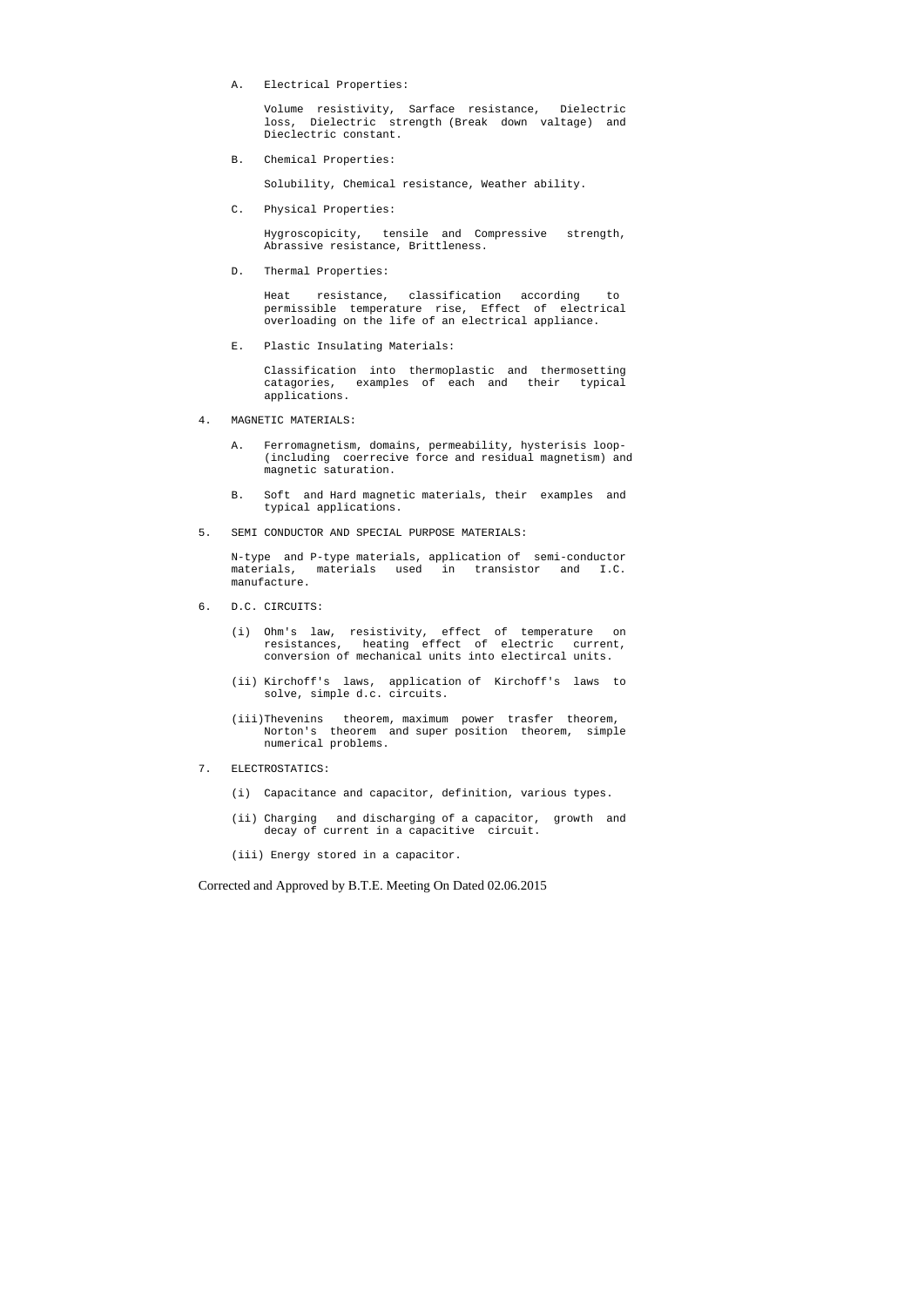- (iv) Capacitance in terms of dimensions of parallel plate capacitor.
- (v) Dielectric constant of material, Break down voltage of a capacitor.
- (vi) Series and parallel connection of capacitors.
- 8. ELECTRO MAGNETISM:
	- (i) Concept of mmf, flux, reluctance and permeability.
	- (ii) Energy stored in a magnetic field and an inductor.
	- (iii) Solution of problems on magnetic circuits.
	- (iv) Faraday's laws of electromagnetic induction, Lenz's law, Physical explanation of self and mutual inductance.
	- (v) B-H curve, Hysterisis, Eddy currents elementary ideas and significance.
	- (vi) Growth and decay of current in an inductive circuit.
	- (vii) Force between two parallel current carrying conductors and its significance.
	- (viii) Current carrying conductor in a magnetic field and its significance.
- 9. A.C. THEORY:
	- (i) Concept of alternating voltage and current, difference between A.C and D.C..
	- (ii) Generation of alternating voltage, equation of sinusoidal waveform.
	- (iii)Definition and concept of cycle, frequency, Time period, amplitude, instantaneous value, average value, RMS value, peak value, form factor, Peak factor.
- (iv) Phase and phase difference, representation of alternating quantities by phasor, addition and subtraction of alternating quantities.
- 10. BATTERIES:
	- (i) Construction of lead acid and nickel cadmium batteries.
	- (ii) Charging and maintenance of batteries.
	- (iii) Rating of batteries.
	- (iv) Back up batteries (Lithium & Silver Oxide batteries)
	- (v) Shelf life of batteries.
- 11. TRANSIENTS & HARMONICS:

Introduction, Types of trasients, Important differential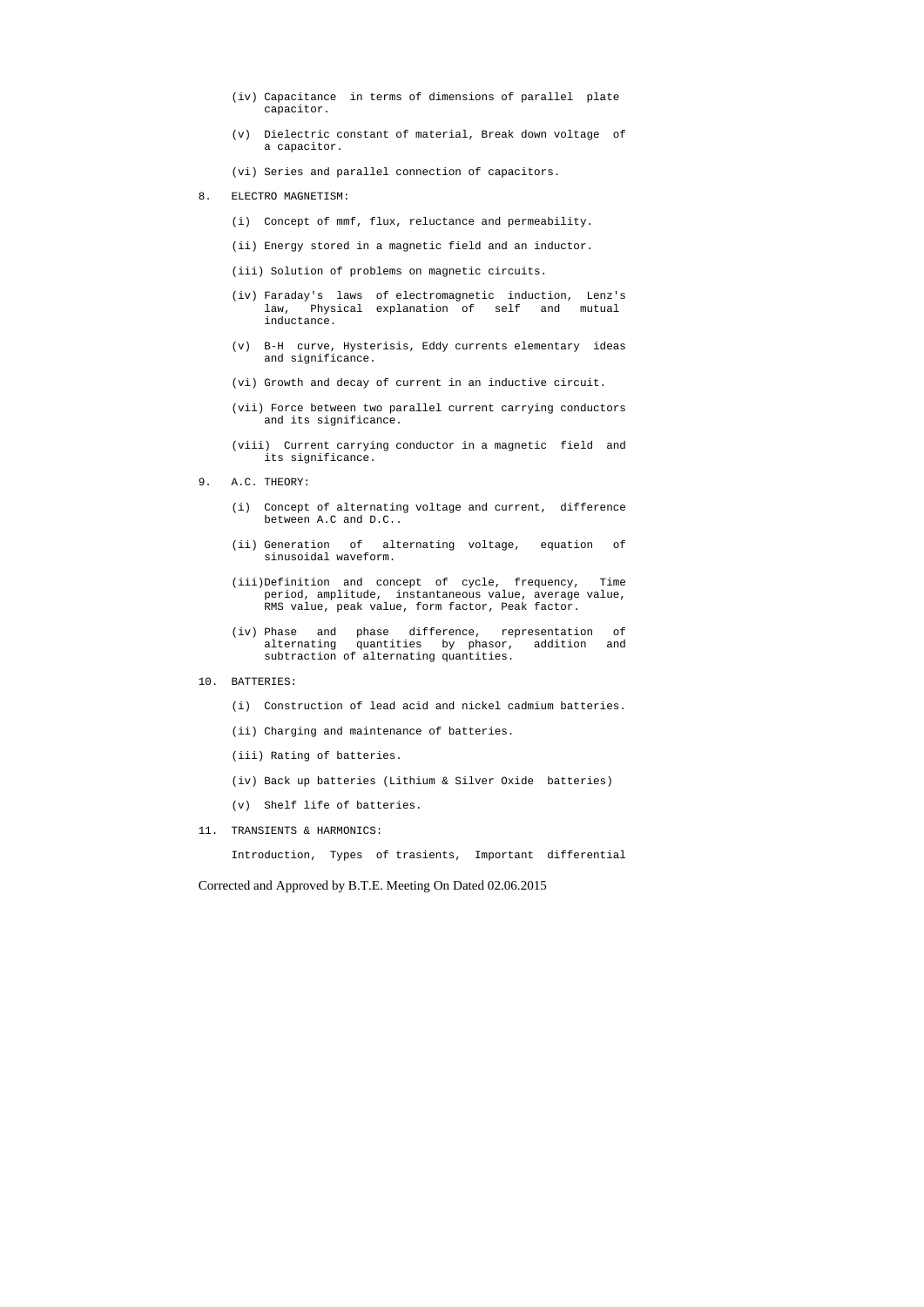equations, First and Second order equations, Transients in R-L series circuits (D.C.), Short circuit current, Time constant, Transients in R-L series circuits (A.C.), Transients in R-C series circuits (D.C.), Transients in R-C series circuits (A.C), Double energy transients.

 Fundamental wave and harmonics, Different complex waveforms, Gemeral equation of complex wave, R.M.S. value of a complex wave, Power supplied by complex wave, Harmonics in single phase a.c. circuits, Selective resonance due to harmonics, Effect of harmonics on measurement of inductance and capacitance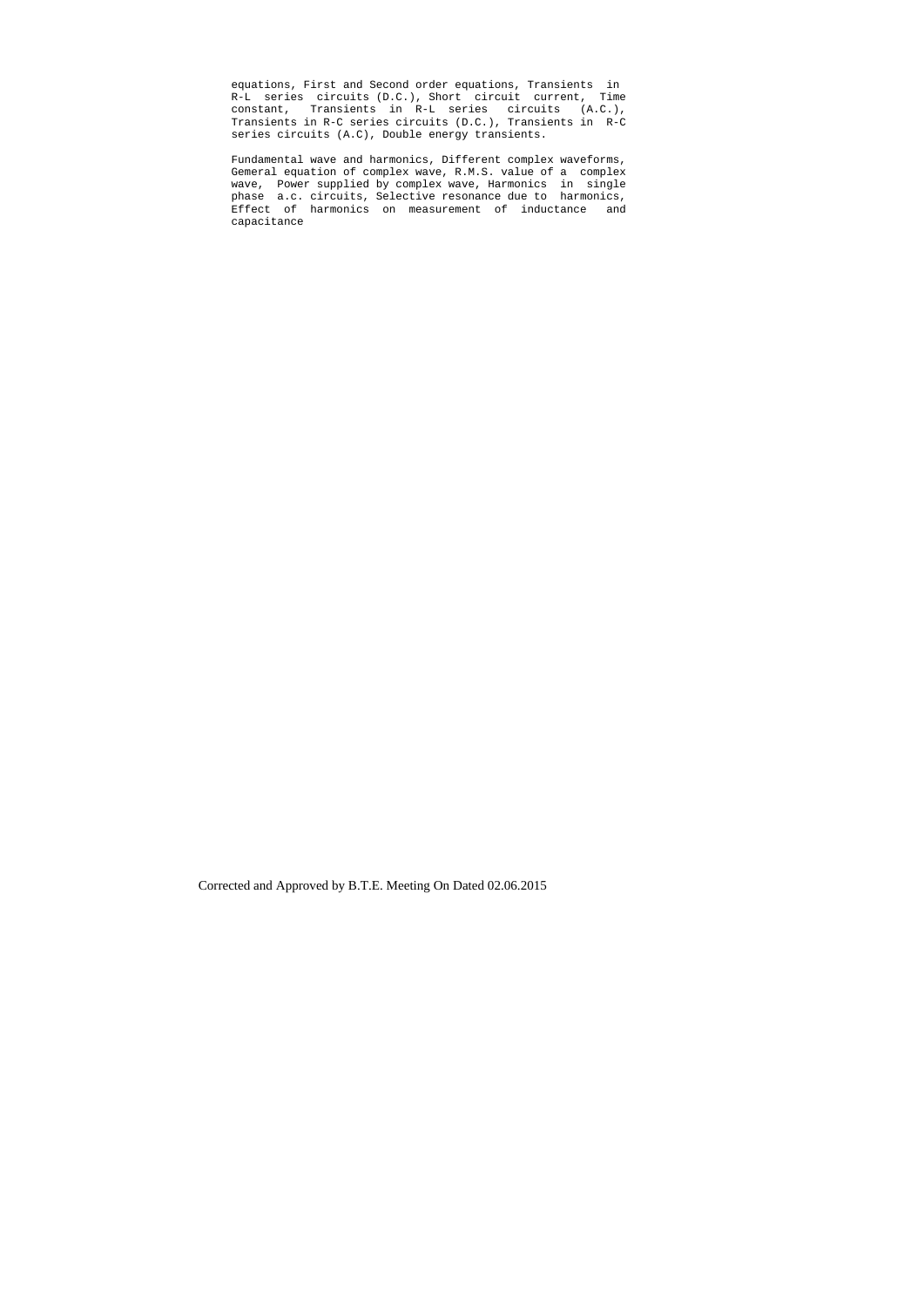LIST OF PRACTICALS:

- 1. Ohm's law verification.
- 2. To verify the laws of series and parallel connections of resistances i.e. to verify:-
	- (i) The total resistance in series connections.

Where RT is the total resistance and R1, R2, R3 etc.are the resistances connected in series.

RT=R1+R2+R3.......

Where RT is the total resistance and R1, R2, R3 etc. are the resistances connected in parallel. Also to conclude that the total resistance value of a parallel circuit is less than the any individual resistance.

(ii) The total resistance in parallel connections.

 $1/RT=1/RI + 1/R2 + 1/R3...$ 

```
CT=(C1*C2)/(C1+C2) and
```
 $CT=C1+C2$ 

- 3. To verify Kirchoff's following laws:-
	- (i) The algebric sum of the currents at a junction is zero.
	- (ii) The algebric sum of the e.m.f. in any closed circuit is equal to the algebric sum of IR products (drops) in that circuit.
- 4. To measure the resistance of an ammeter and a voltmeter and to conclude that ammeter has very low resistance whereas voltmeter has very high resistance.
- 5. To verify Thevenin's and maximum power transfer theorems.<br>5. To find the ratio of inductance values of a coil having
- To find the ratio of inductance values of a coil having air core and iron core respectively and thus see that by the introduction of a magnetic material inside the coil,the inductance value of the coil is substantially increased.
- 7. To verify the relation:-

 For two capacitors,connected in series and parallel respectively.

- 8. To test a battery for charged and discharged conditions and to make connections for its charging.
- 9. To show that the range of an ammeter (d.c. and a.c.) and a voltmeter (d.c. and a.c.) can be extended with the use of shunts and multiplier.
- 10. To convert the given galvanometer into a voltmeter and an ammeter.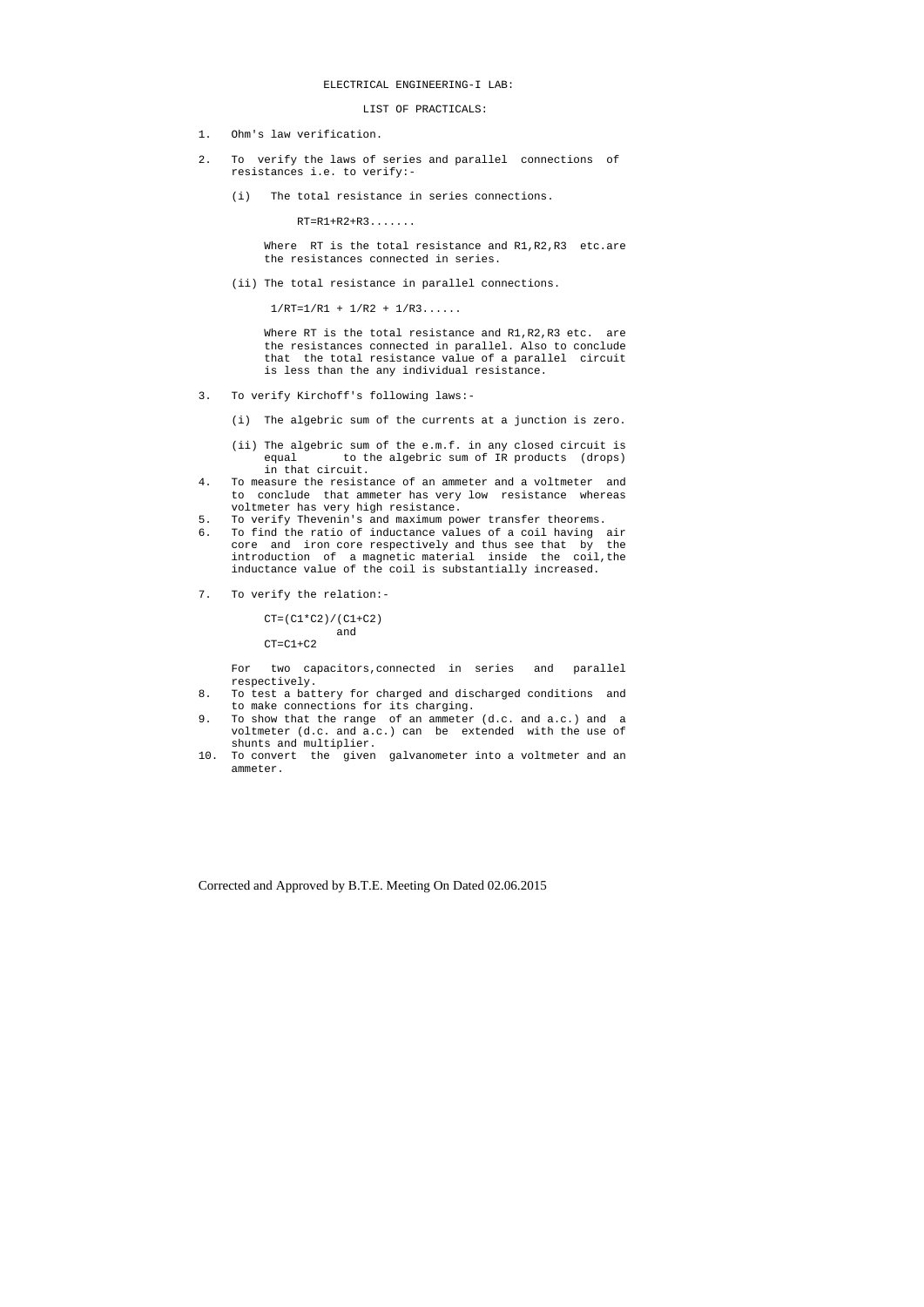### 2.4 ENGINEERING MECHANICS AND MATERIALS

(Common With Electronics Engg & Instrumentation & Control Engg. & Computer Science & Engineering)

> L T P 4 1 -

RATIONALE

# TOPIC WISE DISTRIBUTION OF PERIODS

| SL.No. | Topic                                   | т.  | Ͳ  | Ρ |
|--------|-----------------------------------------|-----|----|---|
|        | Introduction                            | 6   | 2  |   |
| 2.     | Force Analysis                          | 10  | 3  |   |
| 3.     | General condition of equilibrium        |     | 3  |   |
| 4.     | Stress & Strain                         | 10  | 2  |   |
| 5.     | Beam & Trusses                          | 10  | 2  |   |
| б.     | Materials & Concepts Use In Electronics | 1 O | 2  |   |
|        | Total                                   | 56  | 14 |   |

#### DETAILED CONTENTS

#### 1. Introduction:

 Mechanics and its utility. Concept of scaler and vector quantities. Effect of a force. Tension & compression. Rigid body. Principle of physical independence of force. Principle of transmissibility of a force.

2. Forces Analysis:

 Concept of coplaner and non-coplaner forces including parallel forces. Concurrent and non-concurrent forces. Resultant force. Equilibrium of forces. Law of parallelogram of forces. Law of triangle of forces and its converse. Law of polygon of forces. Solution of simple engineering problems by analytical and graphical methods such as simple wall crane, jib crane and other structures. Determination of resultant of any number of forces in one plane acting upon a praticle,conditions of equilibrium of coplaner concurrent force system.

3. General Condition of Equilibrium:

 General condition of equilibrium of a rigid body under the action of coplaner forces, statement of force law of equilibrium, moment law of equilibrium, application of above on body.

4. Stresses and strains:

 Concept of stress and strain. Concept of various types of stresses and strains . Definitions of tension, compression shear, bending, torsion. Concept of volumetric and lateral strains, Poisson's ratio. Mechanical properties of MS, SS, CI Al and etc.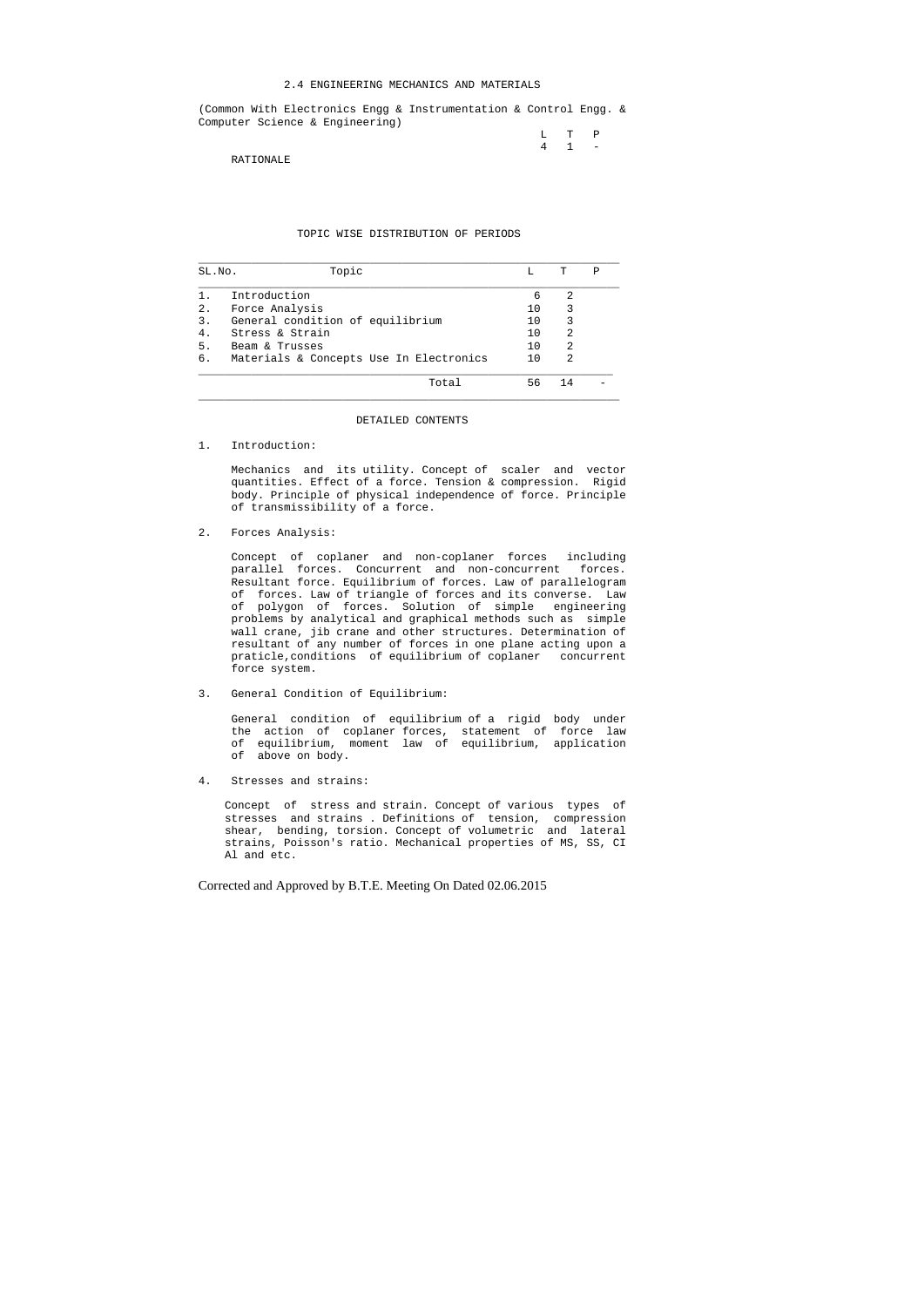5. Beams & Trusses:

 Definition of statically determinate and indeterminate trusses. Types of supports. Concept of tie & strut, calculation of reaction at the support of cantilever and simply supported beams and trusses. (simple problems only)

6.A. MATERIALS & CONCEPT USED IN ELECTRONICS :

 Soldering materials - Type, chemical composition and properties, Soldering alloys - Tin lead, Tin antimony, Tin silver, Lead silver, Tin zinc, Different types of flux and their properties, Properties of plastics materials, Epoxy materials for PCB (Single and multi layer board), Emulsion parameters, Film emulsion, Type of laminates (Phenolic, Epoxy, Polyster, Silicon, Melamine, Polymide), Properties of copper clad laminates, Material (Filler, Resin, Copper Foil) Photo printing basic for double side PCB, Photo resin materials coating process materials, Screen printing and its materials Etching agent, Film processing and used materials.

(B) Soldering & Brazing:

 For black Galvanised and Tincoated Iron sheet, brass and copper sheets only.

- (1) Its concept, comparison with welding as joining method and classification, electric soldering and forge soldering.
- (2) Soldering operation- edge preparation of joints, Pickling and degreasing, Fluxing, Tinning and Soldering. Wave soldering, solder mask, Dip soldering, Drag soldering,
- (3) Materials Used-Common fluxes, soft and hard solder, solder wire (Plain and Resin core) and sticks, spelters and their specifications and discription ( For Identification Only), forge soldering bits.
- (4) Electric soldering iron, other soldering tools.
- (5) Common defects likely to occurs during and after soldering.
- (6) Safety of Personnel, Equipment & Tools to be observed.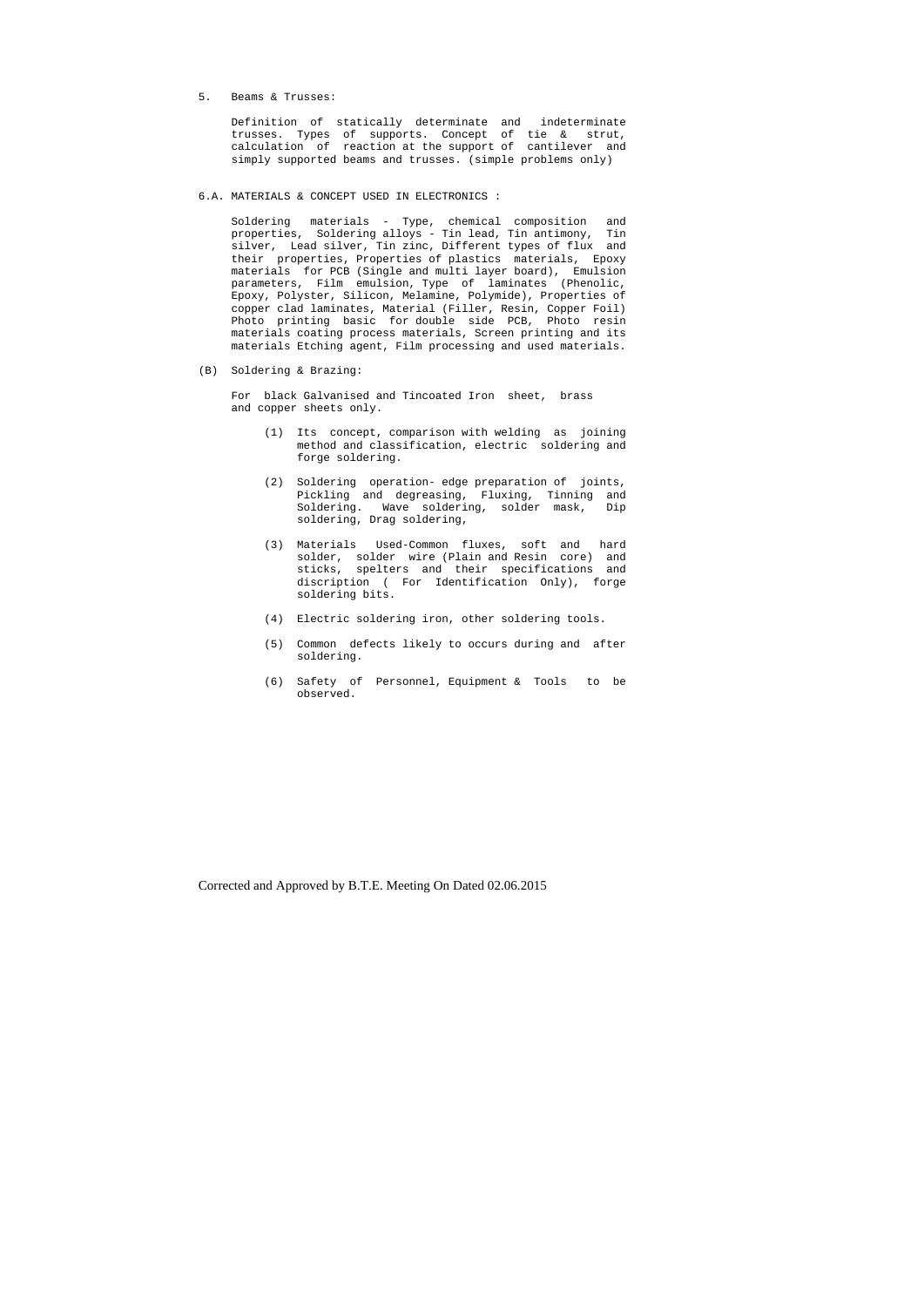## 2.5 OPERATING SYSTEM

 L T P  $8 - 6$ 

(Common to Diploma In Information Technology, P. G Diploma In Computer Application)

#### TOPIC WISE DISTRIBUTION OF PERIODS

| Sl.No.         | Units                          | Coverage Time |   |              |  |
|----------------|--------------------------------|---------------|---|--------------|--|
|                |                                |               | T | $\mathbf{P}$ |  |
| 1.             | Introduction                   | 15            |   |              |  |
| $2$ .          | File System                    | 20            |   |              |  |
| $\mathbf{3}$ . | C.P.U. & Disk, Drum scheduling | 26            |   |              |  |
| 4.             | Memory Management              | 26            |   |              |  |
| 5.             | Deadlock                       | 25            |   |              |  |
|                |                                |               |   |              |  |

File concepts, Access methods, Allocation methods, Directory System.

Scheduling concepts, Scheduling Algorithm, Multiprocessor, FCFS Schedulin,Shortest Seek-time first,Scan.

DETAILED CONTENTS

1. Introduction

 Operating System and Function, Evolution of Operating System, Batch, Interactive, Time Sharing and Real Time System.

2. File System

3. C.P.U.& Disk,Drum Scheduling.

4. Memory Management

 Swapping,Multiple partitions,Paging,Segmentation,Demand paging,page replacement.

5. Deadlock :

 Introduction to Deadlock, Necessary Condition for Deadlock, Method For Handling Deadlock, Brier overview of Deadlock Prevention, Deadlock Avoidance (Banker Algorithm); Deadlock Detection & Recovery.

# List Of Practicals

1. Excercise on Widows Latest Version.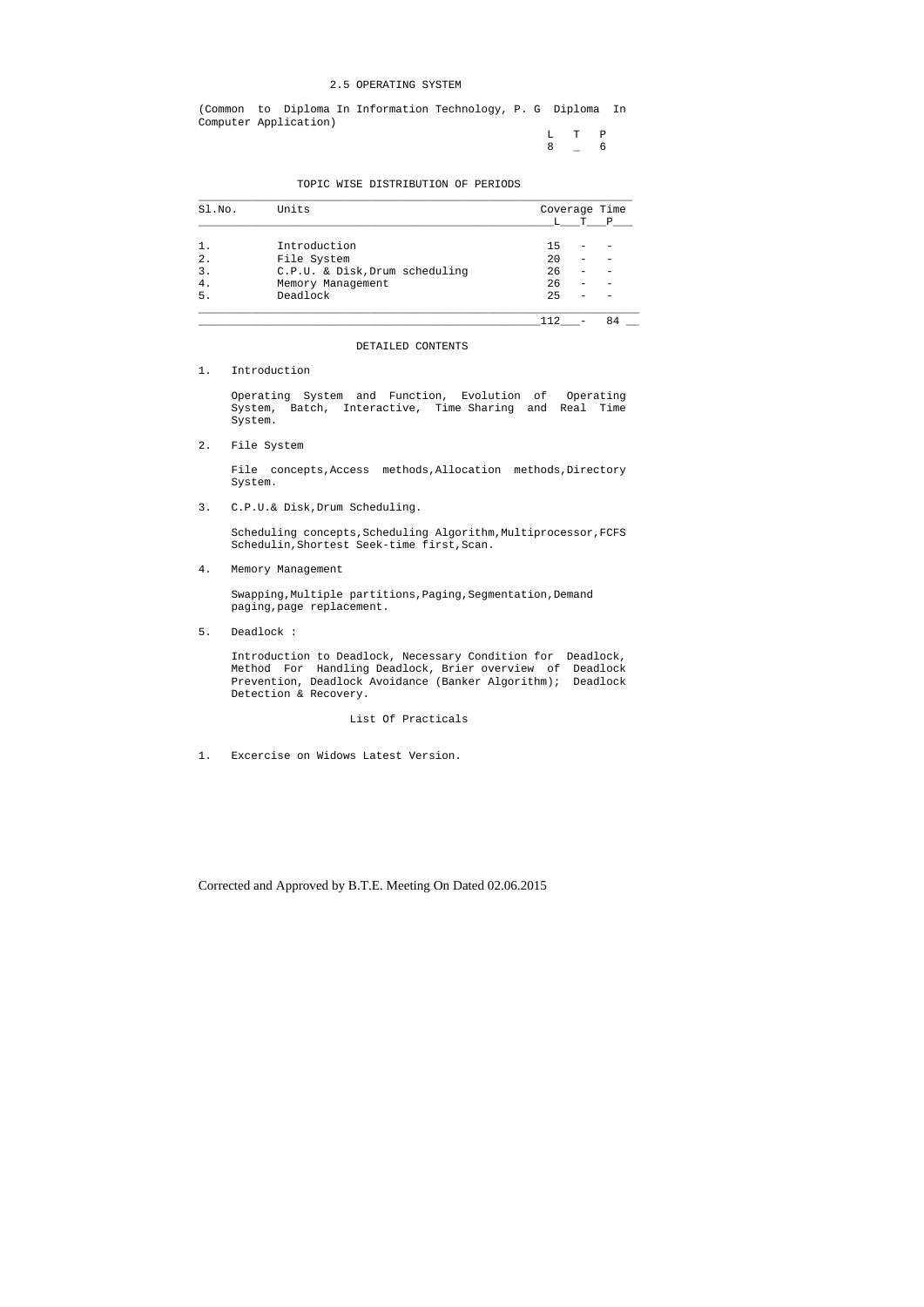# LIST OF BOOKS

- 1. Milenekovie Operating System Concept McGraw Hill
- 2. Petersons Operating System Addision Wesley
- 3. Dietal An Introduction To Operating System- Addision Wesley
- 4. Tannenbaum Operating System Design adn Implementation -PHI
- 5. Gary Nutt- Operating System, A Modern Perspective- Addision Wesley
- 6. Stalling, Willium Operating System Maxwell Macmillan
- 7. Silveschatza, Peterson J Operating System Comcpts Willey
- 8. Crowley Operating System TMH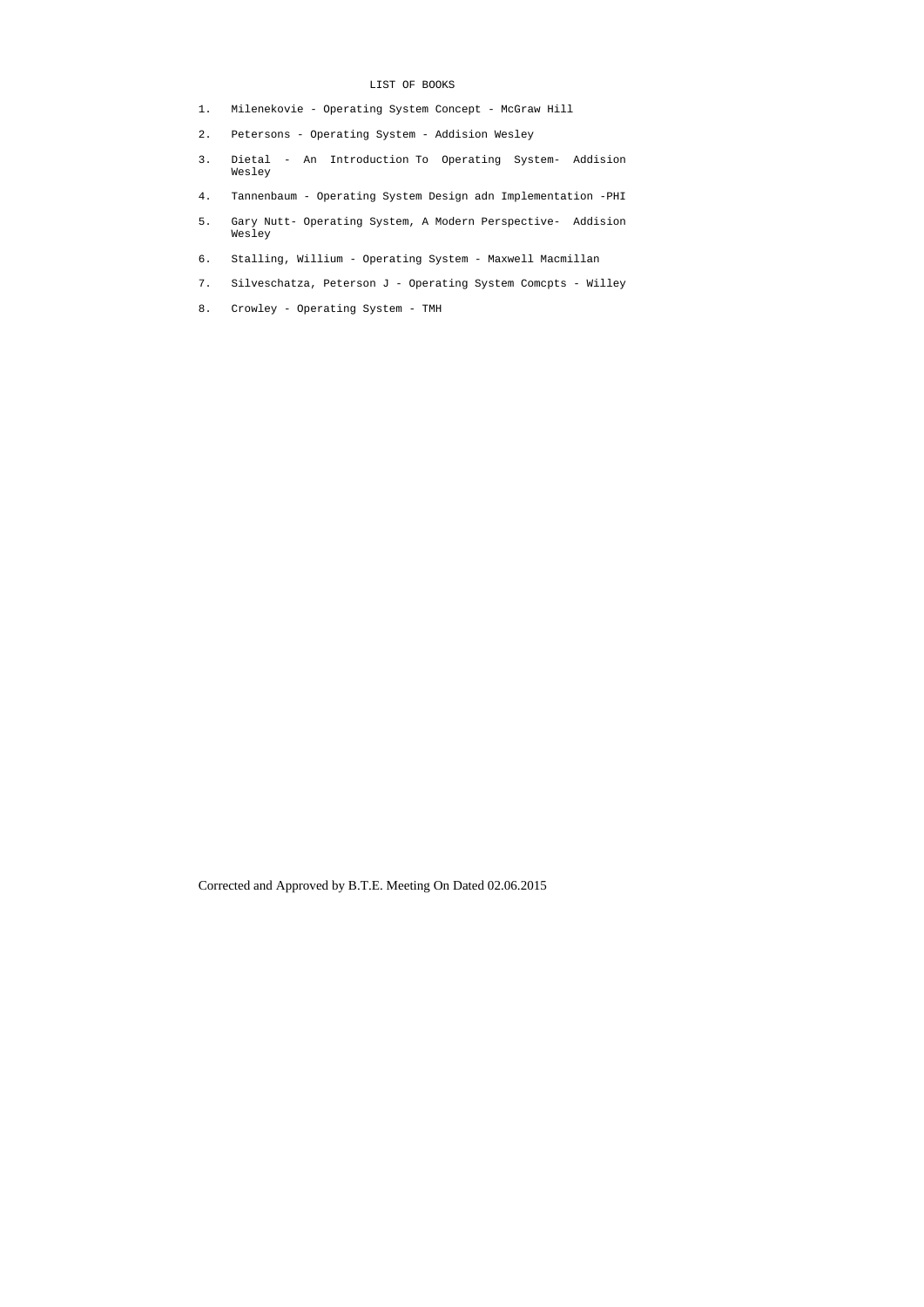2.6 FUNDAMENTALS OF ELECTRONICS DEVICES. (Common With Three Year Diploma Course In Information Technology)

> L T P 4 - 3

Rationale:

 Knowledge of Electronics Devices is quit essential for a students of diploma Computer Engineering. The knowledge of concepts , constructions & working of these devices, will help students in understanding the working and behaviour of different hardware constituents of computer.

TOPIC WISE DISTRIBUTION OF PERIODS

| Sr. No. | Units                               | Coverage Time |   |    |
|---------|-------------------------------------|---------------|---|----|
|         |                                     | т.            | Ͳ | Ρ  |
|         | Introduction                        | 4             |   |    |
| $2$ .   | Semiconductor Physics               | 6             |   |    |
| 3.      | Semiconductor Diodes                | 6             |   |    |
| 4.      | Transistor                          | 6             |   |    |
| 5.      | Transistor as an amplifier          | 8             |   |    |
| б.      | Concepts of Feedback                | 6             |   |    |
| 7.      | Transistor as a Switch              | 6             |   |    |
| 8.      | Multivibrators                      | 4             |   |    |
| 9.      | Multivibrators as a Memory Elements | 4             |   |    |
| 10.     | Integrated Circuits                 | 6             |   |    |
|         | Total                               | 56            |   | 42 |

- 1. INTRODUCTION:
- 1.1 Application of electronics in different fields.
- 1.2 Electronic devices in computer system. e.g. power supply, micro processor and other ICs, amplifiers, clock & other signal generators.
- 1.3 Advancements in electronics technology and its impact on computers size reduction, capacity expansion, increase in reliability, cost reduction)
- 2. SEMICONDUCTOR PHYSICS:
- 2.1 Analyzing conductivity of elements, Types of conductors.
- 2.2 Pure(Intrinsic) semiconductors-Silicon, Germenium:Thermal Generation(formation of charge carrier-Positive & Negative charge carriers i.e. electron-hole pair), Recombination, Displacement of hole, mobility of free electron and moving hole, effect of variation in temperature, behavior of instrinsic semiconductors at 0 K.
- 2.3 Doping the Intrinsic semiconductors with a pentra valent/tri-valent element(i.e. doner and accepter type impurity) in small amount, effect of doping on strength of charge carrirs(formation of immobile ions and majority and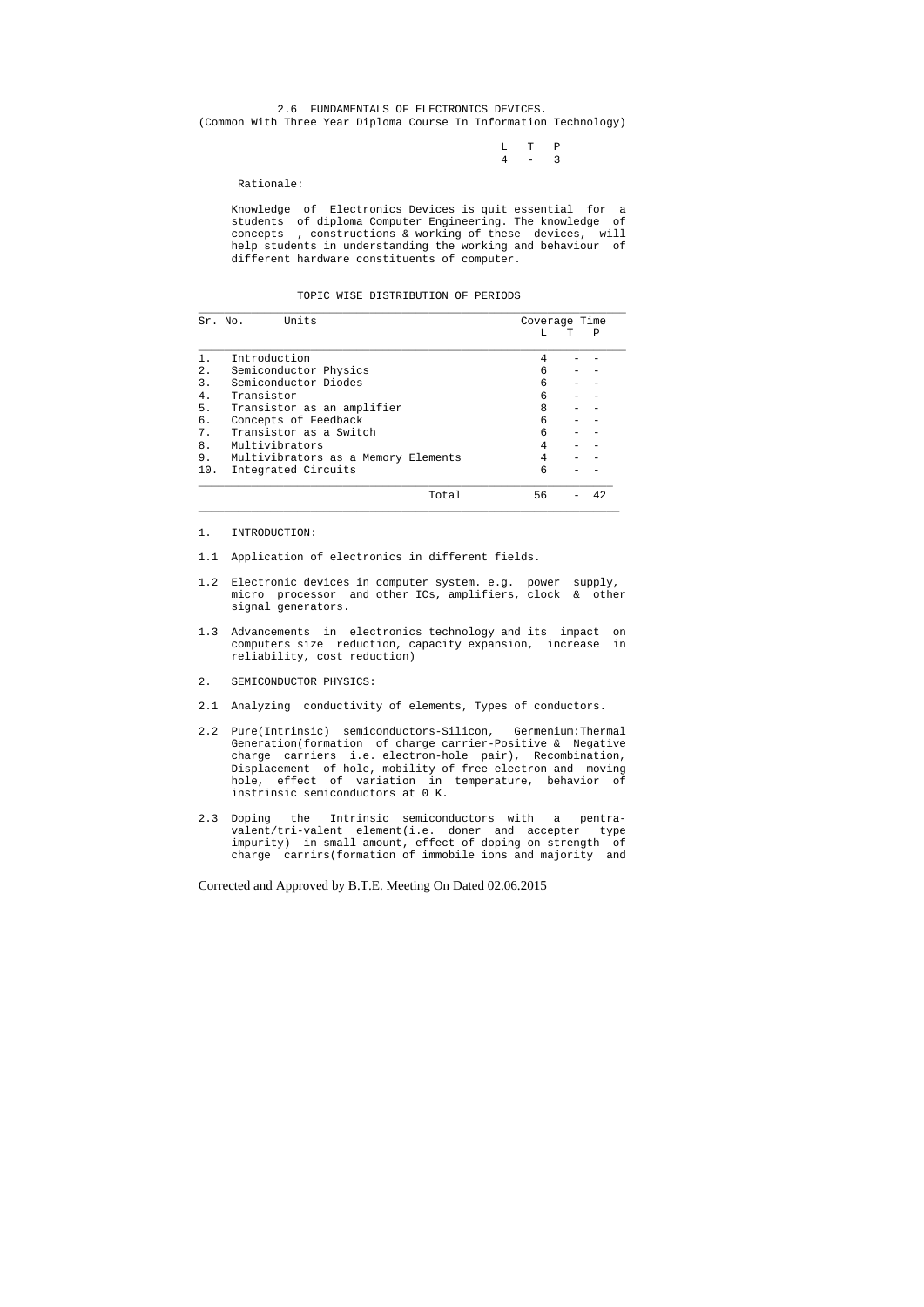minority carriers), P,N Junction.

- 2.4 Effect of doping a crystal parity 'P' type and parity: concepts of diffusion & drift, formation of deplition layer(potential barrier)i.e. formation of P-N Junction.
- 3. SEMICONDUCTORS DIODES:
- 3.1 Effect of applying electrical potential across a P-N Junction in the following ways:
	- (a) Positive of the source to 'P' type terminal & Negative to the 'N' type terminal
	- (b) Positive of the source to 'N' type terminal & Negative to the 'P' type terminal.
- 3.2 Analyzing the flow of current in both the directions, cause of the difference in magnitudes of current in the two directions.
- 3.3 Characteristics of a P-N Junction diode in forward/reverse biasing.
- 3.4 Concepts of unidirectional and bi-directional flow of currents. Effect of putting in diode in series with a load connected across an ac source.
- 3.5 Half wave rectifier, Full wave rectifier9 using C.T. transformer, using bridge circuits)
- 3.6 Special purpose diodes:Zener diode, Vractor diode,Photo Diode,Light emiiting Diode (LED), their chractersitics and uses.
- 4. TRANSISTOR:
- 4.1 Growing a Crystal having two P-N Junction back to back (i.e.PNP & NPN); Junction transistor structure; acton of transistor in FF,RR,FR and RF biasiing; working of a tranistor; relation between different currents in a transistor;
- 4.2 Various configurations of transistor (CB,CE,CC);ralation between.Transistor action in three configuration; Comparison between the three configuration of transistor;
- 4.3 Input and Output characteristics of a transistor;
- 4.4 Field effect transistor ( JFET, IGFET, MOSFET);
- 5. TRANSISTOR AS AN AMPLIFIER:
- 5.1 Transistor biasing: DC Operating: need of biasing & bias stablization in a transistor circuit; various biasing circuits( Fixed, Collector to base, emitter, and potential devider.);
- 5.2 DC and AC load lines in a typical CE amplifier circuit;
- 5.3 Need of using multi- stages; how to couple two stages ; various coupling arrangements( R-C coupling,Transformer coupling, Direct coupling):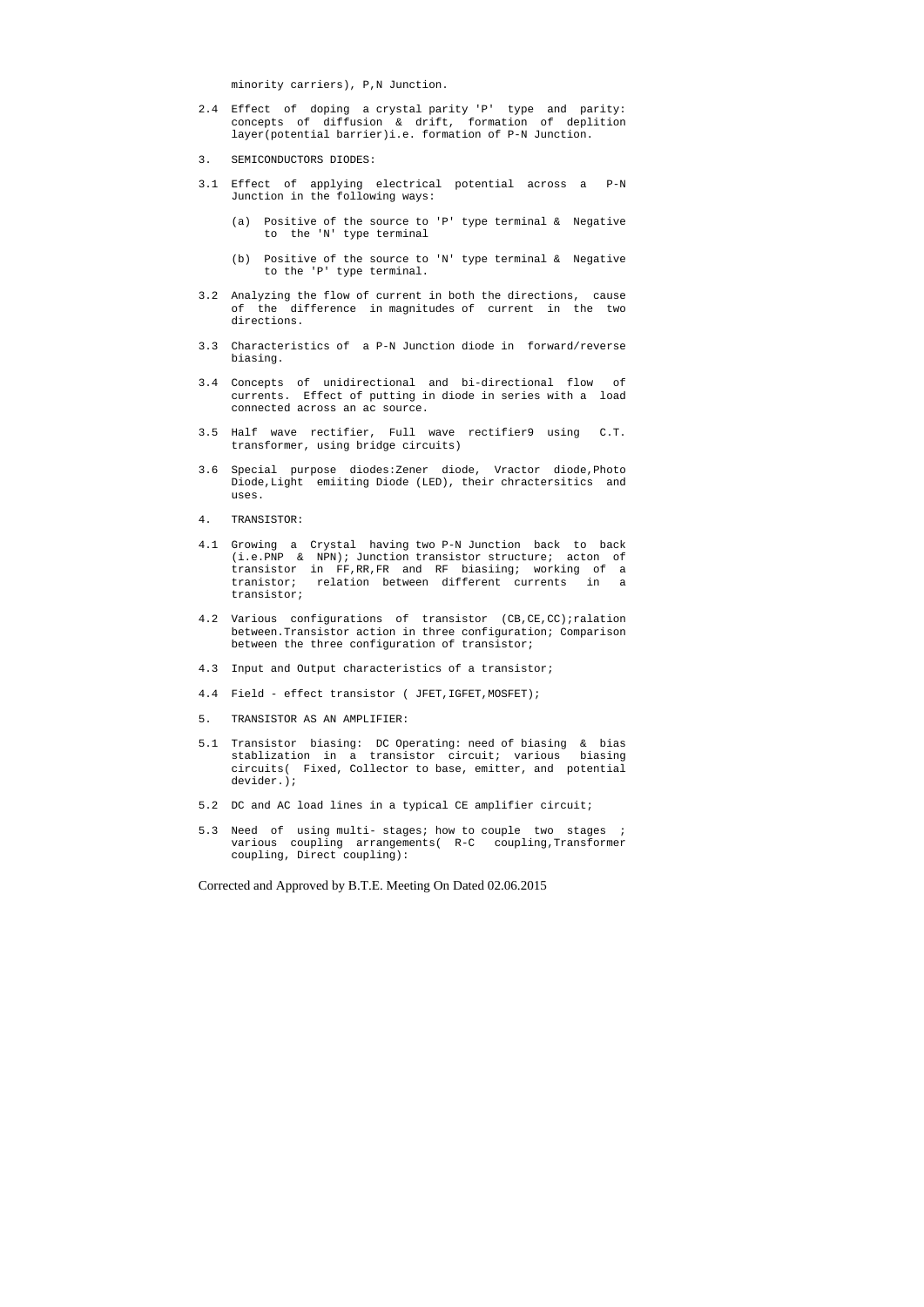- 5.4 Effect of coupling arrangement on the requency response of a two stage amplifieer; frequency response curve of a RC coupled amplifier; a transformer coupled amplifier; band with of an amplfier.
- 6. OPERATIONAL AMPLIFIERS:
- 6.1 Specifications of ideal operational amplifier and its block diagram.
- 6.2 Definition of inverting and noninverting inputs, differential voltage gain and input and output off set, voltage input offset current, input bias current, common mode rejection ratio (CMMR), power supply rejection ratio (PSRR) and slew rate.
- 6.3 Method of offset null adjustments, use of op.amp. as an inverter scale changer, adder, subtractor, differential amplifier, buffer amplifier, differentiator, integrator, comparator, Schmitt Trigger, Generation of Square and Triangular Waveform, log and anti-log amplifiers, PLL and its appliation and IC power amplifier.
- 7. FEED BACK IN AMPLIFIER:
- 7.1 Concept of Feed back;
- 7.2 Types of feed back( Positive, Negative); different arrangement of feed back( series voltage, series- current, shunt -voltage, shunt current );
- 7.3 Voltage gain of feed back amplifier;( A'=A/(a) +A)
- 7.4 Analysis of Negative feed back arrangement on ( Gain,Stability, Noise, Input/output impedances, Band width); Amplifier circuits with negative feed back;
- 7.5 Positive feed back; condition for infinite gain( AB=1 in Positive feed back)
- 7.6 Oscillator as an infinite gain feed back.
- 8. TRANSISTOR AS A SWITCH:
- 8.1 Control action of base current on the colector current in a transitor circuit .
- 8.2 Large singal amplifier (input changing from cut-off to saturation ).
- 8.3 Remote control of a realy opertated lamp employing amplifier .
- 8.4 Requirements of a transistor switch .
- 9. MULTIVIBRATORS:
- 9.1 Regeneration: relaxation oscllators;
- 9.2 Simple astable MV circuit arrangement for its self starting;
- 9.3 Study and analysis of BI STABLE MULTIVIBRATOR;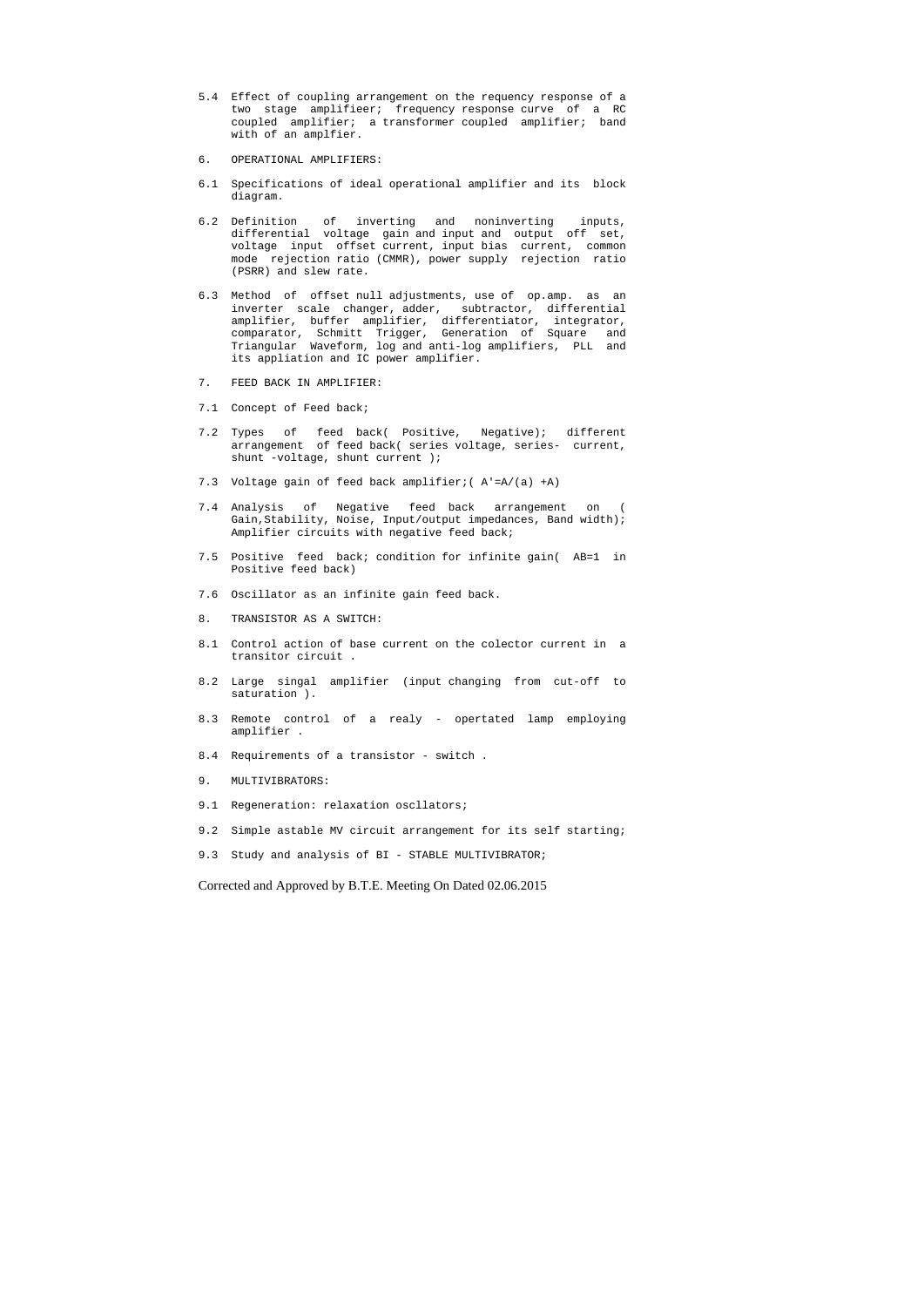- 9.4 Study and analysis of mono stable multivabrator;
- 9.5 Triggering requirements;
- 9.6 Schmit trigger circuit;
- 10. INTEGRATED CIRCUITS:
- 10.1 Introduction;
- 10.2 Manufacturing process;
- 10.3 SSI, MSI, LSI, VLSI, ICs;
- 10.4 Linear and Digital ICs;
- 10.5 Switching and Gating ICs;
- 10.6 DTL, TTL, ICs;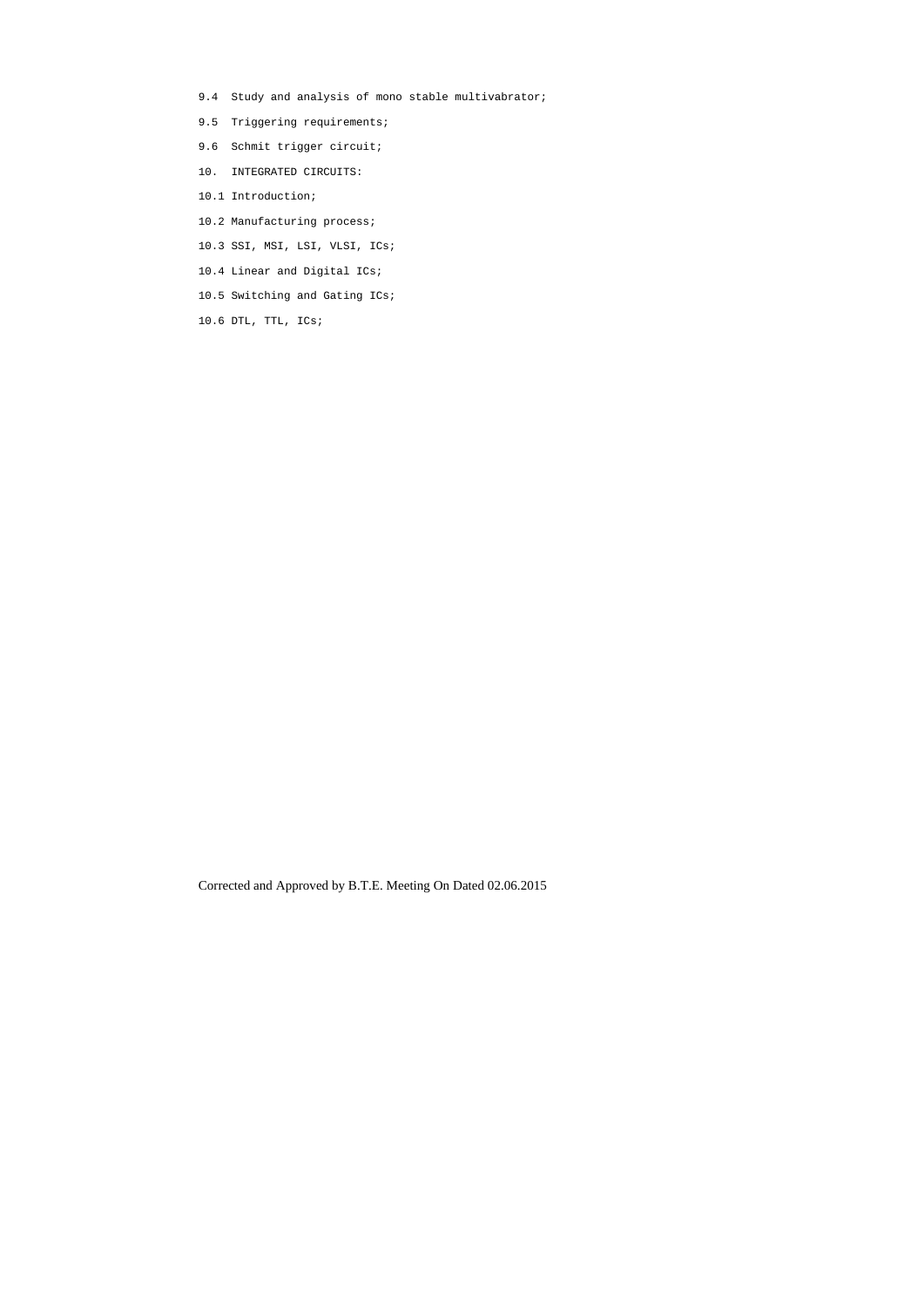### LIST OF PRACTICALS

- 1. To Identify electronic devices and common passive components: such as Diodes (Rectifier, Zeners, Signal Diodes, Varacter diode, etc.); LED's; Transistors; Ics; Resistors, Capacitors, (Colour code for them); Inductors, Transformers.
- 2. To Plot characteristics (FB/RB) of Semiconductor rectifier diode.
- 3. To Plot characteristics (FB/RB) of a zener diode.
- 4. Observe the output wave of a Half wave rectifier circuit with/without shunt capacitor filter.
- 5. Observe the O/P wave of a full wave (C.T.) Rectifier circuit with/without Shunt capacitor filter.
- 6. Observe the O/P wave of a Bridge Rectifier circuit with/without shunt capacitor filter.
- 7. To Plot input/output characteristics of a Transistor in CB.
- 8. To Plot input/output characteristics of a Transistor in CE.
- 9. To Plot input/output characteristics of a FET.
- 10. To measure Voltage gain of a transistor amplifier at 1 KHz signal, at different load.
- 11. To measure over all Voltage gain of a 2 stage RC coupled transistor amplifier a 1 KHz signal.
- 12. To plot frequency response of a RC coupled amplifier at 1 KHz signal.
- 13. To measure input and output impedance of a negative feedback amplifier.
- 14. To fabricate a transistor switch and verify its working.
- 15. To observe the output of an Astable multivibrator.
- 16. To observe the output of a Bi-stable multivibrator.
- 17. To observe the output of an Monostable multivibrator.
- 18. Use OP-AMP as inverting and non-inverting amplifier, Use as Adder, Subtractor, Intergator and differentator.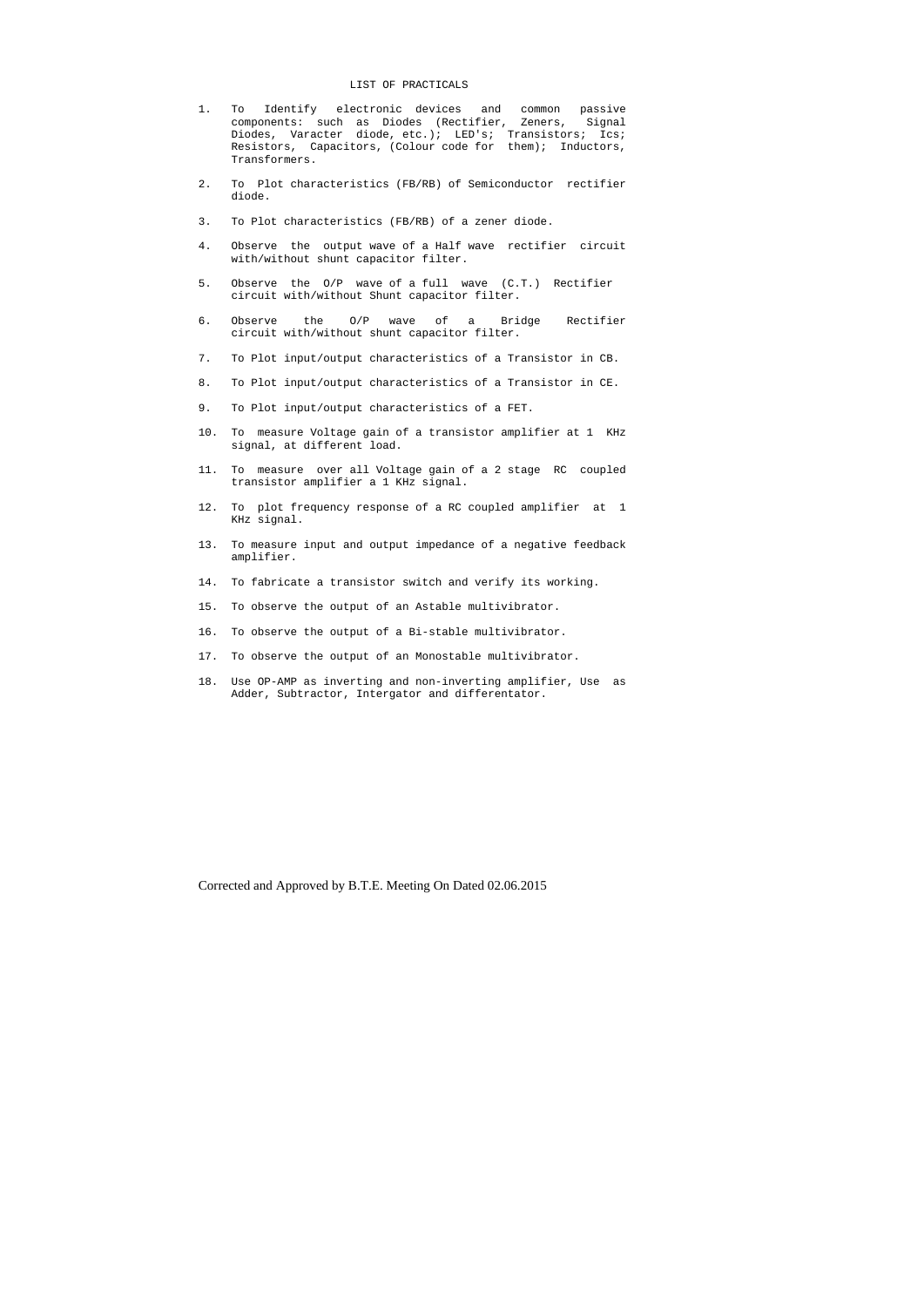III Semester

# 3.1 APPLIED MATHEMATICS II

[ Common to All Engineering Courses]

L T P<br>5 2 –  $5 \t 2 \t -$ 

Rationale :

 The study of mathematics is an important requirement for the understanding and development of concepts of Engg.The purpose of teaching mathematics to the Diploma Engg. students is to give them basic foundation and understanding of mathematics so that they can use the same for the understanding of engineering subjects and their advancements.

| Sl.No.           | Units                    | Coverage Time |    |   |
|------------------|--------------------------|---------------|----|---|
|                  |                          |               | т  | P |
|                  | Matrices                 | 16            | 6  |   |
| $\overline{2}$ . | Differential Calculus    | 15            | 6  |   |
| $\overline{2}$ . | Differential Equations   | 15            | 6  |   |
| 4.               | Integral Calculus        | 12            | 5  |   |
| 5.               | Probability & Statistics | 12            | 5  |   |
|                  |                          | 70            | 28 |   |

#### DETAILED CONTENTS

- 1. MATRICES :(12 Marks)
- 1.1 Algebra of Matrices, Inverse :

 Addition, Multiplication of matrices, Null matrix and a unit matrix, Square matrix, Symmetric, Skew symmetric, Hermitian, Skew hermition, Orthagonal, Unitary, diagonal and Triangular matrix, Determinant of a matrix.

Definition and Computation of inverse of a matrix.

1.2 Elementry Row/Column Transformation :

Meaning and use in computing inverse and rank of a matrix.

1.3 Linear Dependence, Rank of a Matrix :

 Linear dependence/independence of vectors, Definition and computation of a rank of matrix. Computing rank through determinants, Elementary row transformation and through the concept of a set of independent vectors,Consistency of equations.

1.4 Eigen Pairs, Cayley-Hamilton Theorem :

 Definition and evaluation of eign values and eign vectors of a matrix of order two and three, Cayley-Hamilton theorem (without Proof) and its verification, Use in finding inverse and powers of a matrix.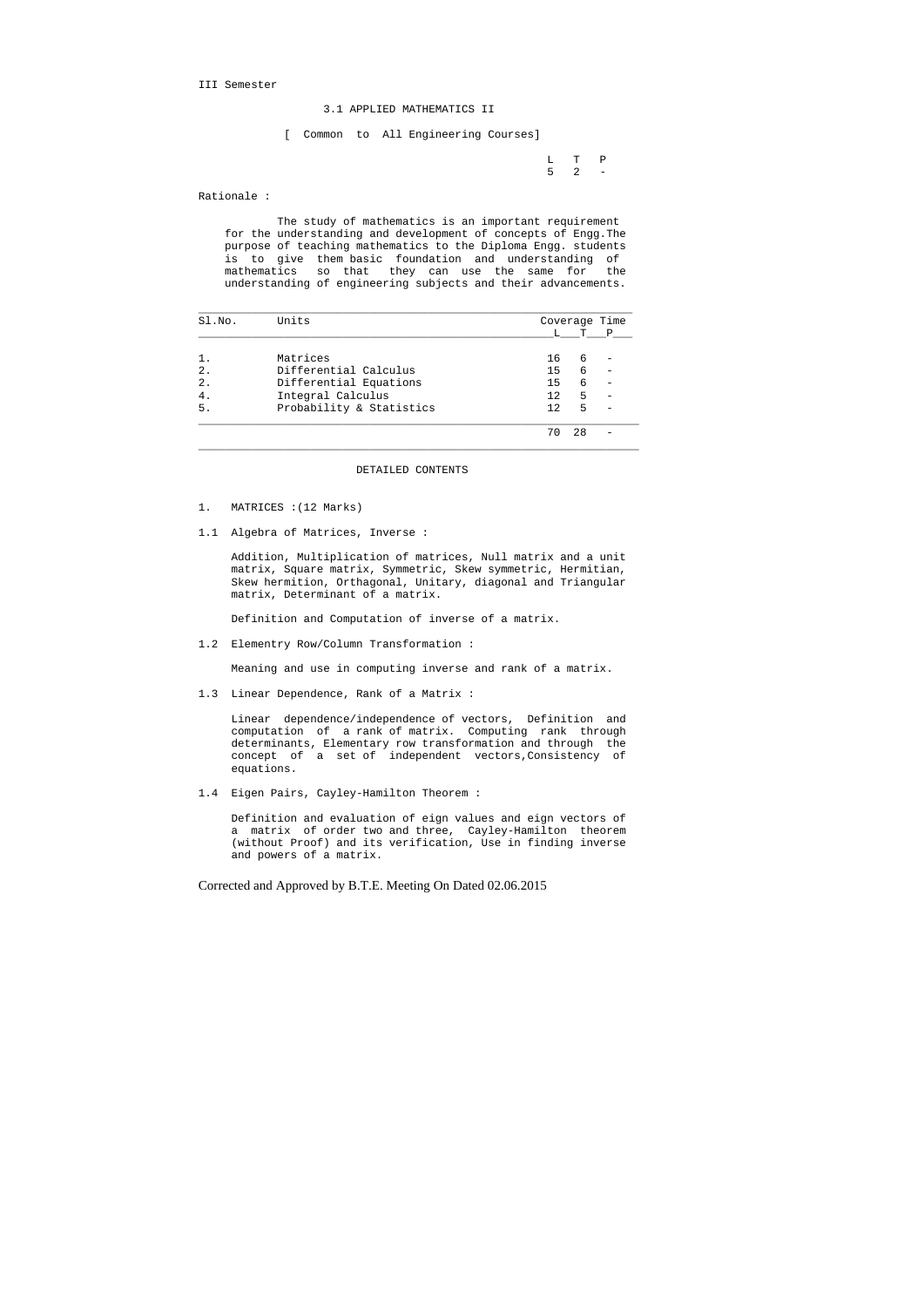- 2. DIFFERENTIAL CALCULUS :(10 Marks)
- 2.1 Function of two variables, identification of surfaces in space, conicoids
- 2.2 Partial Differentiation :

 Directional derivative, Gradient, Use of gradient f, Partial derivatives, Chain rule, Higher order derivatives, Eulens theorem for homogeneous functions, Jacobians.

2.3 Vector Calculus :

 Vector function, Introduction to double and triple integral, differentiation and integration of vector functions, gradient, divergence and curl, differential derivatives.

- 3. DIFFERENTIAL EQUATION :(10 Marks)
- 3.1 Formation, Order, Degree, Types, Solution :

 Formation of differential equations through physical, geometrical, mechanical and electrical considerations, Order, Degree of a differential equation, Linear, Nonlinear equation.

3.2 First Order Equations :

Fourier series of  $f(x)$ ,-n<x<n, Odd and even function, Half range series.

 Variable seperable, equations reducible to seperable forms, Homogeneous equtions, equtions reducible to homogeneous forms, Linear and Bernoulli form exact equation and their solutions.

3.3 Higher Order Linear Equation :

 Property of solution, Linear differential equation with constant coefficients (PI for X=eax, Sin ax, Cos ax, Xn, eaxV, XV.

3.4 Simple Applications :

 LCR circuit, Motion under gravity, Newton's law of cooling, radioactive decay, Population growth, Force vibration of a mass point attached to spring with and without damping effect. Equivalence of electrical and mechanical system

- 4. INTEGRAL CALCULUS II: (12 Marks)
- 4.1 Beta and Gamma Functions :

 Definition, Use, Relation between the two, their use in evaluating integrals.

4.2 Fourier Series :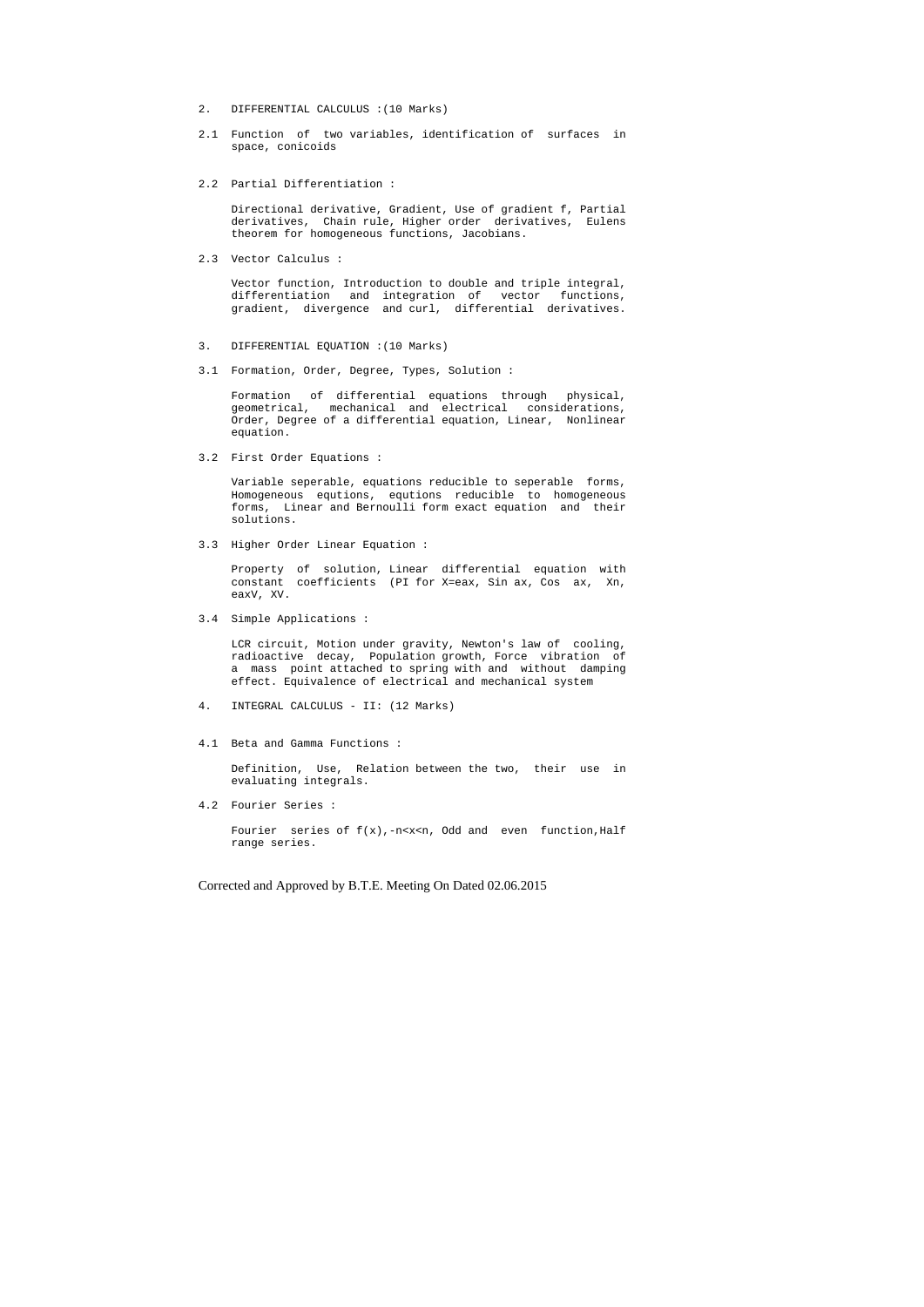4.3 Laplace Transform :

 Definition, Basic theorem and properties, Unit step and Periodic functions, inverse laplace transform, Solution of ordinary differential equations.

- 5. PROBABILITY AND STATISTICS :( 6 Marks)
- 5.1 Probability :

 Introduction, Addition and Multiplication theorem and simple problem.

5.2 Distribution :

 Discrete and continuous distribution, Bionimal Distribution, Poisson Distribution, Normal Distribution..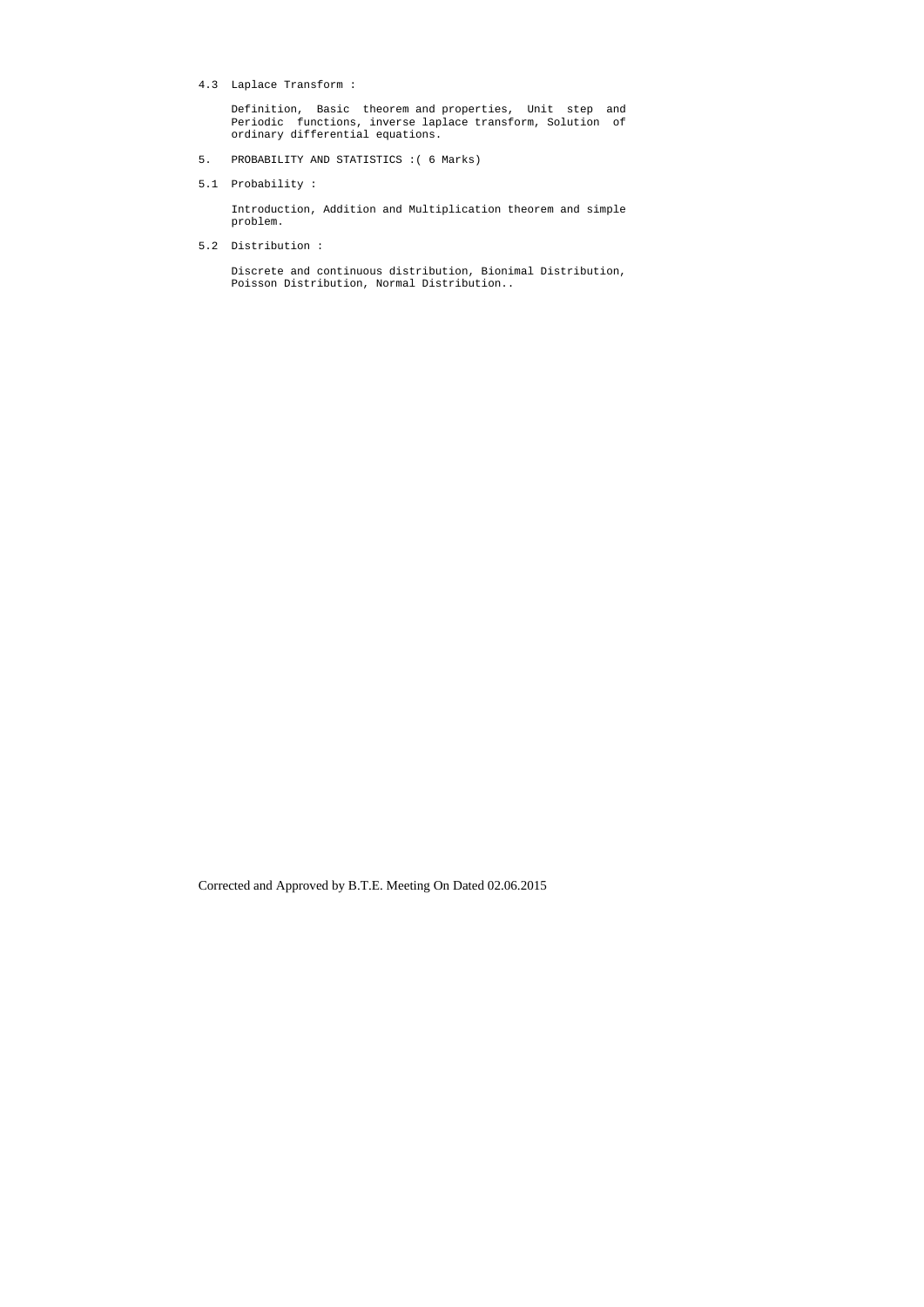### 3.2 PROGRAMMING IN C & C++

 L T P  $6 - 6$ 

(Common to Diploma In Information Technology, Post Graduate In Computer Application, Post Diploma In Information Technology)

Rationale :

 For solution of different problems, C is a very powerful high level language. It is widely used in research and engineering problems. A software technician must be aware of this language for working in computer environment.

| TOPIC WISE DISTRIBUTION OF PERIODS |
|------------------------------------|

| Sl.No.        | Units                  | Coverage Time |   |    |
|---------------|------------------------|---------------|---|----|
|               |                        |               | т | P  |
|               | Concept of Programming |               |   |    |
| $\mathcal{L}$ | Programming in C       | 25            |   |    |
| 3             | Classes & Objects      | 25            |   |    |
|               | Programming in C++     | 25            |   |    |
|               |                        | 84            |   | 84 |

Data Types, Operators and Expressions; Input & Output printf, scanf, clibrary Control Statement: IF- ELSE, While, For, Do-While, Switch; Functions and modular programming; Scope of variables, parameter passing, recursion, block structure; preprocessor statements; pointers and arrays; structures and unions; File handling.

#### DETAILED CONTENTS

# 1. CONCEPT OF PROGRAMMING:

 Concept of Flowcharing, algorithm,programming, Structured Programming Various techniques of programming, Use of programming.

# 2. Programming in C:

## 3.CLASSES & OBJECT:

 What is a class,what is an object,constructors,types of object(external,automatic static, Dynamic objects) Metaclass,role of meta class.Scope of classes, array of objects, objects as a function argument.

## 4.Programming in C++

 What is object-orientation, area of object technology,C++, getting to grips with C++(data types, escape sequence, characters, variables, operator, notation, Arrays,Function conditional statements.call by value,call by reference.Pointer : C++<br>memory map, dynamic allocation pointers,pointers with memory map, dynamic allocation pointers, pointers arrays.Structure,structure with arrays,passing, structure of function.Enumerated data types, Inherentance, apolymorphism & Overloading.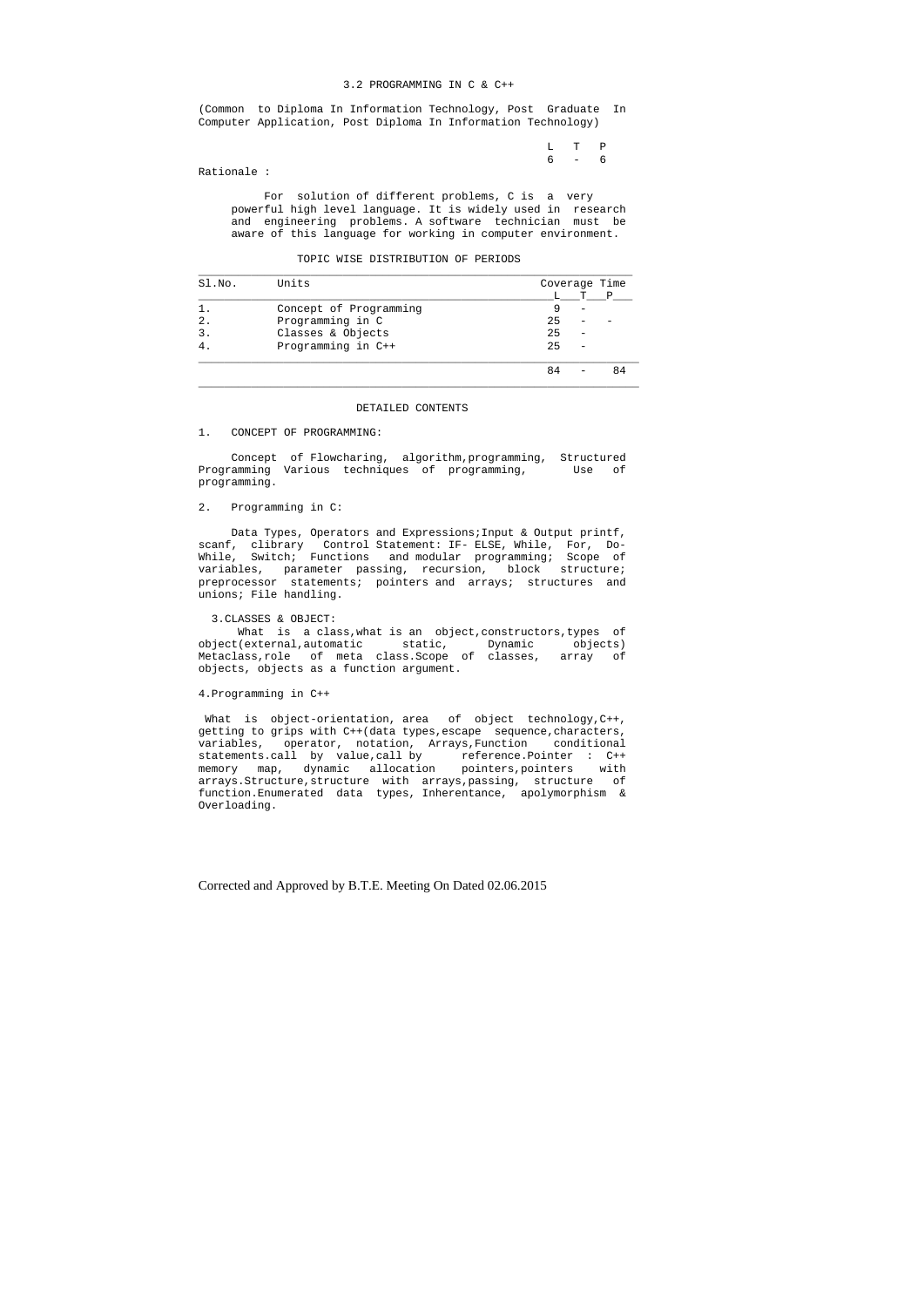# PROGRAMMING IN C & C++

# List of Experiments

- 1. Exercises involving output and input format controls in Pascal.
- 2. Exercises involving control transfer statements in C & C++
- 3. Exercises with arrays & Pointers in C & C++.
- 4. Exercises with functions in C & C++.
- 5. Exercises with files in C & C++.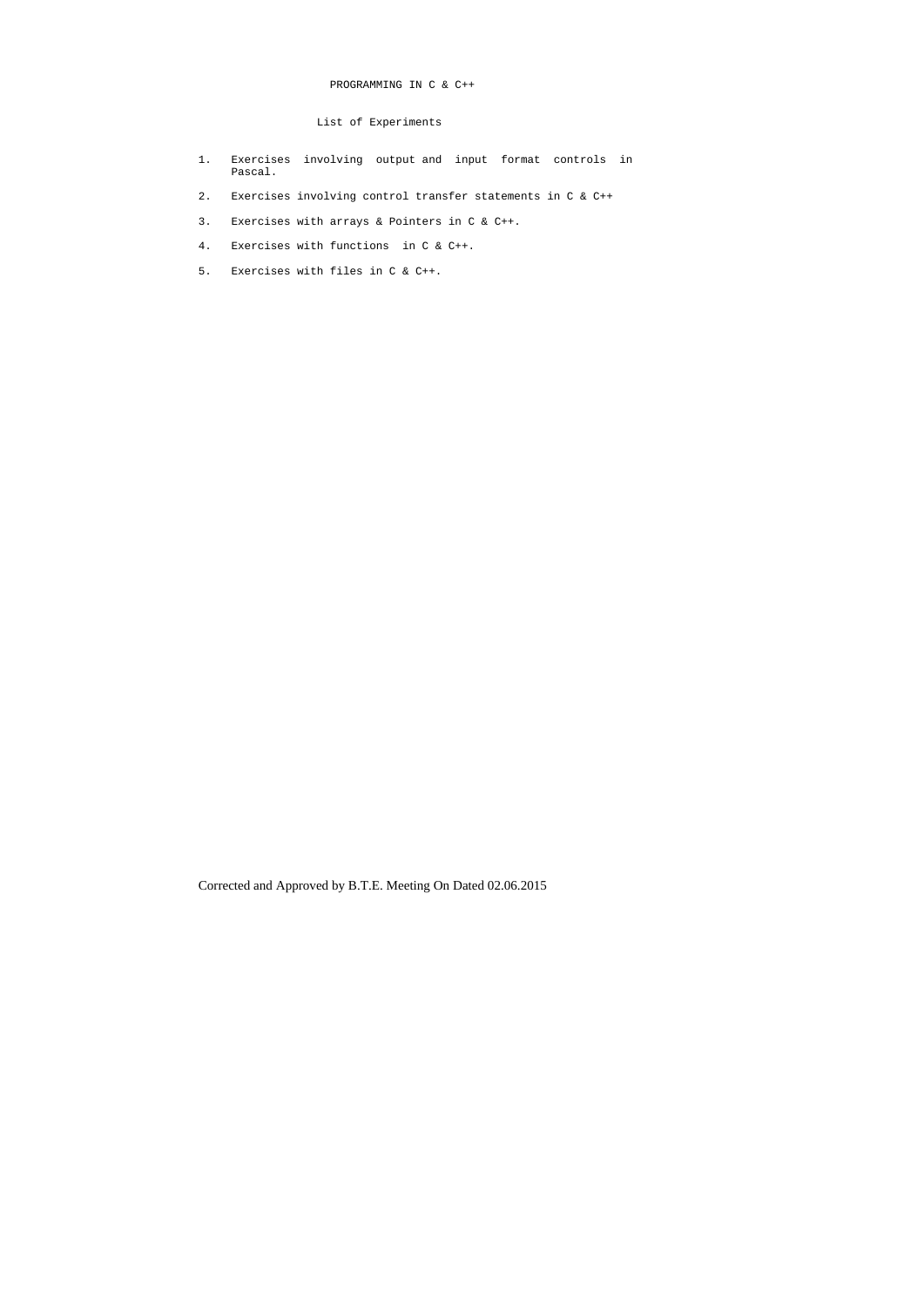### 3.3 COMPUTER HARDWARE & MAINTENANCE

(Common to Post Graduate Diploma Computer Application)

 L T P 6 - 6

Rationale :

 Servicing of computer peripherals and system such as Key Board, Disk Drives, Printers, Power Supplies and different stages of the computer results in increasing efficiency and life of the computer centre. A technician having skills of servicing the above peripherials and systems will prove useful for a computer centre.

### TOPIC WISE DISTRIBUTION OF PERIODS

| Sl.No. | Units    | Coverage Time |   |    |
|--------|----------|---------------|---|----|
|        |          | L             | т | Ρ  |
| 1.     | Topic 1  | 6             |   |    |
| $2$ .  | Topic 2  | 7             |   |    |
| $3$ .  | Topic 3  | 6             |   |    |
| 4.     | Topic 4  | 7             |   |    |
| 5.     | Topic 5  | 9             |   |    |
| б.     | Topic 6  | 9             |   |    |
| 7.     | Topic 7  | 9             |   |    |
| 8.     | Topic 8  | 9             |   |    |
| 9.     | Topic 9  | 8             |   |    |
| 10.    | Topic 10 | 7             |   |    |
| 11.    | Topic 11 | 7             |   |    |
|        |          | 84            |   | 84 |

\_\_\_\_\_\_\_\_\_\_\_\_\_\_\_\_\_\_\_\_\_\_\_\_\_\_\_\_\_\_\_\_\_\_\_\_\_\_\_\_\_\_\_\_\_\_\_\_\_\_\_\_\_\_\_\_\_\_\_\_\_\_\_\_\_\_\_

#### DETAILED CONTENTS

- 1. Component and peripharal devices, Connected with computer.
- 2. Mother Board : BUS, Mothre board components, Battery, Connections on the Mother Board, Keeping CPU cool, Mother board trouble shooting.
- 3. Key Board : Switches, Keyboard organization, Key board type trouble shooting.
- 4. Mouse : Mouse type, Connecting Mouse, Trouble shooting Mouse.
- 5. HDD : Magnetic recording, Data Encoding Method, HDD feature, Head barking, HDD trouble shooting.
- 6. Compact Disc Drive : CD-R, CD-W, CD-RW, DVD-R, DVD-RW, Blue Ray. Working and Maintenance.
- 7. Printers : Image formation method, Printing mechanism, DMP, Ink Jet, Laser Printer, Multi functional printer. How printer works and Trouble shooting.
- 8. Network Devices: Hub, Switch, Router, Bridge, Gateway, Ethernet Card.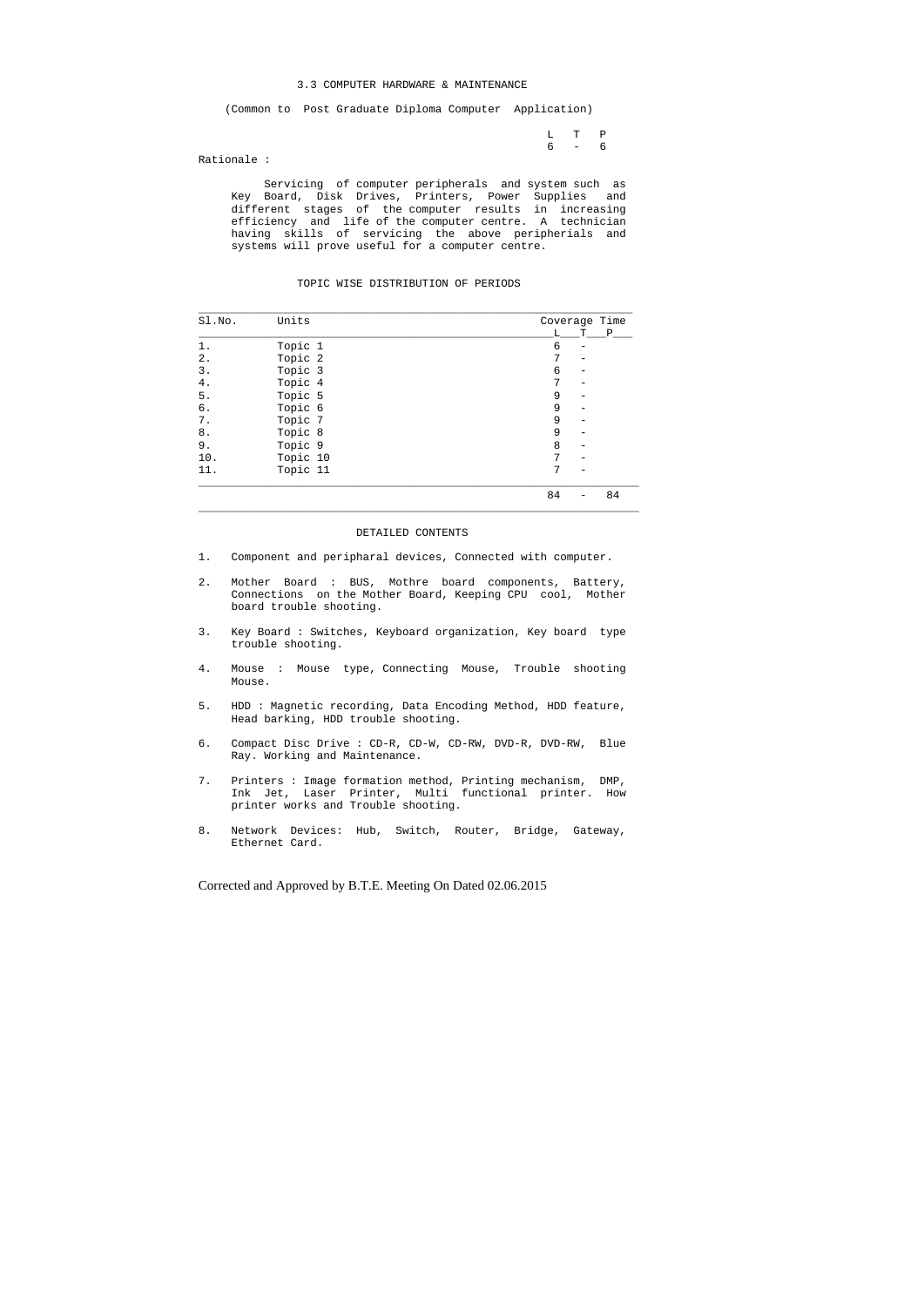- 9. Scanner- Flat Bed.
- 10. External Devices- Pen Drive, Flash Drive, External Hard Disk.
- 11. Power Supply : Operating charactersics, Types and maintenance.

# HARDWARE MAINTENANCE

# List Of Practicals

- (I) Study of devices on motherboard
- (II) Study of Key board & Keyboard decoder
- (III) Study of Video Adopter & display controllers
- (IV) Study of Floppy Drive, CD Drive and Hard Disk.
- (V) Study of Multifunction Input/Output controllers
- 2. Troubleshooting & repair of following equipment
	- (I) Dot Matrix Printer, Laser, Inkjet Printer.
	- (II) Digital Plotter
	- (III) C. P. U.
	- (IV) Disk Drive
- 3. Study and Trouble Shooting of
	- (I) Network
	- (II) Power Supplies.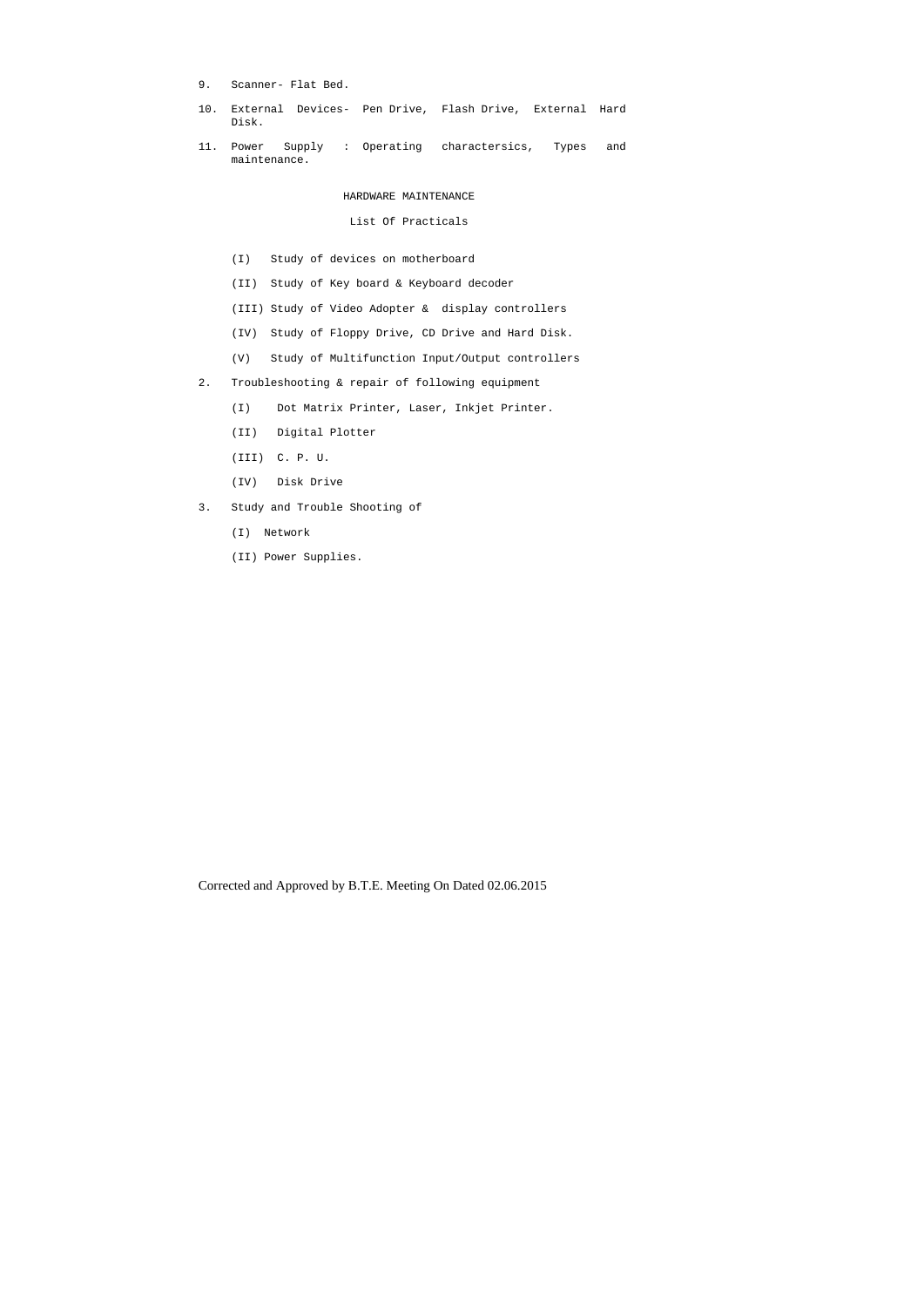## 3.4 ELECTRONIC INSTRUMENTS AND MEASUREMENTS

 (Common with Instrumentation & Control Engineering and Electronics Engineering)

|  | $L$ T P           |  |
|--|-------------------|--|
|  | $5\quad 1\quad 6$ |  |

## TOPIC WISE DISTRIBUTION OF PERIODS

| SI.NO. | Units                      | Coverage Time |                |    |
|--------|----------------------------|---------------|----------------|----|
|        |                            | т.            |                | P  |
|        | Introduction               | $\mathcal{L}$ |                |    |
| $2$ .  | Multimeters                | 6             |                |    |
| 3.     | Electronic Multimeter      | 6             |                |    |
| 4.     | A. C. Millivoltmeter       | 6             |                |    |
| 5.     | Cathode Ray Oscillograph   | 12.           | 3              |    |
| б.     | Audio Power Meter          | 6             |                |    |
| 7.     | Signal Generator           | 6             |                |    |
| 8.     | Impedance Bridges & Meters | 6             |                |    |
| 9.     | Regulated Power Supply     | 9             | $\mathfrak{D}$ |    |
| 10.    | Digital Instrument         | 9             | $\mathfrak{D}$ |    |
|        |                            | 70            | 14             | 84 |

#### DETAILED CONTENTS

 $\_$  ,  $\_$  ,  $\_$  ,  $\_$  ,  $\_$  ,  $\_$  ,  $\_$  ,  $\_$  ,  $\_$  ,  $\_$  ,  $\_$  ,  $\_$  ,  $\_$  ,  $\_$  ,  $\_$  ,  $\_$  ,  $\_$  ,  $\_$  ,  $\_$  ,  $\_$  ,  $\_$  ,  $\_$  ,  $\_$  ,  $\_$  ,  $\_$  ,  $\_$  ,  $\_$  ,  $\_$  ,  $\_$  ,  $\_$  ,  $\_$  ,  $\_$  ,  $\_$  ,  $\_$  ,  $\_$  ,  $\_$  ,  $\_$  ,

- 1. INTRODUCTION TO THE PROCESS OF MEASUREMENTS:
- 1.1 Review of the terms, accuracy, precision, sensitivity range and errors, difference between accuracy, precision and resolution.
- 1.2 Precaution against high frequency noise pick up and remedies, shielding and grounding (two terminal and three terminals).
- 1.3 Concept of selective wide band measurements.
- 2. MULTIMETERS:
- 2.1 Principle of measurement of D.C. voltage and D.C. current, A.C. voltage and A.C. current and resistance in a multimeter.
- 2.2 Specifications of a multimeter and their significance.
- 2.3 Limitations with regards to frequency and impedance.
- 3. ELECTRONIC MULTIMETER:
- 3.1 Advantage over conventional multimeter for voltage measurement with respect to input impedance and sensitivity, principles of voltage, current and resistance measurements.
- 3.2 Specification of electronic multimeter and their significance.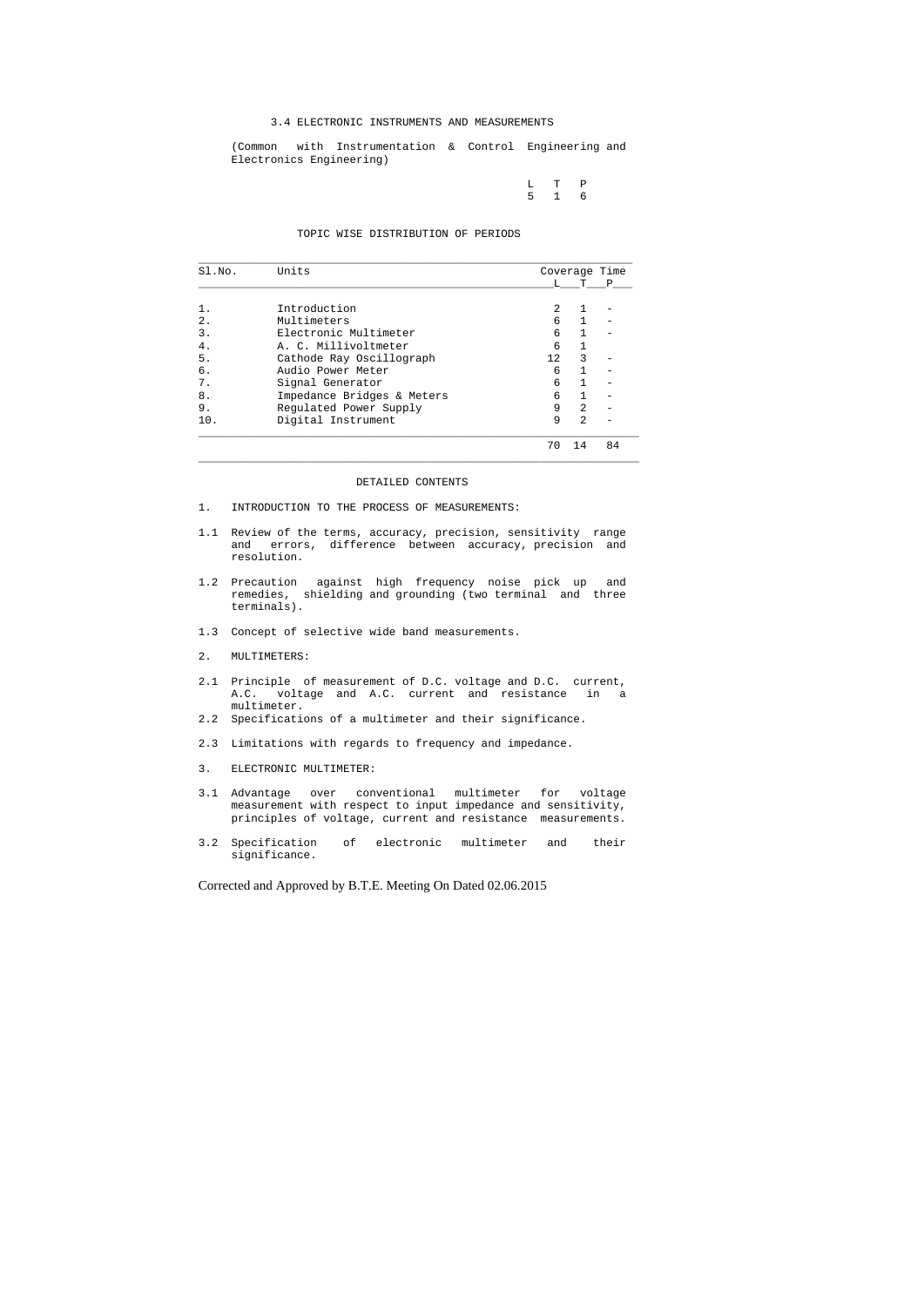- 4. A. C. MILLIVOLTMETER:
- 4.1 Types of AC millivoltmeters: Amplifier-rectifier and rectifier amplifier, block diagram and explanation of the above types of A.C. milli voltmeter.
- 4.2 Typical specifications and their significance.
- 5. CATHODE RAY OSCILLOSCOPE:
- 5.1 Construction of CRT, Electron gun, Electrostatic focussing and acceleration (Explanation only-no mathematical treatment) Deflection sensitivity, Brief mention of screen phospher for CRT. Internal Block Diagram of CRO.
- 5.2 Explanation of time base operation and need for blanking during flyback, synchronisation.
- 5.3 Block diagram and explanation of a basic CRO and a triggered sweep oscilloscope, front panel controls.
- 5.4 Specifications of CRO and their significance.
- 5.5 Use of CRO for the measurement of voltage (D.C. & A.C.) frequency using Lissagious figure, time period, phase.
- 5.6 Special features of dual trace, delayed sweep and storage CROs (Brief mention only).
- 5.7 CRO probes including current probes.
- 5.8 Working Principle of Spectrum Analyzer.
- 6. AUDIO POWER METER:
- 6.1 Block diagram of an audio power meter.
- 6.2 Principles of working its application and high frequency limitations.
- 6.3 Scale conversion from power to db.
- 7. SIGNAL GENERATORS:
- 7.1 Block diagram explanation of laboratory type low frequency and RF signal generators, pulse generator and function generator.
- 7.2 Specification for low frequency signal generator, RF generator,pulse generator and function generator. Brief idea of testing specification for the above instrumets.
- 7.3 Standard signal generator.
- 8. IMPEDANCE BRIDGES Q METERS:
- 8.1 D.C. and A.C. Bridges :

 D.C. bridges- Wheat stone bridge, Kelvins bridges, Senstivity- Null indicators.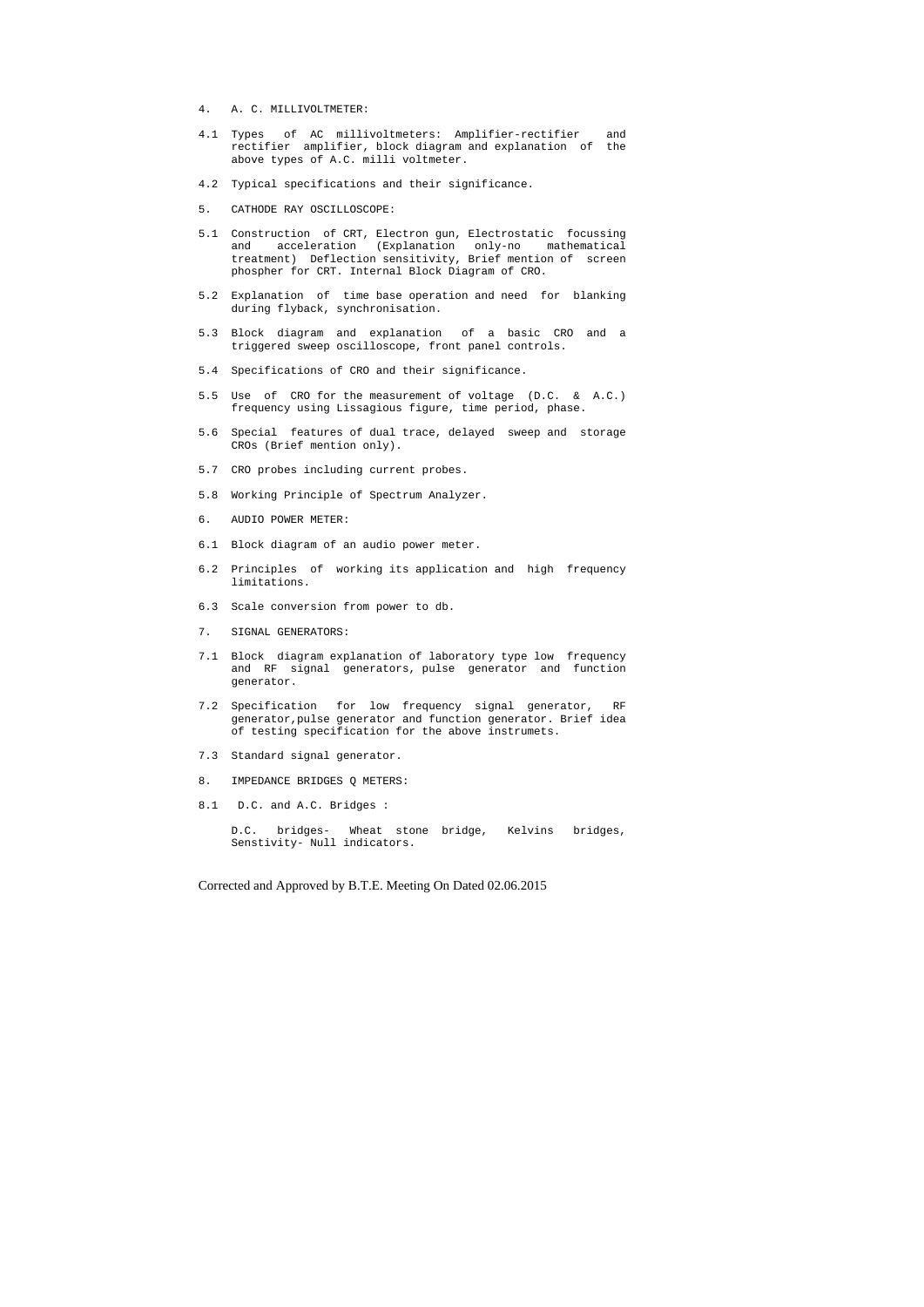A. C. Bridges - Inductance bridges (Maxwell bridge), Capacitance bridges, Hays bridge, Anderson bridge, Schering bridge, Wein bridge, Twin betwork, Storage factor, Dissipation factor and their measurments.

- 8.2 Block diagram explanation and working principle of laboratory types (balancing type) RLC bridge. Specifications of a RLC bridge, Principle of digital RLC bridge.
- 8.2 Block diagram and working principles of a Q meter.
- 9. REGULATED POWER SUPPLY:
- 9.1 Block diagram of regulated power supply, IC based power supply.
- 9.2 Major specifications of regulated power supply, and their measurement (line and load regulation, output ripple and transients).
- 9.3 Basic working principles of switched mode power supply.
- 9.4 Concept of floating and grounded power supplies and their interconnections to obtain multipple output supplies.
- 9.5 Basic working principle of uninterupted power supply
- 10. DIGITAL INSTRUMENTS:
- 10.1 Comparison of Analog and Digital instruments, characteristics of digital meter.
- 10.2 Working principle of Ramp, Dual slope and integrating type of digital voltmeter.
- 10.3 Block diagram and working of a digital multimeter.
- 10.4 Working principle of time interval frequency and period measurement using universal counter, frequency counter, time base stability and accuracy and resolution.

### List of Books

- 1. A. K. Sawhney A course in Electrical & Electronic Measurement & Instrumentation - Dhanpat Rai & Sons
- 2. Helfric & Cooper Modern Electronic Instrumentation and Measurment Techniques- PHI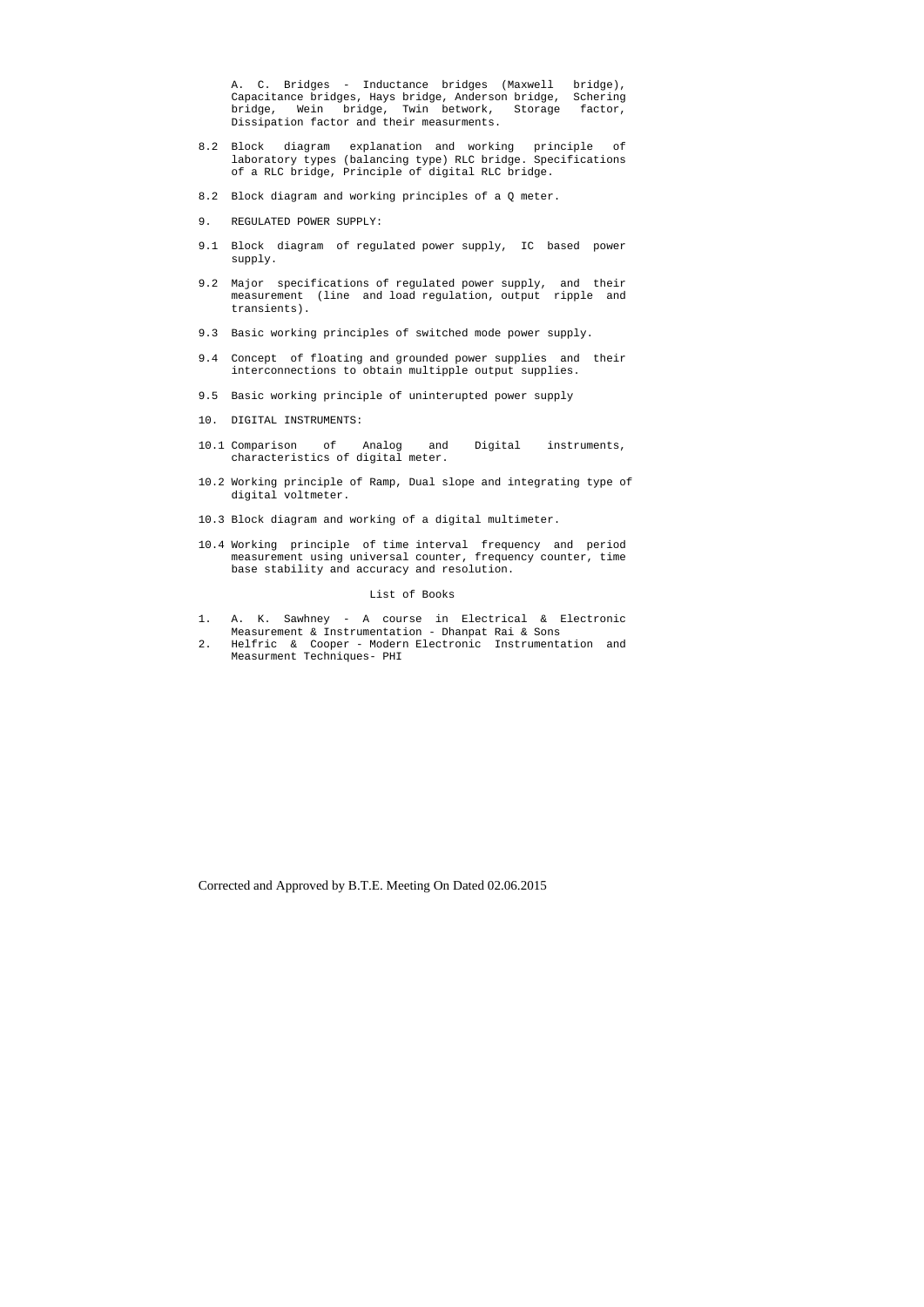# ELECTRONIC INSTRUMENTS AND MEASUREMENT LAB

List Of Practicals

- 1. Loading effect of a multimeter and its limitations to measure high frequency voltages.
- 2. Measurement of Q of a coil and its dependence on frequency using a Q meter.
- 3. Measurement of voltage, frequency, time period, phase angle and delay time using CRO : (use of Lissagious Figures).
- 4. Measurement of time period, frequency, average period using universal counter frequency counter.
- 5. To test a power supply for ripple, line and load regulation, Tracing of wave form, To findout operating range of power supply.
- 6. Measurement of rise, fall and delay time using a CRO.
- 7. Measurement of distortion of a LF signal generator using distortion factor meter.
- 8. Measurement of R.L. and C using a LRC bridge/universal bridge.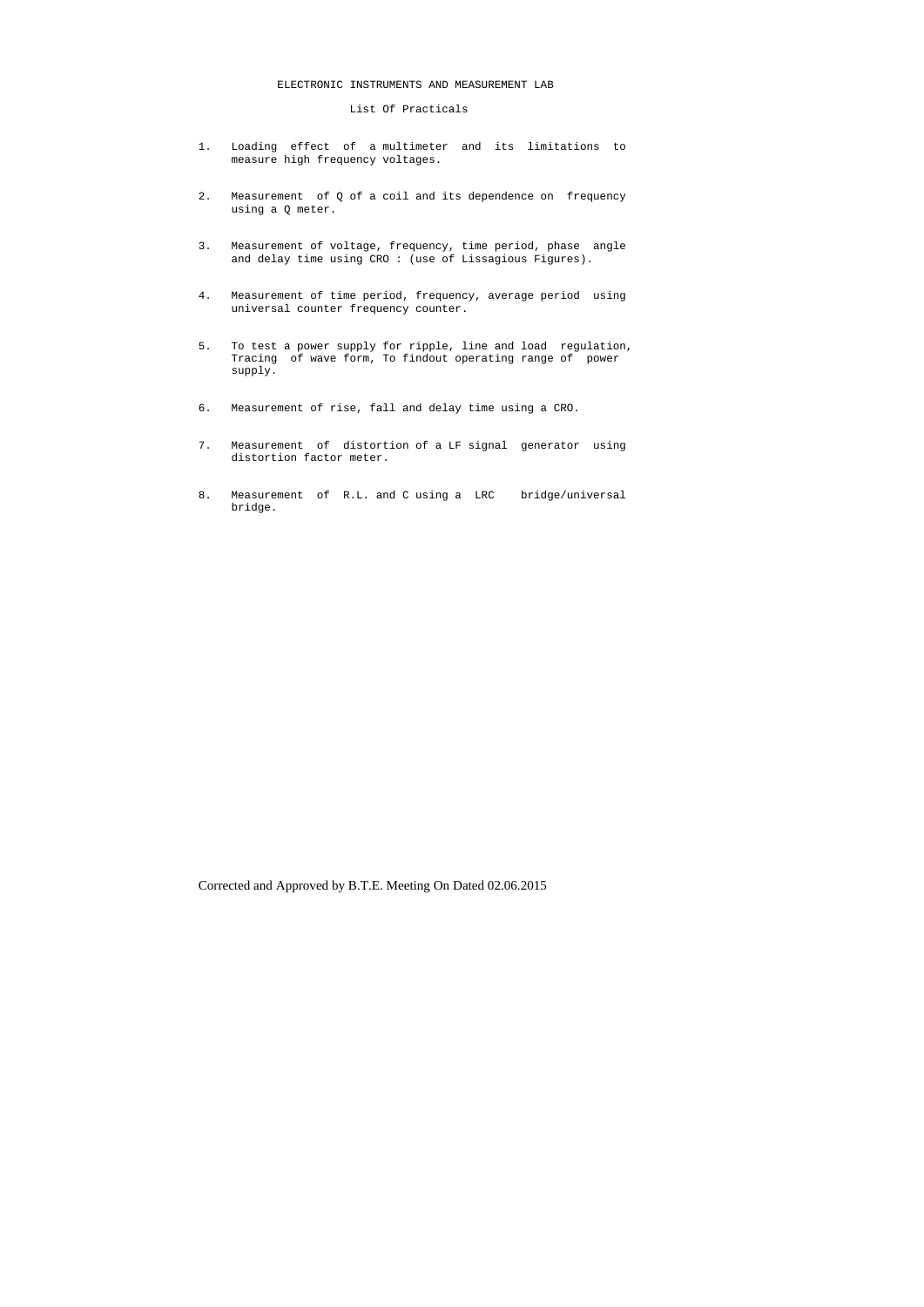IV Semester

# 4.1 DATA COMMUNICATION AND COMPUTER NETWORKS

(Common to Diploma In Information Technology, Post Diploma In Information Technology, Diploma In Computer Science & Engineering)

|  | $L$ T P |
|--|---------|
|  | $6 - 4$ |

TOPIC WISE DISTRIBUTION OF PERIODS

| Units<br>Sl.No.  | Coverage Time |    |
|------------------|---------------|----|
|                  | L<br>Т        | Ρ  |
|                  |               |    |
| Topic 1<br>ı.    | 12            |    |
| Topic 2<br>2.    | 9             |    |
| Topic 3<br>3.    | 12            |    |
| Topic 4<br>4.    | 9             |    |
| Topic 5<br>$5$ . | 12            |    |
| Topic 6<br>б.    | 9             |    |
| Topic 7<br>$7$ . | 12            |    |
| Topic 8<br>8.    | 9             |    |
|                  | 84            | 56 |

#### DETAILED CONTENTS

## 1. OVERVIEW OF DATA COMMUNICATION AND NETWORKING :

 Introduction; Data Communication; Components, data representation (ASCII, ISO, etc.). Direction of Gata Flow (Simples, Half duplex, Full duplex), Network; Distributed processing, Network criteria, Physical structure (Types of connection, Topology), Categories of network (LAN, MAN, WAN); Internet; Brief history, Internet today; Protocols and standards; Reference models; OSI reference model TCP/IP reference model, their comparative study.

2. PHYSICAL LAYER :

 Overview of data (Analog and Digital), Singnal (Analog and Digital), Transmission (Analog and Digital) and Transmission media (Guided and Non-guided); TDM, FDM, WDM; Circuit switching; Time division and space division switch, TDM bus; Telephone network.

3. DATA LINK LAYER :

 Types of errors, Framing (Character and bit stuffing), Error detection and Correction methods; Flow control; Protocols Stop and wait ARQ, Go-Back, NARQ, Selective repeat ARQ, HDLC.

Medium Access Sub Layer :

 Point to point protocol, LCP, NCP, FDDI, Token bus, Toke ring; Reservation, Polling, Concetration; Multiple access protocols, CSMA,CSMA/CD, FDMA, TDMA, CDMA; Traditional Ethernet, Fast Ethernet.

4. NETWORK LAYER :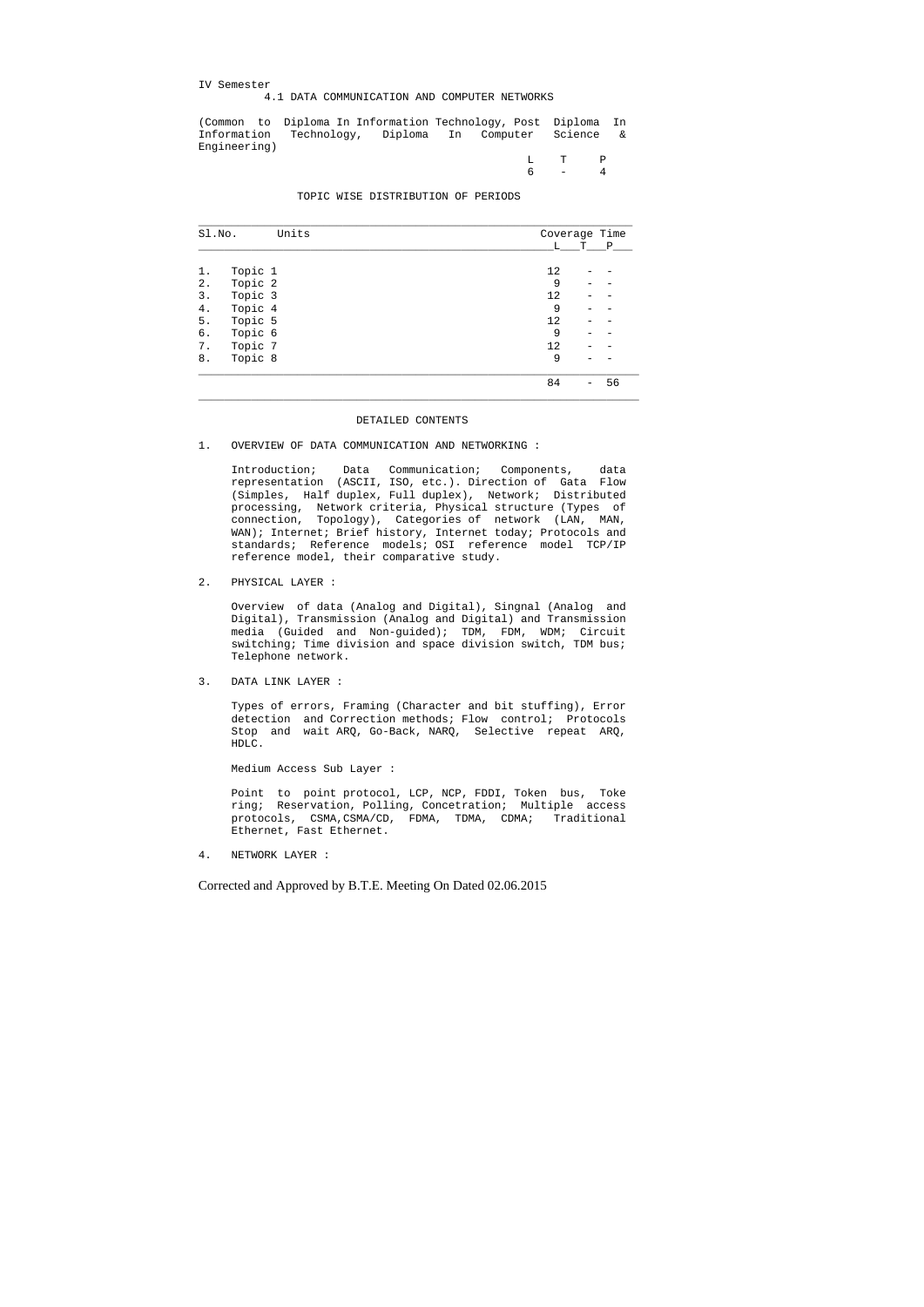Internetworking and devices : Repeaters, Hubs, Bridges, Switches, Router, Gateway; Addressing : Internet address, Classful address, Subnetting; Routing : Techniques, Static vs. dynamic routing, Routing table for glassful address; Routing algorithms: Shortest path algorithm, Flooding, Distance vector routing, Link state routing; Protocols ARP, RARP, IP, ICMP, IPV6; Unicast and multicast routing protocols.

5. TRANSPORT LAYER :

 Process to process delivery; UDP, TCP; Congestion control algorithm; Leaky bucket algorithm, Token bucket algorithm, Choke packets; Qualit of service; Techniques to improve Qos.

6. SESSION LAYER :

Functioning of session layer, OSI primitives.

7. APPLICATION LAYER :

 DNS;SMTP;SNMP;FTP; HTTP & WWW; Security; Cryptography, Use authentication, Security protocols in internet Firewalls

8. EMERGING TECHNOLOGIES IN NETWORKING :

 ISDN services and ATM; DSK technology, Cable modem, Sonet wireless LAN: IEEE 802.11; Introduction to blue-tooth, VLAN's, Cellular telephony and Satellite network.

Text Books

- 1. B. A. Forouzan Data Communication and Networking (3 Ed.) TMH.
- 2. A. S. Tanebaum Computer Networks (4 Ed.) Pearson Education/ PHI.
- 3. W. Stallings Data and Computer Communication (5 Ed.) Pearson Education/ PHI.

#### LIST OF PRACTICALS

- 1. Identification of various networks components
- Connection, BNC, RJ-45, I/O box
- Cables, Co-axial, twisted pair, UTP
- NIC (Network Interface Card)
- Switch, Hub
- 2. Sketch wiring diagram of network cabling considering a computer lab of 20 systems.
- 3. Interfacing with the network card (Ethernet)
- 4. Preparing of network cables.
- 5. Establishment of a LAN
- 6. Use of protocols in establising LAN
- 7. Trouble shooting of networks.
- 8. Installation of network device drivers.
- 9. Installation of networks (Peer Networking client server interconnection.
- 10. Use/installation of proxy server.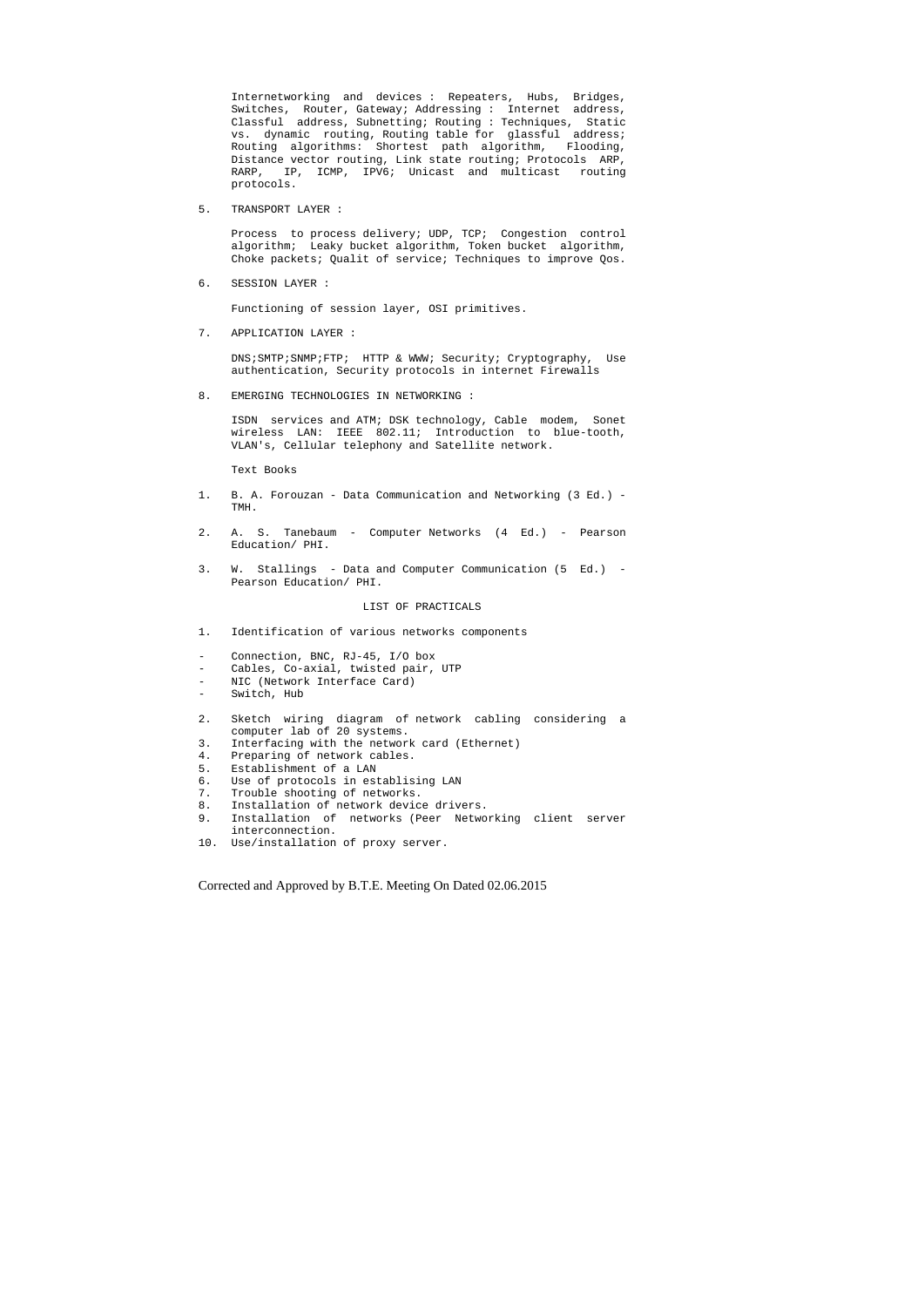### 4.2 OFFICE TOOLS

(Common to Post Diploma in Computer Application, Three year Diploma In Information Technology)

> L T P 6 - 8

Rationale :

 The PC's are gaining their image as personal assistants to every individual in day today life. It is only because of the softwares like Electronic spread sheet, Data base and Word Star,Without these this image of the pc's is of no worth.

# TOPIC WISE DISTRIBUTION OF PERIODS

| Sl.No.           | Units           | Coverage Time |
|------------------|-----------------|---------------|
|                  |                 | T P<br>L.     |
|                  | MS Word         | 21            |
| $\overline{2}$ . | MS Excel        | 21            |
| $\mathbf{3}$ .   | Power Point     | 21            |
|                  | Electronic Mail | 21            |
|                  |                 | QД            |

## DETAILED CONTENTS

 $\_$  ,  $\_$  ,  $\_$  ,  $\_$  ,  $\_$  ,  $\_$  ,  $\_$  ,  $\_$  ,  $\_$  ,  $\_$  ,  $\_$  ,  $\_$  ,  $\_$  ,  $\_$  ,  $\_$  ,  $\_$  ,  $\_$  ,  $\_$  ,  $\_$  ,  $\_$  ,  $\_$  ,  $\_$  ,  $\_$  ,  $\_$  ,  $\_$  ,  $\_$  ,  $\_$  ,  $\_$  ,  $\_$  ,  $\_$  ,  $\_$  ,  $\_$  ,  $\_$  ,  $\_$  ,  $\_$  ,  $\_$  ,  $\_$  ,

1. MS WORD PROCESSING:

 File : Open, Close, Save and Find File, Print and Page Setup Edit : Cut, Copy, Find, Replace Insert: Page Insert, Page No., Symbole Font : Paragraph, Tabs, Boder & Shading, Change Case Tools : Spelling, Mail Merge Table : Insert Table, Delete Cells, Merge Cell, Sort Text

2. MS Excel:

 File : Open, Close, Save and Find File, Print and Page Setup Edit : Cut, Copy, Find, Replace, Undo, Redo Insert: Cell, Row, Worksheet, Chart Format: Data, Sort, Filter, Form, Table

3. POWER POINT

| File   | : New,Open,Close,Save as HTML,Pack and<br>Go, Page            |
|--------|---------------------------------------------------------------|
|        | setup, Send to, Properties                                    |
| Edit   | : Cut, Copy, Find, Replace, Undo, Redo, Duplicate.            |
| View   | : Slide_Outline, Slide_sorter, Notepage, Slideshow, Master,   |
|        | Black & white slide, Toolbars, Ruler, Guides                  |
| Insert | : New slide, Duplicate slide, Picture, Text box, Movies       |
|        | & sound, Hyperlink.                                           |
| Format | : Font, Bullet, Alignment, Line spacing, Slide layout.        |
| Tool   | : Power point, Presentation & conference, Expand              |
|        | slide, Macro, customise.                                      |
|        | Slide show: View show, Rehearse timing, Naration, View on two |
|        | screen , Active buttons, Preset Animation, Custom -           |
|        |                                                               |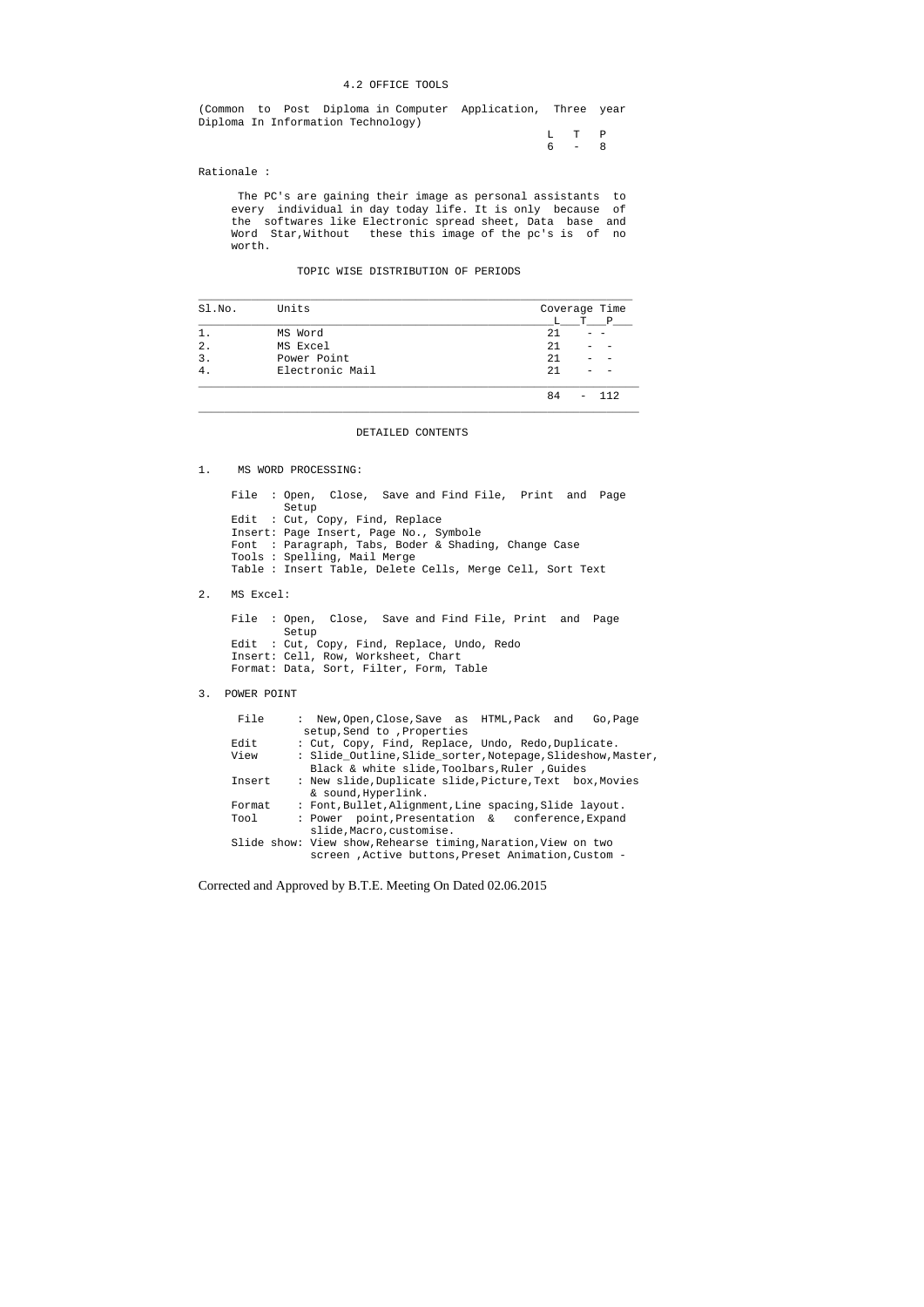- 4. Electronic Mail Using Outlook Express :
- Composing an Email Message
- Working with Address Book
- Automatically Add contents to Your Address Book
- Reading Email using Outlook Express<br>- Reading a message
- Reading a message
- Checking for New Messages
- Reading file Attachment
- Taking Acting on a Messages
- Web Based Email
- Advantage os using Web Based Email.

 animation,Slide transition. Window : New window,Arrange icons,Fit to page,Cascade.

#### MS-OFFICE

# List Of Practicals

- 1. Create a document using funcation :Saveas, Page Number, Bullets adn Numbering.
- 2. Create a document using styles and formatting option
- 3. Create a document using different fonts.
- 4. Create a document using the function page setup and page preview, then print that document.
- 5. Create a table and perform operation in it.
- 6. Create a table, chart in excel and implement all formula as addition, substraction, multiplication and division.
- 7. How to use mail merge in MS Word.
- 8. Create a Power Point presentation using slide designing.
- 9. Create, Save and Print the Power Point Presentation.
- 10. Create a Power Point Presentation using Clipart, Word Art Gallery and then add transition and animation effect.

#### LIST OF BOOKS

- 1. Microsoft Office 2010 For Dummies By Wallace Wang
- 2. 2007 Microsoft Office System Plain & Simple by Jerry Joyce- Microsoft Press
- 3. Office XP : The Complete Reference- Stephen L. Selson Tata McGraw Hill Education.
- 4. Working in Microsoft Office Richard Mansfield Tata McGraw Hill Education.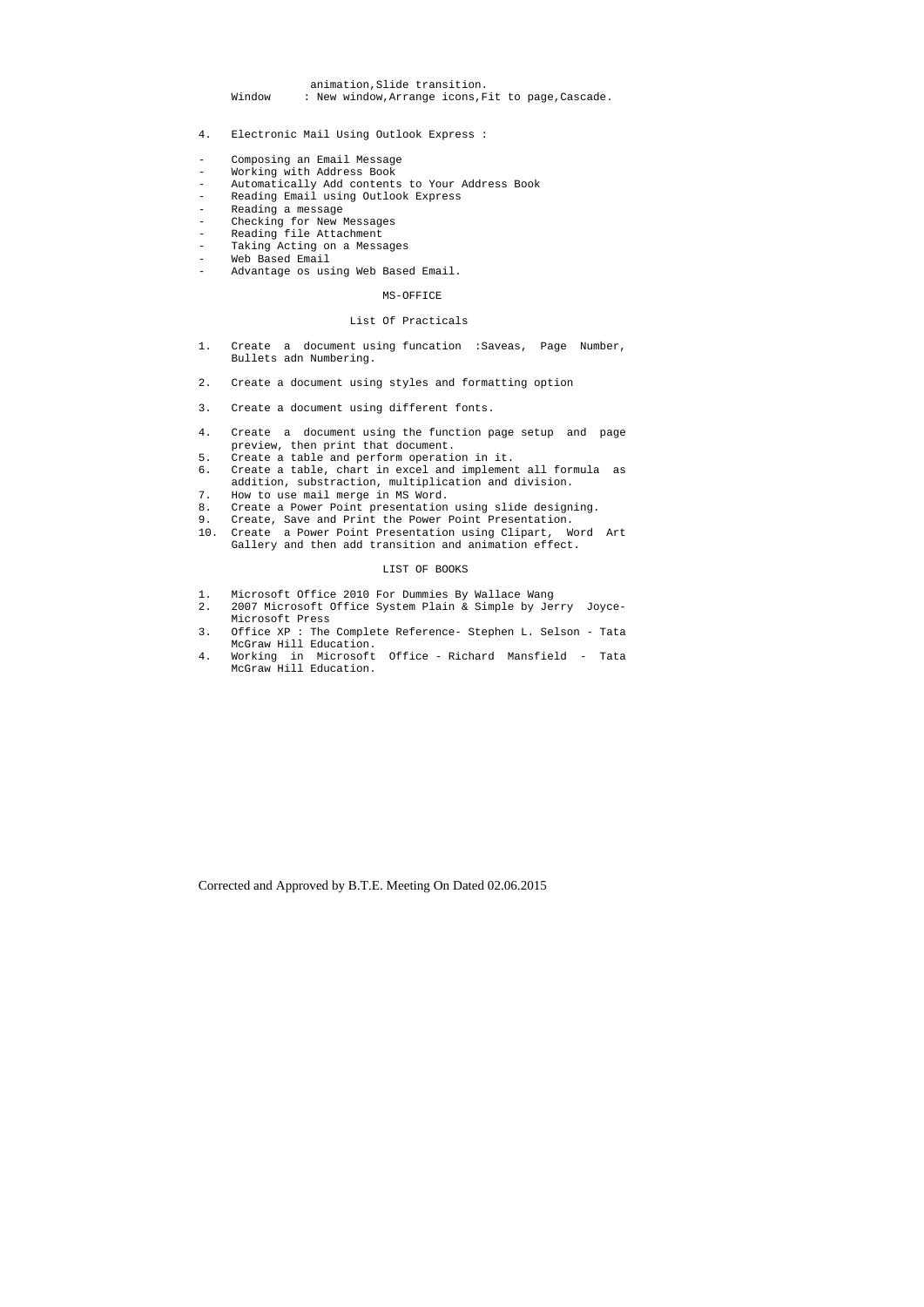#### 4.3 DOT(.) NET TECHNOLOGY

(Common to Post Graduate Diploma in Computer Application, Diploma in Information Technology, One year P. G. Diploma In Information Technology)

|  | $L$ T P |  |
|--|---------|--|
|  | 6 – 6   |  |

#### TOPIC WISE DISTRIBUTION OF PERIODS

| Sl.No. | Units   |    | Coverage Time |              |  |  |
|--------|---------|----|---------------|--------------|--|--|
|        |         |    | т             | $\mathbf{P}$ |  |  |
|        | Topic 1 | 12 |               |              |  |  |
| 2.     | Topic 2 | 15 |               |              |  |  |
| 3.     | Topic 3 | 15 |               |              |  |  |
| 4.     | Topic 4 | 15 |               |              |  |  |
| 5.     | Topic 5 | 15 |               |              |  |  |
| б.     | Topic 6 | 12 |               |              |  |  |
|        |         | 84 |               | 84           |  |  |

1. THE DOT(.) NET FRAMEWORK :

 Introduction, Common Language Routime, Common Types System, Common Language Specification, The Base Class Library, The .NET class library Intermediate language. Justin- Time compilation, garbage collection, Application installation and Assemblies, Web Services, Unified classes.

2. C# BASICS :

 Getting started with .NET framework, Elploring Visual Studio .NET, Inside a C# Program, Data Types, Statements, Arrays, Using Strings, Objects, Classes and Structs, Properties, Inheritance, Indexers, Delegates, Events, Namespaces, Generics.

3. ADVANCED FEATURES OF C# :

 Collection and Data Structure, Exception, Handling, Threading, Using Streams and Files, Reflection, Assemblies, Verioning, Windows Forms, Controls, Data binding to Controls, Advanced Database Programming using ADO.net, Using GDI+, Networking, .net Remoting, Manipulation XML.

4. VB .NET :

 Creating Applications with Visual Basic .NET, Variables, Constants adn Calculations, Making Decisions and Working with Strings, List, Loops, Validations, Sub Procedures adn Functions, Multiple Forms, Standard Modules and Menus. Array, Timers, Form Controls, File Handling, Exception Handling, Working with Database, Advanced Database Programming using ADO.net, Classes, Generics, Collections, Inheritance, Custom Controls, Packaging and deployment, Using Crystal Reports.

5. ASP .NET 2.0 :

Features of ASP .NET 2.0, Stages in Web Forms Processing,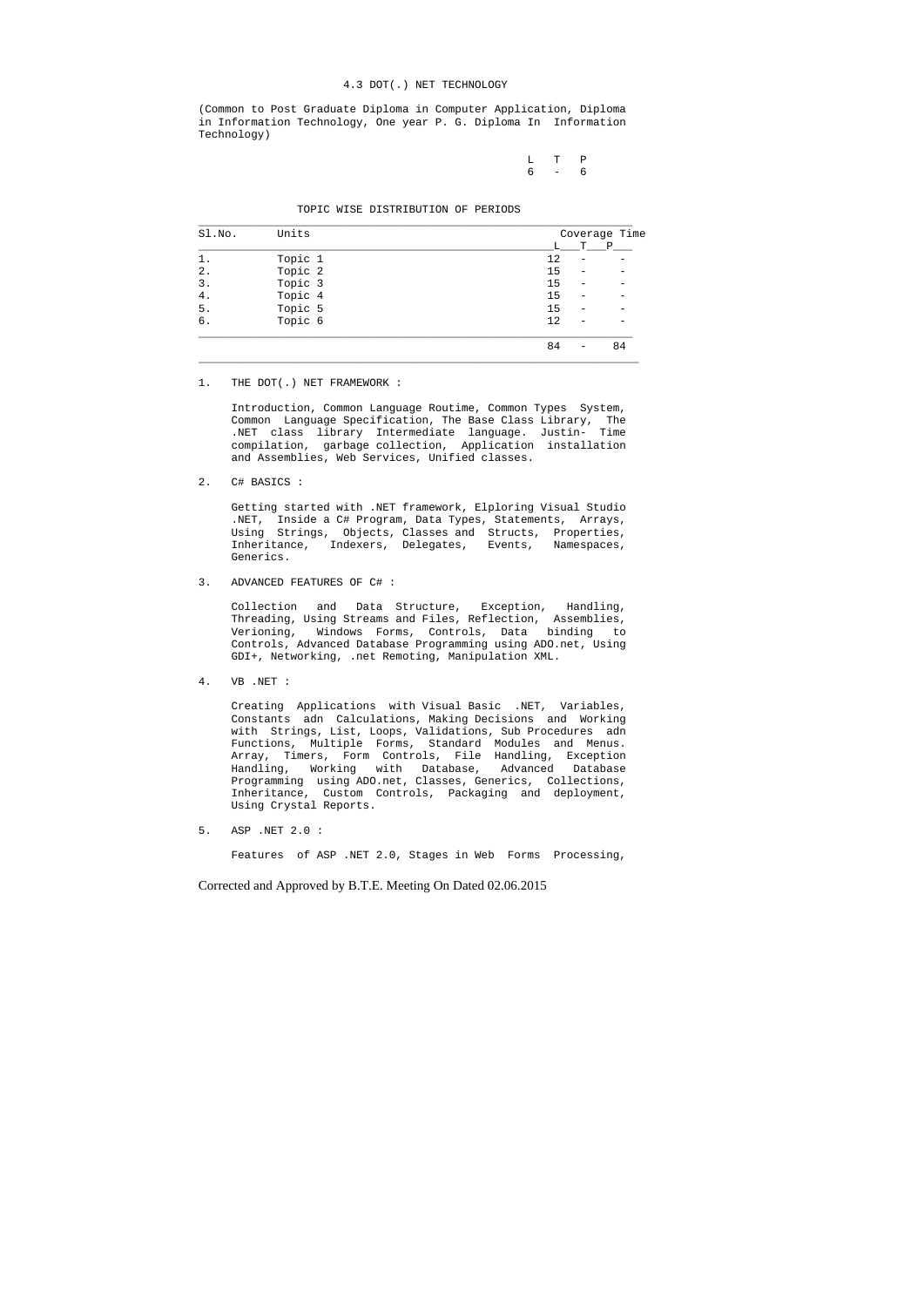Introduction to Server Control, HTML Controls, Validation Controls, User control, Data Binding Controls, Configuration, Personalization, Session State, ADO.NET., Database Programming - Connecting with Database using DAO, RDO & ADO.

6. Working with inbuilt Active X, Window Common Control, Creating Own Active X through Active X Control, Active X EXE, Difference between EXE and DLL.

## LIST OF PRACTICAL

1. Develop small software using . NET Technology.

## LIST OF BOOKS

- 1. Application of .NET Technology, ISRD Group- McGraw Hill.
- 2. Beginning ASP.NET 4:in C# and VB by Imar Spaanjaars
- 3. Introduction to .NET 4.0 with Visual Studio 2010 From Apress Publication - Alex Mackey
- 4. Understanding .NET (2nd Edition) David Chappell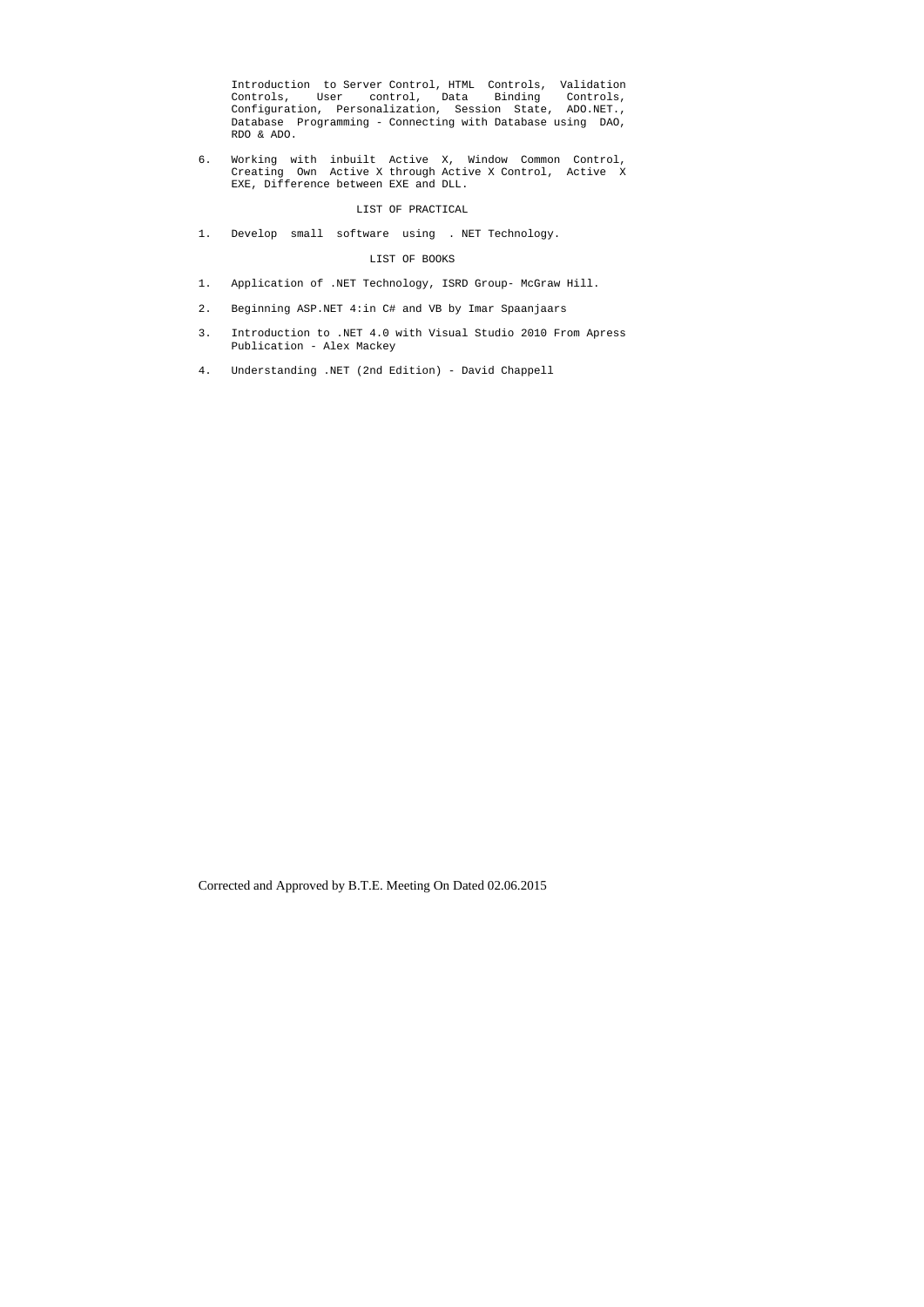## 4.4 MICROPROCESSORS AND APPLICATIONS

 (Common with Electronics Engineerint, Instrumentation & Control Engineering and Computer Engineering)

> L T P 6 - 6

TOPIC WISE DISTRIBUTION OF PERIODS

| Sl.No. | Units                               |     | Coverage Time |
|--------|-------------------------------------|-----|---------------|
|        |                                     |     |               |
|        | Over View of Microcomputer System   | 6   |               |
| 2.     | Memory of A Microcomputer           | 15  |               |
| 3.     | C.P.U. and Control                  | 12. |               |
| 4.     | Introduction To 8085 Microprocessor | 15  |               |
| 5.     | Architecture of 8086 Microprocessor | 12. |               |
| б.     | Assembly Language Programming       | 15  |               |
| 7.     | Basic I/O Interfacing               | 12  |               |
| 8.     | Memory Interfacing                  | 12. |               |
| 9.     | Advance Microprocessor & Micro      | 12. |               |
|        | Controllers                         |     |               |
|        |                                     | 84  | 84            |

\_\_\_\_\_\_\_\_\_\_\_\_\_\_\_\_\_\_\_\_\_\_\_\_\_\_\_\_\_\_\_\_\_\_\_\_\_\_\_\_\_\_\_\_\_\_\_\_\_\_\_\_\_\_\_\_\_\_\_\_\_\_\_\_\_\_\_

## DETAILED CONTENTS

1. OVERVIEW OF MICROCOMPUTERS SYSTEM:

- 1.1 Functional block.
	- (a) CPU.
	- (b) Memory.
	- (c) Input/Out devices (Key board, Floppy drive, Harddisk drive, Tape drive, VDU, Printer, Plotter).
- 1.2 Concept of programme and data memory.
	- (a) Registors (general purpose).
	- (b) external memory for storing data and results.
- 1.3 Data transfer between registers.
- 1.4 Concept of tristate bus.
- 1.5 Control on registers.
- 2. MEMORY OF A MICROCOMPUTER:
- 2.1 Concept of byte organised memory.
	- (a) Address inputs.
	- (b) Address space.
	- (c) Data input/output.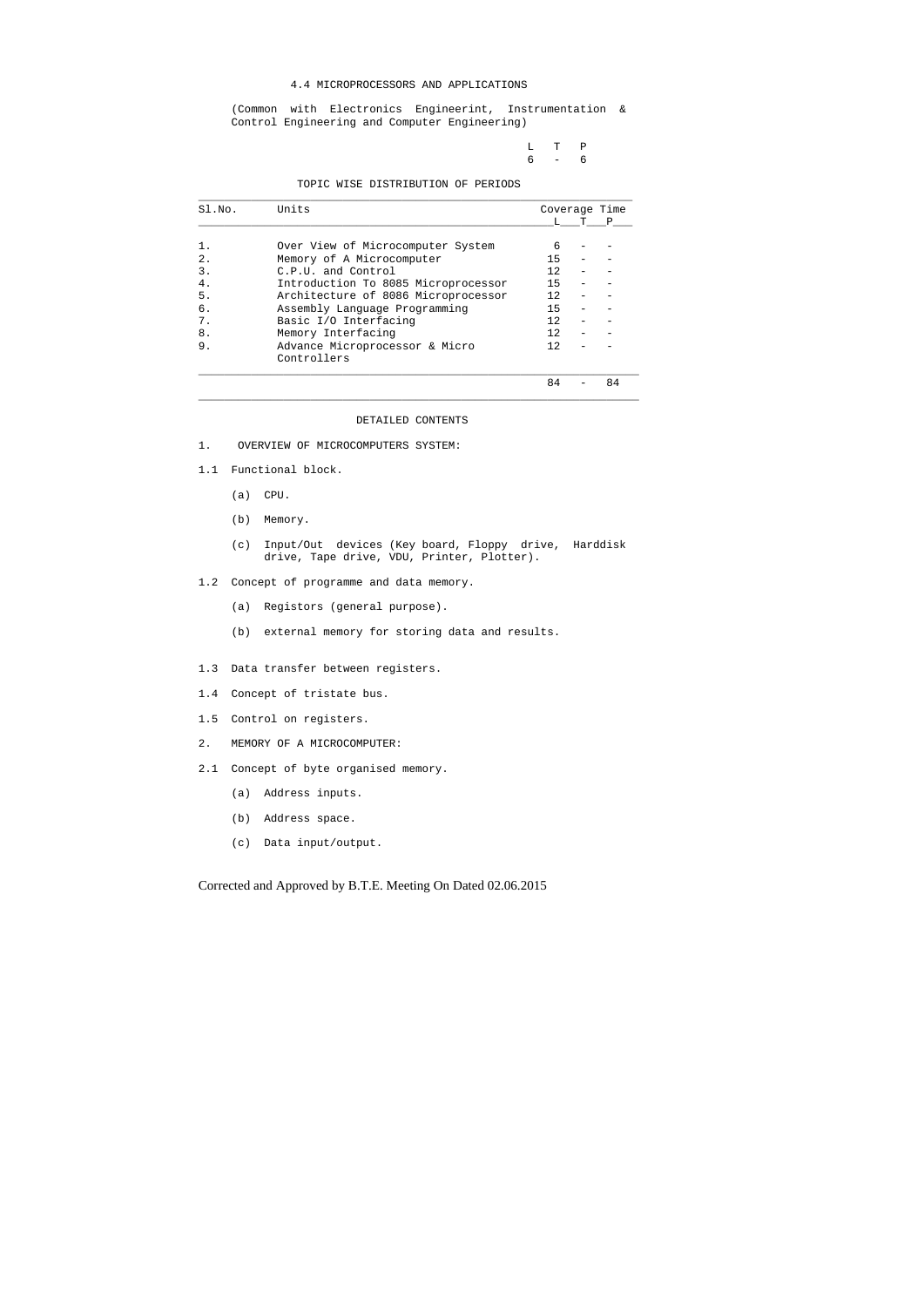- 2.2 Addressing and Address decoding.
	- (a) Memory system organisation.
	- (b) Partitioning of total memory space into small blocks.
	- (c) Bus contention and how to avoid it.
- 2.3 Memory chips.
	- (a) Types of ROM, RAM, EPROM, PROM.
	- (b) Read/Write inputs.
	- (c) Chip enable/select input.
	- (d) Other control input/output signals.
		- Address latching.
		- Read output.
		- Address strobes.
	- (f) Power supply inputs.
- 2.4 Extension of memory.
	- In terms of word length and depth.
- 3. C P U & CONTROL:
- 3.1 General microprocessor architecture.
- 3.1 Instruction pointer and instruction register.
- 3.2 Instruction format.
	- Machine and Mnimonics codes.
	- Machine and Assembly language.
- 3.3 Instruction decoder and control action.
- 3.4 Use of Arthematic Logic Unit.
	- Accumulator.
	- Temporary Register.
	- Flag flip-flop to indicate overflow, underflow,
	- zero result occurance.
- 3.5 Timing and control circuit.
	- Crystal and frequency range for CPU operation.
	- Control bus to control peripherals.
- 4. INTRODUCTION OF 8085 MICROPROCESSOR:

 Evolution of Microprocessor, Register Structure, ALU, BUS Organization, Timing and Control.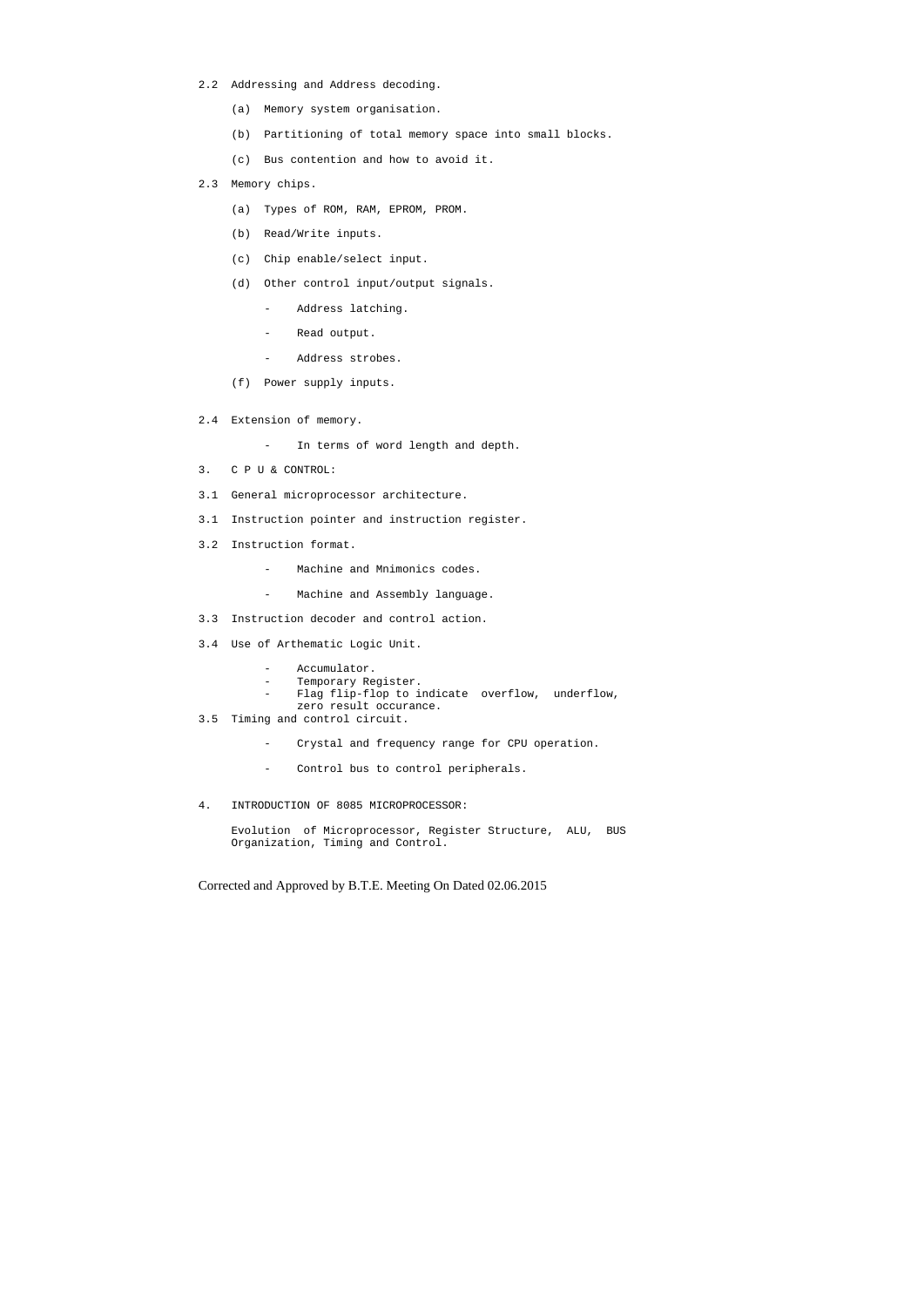5. INTRODUCTION OF 8086 MICROPROCESSOR:

 Internal organization of 8086, Bus Interface Unit, Execuation Unit, Unit, register, Organization, Sequential Memory Organization, Bus Cycle.

6. ASSEMBLY LANGUAGE PROGRAMMING :

 Addressing Modes, Data Transfer, Instructions, Arithmetic and Logic Instruction, Program Control Instructions (Jumps, Conditional Jumps, Subroutine Call) Loop and String Instructions, Assembler Directives.

7. BASIC I/O INTERFACING :

 Programmed I/O, Interrupt Driven I/O, DMA, Parallel I/O (8255-PPI, Centronics Parallel Port), Serial I/O (8251/8250, RS-232 Standard), 8259-Programmable Interrupt Controller, 8237-DMA Controller, 8253/8254-Programmable Timer/Counter, A/D and D/A conversion.

8. MEMORY INTERFACING :

 Types of Memory, RAM and ROM Interfacing with Timing Considerations, DRAM Interfacing.

9. ADVANCE MICROPROCESSOR AND MICRO CONTROLLERS :

Brief idea of Microcontroller 8051, Pentium and Power PC

NOTE :

 Study of Popular ICs Read/Write Chips-8155/8156, 2114,2148,2164. ROM Chips- 8355,2716,2732,8755. Other support chips - 8279,8257,8275,8205.

#### LIST OF BOOKS

- 1. Singh, B. P. Advanced Microprocessor and Microcontrollers- New Age International.
- 2. Singh, B. P. Microprcessor Interfacing and Application New Age International.
- 3. Brey, Barry B. INTEL Microprocessor Prentic Hall (India)-4th Edition.
- 4. Liu and Gibson G.A. Microcomputer System The 8086/8088 Faimly-Prentice Hall (India) 2nd Edition.
- 5. Sombir Singh Microprocessor and Its Application Jai Prakesh Publication, Meerut

#### MICROPROCESSORS AND APPLICATIONS LAB

#### List Of Practicals

- 1. Assembly language programming :- Programming of simple problems.
- 2. Simple programming problems using 8085 and 8086 microprocessor. Trainer kit to gain competence in the use of
	- (a) 8085 and 8086 Instruction set.
	- (b) Support chips of 8085 and 8086.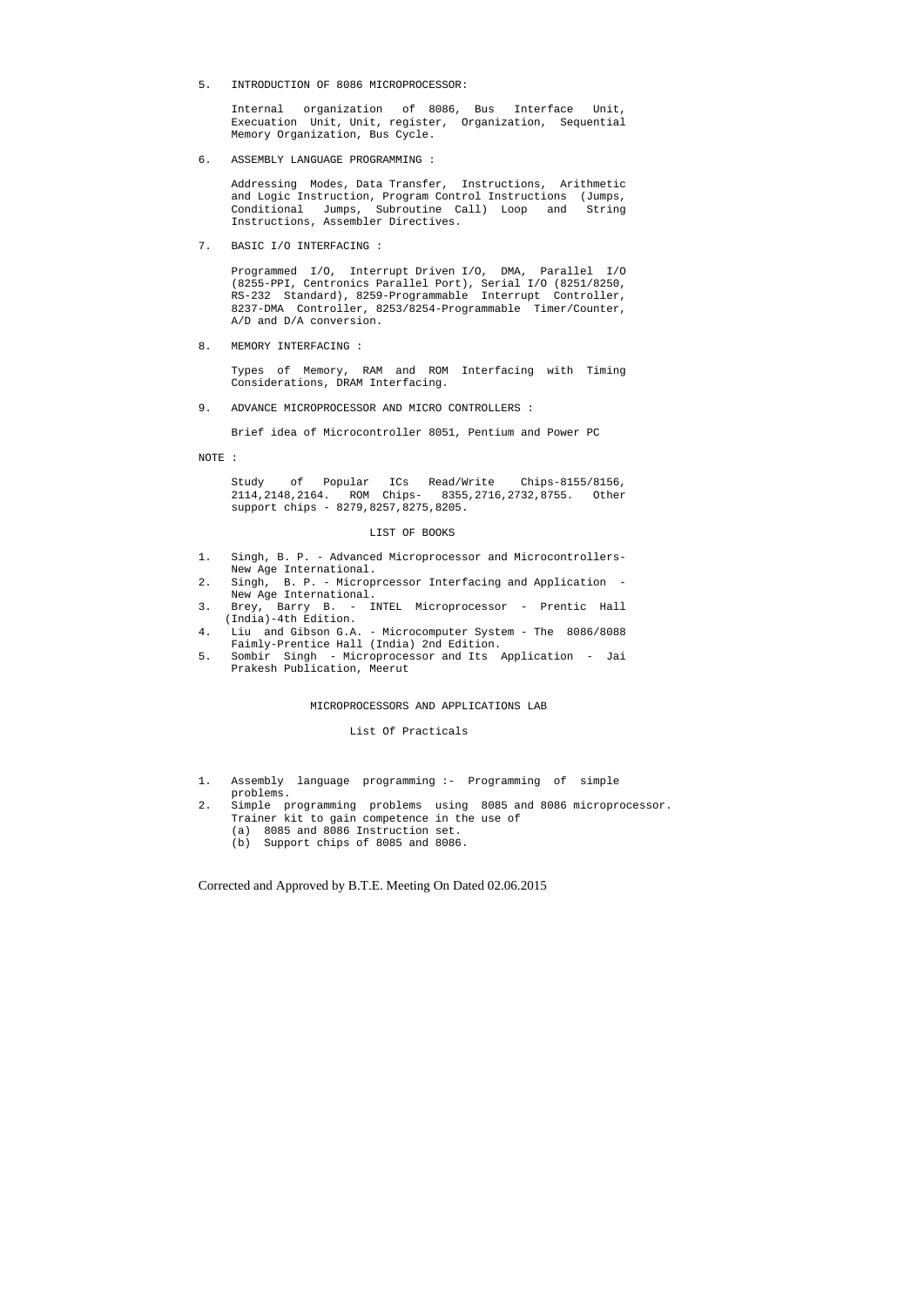**L T P 6** 2 –

#### V Semester

5.1 INDUSTRIAL MANAGEMENT AND ENTREPRENEURSHIP DEVELOPMENT

## **RATIONALE**

The knowledge of this subject is required for all engineers/technicians who wish to choose industry/field as their career. This course is designed to develop understanding of various functions of management, role of workers and engineers and providing knowledge about industrial and tax laws. TOPIC WISE DISTRIBUTION OF PERIODS

| SI.NO. | Units                          | Coverage Time  |   |  |
|--------|--------------------------------|----------------|---|--|
|        |                                |                | P |  |
|        | Principles of Management       | 8              |   |  |
| 2.     | Human Resource Development     | 10             |   |  |
| 3.     | Wages and Incentives           |                |   |  |
| 4.     | Human and Industrial Relations | 6              |   |  |
| 5.     | Professional Ethics            | $\mathfrak{D}$ |   |  |
| б.     | Sales and Marketing management | 1 O            |   |  |
| 7.     | Labour Legislation Act         | 1 O            |   |  |
| 8.     | Material Management            | 8              |   |  |
| 9.     | Financial Management           | 8              |   |  |
| 10.    | Entrepreneurship Development   | 8              |   |  |
| 11.    | Fundamental of Economics       | 5              |   |  |
| 12.    | Accidents and Safety           |                |   |  |

 $\_$  ,  $\_$  ,  $\_$  ,  $\_$  ,  $\_$  ,  $\_$  ,  $\_$  ,  $\_$  ,  $\_$  ,  $\_$  ,  $\_$  ,  $\_$  ,  $\_$  ,  $\_$  ,  $\_$  ,  $\_$  ,  $\_$  ,  $\_$  ,  $\_$  ,  $\_$  ,  $\_$  ,  $\_$  ,  $\_$  ,  $\_$  ,  $\_$  ,  $\_$  ,  $\_$  ,  $\_$  ,  $\_$  ,  $\_$  ,  $\_$  ,  $\_$  ,  $\_$  ,  $\_$  ,  $\_$  ,  $\_$  ,  $\_$  ,

84 - -

#### **DETAILED CONTENTS**

#### 1. **Principles of Management**

- 1.1 Management, Different Functions: Planning, Organising, Leading, Controlling.
- 1.2 Organizational Structure, Types, Functions of different departments.
- 1.3 Motivation: Factors, characteristics, methods of improving motivation, incentives, pay, promotion, rewards, job satisfaction, job enrichment.
- 1.4 Need for leadership, Functions of a leader, Factors for accomplishing effective leadership, Manager as a leader, promoting team work.

#### 2. **Human Resource Development**

- 2.1 Introduction, objectives and functions of human resource development (HRD) department.
- 2.2 Recruitment, methods of selection, training strategies and career development.
- 2.3 Responsibilities of human resource management policies and functions, selection – Mode of selection – Procedure – training of workers, Job evaluation and Merit rating.

#### 3. **Wages and Incentives**

- 3.1 Definition and factors affecting wages, methods of wage payment.
- 3.2 Wage incentive type of incentive, difference in wage, incentive and bonus; incentives of supervisor.
- 3.3 Job evaluation and merit rating.

### 4. **Human and Industrial Relations**

- 4.1 Industrial relations and disputes.
- 4.2 Relations with subordinates, peers and superiors.
- 4.3 Characteristics of group behaviour and trade unionism.
- 4.4 Mob psychology.
- 4.5 Grievance, Handling of grievances.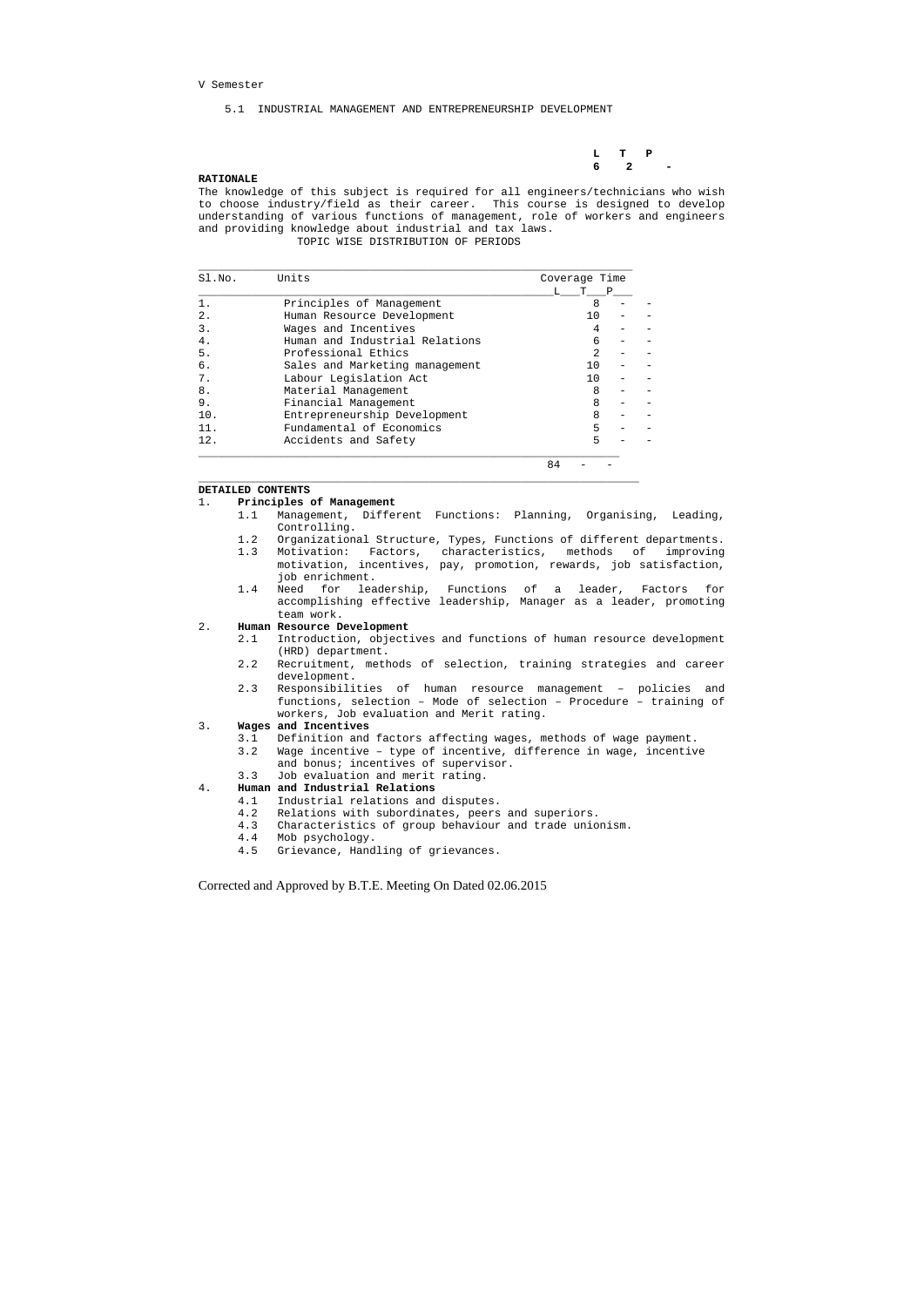- 4.6 Agitations, strikes, Lockouts, Picketing and Gherao.
- 4.7 Labour welfare schemes.
- 4.8 Workers' participation in management.

## 5. **Professional Ethics**

- 5.1 Concept of professional ethics.
- 5.2 Need for code of professional ethics.
- 5.3 Professional bodies and their role.

## 6. **Sales and Marketing management**

- 6.1 Functions and duties of sales department.
- 6.2 Sales forecasting, sales promotion, advertisement and after sale services.
- 6.3 Concept of marketing.
- 6.4 Problems of marketing.
- 6.5 Pricing policy, break even analysis.
- 6.6 Distribution channels and methods of marketing.

## 7. **Labour Legislation Act (as amended on date)**

- 7.1 Factory Act 1948.
- 7.2 Workmen's Compensation Act 1923.
- 7.3 Apprentices Act 1961.
- 7.4 PF Act, ESI Act.
- 7.5 Industrial Dispute Act 1947.
- 7.6 Employers State Insurance Act 1948.
- 7.7 Payment of Wages Act, 1936.
- 7.8 Intellectual Property Rights Act

## 8. **Material Management**

- 8.1 Inventory control models.
- 8.2 ABC Analysis, Safety stock, Economic ordering quantity.
- 8.3 Stores equipment, Stores records, purchasing procedures, Bin card, Cardex.
- 8.4 Material handling techniques.

### 9. **Financial Management**

- 9.1 Importance of ledger and cash book.
- 9.2 Profit and loss Account, Balance sheet.
- 9.3 Interpretation of Statements, Project financing, Project appraisal, return on investments.

### 10. **Entrepreneurship Development**

- 10.1 Concept of entrepreneur and need of entrepreneurship in the context of prevailing employment conditions.
- 10.2 Distinction between an entrepreneur and a manager.
- 10.3 Project identification and selection.
- 10.4 Project formulation.
- 10.5 Project appraisal.
- 10.6 Facilities and incentives to an entrepreneur.

## 11. **Fundamental of Economics**

- 11.1 Micro economics.
- 11.2 Macro economics.
- 12. **Accidents and Safety** 
	- 12.1 Classification of accidents based on nature of injuries, event and place.
	- 12.2 Causes and effects of accidents.
	- 12.3 Accident-prone workers.
	- 12.4 Action to be taken in case of accidents with machines, electric shock, fires and erection and construction accidents.
	- 12.5 Safety consciousness and publicity.
	- 12.6 Safety procedures.
	- 12.7 Safety measures Do's and Don'ts and god housing keeping.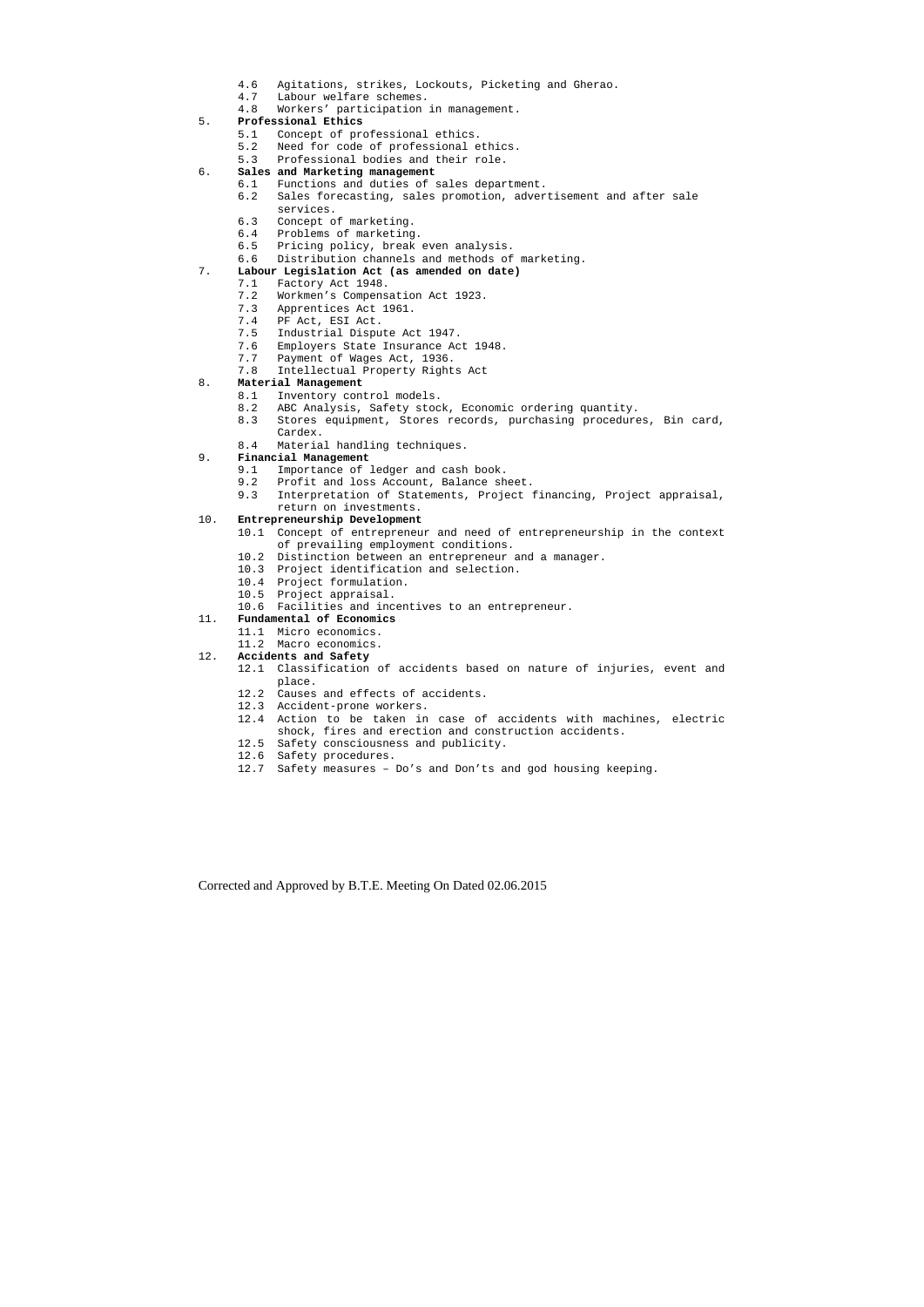#### 5.2 DATA STRUCTURE USING C & C++

(Common to Post Diploma in Information Technology and Post Graduate Diploma In Computer Application, Diploma In Information Technology)

|  | $L T P$ |  |
|--|---------|--|
|  | $6 - 4$ |  |

Rationale :

 For solution of different problems 'C' is a very powerful high level language. It is widely used in research and engineering problems. A software technician aware of this language will be useful for working in computer environment.

## TOPIC WISE DISTRIBUTION OF PERIODS

| Sl.No. | Units             | Coverage Time                         |
|--------|-------------------|---------------------------------------|
|        |                   | $\mathbf{P}$<br>т                     |
|        | Basic Concepts.   | 8<br>-                                |
| 2.     | Stacks And Queues | 10                                    |
| 3.     | Lists             | 15                                    |
| 4.     | Sorting & Merging | 12                                    |
| 5.     | Tables            | 12                                    |
| б.     | Trees             | 15                                    |
| 7.     | Graphs            | 12                                    |
|        |                   | 84<br>-56<br>$\overline{\phantom{0}}$ |

## DETAILED CONTENTS

1. BASIC CONCEPTS:

Basic concepts and notation & Mathematical background

2. Stacks And Queues

Representation of stacks & queues,linked sequential.

3. LISTS:

 List representation techniques,Multilinked structures, Dynamic storage allocation techniques.

4. SORTING ALGORITHMS

Insertion sorts, Bubble sort, Quicksort, Mergesort, Heapsort

5. Tables: -

 Searching sequential tables,Hash tables and Symbol tables, Heaps.r

6. TREES

 Definitions and basic concepts, Linked tree representations,binary tree traversal algorithms,B-trees and their applications.

7. Graphs:

Depths-first-search.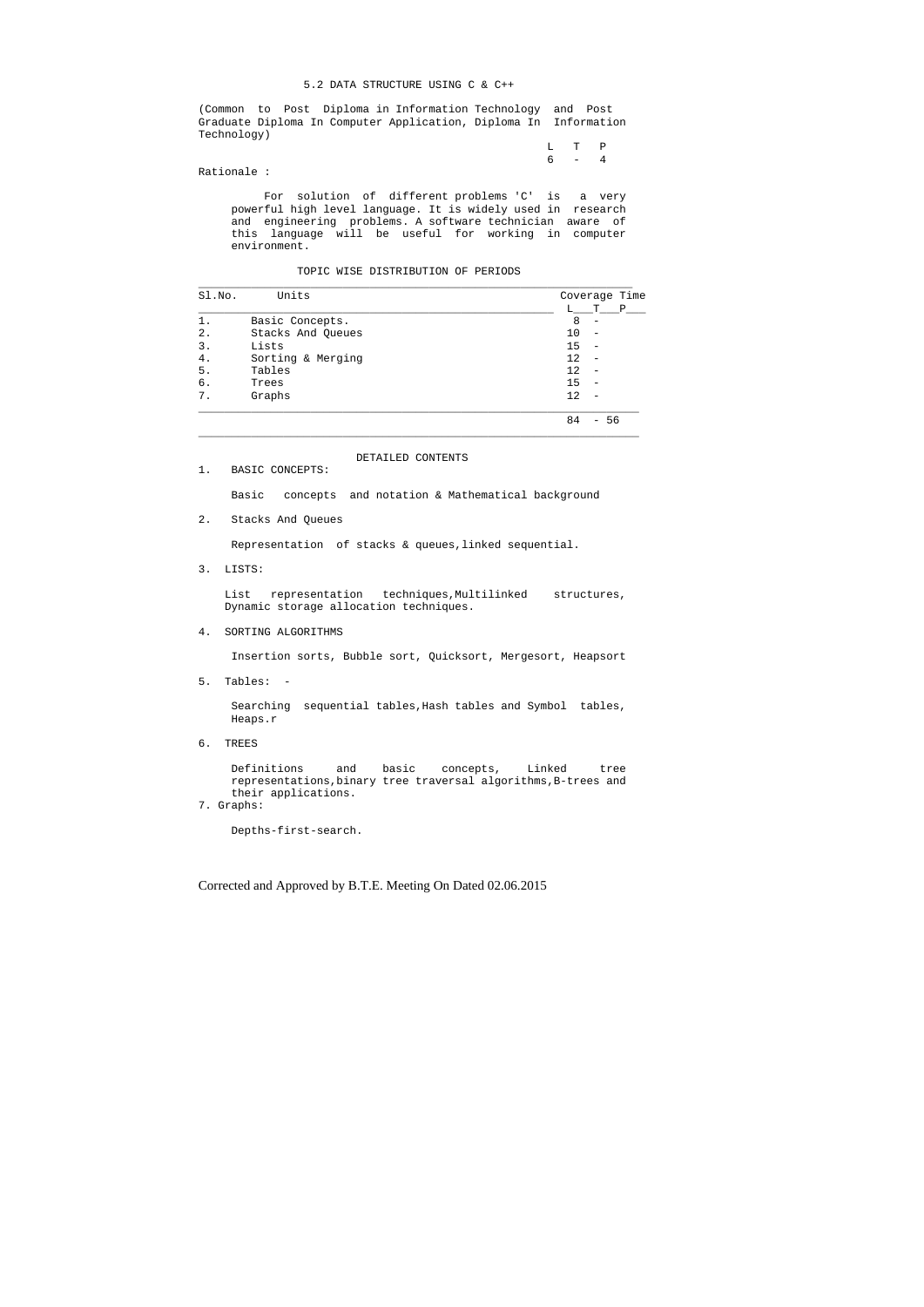## DATA STRUCTURE USING C & C++

## List of Experiments

- 1. Write a program on Linked List Using 'C' & C++.
- 2. Exercise on Stack, Queues. Using C & C++
- 3. Exercises on Sorting .

## DATA STRUCTURE

- 1. Data Structure Schaum's Outline Series McGraw Hill
- 2. Data Structure Schaum's Series McGraw Hill Publications
- 3. Horwitz and Sartaj Sahni Data Structure
- 4. Tanenbaum Data Structures Prentice Hall of India, New Delhi
- 5. Kanekar Yashwant Data Structure through C, BPB Publication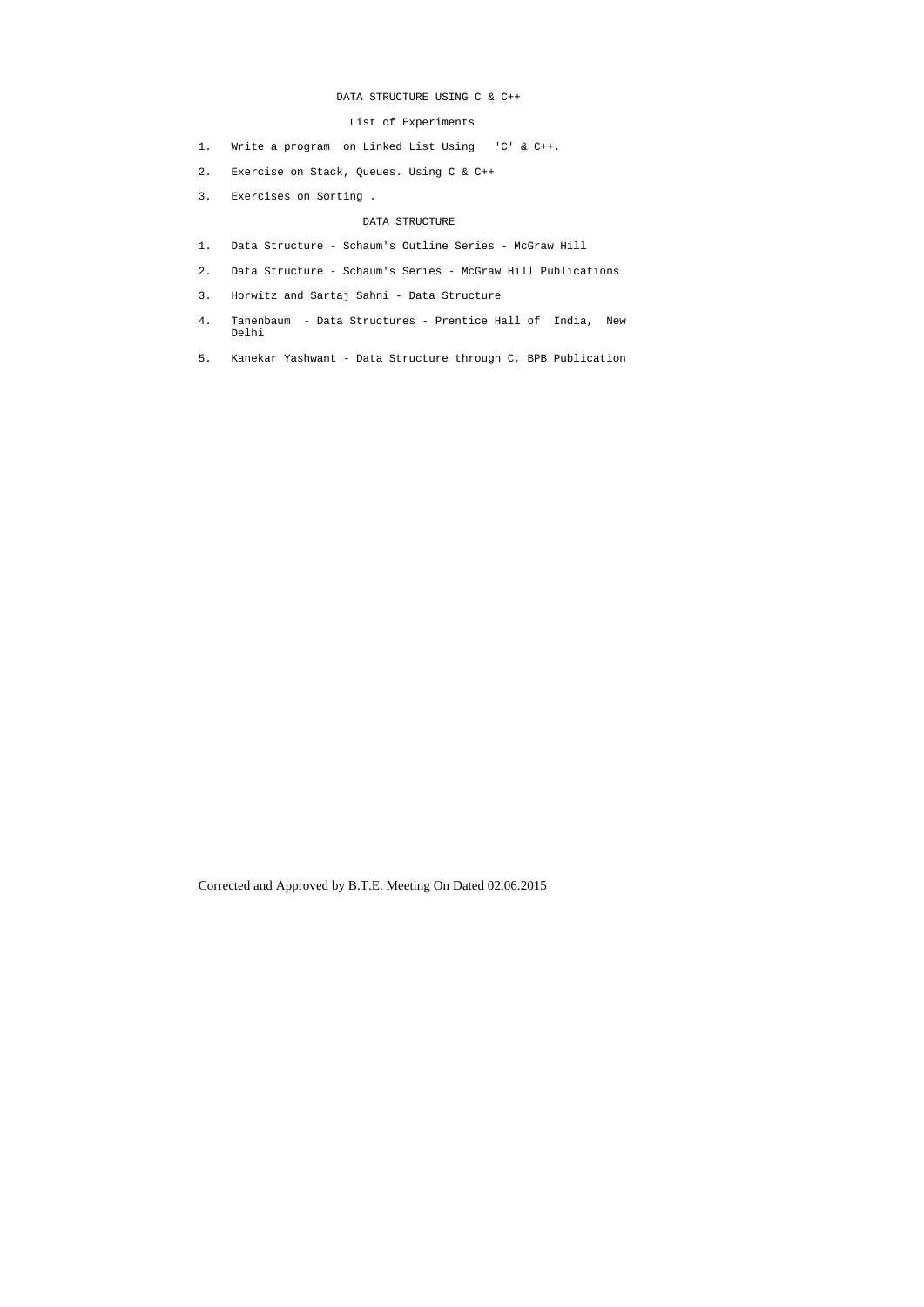#### 5.3 RELATIONAL DATABASE MANAGEMENT SYSTEM

(Common to Post Graduate Diploma In Computer Application, Diploma in Information Technology, Post Diploma In Information Technology).

> L T P 6 - 6

#### Rationale:

 Relational Database management system is the modern technique of managing data. The knowledge of DBMS is very useful & effective in prepration of different types of application software like Inventory, Financial & Accounting system etc. The student equiped with knowledge of this subject will be useful in the areas of the computer application.

TOPIC WISE DISTRIBUTION OF PERIODS

| Sl.No. | Units   | Coverage Time |
|--------|---------|---------------|
|        |         | т<br>Ρ<br>T.  |
|        | Topic 1 | 12            |
| 2.     | Topic 2 | 12            |
| 3.     | Topic 3 | 12            |
| 4.     | Topic 4 | 12            |
| 5.     | Topic 5 | 9             |
| б.     | Topic 6 | 9             |
| 7.     | Topic 7 | 9             |
| 8.     | Topic 8 | 9             |
|        |         | 84<br>84      |

#### DETAILED CONTENTS

1. OVERVIEW OF DBMS :

 Data, Representation of Data, Record, Data item, Field name, File, Data and Information, Database (Properties), Benifits of Database approach, Database Management System (Capabilities, Advantages, Disadvantages) and Functions of DBMS. Basic DBMS terminology (Data items, Entities and Attributes, Schama and Subschama, Database users, Instrance and Schanas). Three views of Data (External View, Conceptual View, Internal View), Three level architecture of DBMS, Data Independence.

2. DATA MODELS :

 Define data model, classify data model, Local Models : Object and Record based- Object Oriented Model- Entry relationship Models - Entity sets and relationship sets- Attributes - Keys in entity and relationship sets : (a) Super Key (b) Candidate Key (c) Primary Key (e) Unique Key - Mapping constraints.Object based logical models, E-R model, E-R diagram, Notations, Hierarchical Model (Advantage, Disadvantages), Network model (Advantages, Disadvantages), Relational Model (Advantages, Disadvantages), Object oriented database, Object oriented relational database.

3. RELATIONAL MODEL :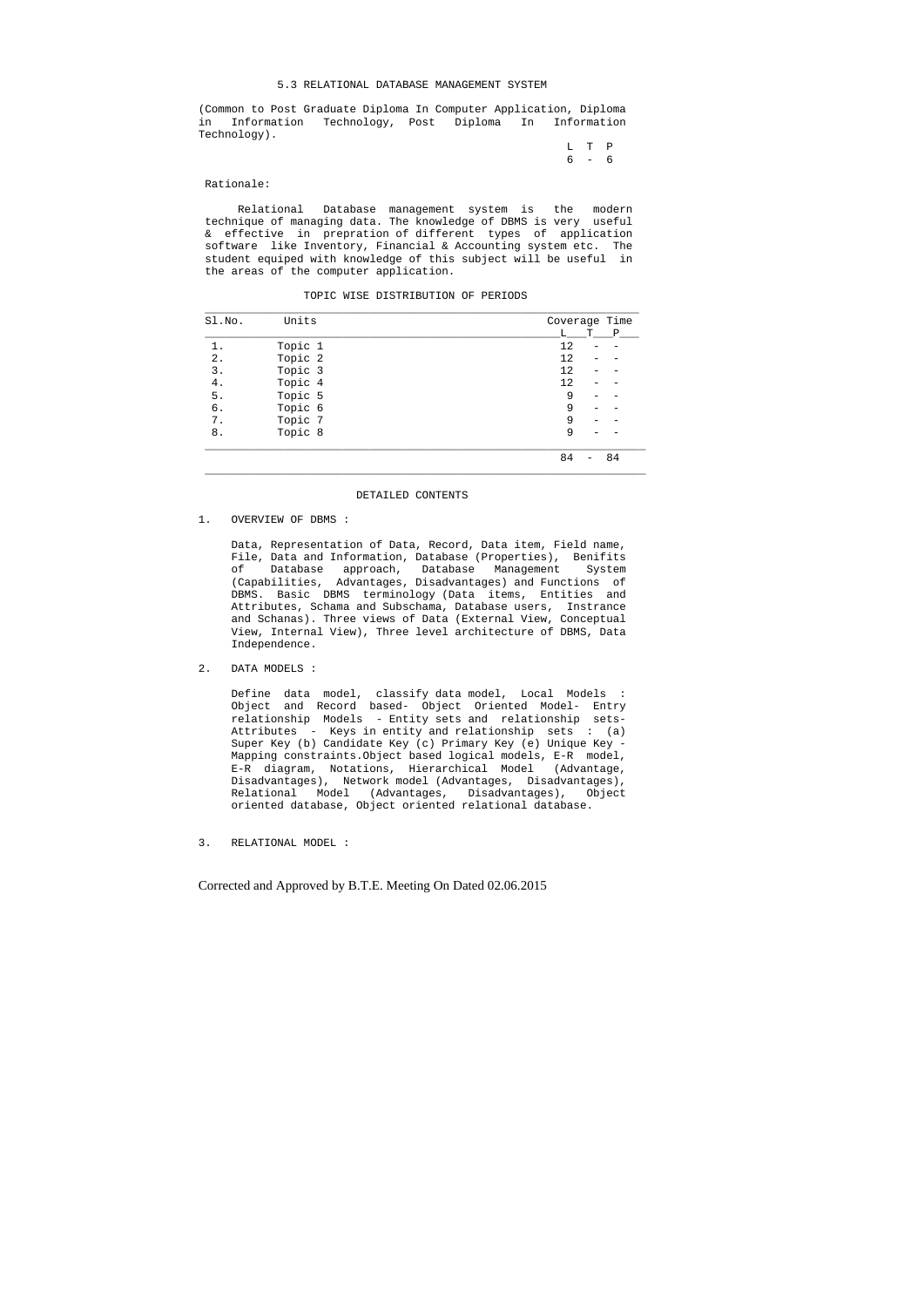Advantages, Disadvantages, Codd's 12 rules, Definition of Relations, Degree and Cardinality, Relational Model Constraints (Domain, Tuple Uniquiness, Key Constraints, Integrity Constraints, Entity constraints). Relations algebra (Basic operation : Union intersection and difference), Additional Relational Abgebraic Operations (Projection, Selection rows, Division)

4. RELATIONAL DATABASE DESIGN :

 Functional dependencies (I, II & III), Normal forms, Normalization, Boyce Codd Normal Form, Multivalued dependencis and Forth Normal Form, Join Dependencies and Fifth normal forms.

5. STRUCTURE QUERY LANGUAGE (SQL) :

 SQL, Object naming conventions, Object naming guidelines, Data types (Varchar 2, Number, Long, Date, Raw, Long Raw, Rowid, Char etc.), Tables, Views, Indexes, SQL Commond :- DESCRIBE, SELECT, COLUMN ALIASES, CONCATENATION OPERATOR, DISTINCT CLAUSE, ORDER BY, WHERE CLAUSE, LOGICAL OPERATIONS, SQL OPERATORS.

- 1. Creating Database
- Creating a database
- Creating a table
- Specifying relational data types
- Specifying constraints
- Creating indexes

6. DATABASE IMPLEMENTATION USERS:

 Database integrity, Locking techniques for concurrency control, Concurrency control based in Time Stamp Ordering, Multiversion Concurrency control techniques, Database Security.

7. RATIONAL DATABASE :

 Data definition language- Data mainpulation language- Relational algebra - Operators : Select, Project, Join, Rename, etc. - Simple example.

8. SECURITY :

 Authorization and View- Security constraints - Integrity Constraints- Encryption.

#### LIST OF BOOKS

- 1. An Introduction to Database System C. J. Date
- 2. Database System Concepts A. Silberschatz & H. F. Korth
- 3. Database Concepts and Systems Lvan Bayroos/SPD
- 4. Fundamental of Database System R. Elmashri & S. B. Navathe RELATIONAL DATABASE MANAGEMENT SYSTEM LAB

#### STRUCTURED QUERY LANGUAGE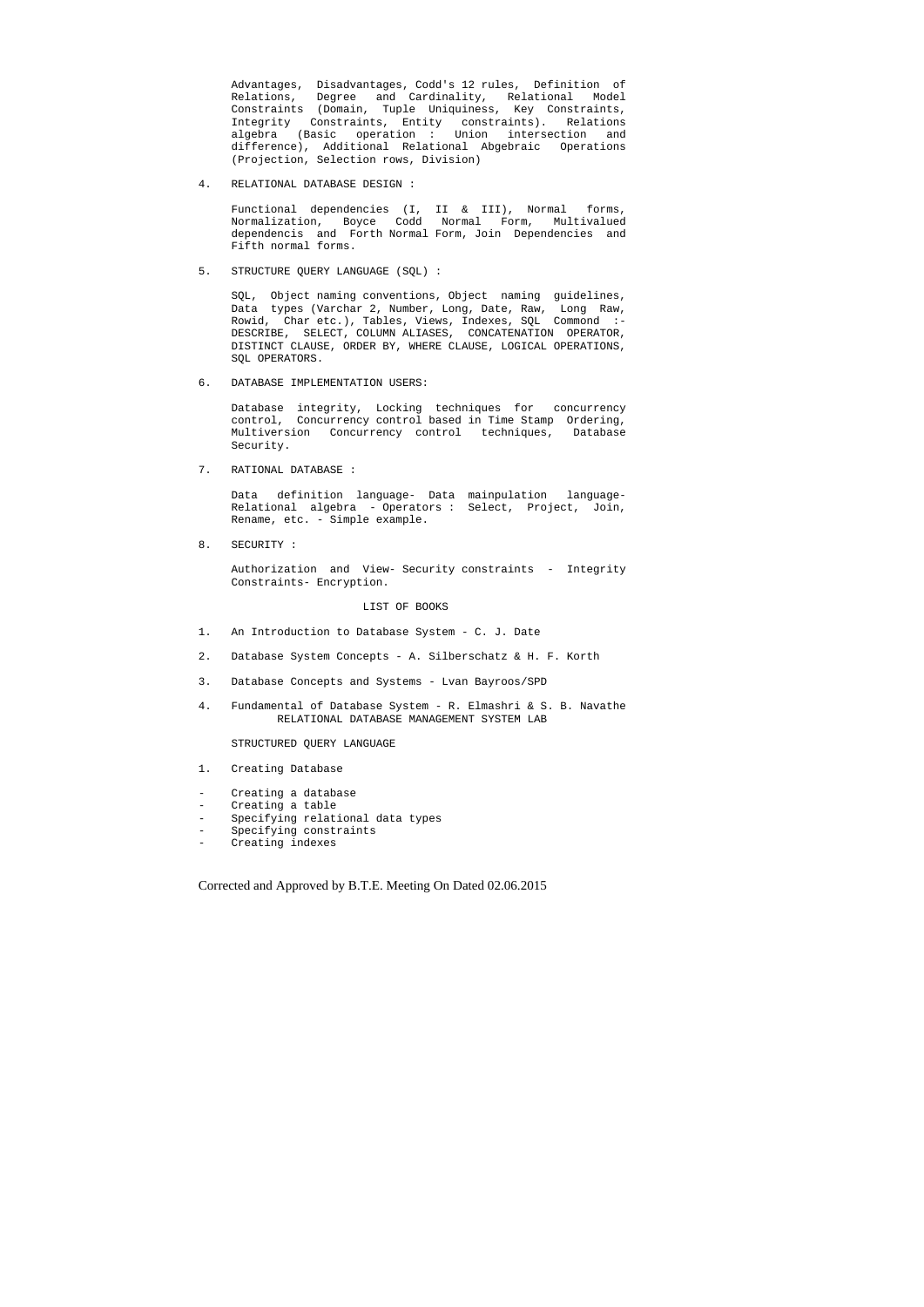- 2. Table and Record Handling
- INSERT statement
- Using SELECT and INSERT together
- DELETE, UPDATE, TRUNCATE Statement.
- DROP, ALTER statement
- 3. Retrieving Data From a Database
- The SELECT statement
- Using the WHERE clause<br>- Using Logical Operators
- Using Logical Operators in the WHERE clause
- Using In, BETWEEN, LIKE, ORDER BY, GROUP BY & HAVING clause
- Using Aggregate Functions
- Combining Tables Using JOINS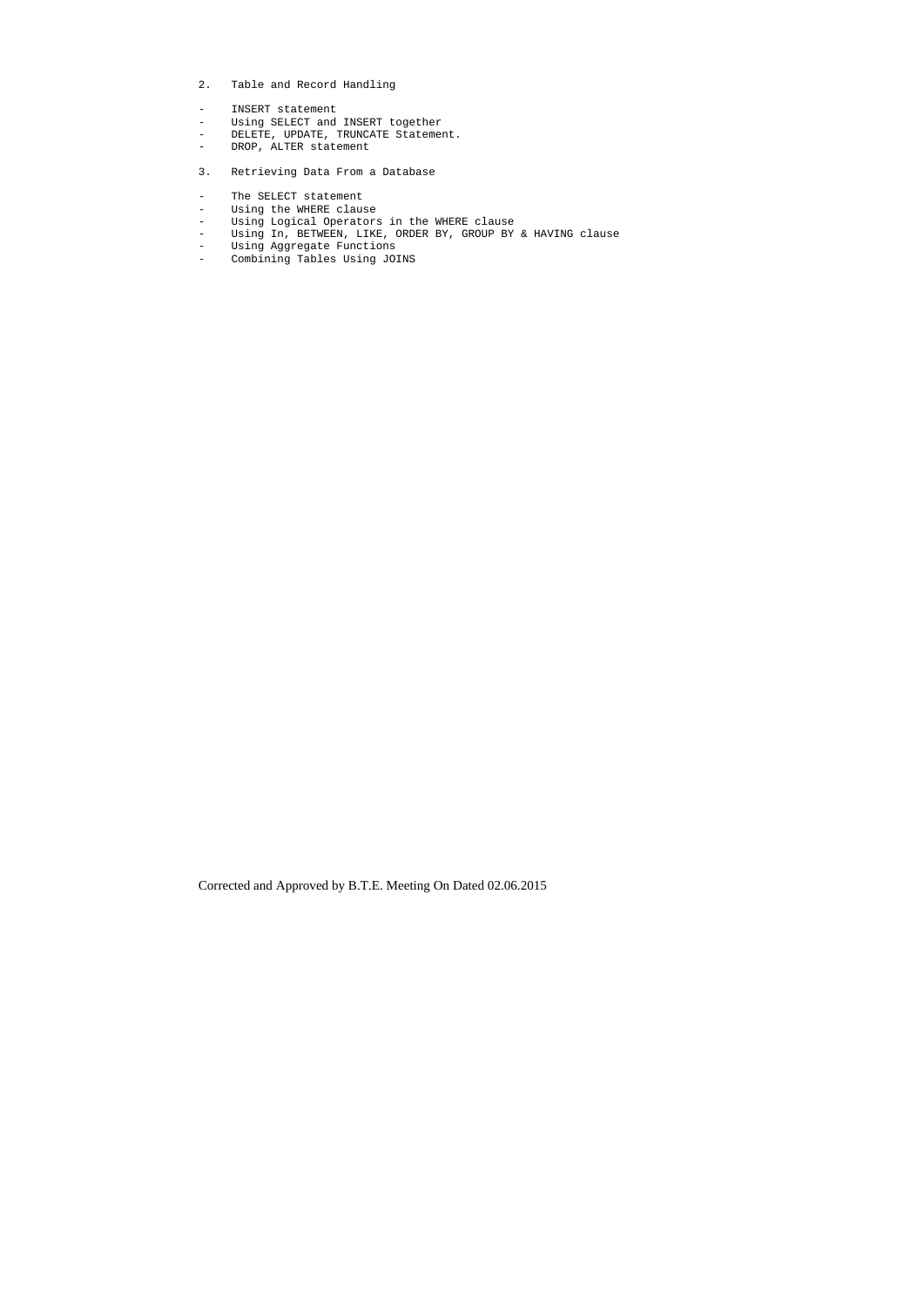#### 5.4 JAVA PROGRAMMING

(Common To Post Graduate Diploma in Computer Application, Diploma In Information Technology)

|  | L T P   |  |
|--|---------|--|
|  | $6 - 6$ |  |

TOPIC WISE DISTRIBUTION OF PERIODS

| SI.NO.           | Units                          | Coverage Time |  |   |  |
|------------------|--------------------------------|---------------|--|---|--|
|                  |                                |               |  | P |  |
|                  | An Overview of Java            | 15            |  |   |  |
| $\mathfrak{D}$ . | Data Types & Control Statement | 15            |  |   |  |
|                  | Introducing Classes & Methods  | 15            |  |   |  |
|                  | Inheritance                    | 15            |  |   |  |
| 5.               | Multi threaded Programming     | 12.           |  |   |  |
| б.               | Input/Output Applits           | 12            |  |   |  |
|                  |                                |               |  |   |  |

1. An Overview of JAVA:- Introduction to Object Oriented Programming (two paradigms, abstraction, the three oops principles) creation of JAVA, JAVA Applits & applications, security & portability.

 $\_$  ,  $\_$  ,  $\_$  ,  $\_$  ,  $\_$  ,  $\_$  ,  $\_$  ,  $\_$  ,  $\_$  ,  $\_$  ,  $\_$  ,  $\_$  ,  $\_$  ,  $\_$  ,  $\_$  ,  $\_$  ,  $\_$  ,  $\_$  ,  $\_$  ,  $\_$  ,  $\_$  ,  $\_$  ,  $\_$  ,  $\_$  ,  $\_$  ,  $\_$  ,  $\_$  ,  $\_$  ,  $\_$  ,  $\_$  ,  $\_$  ,  $\_$  ,  $\_$  ,  $\_$  ,  $\_$  ,  $\_$  ,  $\_$  ,

- 1. Core Java II Advanced Feature 8th Edition, Sun Microsystem<br>2. The Complete Reference JAVA Seventh Edition
- The Complete Reference JAVA Seventh Edition
- 3. Thinking in Java, Third Ediction, Bruce Eckel Pearson Eduction.
- 4. JAVA 6 By Rogers Cadenhead, Laura Lemay, Pearson Education.
- 2. Data Types & Control statements: Integer,floating point type, character, boolean, all Operators, JAVA's selection statements,iteration and jump statement
- 3. Introducing Classes & Methods: Class fundamentals, declaring objects, overloading methods & constructs,access control, nested and inner classes, exploring the string class,Inheritance
- 4. Inheritance:

Inheritance basics,member access and inheritance.

- 5. Multithreaded Programming.: The JAVA thread model,thread priority, synchronozation, Messaging.
- 6. Input/Output Applits: I/O Basics, byte streams & character streams, predefined streams, reading and writing console input/output, reading and writing files, applet fundamentals,applete class.

 LIST OF PRACTICALS PROGRAMS USING CONTROL STATEMENTS. LIST OF BOOKS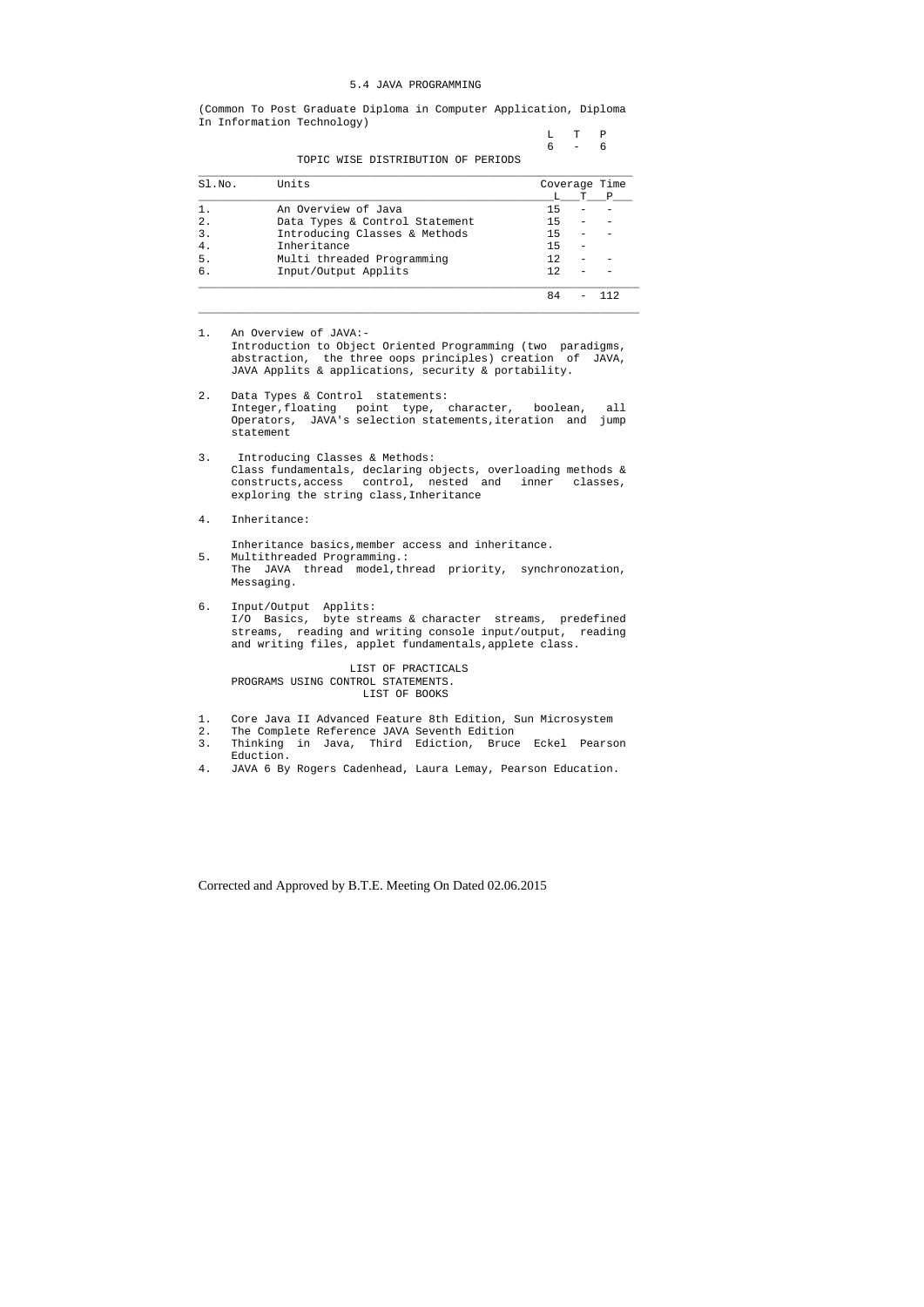#### 5.5 E-COMMERCE AND ERP

- L T P
- $6 -$

(Common to Post Diploma in Information Technology, P. G. Diploma in Computer Application, Diploma In Information Technology)

| Sl.No. | Units        | Coverage Time |  |
|--------|--------------|---------------|--|
|        |              | L<br>T P      |  |
| 1.     | Topic 1      | 7             |  |
| 2.     | Topic 2      | 7             |  |
| 3.     | Topic 3      | 7             |  |
| 4.     | Topic 4      | 7             |  |
| 5.     | Topic 5      | 7             |  |
| б.     | Topic 6      | 7             |  |
| 7.     | Topic 7      | 7             |  |
| 8.     | Topic 8      | 7             |  |
| 9.     | Topic 9      | 7             |  |
| 10.    | Topic 10     | 7             |  |
|        | 11. Topic 11 | 7             |  |
|        | 12. Topic 12 | 7             |  |
|        |              | 84            |  |

1. ELECTRONIC COMMERCE :

 Overview, Definitions, Advantages and Disadvantages of E commerce, threats of E-commerce, Managerial Prospective, Rules and Regulations For controlling E-commerce, Cyber Laws.

2. TECHNOLOGY :

 Relationship Between E-Commerce and Networking, Different Types of Networking For E-commerce, Internet, Internet and Extranet, EDI System Wireless Application Protocol : Definition, Hand Held Devices, Mobility and Commerce, Mobile computing, Wireless Web, Web Security, Infrastructure Requirement Form E-Commerce.

3. BUSINESS MODELS OF E-COMMERCE :

 Model based on transaction, Type, Model Based on Transaction Party -B2B, B2C,C2b, C2c, E-Governance.

4. E-STRATEGY :

Overview, Strategic, Methods for developing E-commerce.

5. FOUR C's:

 Four C's (Convergence, Collaborative Computing, Content Management and Call Center)

6. SUPPLY CHAIN MANAGEMENT :

E-logistics, Supply Chain Portal, Supply Chain Planning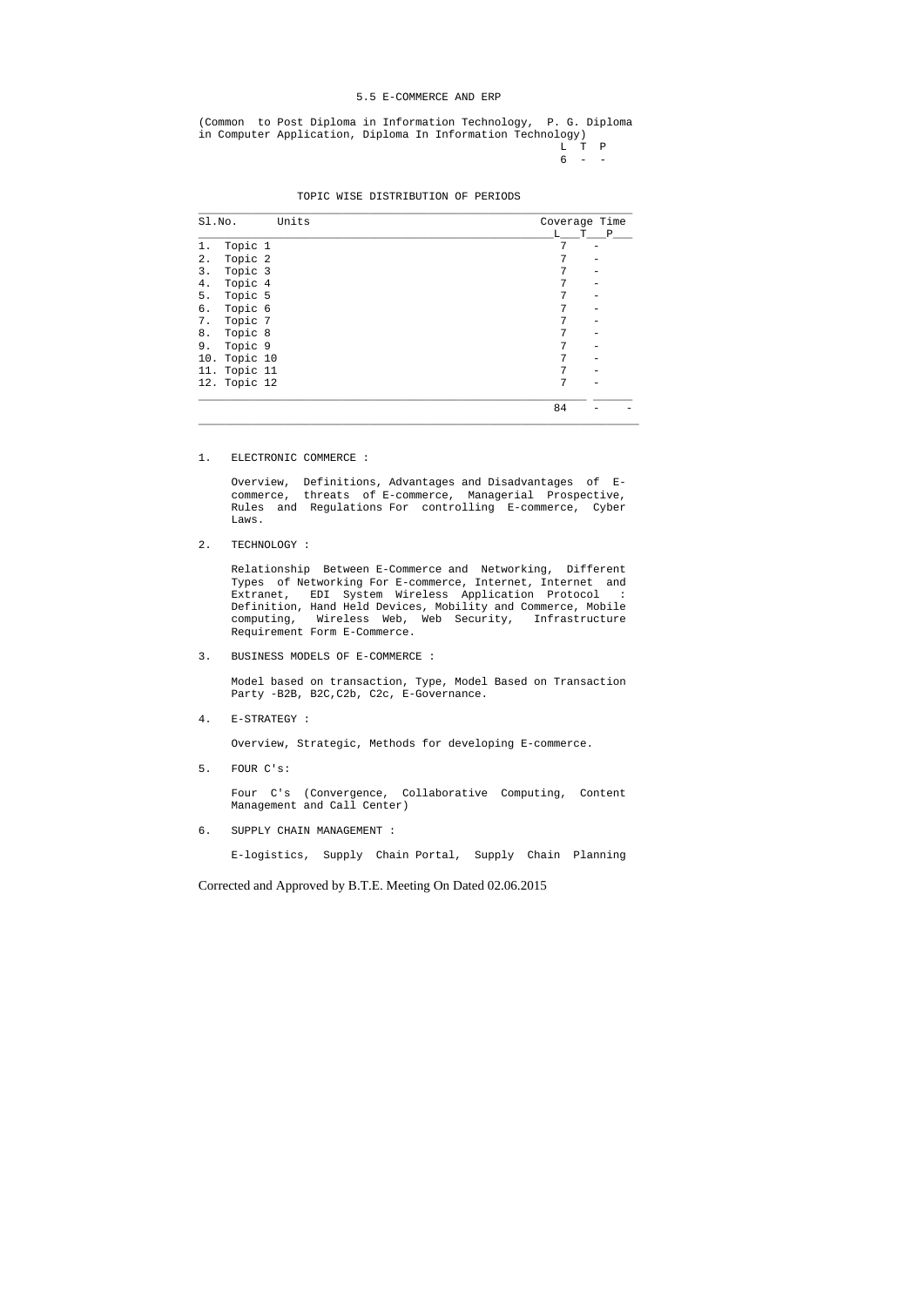Tools (SCP Tools), Supply Chain Execution (SCE), SCE- Framework, Internet's effect on Supply Chain Power.

7. E-PAYMENT MECHANISM :

 Payment through card system, E-Cheque, E-Cash, E-Payment Threats and protections.

8. E-MARKETING :

Home-Shopping, E-Marketing, Tele-Marketing.

9. ELECTRONIC DATA INTERCHANGE (EDI):

Meaning, Benifits, Concepts, Application, Edi Model.

10. RISK OF E-COMMERCE :

 Overview, Security for E-commerce, Security Standards, Firewall, Cryptography, Key Management, Passward system, Digital certificates, Digital signatures.

11. ENTERPRISE RESOURCE PLANNING (EPR) :

 Feature, capabilities and overview of commerical software, re-engineering work pressure of IT applications, Business Process Redesign, Knowledge Engineering and data warehouse.

12. SINESS MODULES :

 Finance, Manufacturing (Production), Human Resource, Plant Maintenance, Materials Management, Quality Management, Sales and Distribution.

#### LIST OF BOOKS

- 1. E-Commerce-M. M. Oka- EPH
- 2. Electronic Commerce- Technologies & Application Bhaskar Bharat - TMH
- 3. E-Commerce :Strategy Technologies and Applications Tata McGraw Hill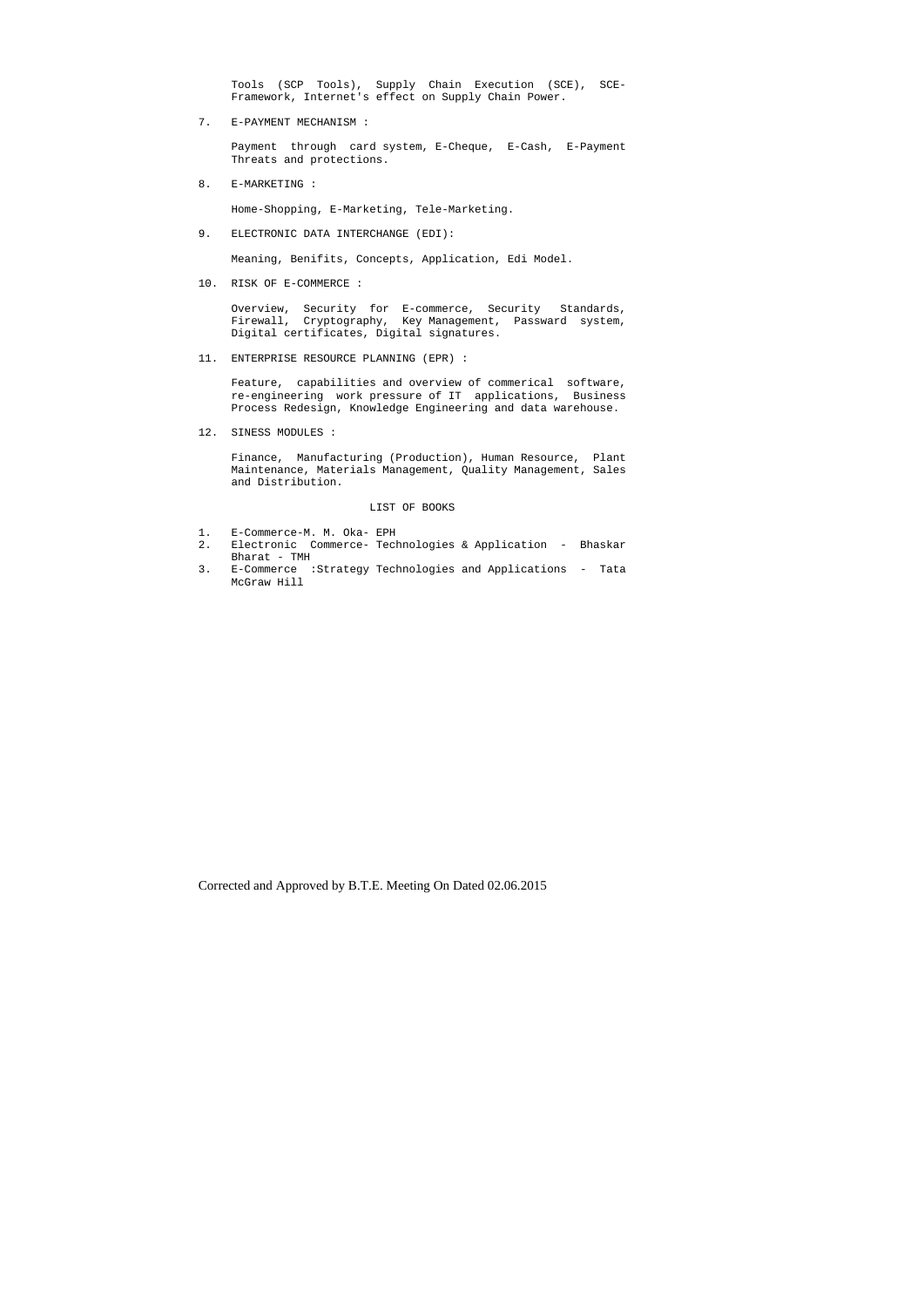| VI Semester |                                                   |  |  |         |  |
|-------------|---------------------------------------------------|--|--|---------|--|
|             | 6.1 ENVIRONMENTAL EDUCATION & DISASTER MANAGEMENT |  |  |         |  |
|             |                                                   |  |  | T. T. P |  |
|             |                                                   |  |  | $4 - -$ |  |
|             |                                                   |  |  |         |  |

### RATIONALE:

 A diplima student must have the knowledge of different types of pollution caused due to industrialisation and construction activities, so as he may help in balancing of eco-system and control pollution by providing controlling measures. They should be also aware of the environmental laws for effectively controlling the pollution of environment. The topics are to be taught in light of legislation Para-3.

|  | TOPIC WISE DISTRIBUTION OF PERIODS: |  |  |
|--|-------------------------------------|--|--|
|--|-------------------------------------|--|--|

| SL. NO. | TOPIC                           | L  | т | Ρ |
|---------|---------------------------------|----|---|---|
|         | Introduction                    | 6  |   |   |
| 2.      | Pollution                       | 4  |   |   |
|         | 2.1 Water Pollution             | 8  |   |   |
|         | 2.2 Air Pollution               | 8  |   |   |
|         | 2.3 Noise Pollution             | 4  |   |   |
|         | 2.4 Radio Active Pollution      | 6  |   |   |
|         | 2.5 Solid Waste Management      | 6  |   |   |
| 3.      | Legislations                    | 4  |   |   |
| 4.      | Environmental Impact Assessment | 4  |   |   |
| 5.      | Disaster Management             | 6  |   |   |
|         | TOTAL                           | 56 |   |   |

#### DETAILED CONTENTS

- 1. INTRODUCTION :
- Basics of ecology, Ecosystem, Biodiversity Human activities and its effect on ecology and eco system, different development i.e. irrigration, urbanization, road development and other engineering activities and their effects on ecology and eco system, Mining and deforestation and their effects.
- Lowering of water level , Urbanization.
- Biodegradation and Biodegradibility, composting, bio remediation, Microbes .Use of biopesticidies and biofungicides.
- Global warning concerns, Ozone layer depletion, Green house effect, Acid rain,etc.
- 2. POLLUTION :

 Sources of pollution, natural and man made, their effects on living environments and related legislation.

2.1 WATER POLLUTION :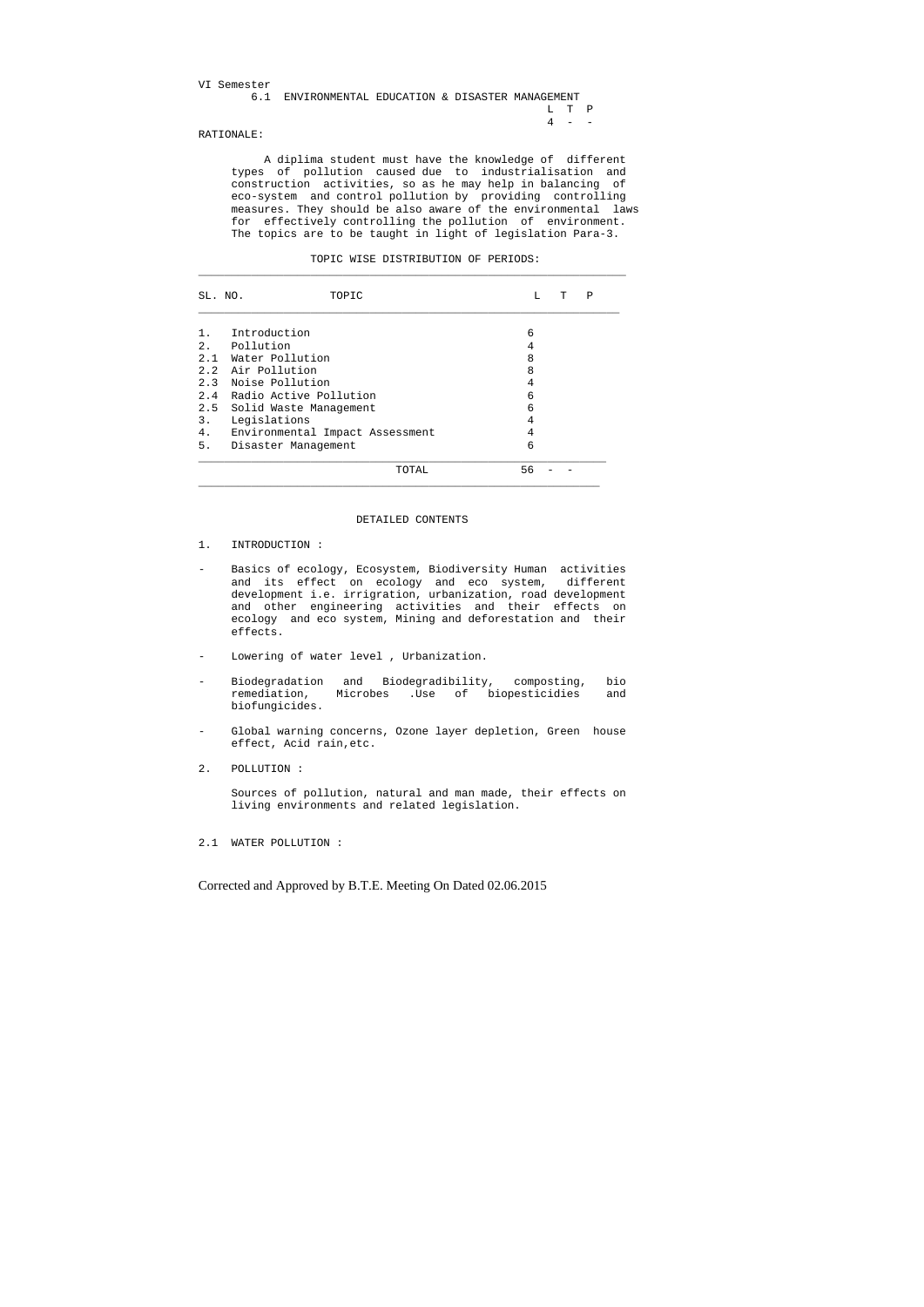- Factors contributing water pollution and their effect.
- Domestic waste water and industrial waste water. Heavy metals, microbes and leaching metal.
- Physical, Chemical and Biological Characteristics of waste water.
- Indian Standards for qulity of drinking water.
- Indian Standards for quality of treated waste water.
- Treatment methods of effluent (domestic waste water and industrial/ mining waste water), its reuse/safe disposal.
- 2.2 AIR POLLUTION :

 Definition of Air pollution, types of air pollutants i.e. SPM, NOX, SOX, GO, CO2, NH3, F, CL, causes and its effects on the environment.

- Monitoring and control of air pollutants, Control measures techniques. Introductory Idea of control equipment in industries i.e.
	- A. Settling chambers
	- B. Cyclones
	- C. Scrubbers (Dry and Wet)
	- D. Multi Clones
	- E. Electro Static Precipitations
	- F. Bog Fillers.
- Ambient air qulaity measurement and their standards.
- Process and domestic emission control
- Vehicular Pollution and Its control with special emphasis of Euro-I, Euro-II, Euro-III and Euro IV.
- 2.3 NOISE POLLUTION :

Sources of noise pollution, its effect and control.

2.4 RADISACTIVE POLLUTION :

 Sources and its effect on human, animal, plant and material, means to control and preventive measures.

2.5 SOLID WASTE MANAGEMENT :

 Municipal solid waste, Biomedical waste, Industrial and Hazardous waste, Plastic waste and its management.

3. LEGISLATION :

 Preliminary knowledge of the following Acts and rules made thereunder-

- The Water (Prevention and Control of Pollution) Act 1974.
- The Air (Prevention and Control of Pollution) Act 1981.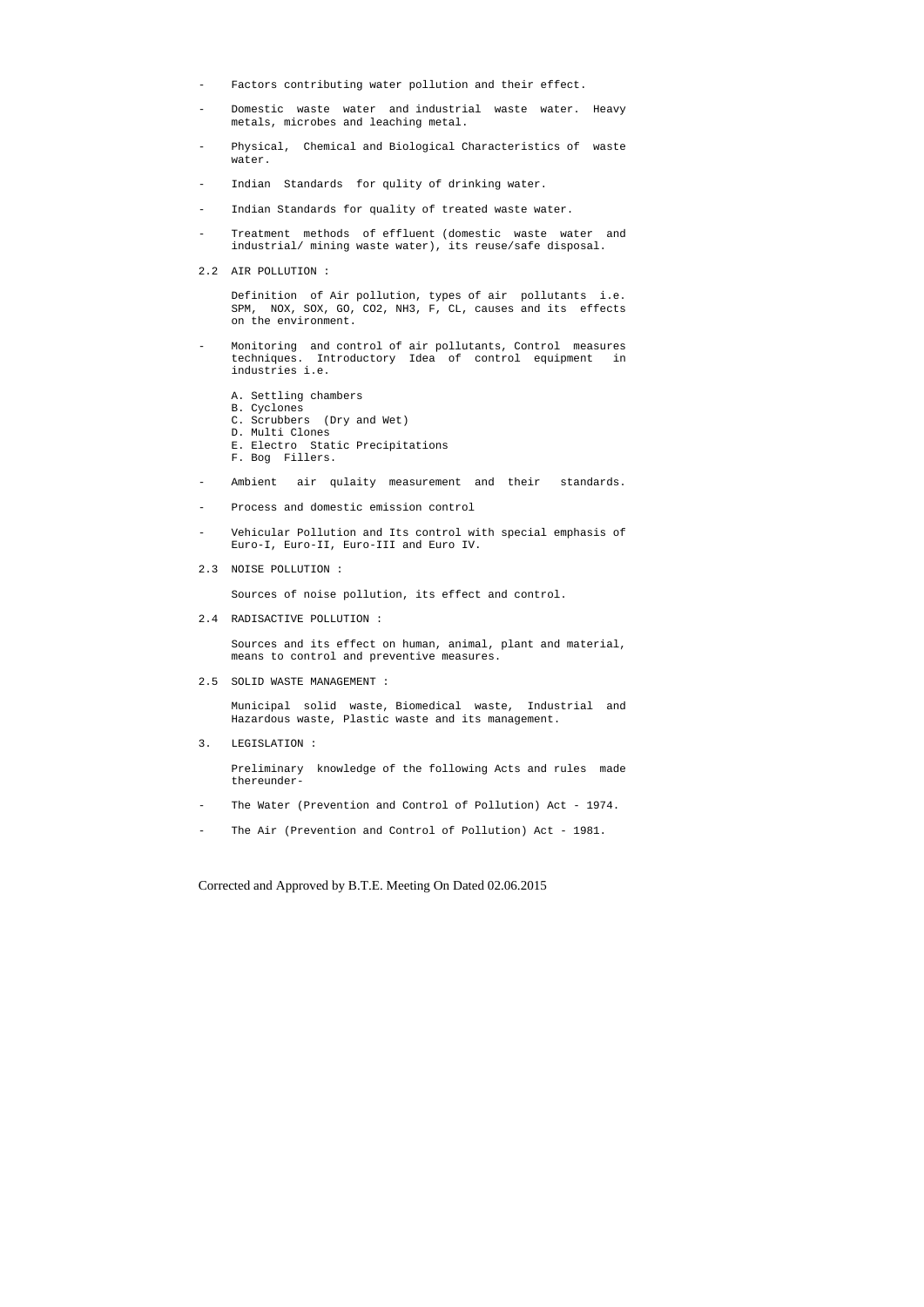- The Environmental Protection (Prevention and Control of Pollution) Act -1986. Rules notified under EP Act - 1986 Viz.
	- # The Manufacture, Storage and Import of Hazardous Chemical (Amendment) Rules, 2000
	- # The Hazardous Wastes (Management and Handling ) Amendment Rules, 2003.
	- # Bio-Medical Waste (Management and Handling) (Amendment) Rules, 2003.
	- # The Noise Pollution (Regulation and Control) (Amendment) Rules, 2002.
	- # Municipal Solid Wastes (Management and Handling) Rules, 2000.
	- # The Recycled Plastics Manufacture and Usage (Amendment) rules, 2003.
- 4. ENVIRONMENTAL IMPACT ASSESSMENT (EIA) :
- Basic concepts, objective and methodology of EIA.
- Objectives and requirement of Environmental Management System (ISO-14000) (An Introduction).
- 5. DISASTER MANAGEMENT :

 Definition of disaster - Natural and Manmade, Type of disaster management, How disaster forms, Destructive power, Causes and Hazards, Case study of Tsunami Disaster, National policy- Its objective and main features, National Environment Policy, Need for central intervention, State Disaster Authority- Duties and powers, Case studies of various Disaster in the country, Meaning and benifit of vulnerability reduction, Factor promoting vulnerability reduction and mitigation, Emergency support function plan.

 Main feature and function of National Disaster Management Frame Work, Disaster mitigation and prevention, Legal Policy Frame Work, Early warning system, Human Resource Development and Function, Information dissemination and communication.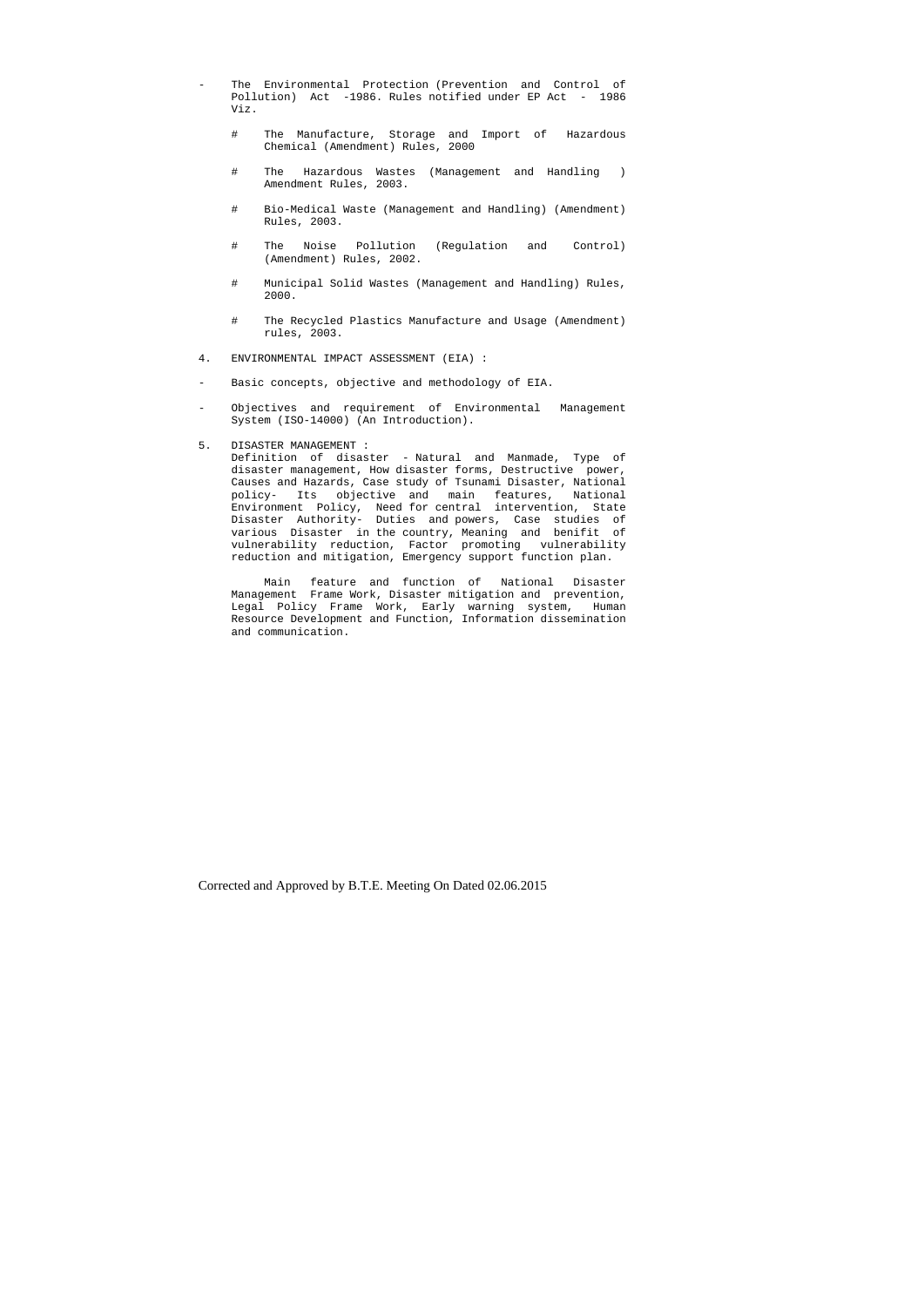#### 6.2 INTERNET & WEB TECHNOLOGY

(Common with Post Graduate Diploma In Computer Application, Diploma In Inforamtion Technology, Post Graduate Diploma In Information Technology)

> L T P 6 - 6

TOPIC WISE DISTRIBUTION OF PERIODS

| Sl.No. | Units          |            | Coverage Time |  |  |  |  |  |  |
|--------|----------------|------------|---------------|--|--|--|--|--|--|
|        |                | т          |               |  |  |  |  |  |  |
| 1      | Internet       | 19         |               |  |  |  |  |  |  |
| 2.     | Web Technology | 65         |               |  |  |  |  |  |  |
|        |                | 84<br>- 84 |               |  |  |  |  |  |  |

#### INTERNET

 Introducing Internet, Its Uses : Why Internet, Basic internet Tools, E-Mail, Ftp, Telnet, Usenet News, Web Browsers, Search Engines, Yahoo, Archie, Infoseak, Veronica, World Wide Web.

 How Internet works: Administration of Internet, How to Go On Internet : Requirements, Hardware, Software, ISP, Internet Account PPP/Shell. How to Use E-Mail Services On Internet Introducing Hotmail/Yahoo/Vsa-Net, How To Operate E-Mail address, How to Operate E-Mail Services : Sending E- Mail, Forwording, Saving, Reading etc., How to attach files,

- 2. WEB TECHNOLOGY :
- A. HTML:

 Elements of HTML, HTML sources & Rules of nesting, syntax conventions, HTML Categories, text tags, Formatting WebPages by using Styles, adding pictures, image attribute , introduction to forms, tables and models,advantages & limitations of tables, frames, links. SS cascading style sheets, XHTML, XML, Cient Side Scripting, Server Side Scripting, Managing data with SQL.

B. JAVA SCRIPTS:

 what is a Java Scripts, adding, Java scripts to documents, embedding java scripts, linking java scripts, creating a page program with scripts. What is a Java and its appletes, to make webpages run server sripts, activeX.

 Data types, variables, operators, conditional statements, array object, date object, string object.

C. JAVA SERVLET :

 Servlet environment and role, HTML support, Servlet API, The servlet life cycle, Cookies and Sessions.

D. JSP :

 JSP architecture, JSP servers, JSP tags, understanding the layout in JSP, Declaring variables, methods in JSP, inserting java expression in JSP, processing request from user and generating dynamic response for the user, inserting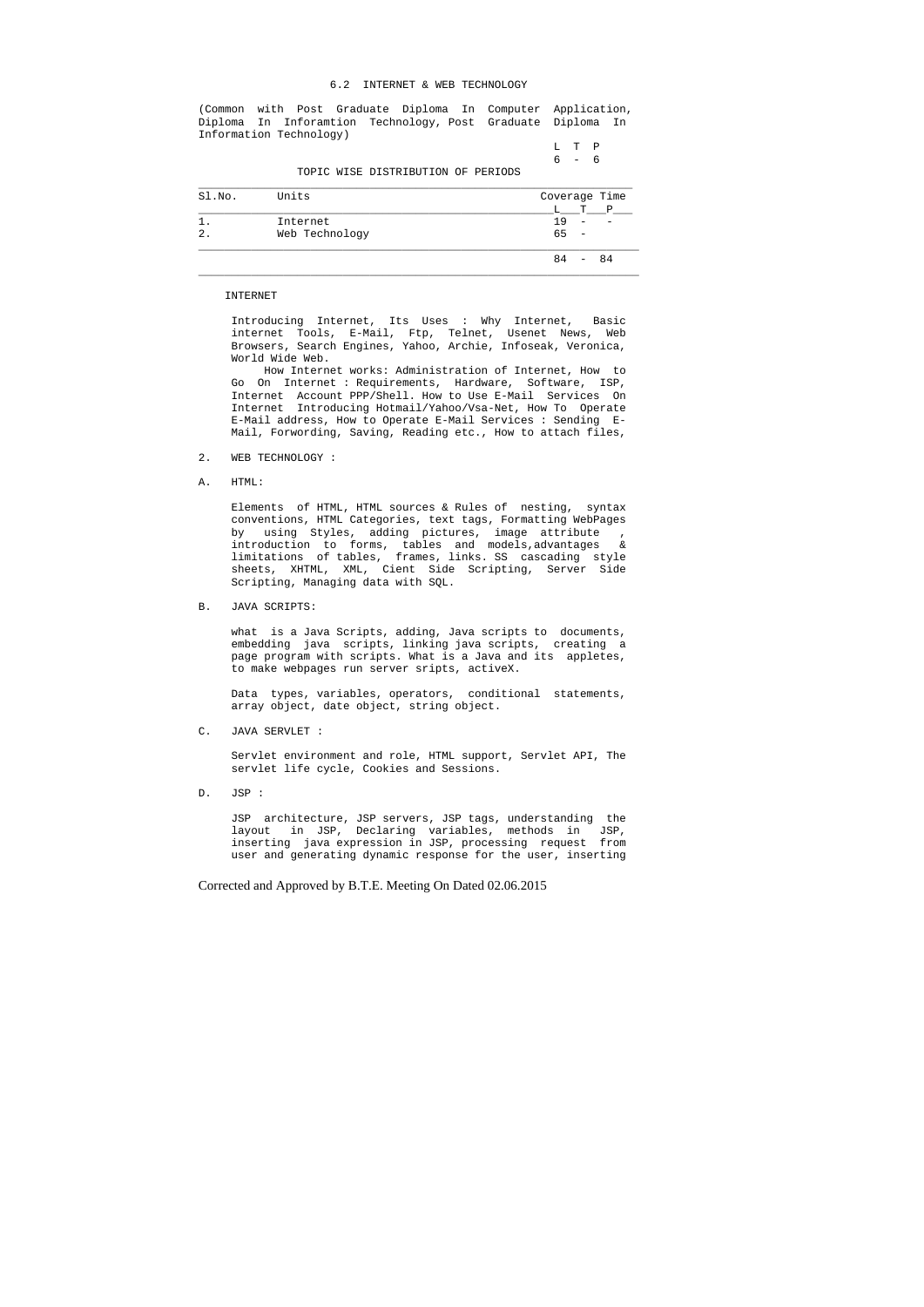applets and java beans into JSP, using include and forward action, comparing JSP and CGI program, comparing JSP and ASP program; Creating ODBC data soruce name, introduction ot JDBC, prepared statement and callable statement.

The need of dynamic web pages; an overview of DHTML, Cascading Style Sheet (CSS), Comparative studies of different technologies of dynamic page creation.

E. DYNAMIC WEB PAGES :

F. ACTIVE WEB PAGES :

Need of active web pages; Java applet life cycle.

### PRACTICAL

- 1. Excercises on E-Mail.
- 2. Excercises on to see web sites.
- 2. EACCLOIDED ON CO DEC NOW NOTICE.<br>3. Development of different Websites using all tools.
- 4. Development of Websites useing Frontpage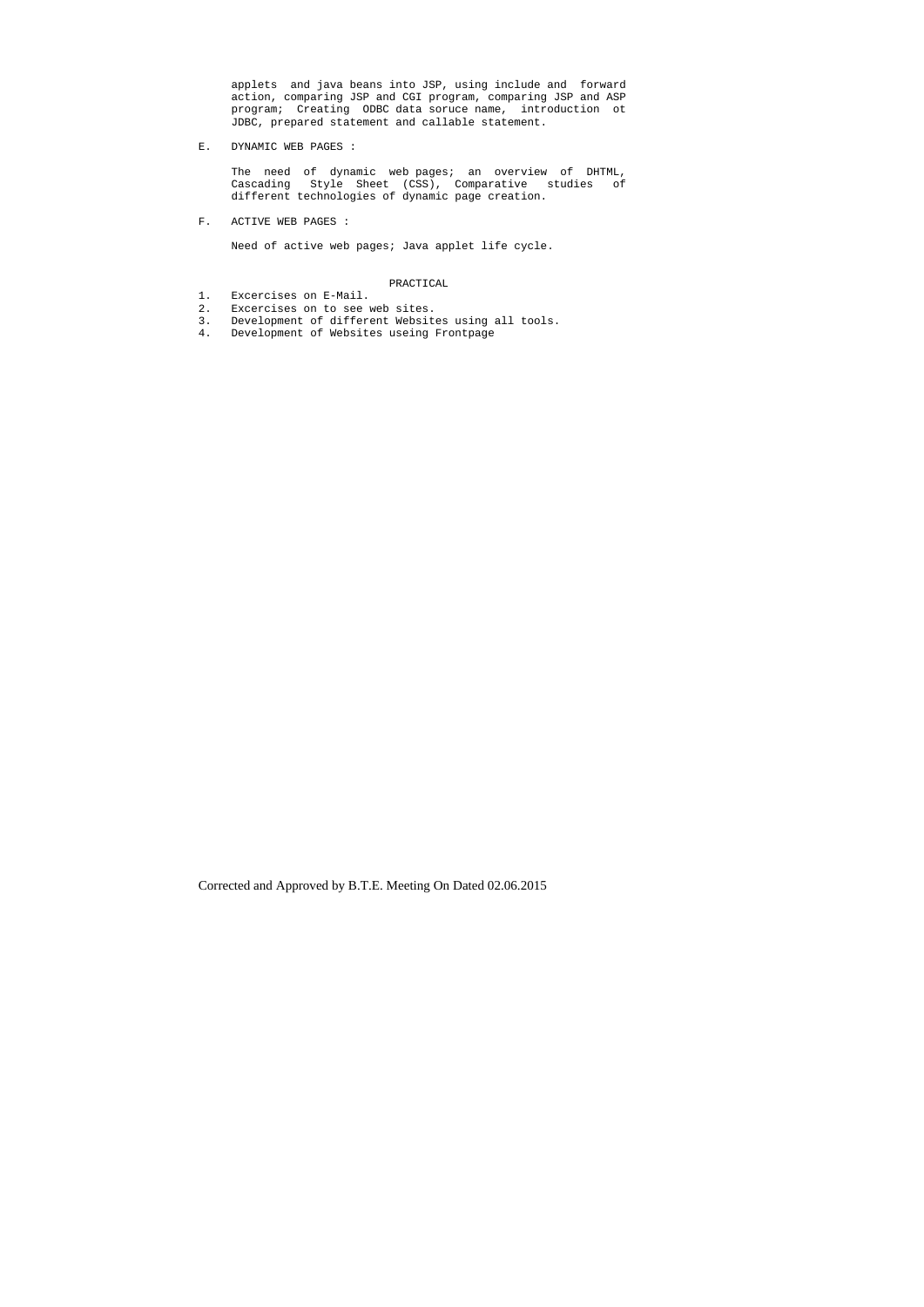#### 6.3 COMPUTER GRAPHICS

 L T P 6 - 6

Rationale :

 Computers are, now a days, used in industry for designing and manufacturing purposes also. Computer graphics is a powerful tool for obtaining plenty of designs by variation of different parameters which are not ordinarily possible. It also gives quality assurance in the manufacturing industries. A student equiped with must knows, how will be useful in the relevant field.

#### TOPIC WISE DISTRIBUTION OF PERIODS

| Sl.No. | Units   | Coverage Time |        |  |  |  |  |
|--------|---------|---------------|--------|--|--|--|--|
|        |         | L             | Ρ<br>т |  |  |  |  |
|        |         |               |        |  |  |  |  |
| 1.     | Topic 1 | 15            |        |  |  |  |  |
| 2.     | Topic 2 | 12            |        |  |  |  |  |
| 3.     | Topic 3 | 12            |        |  |  |  |  |
| 4.     | Topic 4 | 12            |        |  |  |  |  |
| 5.     | Topic 5 | 12            |        |  |  |  |  |
| б.     | Topic 6 | 11            |        |  |  |  |  |
| 7.     | Topic 7 | 10            |        |  |  |  |  |
|        |         | 84            | 84     |  |  |  |  |

#### DETAILED CONTENTS

1. OVERVIEW OF GRAPHICS SYSTEM :

 Refresh Cathode Ray Tubes, Random Scan and Raster Scan Mointors, Colour CRT Monitors, DVST, Plasma Panel Displays, LED and LCD Monitors, Laser Devices, Three dimensional momitors, Hard copy devices - Printer, Plotters, Display processes- Random-Scan systems, DVST system, Raster Scan System.

2. OUTPUT PRIMTIVES :

 Points and lines, Line drawing alogerthims, DDA algorthim, Presentations Line Algorthim, Antialiasing Lines, circle generating algorthims - Circle equation, Presentations circle algorthim

3. ATTRIBUTES OF OUTPUT PRIMITIVES :

 Line styles, Line type, Line width, Line colour, Area filling- Scan line algorthim, Boundary fill algorthim, Flood fill algorthim.

4. TWO DIMENSIONAL TRANSFORMATIONS :

 Basic trnasformations, Translation, Scaling and Rotation, Matrix irepresentation of homogeneous co-ordinates, Composite transformations, Translations, scalings and protection, scaling relative to a fixed point, Rotation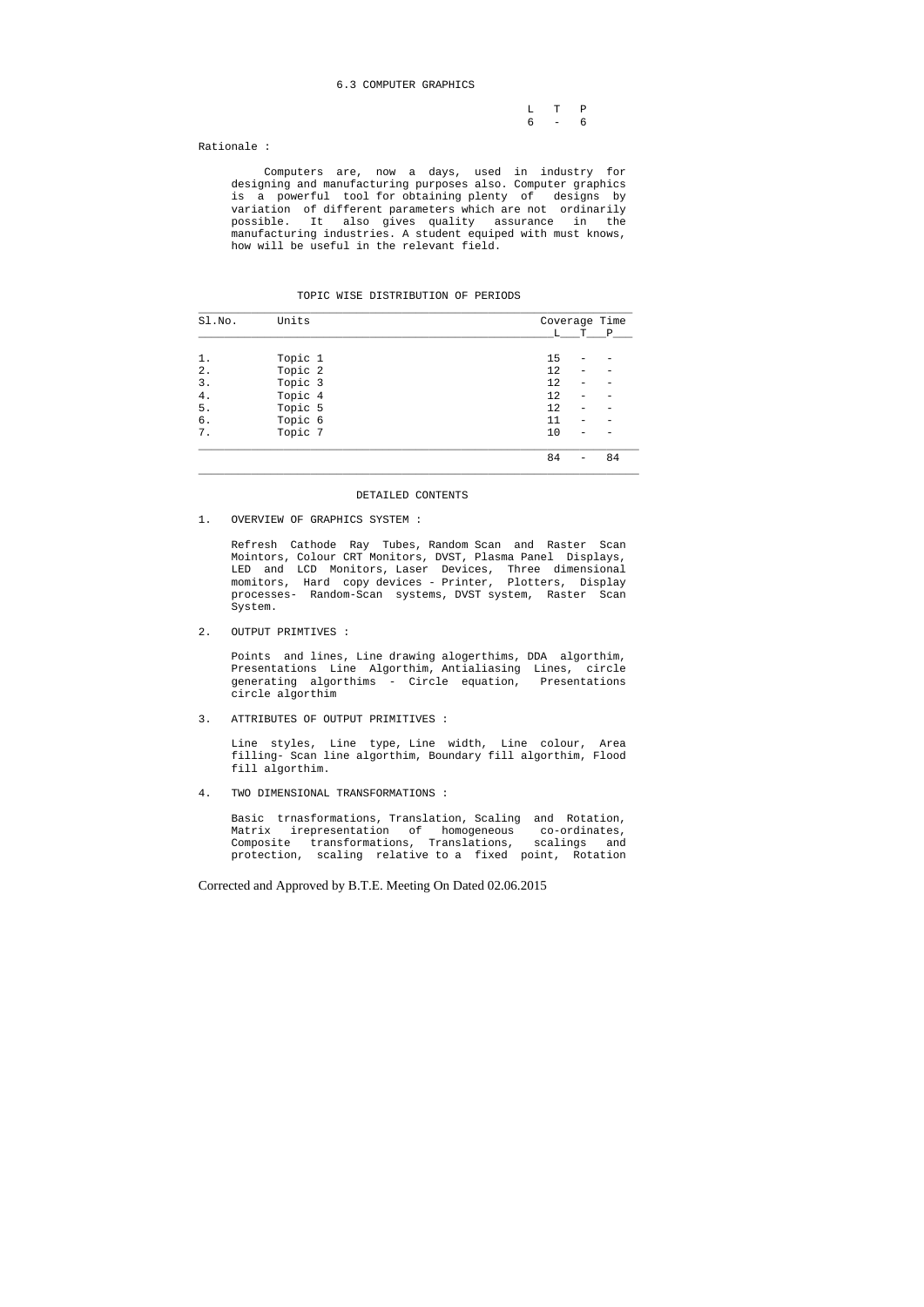about fixed point, Arbitary scaling directions, Other transformations- Reflection and Shear.

5. WINDOWING AND CLIPPING :

 Windowing concepts, Clipping algorthims - Line clipping, Area clipping, Text clipping, Blanking, Window to viewport transformations.

6. INTERACTIVE INPUT METHODS :

 Touch panel, Light pens, Graphics tablets, Joy sticks, Track ball, Mouse, Voice systems, Ligical classification of input devices, Locator devices, Stroke devices, String device, Valuator devices, Choice device, Pick device.

7. THREE DIEMNSIONAL CONCEPTS :

 Three dimensional co-ordinate system, Three diemnsional display techniques, Parallel projection, Perspective projection, Intensity cueing, Hidden line removal, Three dimensional transformation, Translation, Rotation and scaling.

#### LIST OF BOOKS

- 1. Computer Graphics Hearn & Baker
- 2. Computer Graphics Bresenham

## LIst of Experiments

- 1. Practice on Computer Aided Drafting and Design.
- 2. Exercies Based on all tools of graphics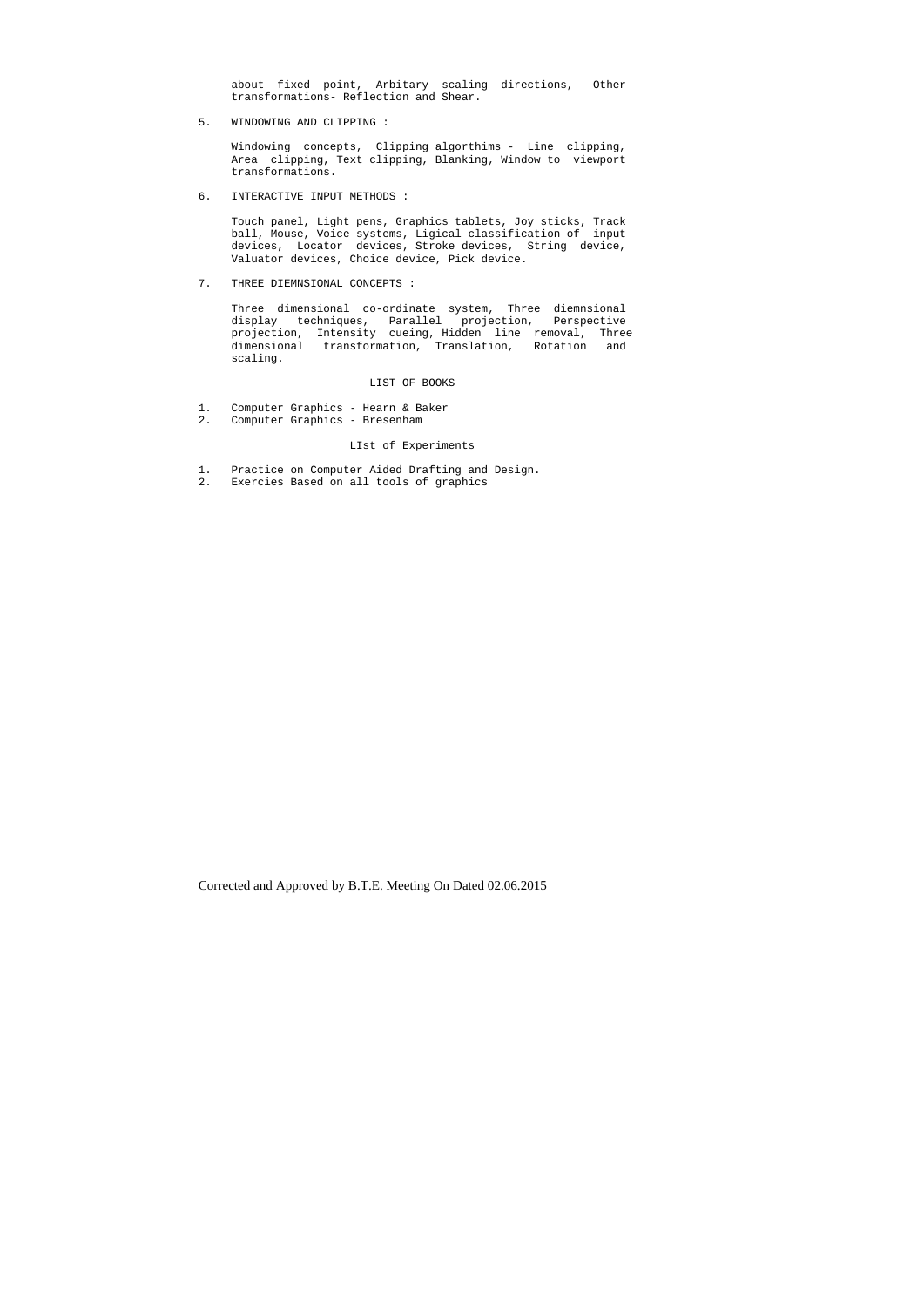### 6.4 PROJECT

|  | L T P     |  |
|--|-----------|--|
|  | $- - - 8$ |  |

Rationale:

 The purpose of including project in curriculum is to develop skill and knowledge specifications of hardware used in computers. It will also develop the capability of assembly and testing of project and its stages.

#### GENERAL OBJECTIVE:

Purpose of the project work is :

( i ) To develop abilities of diagnosing problems.

- ( ii) To develop the abilities to :
	- (a) Make literature survey.
	- (b) Design/develop/frbricate/test simple circuits.
	- (c) Prepare documents for electronic work.
	- (d) Work as a team.
- 1. COMPUTER SCIENCE PROJECT (SW/HW):

 The student is expected to work on a project in consultation and acceptance with the instructor on either system software or hardware aspects related to industrial environment. The student is also expected to fabricate different cards used in PC, their testing and assembly of PC.

 The end targets for the project should be well defined and evaluation should place major importance on meeting these targets.

2. DATA PROCESSING PROJECT:

 The student is expected to work and learn from implementing an application software and study its functional and performance aspects and submit a report.

 The evaluation must be based on the project report and the seminars.

3. MAINTENANCE PROJECT:

 Similar as Computer Science Project (Software & Hardware), related to maintenance operation and evaluation of the systems.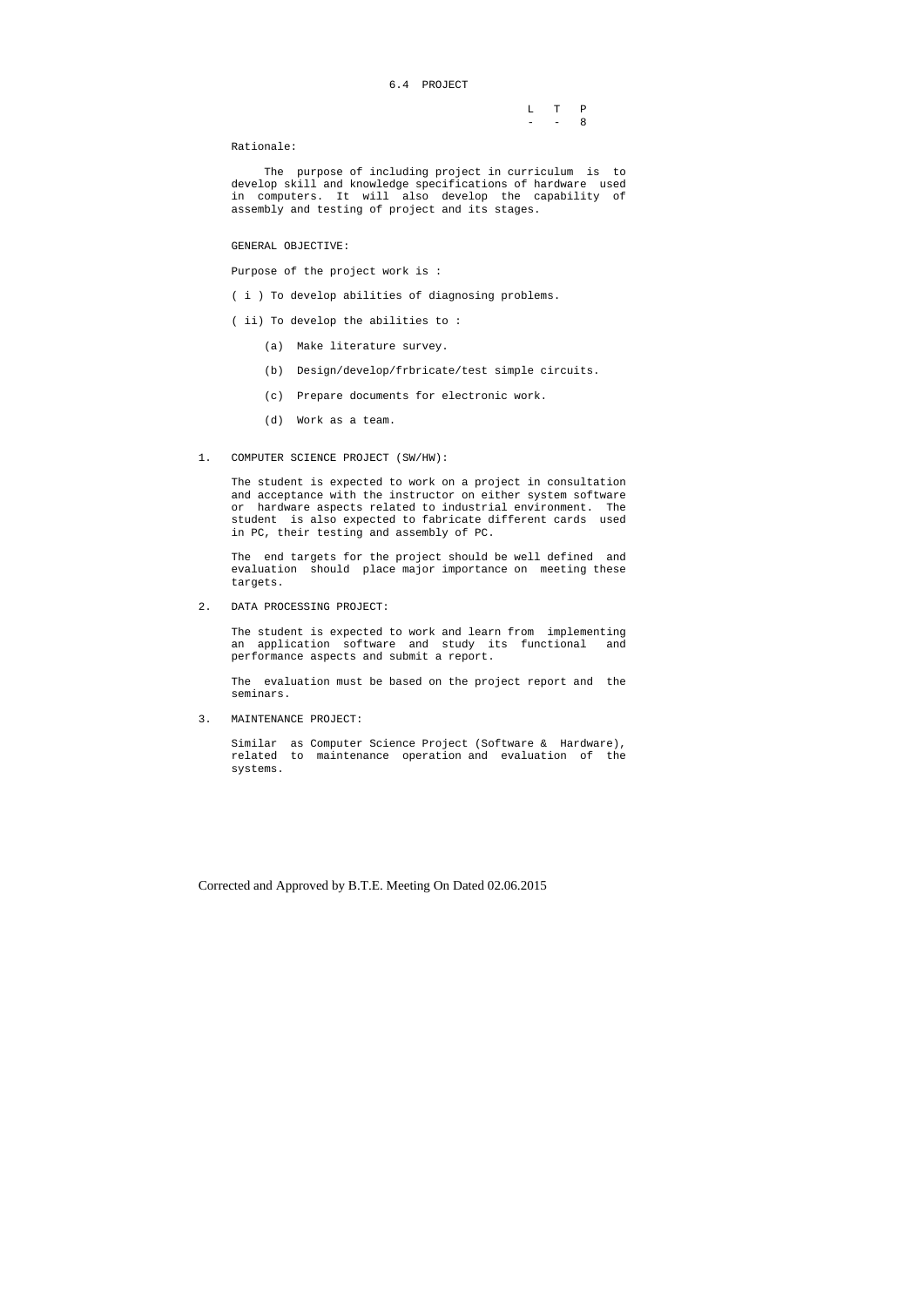## DIPLOMA IN COMPUTER SCIENCE AND ENGINEERING STAFF STRUCTURE

| Intake of the Course<br>Pattern of the Course |                                               | 60           | SEMESTER SYSTEM                    |
|-----------------------------------------------|-----------------------------------------------|--------------|------------------------------------|
| Sl. No. Name of Post<br>__________________    |                                               | No.          |                                    |
| 1.                                            | Principal                                     | $\mathbf{1}$ |                                    |
| 2.                                            | H.O.D.                                        | $\mathbf{1}$ |                                    |
| 3.                                            | Lecturer Electronics                          | $\mathbf{1}$ |                                    |
| 4.                                            | Lecturer In Computer Science<br>& Engineering | 6            |                                    |
| 5.                                            | Computer Programmer Cum Operator              | 3            |                                    |
| б.                                            | Lecturer in Maths                             |              | 1 Part time or                     |
| 7.                                            | Lecturer in Physics                           | $\mathbf{1}$ | common<br>with other<br>discipline |
| 8.                                            | Lecturer in Comm. Tech.                       | $\mathbf{1}$ |                                    |
| 9.                                            | Lecturer in Elect. Engg.                      | $\mathbf{1}$ |                                    |
| 10.                                           | Steno Typist                                  | $\mathbf{1}$ |                                    |
| 11.                                           | Accountant / Cashier                          | $\mathbf{1}$ |                                    |
| 12.                                           | Student / Library Clerk                       | $\mathbf{1}$ |                                    |
| 13.                                           | Store Keeper                                  | $\mathbf{1}$ |                                    |
| 14.                                           | Class IV                                      | 6            |                                    |
| 15.                                           | Sweeper                                       |              | Part time as<br>per requirement    |
| 16.                                           | Chaukidar & Mali                              | As           | per<br>justification               |

Note :

1. Services of other discipline staff of the Institute may be utilized if possible

2. Qualifications of Staff : as per service rule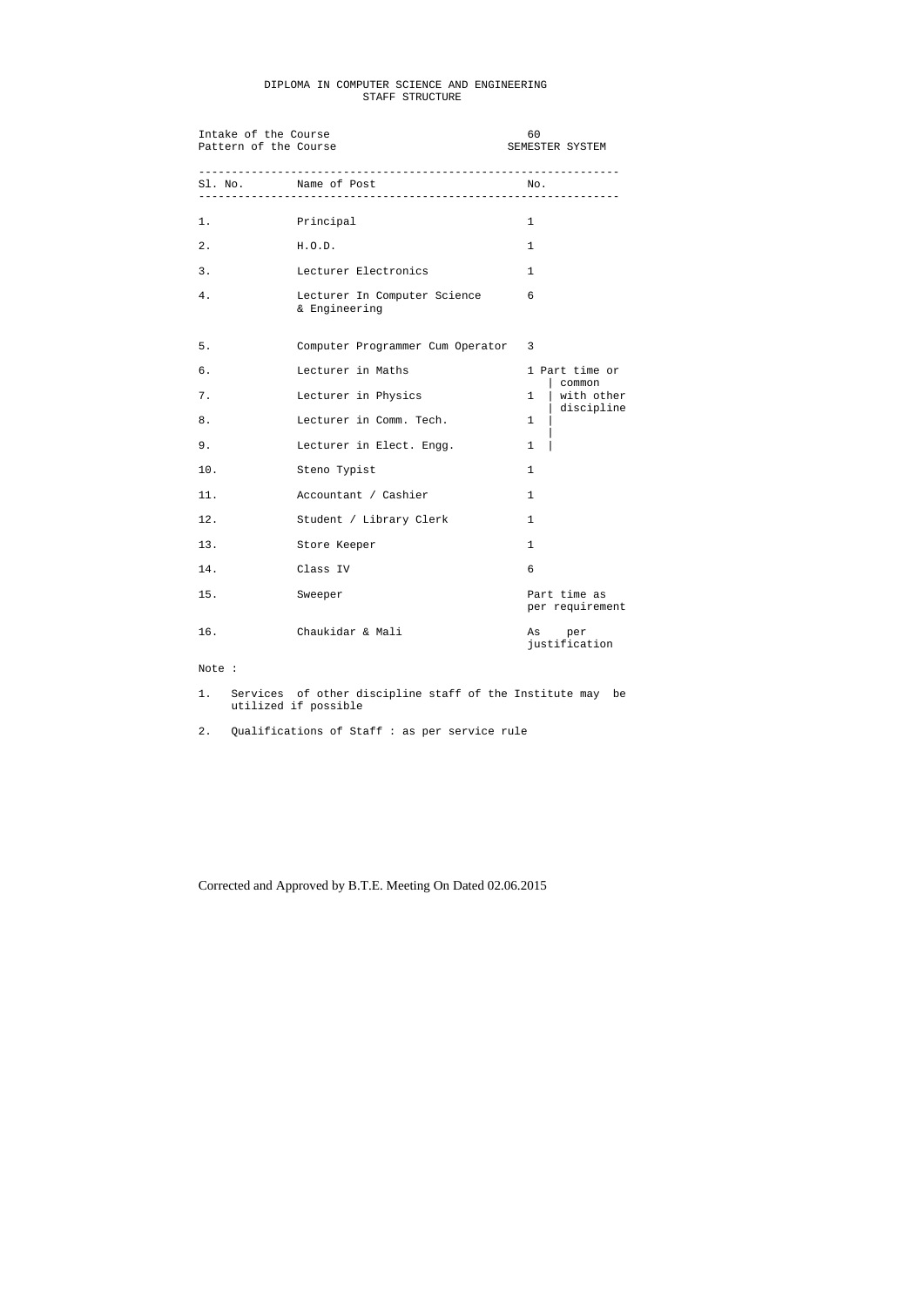## SPACE REQUIREMENT

## [A] ADMINISTRATIVE BLOCK

| 1.                 | Sl. No. Details of Space<br>Principal's Room                    | Floor Area<br>Sq. metres<br>30 |
|--------------------|-----------------------------------------------------------------|--------------------------------|
| 2.                 | Confidencial Room                                               | 10                             |
| 3.                 | Steno's Room                                                    | 6                              |
| 4.(a)<br>(b)<br>5. | Office including Drawing<br>Office<br>Record Room<br>Staff Room | 80<br>20                       |
|                    | $(a)$ Head 1                                                    | 15                             |
|                    | (b) Lecturer 10 sq.m./ Lect.<br>for 8 Lecturers                 | 80                             |
| б.                 | Library and Reading room                                        | 150                            |
| $7$ .              | Store                                                           | 100                            |
| 8.                 | Students Common room                                            | 80                             |
| 9.                 | Model Room                                                      | 90                             |

## [B] Academic Block

| Sl.No. | Detail of Space                                                                 | $^{\circ}$ | Floor Area |
|--------|---------------------------------------------------------------------------------|------------|------------|
|        |                                                                                 | Sq.m       | Sq.m.      |
| 1.     | Class Room                                                                      | 60         | 180        |
|        |                                                                                 |            |            |
| 2.     | Drawing Hall                                                                    | 90         | 90         |
| 3.     | Physics Lab                                                                     |            | 75         |
| 4.     | Electrical Engg. Lab                                                            |            | 120        |
| 5.     | Electronic Laboratory                                                           |            | 120        |
| б.     | Digital Electronics & Microprocessor<br>Lab                                     |            | 120        |
| 7.     | Computer Centre (Air Cond. Glass Partition<br>and Special type pvc flooring and |            |            |
|        | false ceiling ), Two Computer Centers<br>For Space of 60 Sq. m                  |            | 120        |

[D] Student's Aminities

|    | Hostel                       |    |  | 40 % of Strength of Students |  |
|----|------------------------------|----|--|------------------------------|--|
| 2. | Cycle Stand                  |    |  | 50 % of Strength of Students |  |
| 3. | Canteen and Tuck shop        | 50 |  |                              |  |
| 4. | N.C.C. Room                  | 70 |  |                              |  |
| 5. | Dispensary                   | 40 |  |                              |  |
| б. | Guest Room(Attached Bath) 45 |    |  |                              |  |
|    | incuding kitchen & store     |    |  |                              |  |

## [E] STAFF RESIDENCES

|  | Principal |  | 100 | 100 |
|--|-----------|--|-----|-----|
|--|-----------|--|-----|-----|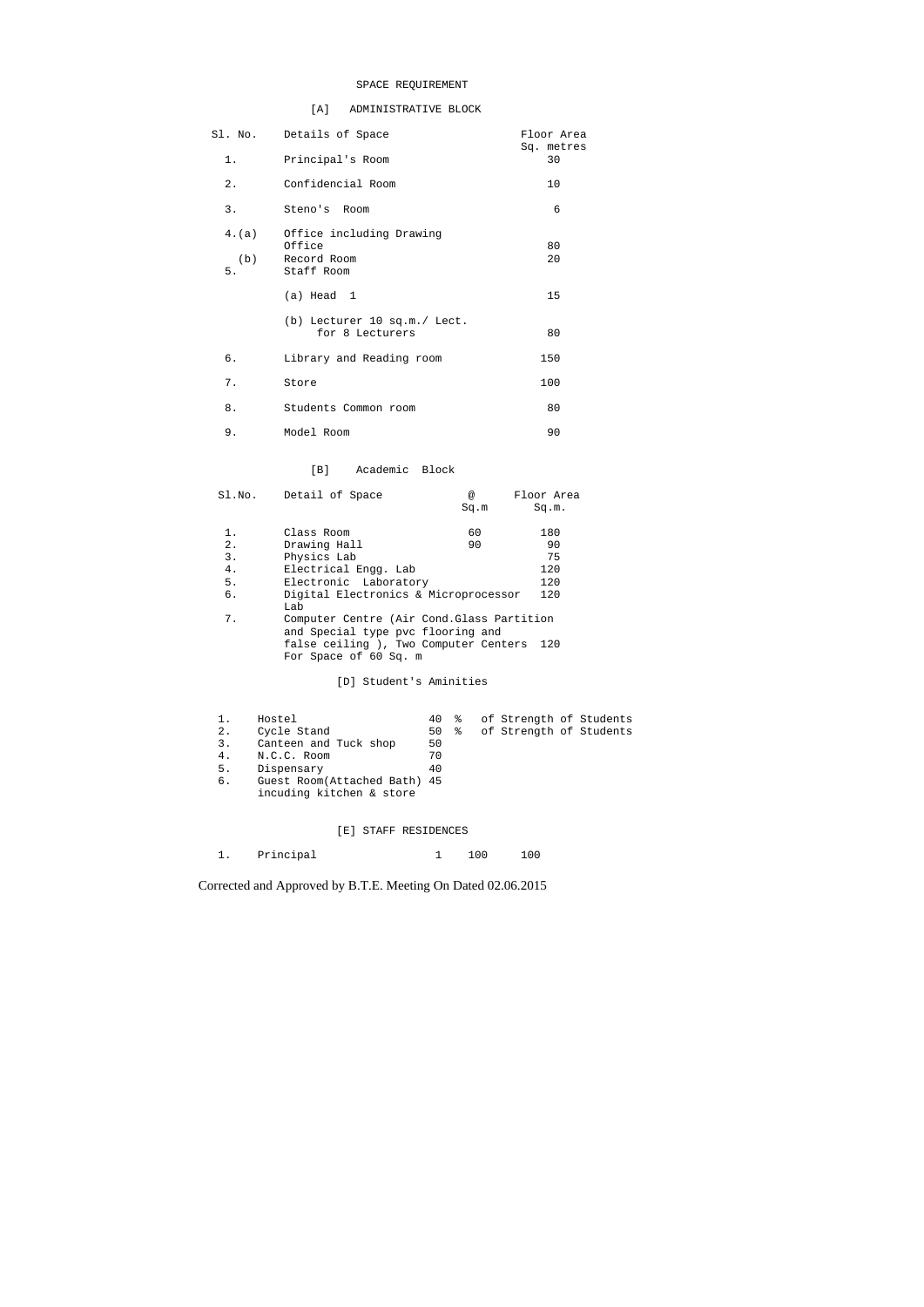| 2. | Head of the Department               |   | 100 | 100 |
|----|--------------------------------------|---|-----|-----|
| 3. | Lecturer                             |   | 80  | 320 |
| 4. | Non teaching & Supporting 8<br>staff |   | 60  | 480 |
| 5. | Class IV                             | h | 30  | 180 |

Priorty to be given in following order

#### (1)

- a. Administrative Building
- b. Labs
- c. Over head Tank
- d. Boundary Wall
- e. Principal Residence
- f. Forth Class Quarters (2/3)

(2)

- a. Hostel
- b. Students Aminities

(3)

Residences of employee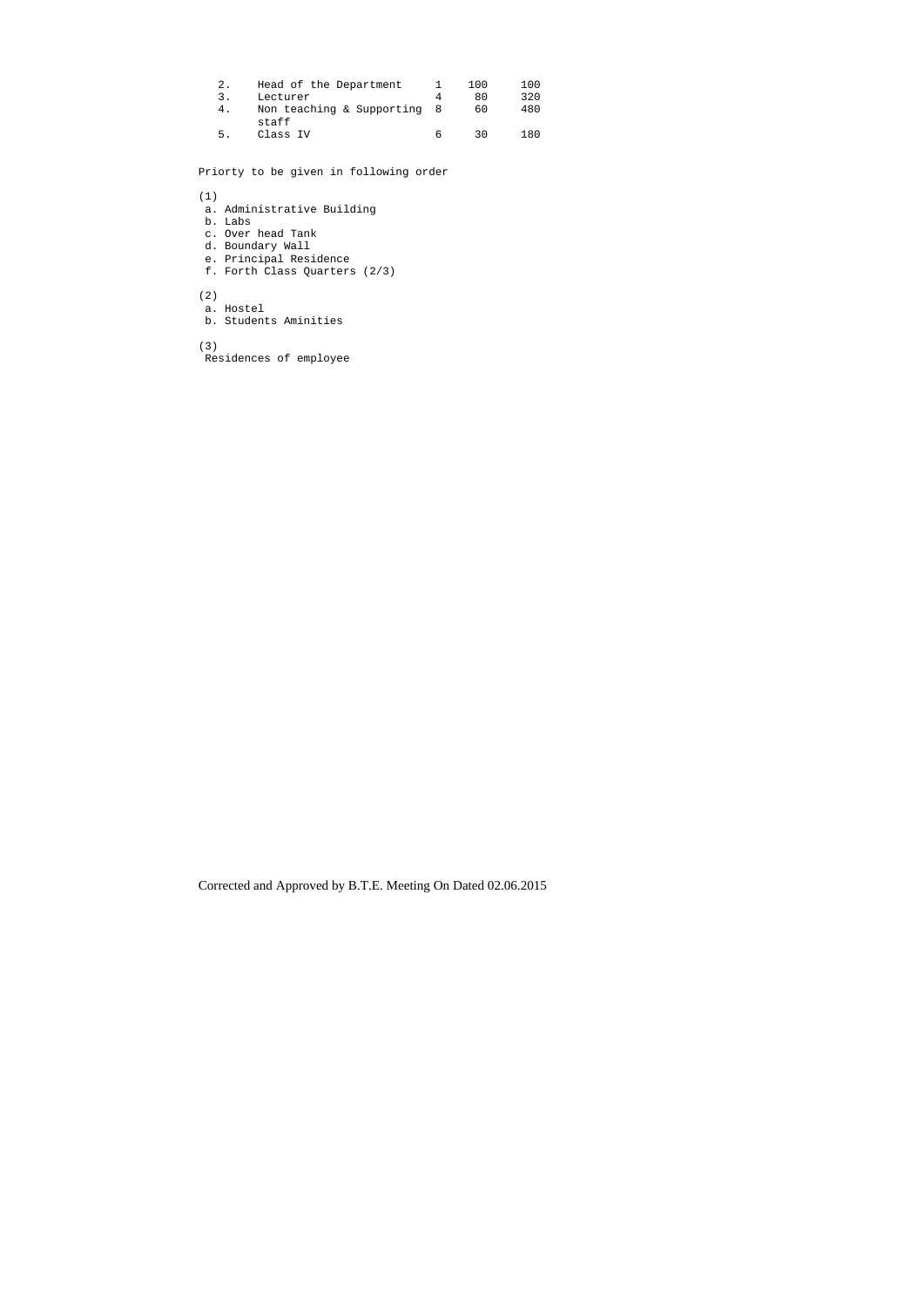#### ELECTRONICS LABORATORY

#### Electronic Components And Devices Lab.

| S.NO. | Name of the Equipment/<br>Board/Kit Etc.                                                                                                                                                                                                                                               | Elex.<br>Lab.     | $Components   Devices \& $<br>& Devices (Ckts.Lab.) |                 | Elex.          | Total           |                 | ded                                                           |                         | Total No. Rate per  <br>Recommen- Piece | Total Cost        |        |
|-------|----------------------------------------------------------------------------------------------------------------------------------------------------------------------------------------------------------------------------------------------------------------------------------------|-------------------|-----------------------------------------------------|-----------------|----------------|-----------------|-----------------|---------------------------------------------------------------|-------------------------|-----------------------------------------|-------------------|--------|
|       |                                                                                                                                                                                                                                                                                        | 60                | Intake                                              | 75   60         | Intake  <br>75 | Intake<br>60    | 75              | 60                                                            | 75                      | Intake   In Rs.                         | Intake<br>60 — 10 | 75     |
| 1.    | Audio Oscillator (20HZ-50KHZ)                                                                                                                                                                                                                                                          |                   | 4 5 12 13                                           |                 |                | 30              |                 | $34$ 26                                                       | 28                      | 3500                                    | 91000             | 98000  |
| 2.    | Multimeter, 20 K. Ohm per volt  <br>Sensitivity, $+ 1$ % accuracy d.c.<br>voltage 1000 v. max.                                                                                                                                                                                         |                   | $4 \quad 5 \quad - \quad - \quad$                   |                 |                | 12              |                 | 15 10 12                                                      |                         | 2500                                    | 25000             | 35000  |
| 3.    | Digital Elex. multimeter.<br>3.5/4.5/5.5 Digit Led, AC & DC<br>Voltage Current, Frequency,<br>Resistance, Capaciters, DC<br>Voltage Accuracy +0.005 AC<br>Voltage $+ 0.1$                                                                                                              |                   | 14 16 16 17                                         |                 |                |                 |                 | 48 54 24 27                                                   |                         | 4500                                    | 108000            | 121500 |
| 4.    | Regulated Power Supply $0-30 \text{ V}$ ,   10 12   16<br>$0.5/1$ Amps.                                                                                                                                                                                                                |                   |                                                     |                 | 17             | 30              | 34              | 20                                                            | 22                      | 4000                                    | 80000             | 88000  |
| 5.    | Multi output Power Supply 0-30V   4 5<br>1 Amp. 0-+-12 V, 1 Amp., 5 V.<br>2 Amp.                                                                                                                                                                                                       |                   |                                                     | $4\overline{ }$ | 5 <sub>5</sub> | 8 <sup>1</sup>  | 10 <sup>1</sup> | 6                                                             | 7                       | 3500                                    | 21000             | 24500  |
| 6.    | Power Supply 0-300 Volt, 1 Amp.                                                                                                                                                                                                                                                        | $\sim$            |                                                     |                 |                | $\overline{4}$  | 5 <sup>1</sup>  | $4\overline{ }$                                               | 5 <sup>1</sup>          | 4000                                    | 16000             | 20000  |
| 7.    | Dual Trace C.R.O. (0-30 MHz)<br>Operating Mode Channel I,<br>Channel II, Channel I & II,<br>Accuracy +3, Hold off-variable<br>control for stable triggering<br>slope +ve or -ve, sensitivity<br>Int, 0.5 div, Ext 0.8v, Trace<br>Rotation- Adjustable on Front<br>Panel, Interface-USB | $4\degree$        | $5-1$                                               | $\vert$ 10      | 11             | 24              | 27              | 16                                                            |                         | 18 30000                                | 480000            | 540000 |
| 8.    | R.F.Signal Generator (AM/FM)<br>500 KHZ to 1.3 GHZ Standard Mak                                                                                                                                                                                                                        | $\qquad \qquad -$ | $\overline{\phantom{a}}$                            | $\overline{4}$  | 5              | 4               | 5 <sup>1</sup>  | $\overline{4}$                                                |                         | 5 10000                                 | 40000             | 50000  |
| 9.    | Function Generator<br>upto 10MHZ, Amplitude 0-20V PP<br>LED Display, Frequency<br>Variation Fine Control Output<br>Protected against short<br>$circuit, Input 230V AC +10 50HZ$                                                                                                        |                   | $\overline{\phantom{a}}$                            | 6               | $7^{\circ}$    | 6               | 7               | 6                                                             |                         | 7 10000                                 | 60000             | 70000  |
| 10.   | A.C. Millivolt Meter/Micto<br>Meter (Elex.)                                                                                                                                                                                                                                            |                   |                                                     | 8               | 9              | 8               | 9 <sup>1</sup>  | 8                                                             | 9                       | 3500                                    | 28000             | 28500  |
| 11.   | Out Put Audio Power Meter<br>4 Ohm. - 20 K & 1 MW - 10 W                                                                                                                                                                                                                               |                   |                                                     | 2               | 3              | 2               | 3               | 2                                                             | $\overline{\mathbf{3}}$ | 1500                                    | 3000              | 4500   |
| 12.   | Digital MultiMeter/Micro Meter<br>Digital Millivoltmeter<br>(Suitable range)                                                                                                                                                                                                           | $\overline{4}$    | 9                                                   |                 |                | 12 <sup>°</sup> | 14              | 8                                                             | 9 <sup>1</sup>          | 600                                     | 4800              | 5400   |
| 13.   | D.C. Voltmeter /D.C. Milliamme-<br>ter/D.C. Micrometer (suitable<br>range)                                                                                                                                                                                                             | 30                | 40                                                  | 10              | 12             | 40              | 52              | 30                                                            | 35                      | 600                                     | 18000             | 21000  |
| 14.   | Decade Resistance Box<br>(Different ranges) Min 4/5/6<br>Dials Max Working Voltag 500V                                                                                                                                                                                                 |                   |                                                     |                 |                | 6               | 7               | 6                                                             | 7 <sup>1</sup>          | 1200                                    | 7200              | 8400   |
| 15.   | Decade Capacitor Box<br>(Different range) Min 4/5/6<br>Dial Cont                                                                                                                                                                                                                       |                   |                                                     |                 |                | 8               | 9               | 8                                                             | 9 <sup>1</sup>          | 3000                                    | 24000             | 27000  |
| 16.   | Decade Inductance Box Min 4/5<br>Dials                                                                                                                                                                                                                                                 |                   |                                                     |                 |                | 8               | 9               | 8                                                             | 9                       | 3500                                    | 28000             | 31500  |
| 17.   | Different Transducers :<br>pressure type, thermo couple,<br>LVFT, Opto pick electromagnetic<br>pick up; Thermal relay, ultra-<br>sonic pick up and potentiometer<br>etc. including strain gauge,                                                                                       |                   |                                                     |                 |                | 8               | 8               | LS<br>$(8 \text{ set of})$<br>experimen<br>tal kit/<br>board) | LS                      | 8000                                    | 64000             | 64000  |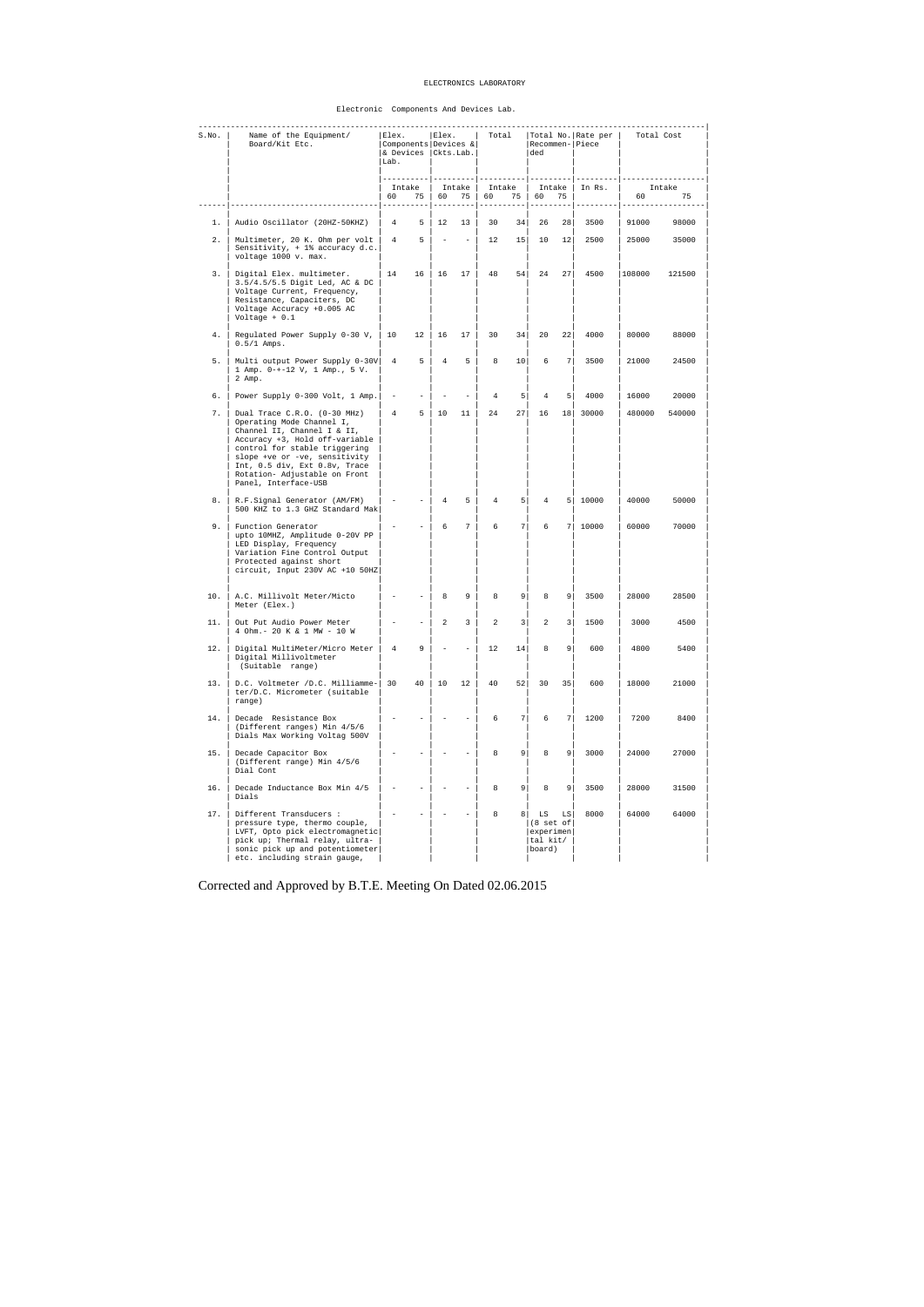| S.No.      | Name of the Equipment/<br>Board/Kit Etc.                                                                                                                                              | Elex.<br>Lab.                |                                 | Elex.<br>Components Devices &<br>& Devices (Ckts.Lab. |                                    | Total<br>----------- |                                  | Total No. Rate per<br>Recommen- Piece<br>ded |                                  |                   | Total Cost        |                 |
|------------|---------------------------------------------------------------------------------------------------------------------------------------------------------------------------------------|------------------------------|---------------------------------|-------------------------------------------------------|------------------------------------|----------------------|----------------------------------|----------------------------------------------|----------------------------------|-------------------|-------------------|-----------------|
|            |                                                                                                                                                                                       |                              | Intake                          |                                                       | Intake                             | Intake               |                                  |                                              | Intake                           | In Rs.            |                   | Intake          |
|            |                                                                                                                                                                                       | 60                           | 75                              | 60                                                    | 75                                 | 60                   | 75                               | 60<br>----------                             | 75                               | ----------        | 60<br>$- - - - -$ | 75              |
|            | Piezoelectric Transduser, Diff.<br>types of Photo sources & Detec-<br>tor, Optical Fibre sensors                                                                                      |                              |                                 |                                                       |                                    |                      |                                  |                                              |                                  |                   |                   |                 |
| 18.        | Experimental Kit/<br>Teaching Modules/<br>Training boards/<br>Learning kits. of relevant<br>subject.                                                                                  | $2*$<br>$+$<br>30            | $3*1$<br>$+$<br>40 <sup>1</sup> | $\Omega$<br>$+$<br>60                                 | $\Omega$<br>$+$<br>80 <sup>1</sup> | $4*$<br>$+$<br>140   | $6*$<br>$+$<br>182               | LS                                           | LS                               | 50000             | 100000            | 100000          |
| 19.        | Component Storage rack                                                                                                                                                                | $\overline{4}$               | $\overline{4}$                  | $4\overline{ }$                                       | 4                                  | 16                   | 16                               | 16                                           | 16                               | 8000              | 128000            | 128000          |
| 20.        | Consumable Items                                                                                                                                                                      | LS                           | LS I                            | LS                                                    | LS I                               | LS                   | LS                               | LS                                           | LS                               | $- -$             | 30000             | 30000           |
| 21.        | Miscellaneous                                                                                                                                                                         | LS                           | LS                              | LS                                                    | LS                                 | LS                   | LS                               | LS                                           | LS                               | $\qquad \qquad -$ | 50000             | 50000           |
| 22.        | Power Operated Drilling Machine                                                                                                                                                       | $\overline{2}$               | $\overline{3}$                  | $\overline{2}$                                        | $\overline{3}$                     | $\overline{2}$       | $\mathbf{3}$                     | $\overline{2}$                               | 3                                | 3500              | 7000              | 10500           |
| 23.<br>24. | Servo Voltage Stablizer 5 KVA<br>Invertor 1 KVA with Battery                                                                                                                          | $\mathbf{1}$<br>$\mathbf{1}$ | $2^{\circ}$<br>$2^{\circ}$      | $\mathbf{1}$<br>$\mathbf{1}$                          | 2 <sup>1</sup><br>2 <sup>1</sup>   | $\mathbf{1}$<br>1    | 2 <sup>1</sup><br>2 <sup>1</sup> | $\mathbf{1}$<br>$\mathbf{1}$                 | $\overline{2}$<br>$\overline{2}$ | 75000<br>15000    | 75000<br>15000    | 150000<br>30000 |
| 25.        | One Desk Top Core i5/i7 -760<br>Processor, Genuine Window-7<br>Professional, 18 inch HD, Flat<br>Panel MOnitor, Optical Mouse<br>Key Board and All related media<br>Or Latest Version | $\overline{2}$               | $\overline{3}$                  | $\overline{2}$                                        | $\mathcal{R}$                      | $\overline{2}$       | $\overline{3}$                   | $\overline{2}$                               | $\mathcal{L}$                    | 40000             | 80000             | 120000          |
| 26.        | Electronics Software For<br>Electronics Lab Virtual Lab/<br>Circuit Maker etc. of Latest<br>Version                                                                                   | LS                           | L.S                             | LS                                                    | LS                                 | LS                   | LS                               | LS                                           | LS                               |                   | 300000            | 300000          |

NOTE:- \* Represents the quantiy of learning kits/teaching module. This item is more costly as compared to training boards/ experimental kits etc.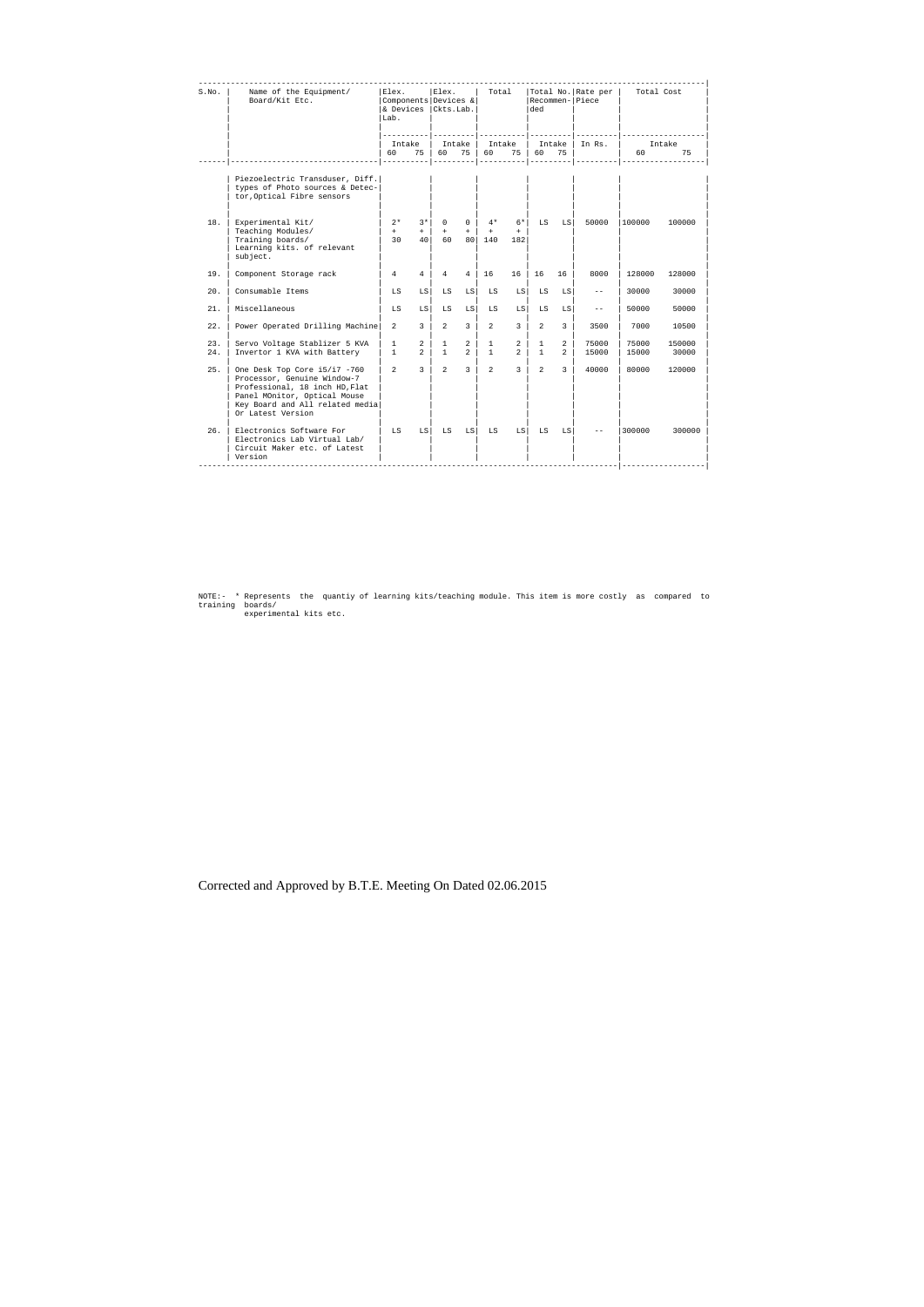#### DIGITAL ELECTRONICS AND MICROPROCESSOR LAB

# Principles of Digital Electronics Lab. (Second Year) Microprocessors And Applications Lab. (Third Year)

| S.No. | Name of the Equipment/<br>Board/Kit Etc.                                                                                                                                                                                                                                                                       |                |                |                          | Principles Micropro-<br>of Digital cessors &<br>Eltx. Lab. Applicat-<br>lion Lab. |                | Total           | ded            |                | Total No. Rate per  <br>Recommen-   Piece | Total Cost |              |
|-------|----------------------------------------------------------------------------------------------------------------------------------------------------------------------------------------------------------------------------------------------------------------------------------------------------------------|----------------|----------------|--------------------------|-----------------------------------------------------------------------------------|----------------|-----------------|----------------|----------------|-------------------------------------------|------------|--------------|
|       |                                                                                                                                                                                                                                                                                                                | 60             | Intake<br>75   | 60                       | Intake<br>75                                                                      | 60             | Intake<br>75    | 60             | Intake<br>75   | @ Rs.                                     | 60         | Intake<br>75 |
| 1.    | CRO dual trace with delayed<br>time base, 25 MHz or higher<br>band width.                                                                                                                                                                                                                                      | $\overline{a}$ | $\overline{a}$ | $\overline{\phantom{a}}$ | $-$                                                                               | $\overline{4}$ | $4\overline{ }$ | $\overline{4}$ | 4              | 25000                                     | 100000     | 100000       |
| 2.    | CRO dual trace 100MHz.<br>Digital storage oscilloscope<br>4 Kpts of Memory, 2 Channels<br>with additional external<br>trigger input, Large 15 Cm.<br>colour display, 20 automatic<br>measurement & 4 math function<br>advance triggering selectable<br>video, mask test, USB inter<br>face for PC Connectivity | 2              | $\overline{3}$ |                          |                                                                                   | 2              | $\overline{3}$  | 2              | 3              | 30000                                     | 60000      | 90000        |
| 3.    | CRO dual trace 30 MHz.<br>Accuracy +3%, Variable Cont.<br>For Stable triggering,<br>Slope Positive or Negative<br>Trace Rotation adjustable on<br>front panel, CRT 140 mm Z<br>Modulation                                                                                                                      | $\overline{4}$ | 4              | $\overline{a}$           | 3                                                                                 | 8              | 10              | 6              | 7              | 15000                                     | 90000      | 105000       |
| 4.    | Multimeter, 20 K Ohm/volt<br>sensitivity, 1% accuracy in<br>D.C. voltage range, Max. D.C.<br>voltage range 2500 V, A.C Curr-<br>ent.                                                                                                                                                                           | $\overline{4}$ | 6              |                          |                                                                                   | 6              | 10              | 6              | 8              | 3500                                      | 21000      | 28000        |
| 5.    | Multimeter, Digital hand held<br>$3.5/4.5$ digit, $0.3$ % accuracy<br>1000 V D.C. and 20 m ohm res-<br>istance range protected<br>against transients.                                                                                                                                                          | $\overline{4}$ | 6              | 2                        | $\overline{4}$                                                                    | 8              | 14              | 8              | 10             | 3500                                      | 28000      | 35000        |
| б.    | Logic Probe                                                                                                                                                                                                                                                                                                    | 30             | $35 \mid 10$   |                          | 15                                                                                | 40             | 50              | 40             | 50             | 500                                       | 20000      | 25000        |
| 7.    | Logic board/trainer including<br>+5 Volt, 1Amp + 15 V, 0.3 Amp.<br>power supply and bread board<br>and flexible leads.                                                                                                                                                                                         | 20             | 28             | $\overline{\phantom{a}}$ | $\overline{\phantom{0}}$                                                          | 20             | 28              | 20             | 28             | 5000                                      | 100000     | 140000       |
| 8.    | Microprocessor trainer kits<br>with 8085 system (EC 85 or<br>similar).                                                                                                                                                                                                                                         |                |                | 16                       | 20                                                                                | 16             | 20              | 16             | 20             | 12000                                     | 192000     | 240000       |
| 9.    | Component rack 144 tray (small)<br>& 24 large tray.                                                                                                                                                                                                                                                            | $\overline{4}$ | $\overline{4}$ | $\overline{a}$           | $\overline{a}$                                                                    | 6              | 6               | 6              | 6              | 8000                                      | 48000      | 48000        |
| 10.   | Consumable material such as<br>components ICs, resistors<br>transistors etc.                                                                                                                                                                                                                                   | LS             | LS             | LS                       | LS                                                                                | LS             | LS              | LS             | LS             |                                           | 80000      |              |
| 11.   | Miscellaneous                                                                                                                                                                                                                                                                                                  | LS             | LS             | LS.                      | $_{\rm LS}$                                                                       | LS             | LS              | LS             | LS             | $\qquad \qquad -$                         | 100000     |              |
| 12.   | Micro Controller Kits/PLC                                                                                                                                                                                                                                                                                      | LS             | LS             | LS                       | $_{\rm LS}$                                                                       | LS             | LS              | LS             | LS             | $ -$                                      | 50000      |              |
| 13.   | Trainer Kits of Universal Shift<br>Register (SISO, SIPO, PIPO, PISO)<br>Decade Counter, Universal<br>Counter(Up, Down & Updown) &<br>Different Flip Flops                                                                                                                                                      | LS             | LS             | $\overline{\phantom{a}}$ | $\overline{\phantom{a}}$                                                          | LS             | LS              | LS             | LS             | $- -$                                     | 50000      |              |
| 14.   | Dual power supply (0-30v/.5amp)                                                                                                                                                                                                                                                                                |                |                | $\overline{a}$           |                                                                                   | 4              | 6               | $\overline{4}$ | 6              | 5000                                      | 20000      | 30000        |
| 15.   | Minimum 12 line electronic<br>telephone exchange with teleph-<br>one instrument sets and<br>power supply (Cardless)                                                                                                                                                                                            |                |                |                          |                                                                                   | 2              | 2               | $\overline{a}$ | $\overline{a}$ | 50000                                     | 100000     | 100000       |
|       | 16.   Mobile Phone-GSM 3G/HSDPA<br>Supported with Wi-Fi, Bluetooth<br>Connectivity, Abdroid 2.3<br>Operating System Supported<br>with Colour Display TFT Screen                                                                                                                                                |                |                |                          |                                                                                   | 8              | 8               | 8              | 8              | 15000                                     | 120000     | 120000       |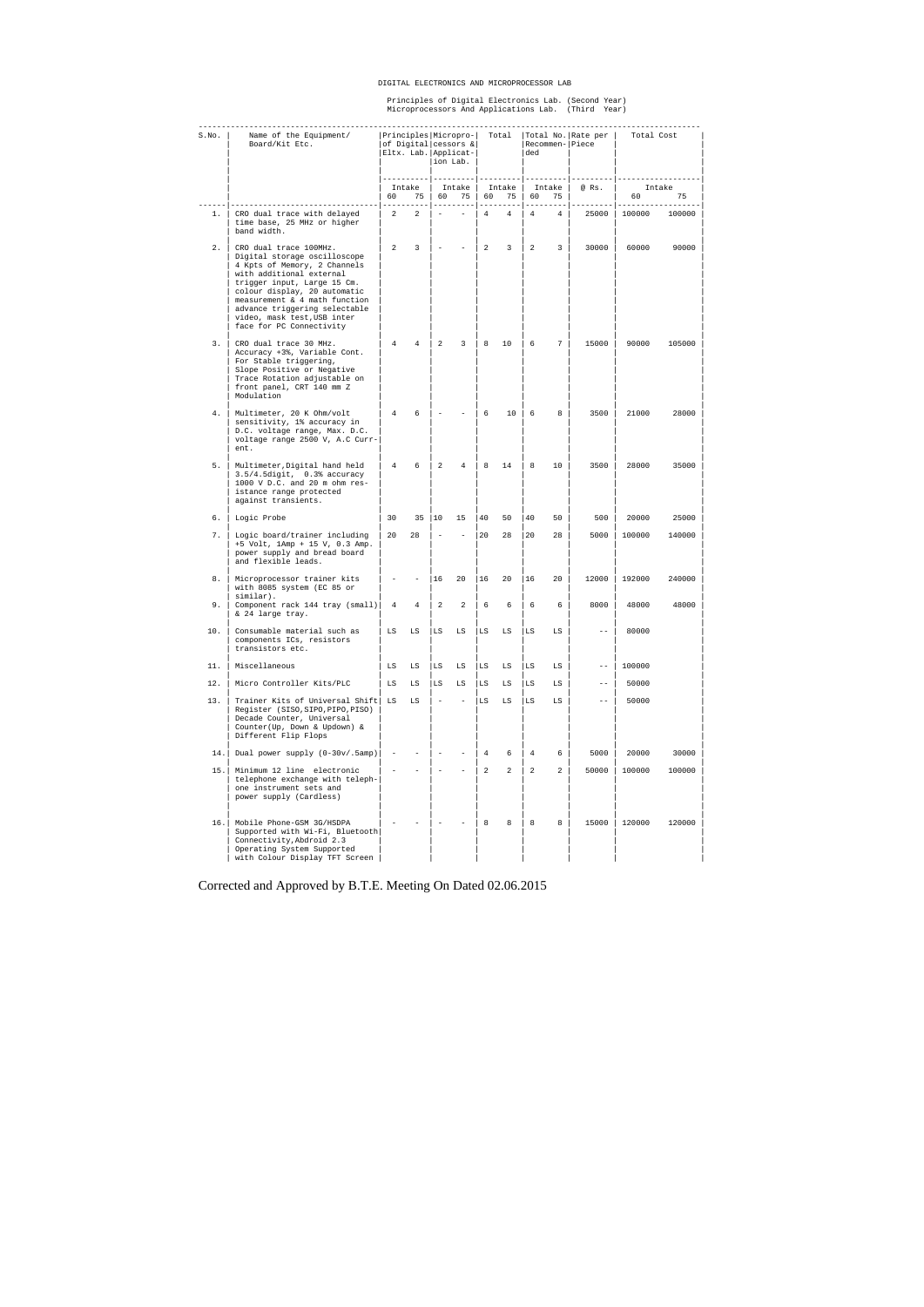| S.No. | Name of the Equipment/<br>Board/Kit Etc.                                                                                                                                                                              |                          |              | ion Lab.                 | of Digital cessors &<br>Eltx. Lab. Applicat- | Principles   Micropro-   Total   Total No.   Rate per |                | Recommen- Piece<br>ded |                |                                  | Total Cost |        |
|-------|-----------------------------------------------------------------------------------------------------------------------------------------------------------------------------------------------------------------------|--------------------------|--------------|--------------------------|----------------------------------------------|-------------------------------------------------------|----------------|------------------------|----------------|----------------------------------|------------|--------|
|       |                                                                                                                                                                                                                       |                          | Intake       |                          |                                              |                                                       |                |                        |                | Intake   Intake   Intake   @ Rs. |            | Intake |
|       | ---------------------------                                                                                                                                                                                           | 60                       | 75 l         | 60                       | 75                                           |                                                       | 60 75 60       |                        | 75             |                                  | 60 -       | 75     |
|       | with SD Memory Card, Battery<br>1300 mAH or Higher                                                                                                                                                                    |                          |              |                          |                                              |                                                       |                |                        |                |                                  |            |        |
| 17.1  | Tablet PC-Min 7 inch Capactive<br>Touch Screen, Android 4.0 or<br>Upper Operating System, 2D/3D<br>Graphic Processor, 4GB internal<br>Memory Expendable upto 40GB<br>with Front Camera, Battery<br>2800 mAH or Higher |                          |              | $\overline{\phantom{0}}$ |                                              | 8                                                     | $\mathsf{R}$   | 8                      | 8              | $1000$ $\vert$                   | 8000       | 8000   |
| 18.1  | Experimental Kits for demonstr-<br>ating ASK, FSk, PSK circuits                                                                                                                                                       |                          |              |                          |                                              | $\overline{2}$                                        | $\overline{2}$ | $\overline{a}$         | $\overline{a}$ | 80000                            | 160000     | 160000 |
| 19.1  | Experimental Kits for Optical<br>Fibre Communication                                                                                                                                                                  |                          |              |                          |                                              | LS                                                    |                |                        |                | LS                               | 100000     |        |
|       | 20.   Mobiles Phones Trainer Kit<br>with Fault Finding Facilities,<br>Various Test Point Faculties                                                                                                                    |                          |              |                          |                                              | $\overline{4}$                                        | $\overline{4}$ | $\overline{2}$         | $\overline{2}$ | 25000                            | 50000      | 50000  |
|       | 21. Computers System Dual Core<br>i5/i7 with internet connection<br>and UPS                                                                                                                                           |                          |              |                          |                                              | $\overline{2}$                                        | $\overline{2}$ | $\overline{a}$         | $\overline{a}$ | 50000                            | 100000     | 100000 |
| 22.1  | Microprocessor Training Kit of<br>8086                                                                                                                                                                                | $\overline{\phantom{a}}$ |              | $ 12\rangle$             | 15                                           |                                                       |                |                        |                | LS                               | 100000     |        |
| 23.1  | Fax Machine (Multi Function)                                                                                                                                                                                          |                          |              |                          |                                              | $\overline{2}$                                        | $\overline{3}$ | $\overline{2}$         | 3              | 10000                            | 20000      | 30000  |
| 24.   | Universal Data Book                                                                                                                                                                                                   | $\mathbf{1}$             | $\mathbf{1}$ | $\mathbf{1}$             | 1                                            | $\mathbf{1}$                                          | $\mathbf{1}$   | 1                      | $\mathbf{1}$   | 5000                             | 5000       | 5000   |
| 25.1  | Software                                                                                                                                                                                                              |                          |              |                          |                                              |                                                       |                |                        |                | LS                               | 200000     |        |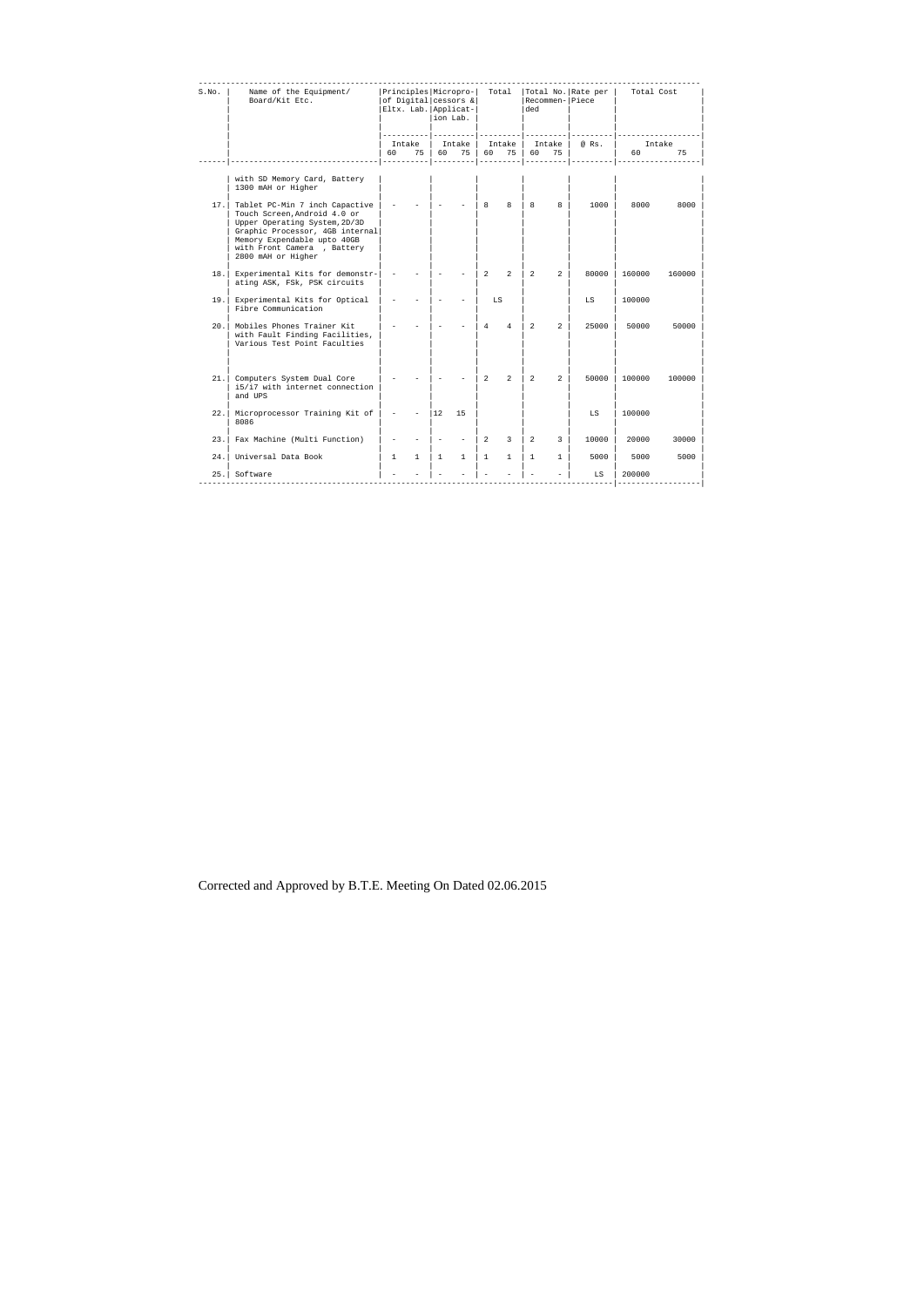#### ELECTRONICS WORKSHOP AND PROJECT LABORATORY

Electronics Workshop Electronics Instruments and Measurements Lab.

| S.No. | Name of the Equipment/<br>Board/Kit Etc.                                                                                                                                                                                                                                                                                                            | Electron-  Electro- <br> ics Work-<br>Shop |                | Inics<br>Inst. &<br>Measurem<br>$ents$ Lab |                            |                | Total<br>ded |                |                  | Total No. Rate per  <br>Recommen-IPiece | Total Cost |              |
|-------|-----------------------------------------------------------------------------------------------------------------------------------------------------------------------------------------------------------------------------------------------------------------------------------------------------------------------------------------------------|--------------------------------------------|----------------|--------------------------------------------|----------------------------|----------------|--------------|----------------|------------------|-----------------------------------------|------------|--------------|
|       |                                                                                                                                                                                                                                                                                                                                                     | 60 —                                       | Intake<br>75   |                                            | Intake<br>60 75            | 60             | Intake<br>75 | 60             | ----------<br>75 | Intake $ $ In Rs.                       | 60 — 10    | Intake<br>75 |
| $1$ . | D C Voltmeter (1K/2K/10K/20K<br>Ohm per Volt)                                                                                                                                                                                                                                                                                                       |                                            |                | 8                                          | 8                          | 8              | 8            | 8              | $8-1$            | 600                                     | 4800       | 4800         |
| 2.    | Gen.purpose multimeter                                                                                                                                                                                                                                                                                                                              | $4\degree$                                 | 6              | 4                                          | 6                          | $ 12\rangle$   | 18           | 8              | 10               | 2500                                    | 20000      | 25000        |
| 3.    | Digital Multimeter                                                                                                                                                                                                                                                                                                                                  | $4\phantom{0}$                             | 6              | 6                                          | 8                          | 14             | 20           | 10             | 12               | 3500                                    | 35000      | 42000        |
| 4.    | Regulated Power Supply Variable   2<br>$0-30$ V; 1 A                                                                                                                                                                                                                                                                                                |                                            | $\overline{2}$ | $4\degree$                                 | 6                          | 14             | 18           | 8              | 10               | 3000                                    | 24000      | 30000        |
| 5.    | Transistor power supply<br>$(+,-$ , Comm) 0-30 V / 1 A variable                                                                                                                                                                                                                                                                                     | $\overline{a}$                             | $\overline{a}$ | $\overline{a}$                             | $\overline{\mathbf{3}}$    | $ 12\rangle$   | 15           | 8              | 10               | 3500                                    | 28000      | 35000        |
| б.    | Unregulated power supply<br>$0-30$ V; 1 A                                                                                                                                                                                                                                                                                                           | $\overline{a}$                             | $\overline{2}$ | 2                                          | $\overline{\phantom{0}}^2$ | $\overline{4}$ | 4            | 2              | $\overline{a}$   | 2500                                    | 10000      | 10000        |
| 7.    | A.F. signal generator.<br>Output Digital AES 75W on a BN<br>connector, AES/EBU on terminal<br>block connector, S/PDIF on a<br>RCA connector and To link<br>balanced Stereo 600 W on a<br>Terminal block connector with<br>power adaptor                                                                                                             | 4                                          | 6              |                                            | 8 10                       | $ 16\rangle$   | 22           | 10             | 12               | 10000                                   | 100000     | 120000       |
| 8.    | RF signal generator<br>Frequency Range 100KHz to 150<br>Mhz in seven steps, accuracy on<br>sacle +5%, RF output min 100mv<br>(upto 30 Mhz), RMS modulation<br>AM, Audio Frequency Range 150<br>Hz-1.5 Khz, Audio output 2V<br>RMS, Ext. Audio Input 50 Hz to<br>20 Khz at less than IV RMS<br>Mains 230 V                                           | 4                                          | 6              | $\begin{vmatrix} 10 & 12 \end{vmatrix}$    |                            | $ 18\rangle$   | 24           | 10             | 12               | 15000                                   | 100000     | 180000       |
| 9.    | Function Generator<br>Operating modes sine, square,<br>triangle and DC output<br>Frequency Range 0.1-1Mhz in<br>seven decade steps, Variable<br>control between steps,<br>Frequency Accuracy +0.5%<br>Display LCD controlled by                                                                                                                     | $\overline{2}$                             | $\overline{3}$ | $\vert$ 2                                  | $\overline{\mathbf{3}}$    | 6              | 9            | $\overline{4}$ | 6                | $25000$                                 | 100000     | 150000       |
|       | micro controller, Main supply<br>200V +10%, 50 Hz output<br>voltage max 10V into 50W,<br>attenuation two step variable                                                                                                                                                                                                                              |                                            |                |                                            |                            |                |              |                |                  |                                         |            |              |
| 10.   | Std. Signal Generator                                                                                                                                                                                                                                                                                                                               | 4                                          | 6              | 2                                          | 2                          | 8              | 11           | $\overline{4}$ | 6                | 15000                                   | 60000      | 90000        |
| 11.   | AC/DC Voltmeter (M.I.type)                                                                                                                                                                                                                                                                                                                          |                                            |                | $\overline{4}$                             | 6                          | $\overline{4}$ | 6            | $\overline{4}$ | 6                | 600                                     | 2400       | 3600         |
| 12.   | CRO 200 Mhz Digital Storage<br>oscilloscope-upto 1GSa/s Simple<br>Rate Memory 4 Kpts or Higher,<br>2 Chennel with additional ext.<br>trigger input, Colour Display<br>15 cm(5.7 inc.) 20 automatic<br>measurement & 4 math function<br>including FFTs, Advance<br>Triggering, Delayed Sweep Mode<br>Mask Test, USB Interface For<br>PC Connectivity |                                            |                | $\overline{4}$                             | $\overline{4}$             | 10             | 14           | 8              | 10               | 35000                                   | 280000     | 350000       |
| 13.   | Dual Trace CRO 100 MHz<br>Digital Storage<br>oscilloscope-upto 1GSa/s Simple<br>Rate Memory 4 Kpts or Higher,<br>2 Chennel with additional ext.<br>trigger input, Colour Display<br>15 cm(5.7 inc.) 20 automatic<br>measurement & 4 math function                                                                                                   |                                            |                | $\overline{4}$                             | $\overline{4}$             | 10             | 14           | 8              | 10               | 35000                                   | 280000     | 350000       |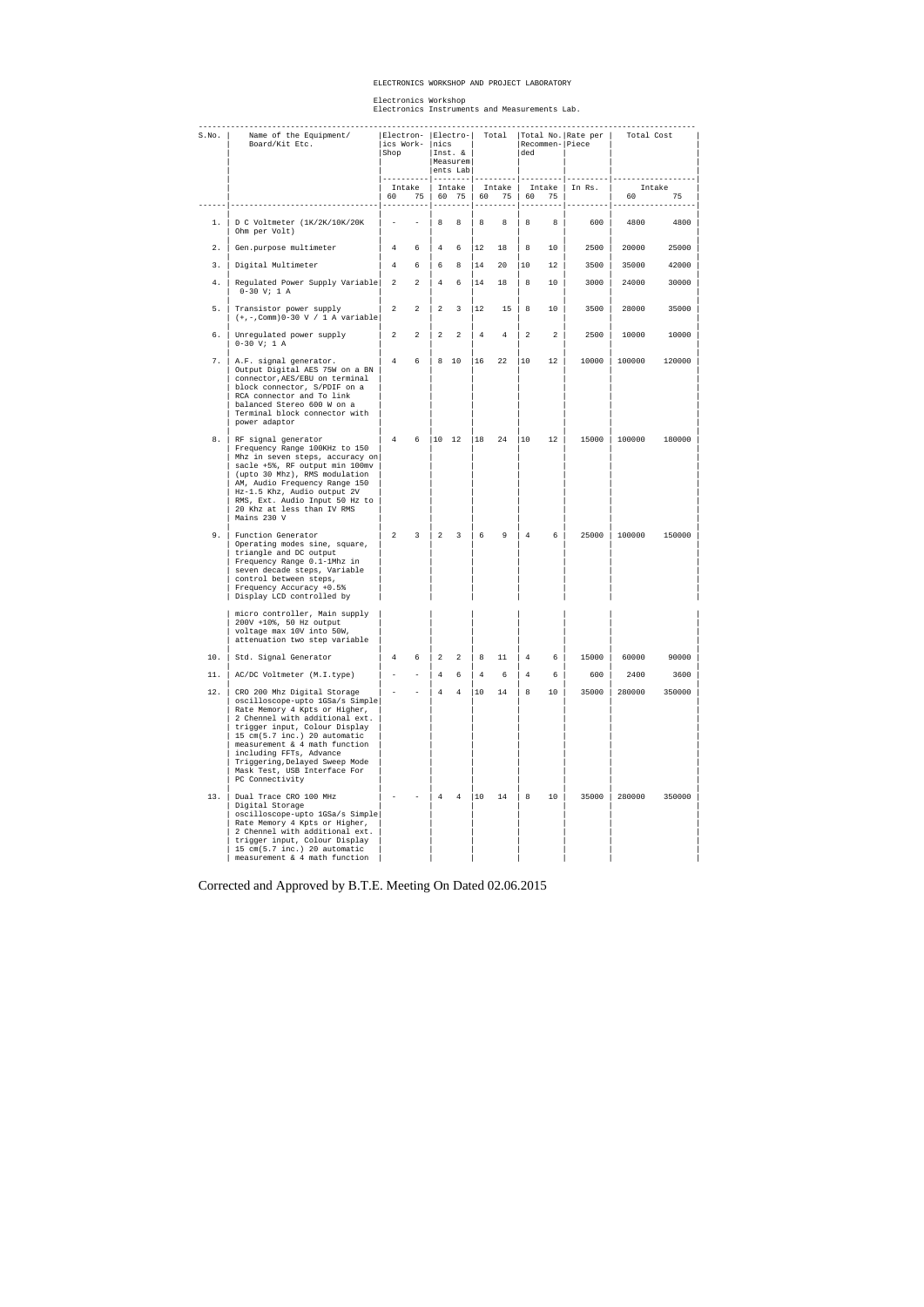|      | including FFTs, Advance<br>Triggering, Delayed Sweep Mode<br>Mask Test, USB Interface For<br>PC Connectivity                                                                                                                                                                                                                                                                 |                          |                          |                          |                          |                |                |                |           |                   |        |        |
|------|------------------------------------------------------------------------------------------------------------------------------------------------------------------------------------------------------------------------------------------------------------------------------------------------------------------------------------------------------------------------------|--------------------------|--------------------------|--------------------------|--------------------------|----------------|----------------|----------------|-----------|-------------------|--------|--------|
| 14.  | Q Meter-8 Digit LED 0.8 inch<br>Height, Range Indicator .999<br>count & Status indicators Via<br>3 LEDs, Measuring Frequency<br>$250$ ms                                                                                                                                                                                                                                     |                          |                          | 2                        | 3                        | 2              | 3              | 2              | 3         | 8000              | 16000  | 24000  |
| 15.  | RLC/Universal Bridge<br>AC/DC Bridge                                                                                                                                                                                                                                                                                                                                         |                          |                          | 2                        | 3                        | 2              | 4              | $\overline{4}$ | 5         | 8000              | 32000  | 40000  |
| 16.  | Universal Digital Freq. Counter                                                                                                                                                                                                                                                                                                                                              | $\overline{\phantom{a}}$ | $\overline{a}$           | 2                        | 3                        | $\overline{4}$ | 6              | $\overline{2}$ | 3         | 20000             | 40000  | 60000  |
| 17.  | Distortion Factor Meter                                                                                                                                                                                                                                                                                                                                                      |                          |                          | $\overline{a}$           | 2                        | 2              | 2              | $\overline{a}$ | 2         | 12000             | 24000  | 24000  |
| 18.  | Decade Resistance Box 4/5/6<br>Dials                                                                                                                                                                                                                                                                                                                                         |                          |                          | $\overline{a}$           | 3                        | $\overline{4}$ | 6              | $\overline{4}$ | 6         | 1500              | 6000   | 9000   |
| 19.  | Decade Cap. Box 4/5/6 Dials                                                                                                                                                                                                                                                                                                                                                  | $\overline{\phantom{a}}$ |                          | $\mathbf{1}$             | 2                        | 2              | $\overline{4}$ | $\overline{a}$ | 3         | 3000              | 6000   | 9500   |
| 20.  | Std. Inductance (Diff. Value)                                                                                                                                                                                                                                                                                                                                                | $\overline{\phantom{0}}$ | $\overline{\phantom{a}}$ | $\overline{4}$           | 6                        | $\overline{4}$ | 6              | $\overline{4}$ | 6         | 600               | 2400   | 3600   |
| 21.  | Charts, Models, displays for<br>safety/rules etc.                                                                                                                                                                                                                                                                                                                            | LS                       | LS                       | L,                       | $\overline{\phantom{0}}$ | LS             | LS             | LS             | LS        | $- -$             | 10000  | 10000  |
| 22.  | Digital Multimeter<br>4.5 Digit Display, AC/DC<br>Voltage, AC/DC Current 20A<br>Resistance, Capacitors<br>Frequency Diode Test,<br>Transistor Test & Continuity<br>Test                                                                                                                                                                                                      | 2                        | 3                        | 6                        | 6                        | 12             | 15             | 6              | 8         | 5000              | 30000  | 40000  |
| 23.  | Single Phase Variac 5 Amp,<br>15 Amp (Oil/Air cool)                                                                                                                                                                                                                                                                                                                          | 4                        | 10                       | 2                        | 4                        | 18             | 22             | 10             | 12        | 5000<br>av.       | 50000  | 60000  |
| 24.  | Calibrated Dual Trace CRO<br>100 Mhz Digital Storage<br>oscilloscope-upto 1GSa/s Simple<br>Rate Memory 4 Kpts or Higher,<br>2 Chennel with additional ext.<br>trigger input, Colour Display<br>15 cm(5.7 inc.) 20 automatic<br>measurement & 4 math function<br>including FFTs, Advance<br>Triggering, Delayed Sweep Mode<br>Mask Test, USB Interface For<br>PC Connectivity | 2                        | 3                        | $\overline{\phantom{0}}$ |                          | 6              | 8              | $\overline{4}$ | 6         | 30000             | 120000 | 180000 |
| 25.  | Tools Kit                                                                                                                                                                                                                                                                                                                                                                    | 20<br>SET                | 30<br>SET                |                          |                          | 40<br>SET      | 60<br>SET      | 30<br>SET      | 40<br>SET | 1500              | 45000  | 60000  |
| 26.1 | Misc. Active Components                                                                                                                                                                                                                                                                                                                                                      | LS                       | $_{\rm LS}$              |                          |                          | LS             | LS             | LS             | LS        | $\qquad \qquad -$ | 15000  |        |
| 27.  | Misc. Accessories as per req.                                                                                                                                                                                                                                                                                                                                                | LS                       | LS                       |                          |                          | LS             | LS             | LS             | LS        | $- -$             | 10000  |        |
| 28.  | Misc. Passive components.                                                                                                                                                                                                                                                                                                                                                    | LS                       | $_{\rm LS}$              |                          |                          | LS             | LS             | LS             | LS        | $-$               | 15000  |        |
| 29.  | Working Models of analog and<br>digital equipment                                                                                                                                                                                                                                                                                                                            | LS                       | $_{\rm LS}$              |                          |                          | LS             | LS             | LS             | LS        | $- -$             | 20000  |        |
| 30.  | Dark room with Camera, Enlarger,<br>Developing setup, Fixing &<br>Printing setup etc.                                                                                                                                                                                                                                                                                        | LS                       | LS                       |                          |                          | LS             | LS             | LS             | LS        | $-$               | 80000  |        |
| 31.  | Manual Etching Setup                                                                                                                                                                                                                                                                                                                                                         | LS                       | $_{\rm LS}$              |                          |                          | LS             | LS             | LS             | LS        | $-$               | 10000  |        |
| 32.  | Mechanised Etching Setup                                                                                                                                                                                                                                                                                                                                                     | LS                       | LS                       |                          | $\overline{a}$           | LS             | LS             | LS             | LS        | $- -$             | 10000  |        |
| 34.  | Drill Machine Power Operated                                                                                                                                                                                                                                                                                                                                                 | 2                        | 3                        |                          |                          | $\overline{4}$ | 8              | $\overline{4}$ | 6         | 3500              | 14000  | 21000  |
| 35.  | PCB Drill Machine                                                                                                                                                                                                                                                                                                                                                            | 2                        | 3                        |                          |                          | 6              | 9              | $\overline{4}$ | 6         | 500               | 2000   | 3000   |
| 36.  | Misc. Items                                                                                                                                                                                                                                                                                                                                                                  | LS                       | LS                       |                          | $\overline{\phantom{a}}$ | LS             | LS             | $_{\rm LS}$    | LS        | $\qquad \qquad -$ | 80000  |        |
| 37.  | Consumable(Not specified above)                                                                                                                                                                                                                                                                                                                                              | LS                       | LS                       | LS                       | LS                       | LS             | LS             | LS             | LS        | $\qquad \qquad -$ | 258000 |        |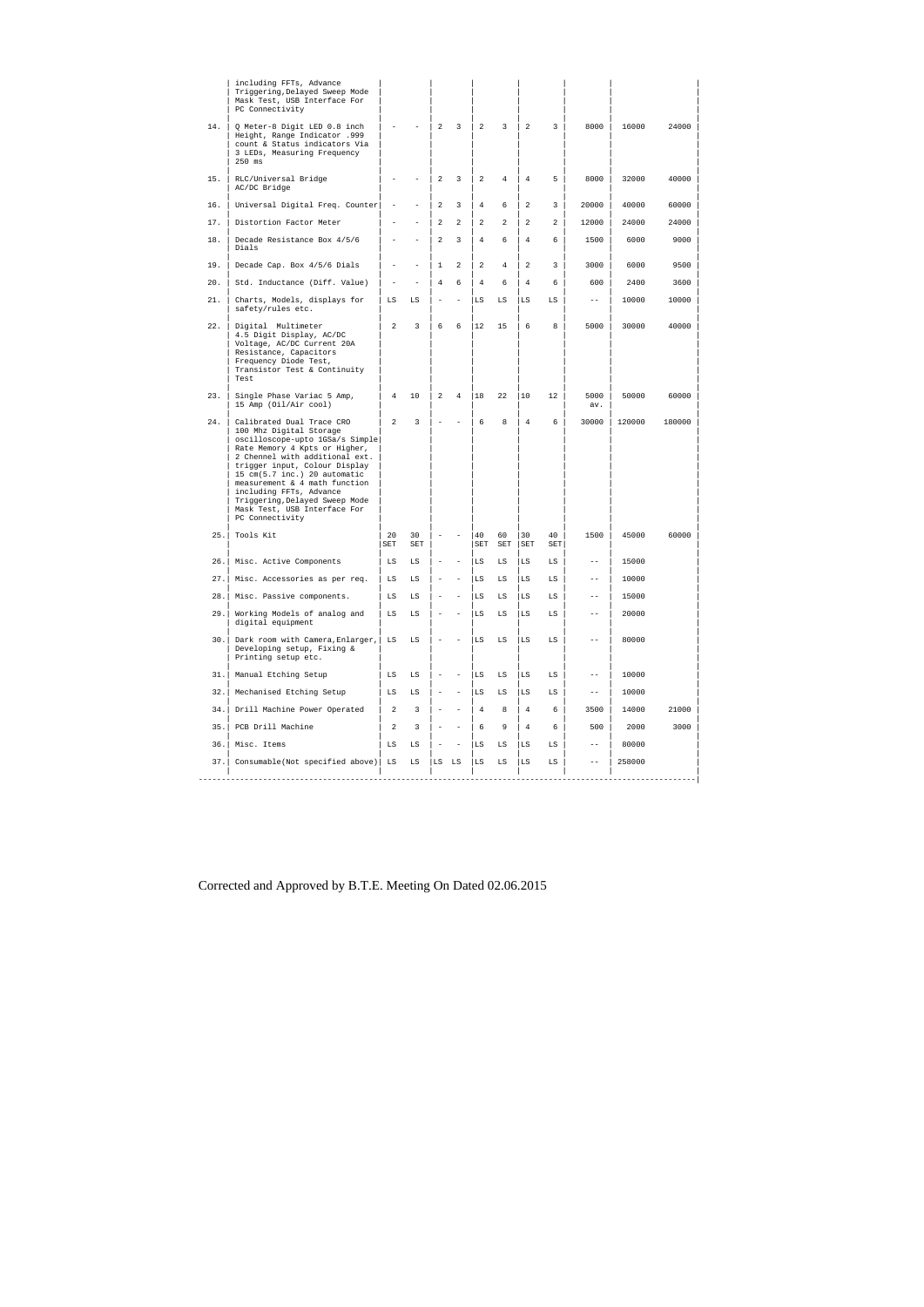## LIST OF EQUIPMENTS

 Only those of the equipments given below which are essentially required for the conduction of practicals mentioned in the curriculum are to be procured by the institutions.

 "Machine/Equipments/Instruments of old BTE list which are not included below are to be retained in the Lab/Shop for Demonstration purpose but not to be demanded fresh for purchase."

## NOTE : Equipment for different shop and lab of latest verson

should be purchased.

I. APPLIED PHYSICS LAB

|            | S.No.Name of Equipment<br>___________________                                                                           | No.            |            | @ Rs. Amt.in Rs.<br>Aprox. Aprox. |
|------------|-------------------------------------------------------------------------------------------------------------------------|----------------|------------|-----------------------------------|
| 1. .       | Brass ball with hook dia<br>1.8 Cm to 2 Cm diameter                                                                     | $\overline{2}$ | 50         | 100                               |
| 2.         | Stop watch least count<br>Least Count 0.1 Sec. (non-megnetic)<br>0.01 sec to 0.001 sec<br>(Electronic Desirable)        | 4              | 750        | 3000                              |
| 3.         | Wall bracket with clamping<br>arrangement<br>8" to 10" length                                                           | 2              | 50         | 100                               |
| 4.         | Meter scale<br>Least count 0.1cm, wooden 1 meter                                                                        | 5              | 40         | 200                               |
| 5.<br>б.   | Meter scale<br>Least count 0.1cm, wooden 50 Cm<br>Searl's conductivity apparatus<br>with copper & steel rods 25 cm      | 5              | 40         | 200                               |
|            | length 4 cm.diameter with all<br>accessaries                                                                            | 2 set          | 1500       | 3000                              |
| 7.         | Constant Level Water Flow<br>Container of one liter capacity<br>vertical stand & rubber tubing                          | $\overline{2}$ | 250        | 500                               |
| 8.         | Thermometer<br>0-110oC(Least count 0.1oC<br>desirable)                                                                  | 4              | 100        | 400                               |
| 9.         | Potentiometer - 10 wires<br>(1 meter length of each<br>wire) with jockey,<br>sunmoical top                              | 4              | 750        | 3000                              |
| 10.        | Moving coil galvenometer<br>30-0-30 with moving mounting                                                                | 5              | 300        | 1500                              |
| 11.        | Rheostat 50 ohm., 100 Ohm., 150 Ohm. 16<br>capacity                                                                     |                | 300        | 4800                              |
| 12.<br>13. | Lead Accumulator 2V, 6V (1 No. Each) 2<br>Meterbridge<br>1 meter length, sunmica top<br>copper strips fitted with scale | 2              | 250<br>300 | 500<br>600                        |
| 14.        | Resistance Coil (Standard)<br>1 ohm. to 10 ohm.                                                                         | 10             | 50         | 500                               |
| 15.        | Moving coil ammeter 0-1 amp.,<br>0-2 amp., 0-5 amp. with mounting                                                       | 8              | 250        | 2000                              |
| 16.        | Moving coil voltmeter 0-1 V., 0-2V<br>0-5 V., 0-10 V. with mounting                                                     | 8              | 250        | 2000                              |
| 17.        | Denial cell<br>with complete accessories                                                                                | $\overline{2}$ | 250        | 500                               |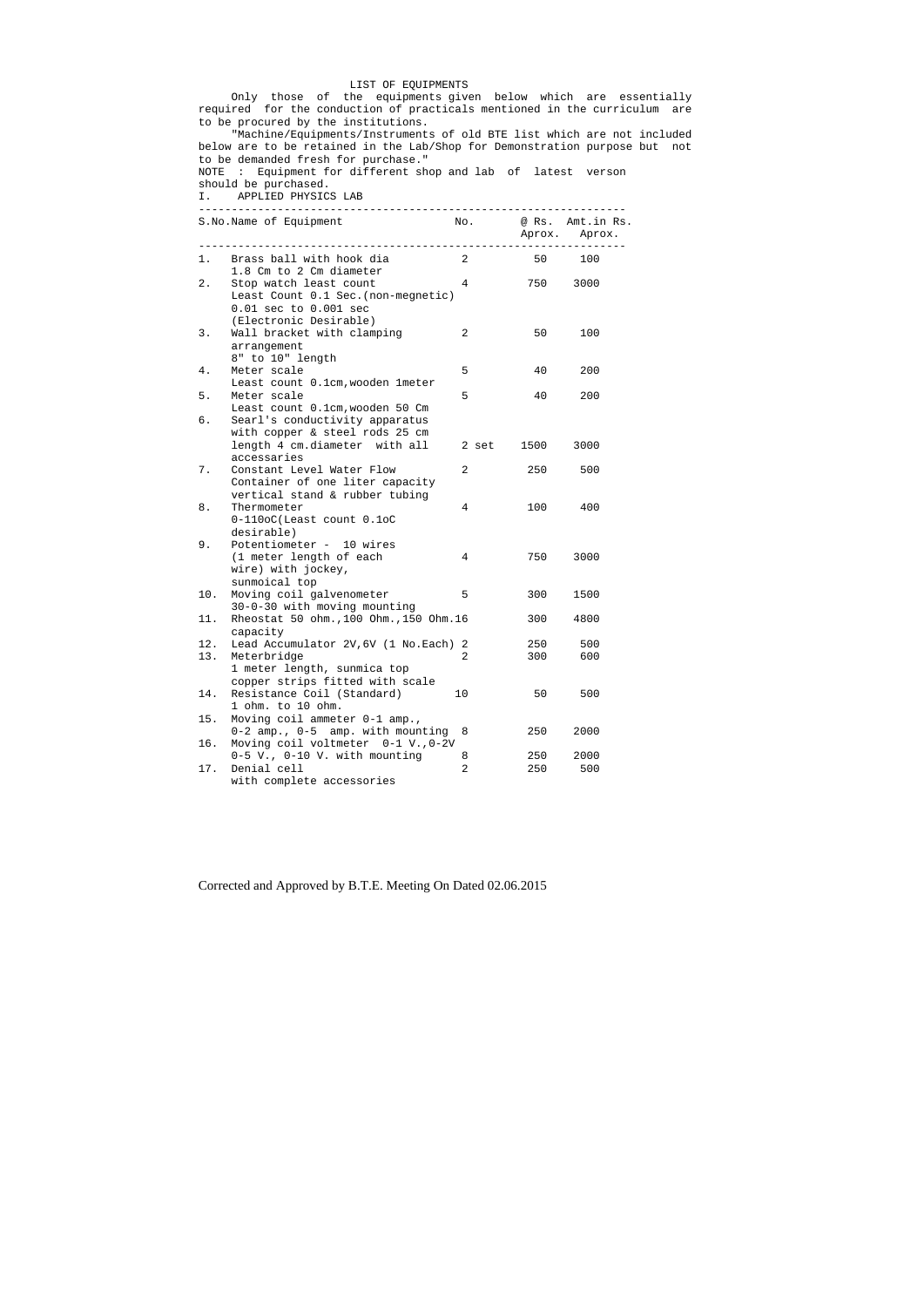|     | ____________________________________<br>S.No.Name of Equipment     |                         |      | No. @ Rs. Amt.in Rs.<br>Aprox. Aprox. |
|-----|--------------------------------------------------------------------|-------------------------|------|---------------------------------------|
|     | 18. Leclaunche Cell<br>with complete accessories                   | $2^{\circ}$             |      | 250 500                               |
| 19. | Standard Cadmium Cell<br>with complete accessories                 | $\overline{a}$          |      | 250 500                               |
| 20. | Battery Charger<br>with complete accessories                       | 1set 1800               |      | 1800                                  |
| 21. | Battery Eliminator Multi range                                     | 2set 750                |      | 1500                                  |
| 22. | Multimeter(Digital)                                                | 1set 800 800            |      |                                       |
| 23. | Carey Foster Bridge                                                | 2set 4500 9000          |      |                                       |
|     | (With all accessories)                                             |                         |      |                                       |
| 24. | Resistance Box (2 No. Each)                                        | $\overline{4}$          | 850  | 3400                                  |
|     | $0-1$ Ohm, $0-100$ Ohm.                                            |                         |      |                                       |
| 25. | Fractional Resistance Box                                          | $\overline{2}$          | 1200 | 2400                                  |
|     | $0-1$ Ohm.                                                         |                         |      |                                       |
| 26. | Post office box Key type                                           | $\overline{\mathbf{2}}$ | 1200 | 2400                                  |
| 27. | Post office box Dial type                                          | 2 1200                  |      | 2400                                  |
| 28. | Resistance Wire(100 Gm.)                                           | 1 lacchi 100            |      | 100                                   |
|     | (Constanton/Maganin)                                               |                         |      |                                       |
| 29. | Connecting Wire Copper(1/2 Kg.) 1 lacchi 700<br>(Cotton Insulated) |                         |      | 700                                   |
| 30. | Screw gauge L.c 1/100 mm                                           | 5set                    |      | 150 750                               |
| 31. | Vernier Callipers L.c. 1/10 mm 5set                                |                         |      | 100 500                               |
| 32. | Appratus for determining character-                                |                         |      |                                       |
|     | stics of P-N junction diode complete                               |                         |      |                                       |
|     | with all accessaries                                               | 2 set 1500 3000         |      |                                       |
| 33. | Resonance Column of steel                                          | 2 1600 3200             |      |                                       |
|     | One Meter length and 3-4 Cm                                        |                         |      |                                       |
|     | diameter fitted with scale                                         |                         |      |                                       |
|     | & water level arrangement                                          |                         |      |                                       |
| 34. | App. for determining coefficient                                   |                         |      |                                       |
|     | of friction on a horrizontal plane 2 set 700                       |                         |      | 1400                                  |
|     | (Complete with all accessories)                                    |                         |      |                                       |
| 35. | Tuning Fork's Sets                                                 | 3set in 1980.           | 350  | 1050                                  |
|     | Set of different frequency                                         |                         |      |                                       |
|     | (with rubber pad)                                                  |                         |      |                                       |
| 36. | Physical balance with weight box                                   | $\mathbf{2}$            | 800  | 1600                                  |
|     | Complete with Fractional weight                                    |                         |      |                                       |
| 37. | Anemometer with counter cup type                                   | $\mathbf 1$             | 1000 | 1000                                  |
| 38. | Spring Force Constant Apparatus                                    | 2                       | 1200 | 2400                                  |
|     | with graduated mirror & pointer,                                   |                         |      |                                       |
|     | weight set with hanger                                             |                         |      |                                       |
| 39. | Viscosity Apparatus<br>(Stock                                      | 2set                    | 1600 | 3200                                  |
|     | law) with steel balls and                                          |                         |      |                                       |
|     | viscous liquid & timer                                             |                         |      |                                       |
| 40. | Thermometer of different range                                     | 10set                   | 100  | 1000                                  |
|     | Mercury thermometer 0-50oC to                                      |                         |      |                                       |
|     | $0-110$ oC                                                         |                         |      |                                       |
| 41. | Wall Thermometer                                                   | 2set                    | 20   | 40                                    |
|     | Alcohal Filled 0-50oC                                              |                         |      |                                       |
| 42. | Sprit Level Technical Type                                         | lset                    | 60   | 60                                    |
| 43. | Drilling Machine                                                   | lset                    | 800  | 800                                   |
|     | Electric with different size<br>bits                               |                         |      |                                       |
| 44. | LPG Gas Burner with Cylinder                                       | lset                    | 800  | 800                                   |
| 45. | Tool Kit with different tools                                      | lset                    | 800  | 800                                   |
|     | Complete                                                           |                         |      |                                       |
| 46. | Lab stools                                                         | 30                      |      |                                       |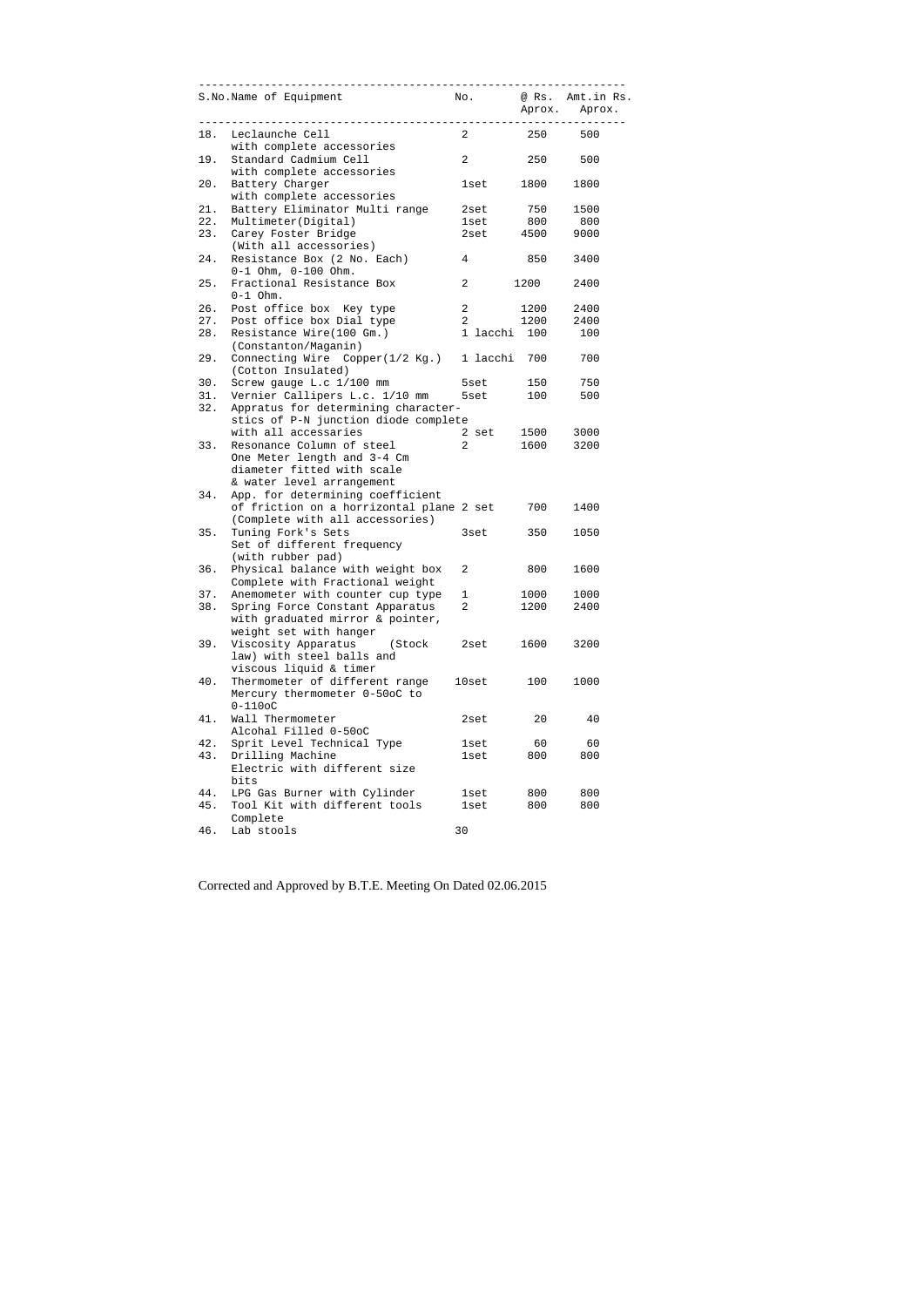| S.No.Name of Equipment                                                                                                   | No.              | @ Rs.<br>Aprox.  | Amt.in Rs.<br>Aprox. |
|--------------------------------------------------------------------------------------------------------------------------|------------------|------------------|----------------------|
| 47.<br>Lab tables<br>48.<br>Plug Keys One Way<br>49.<br>Plug Keys Two Way<br>50<br>Helical Springs - Soft, 10 cm<br>each | 8<br>5<br>5<br>6 | 50<br>100<br>100 | 250<br>500<br>600    |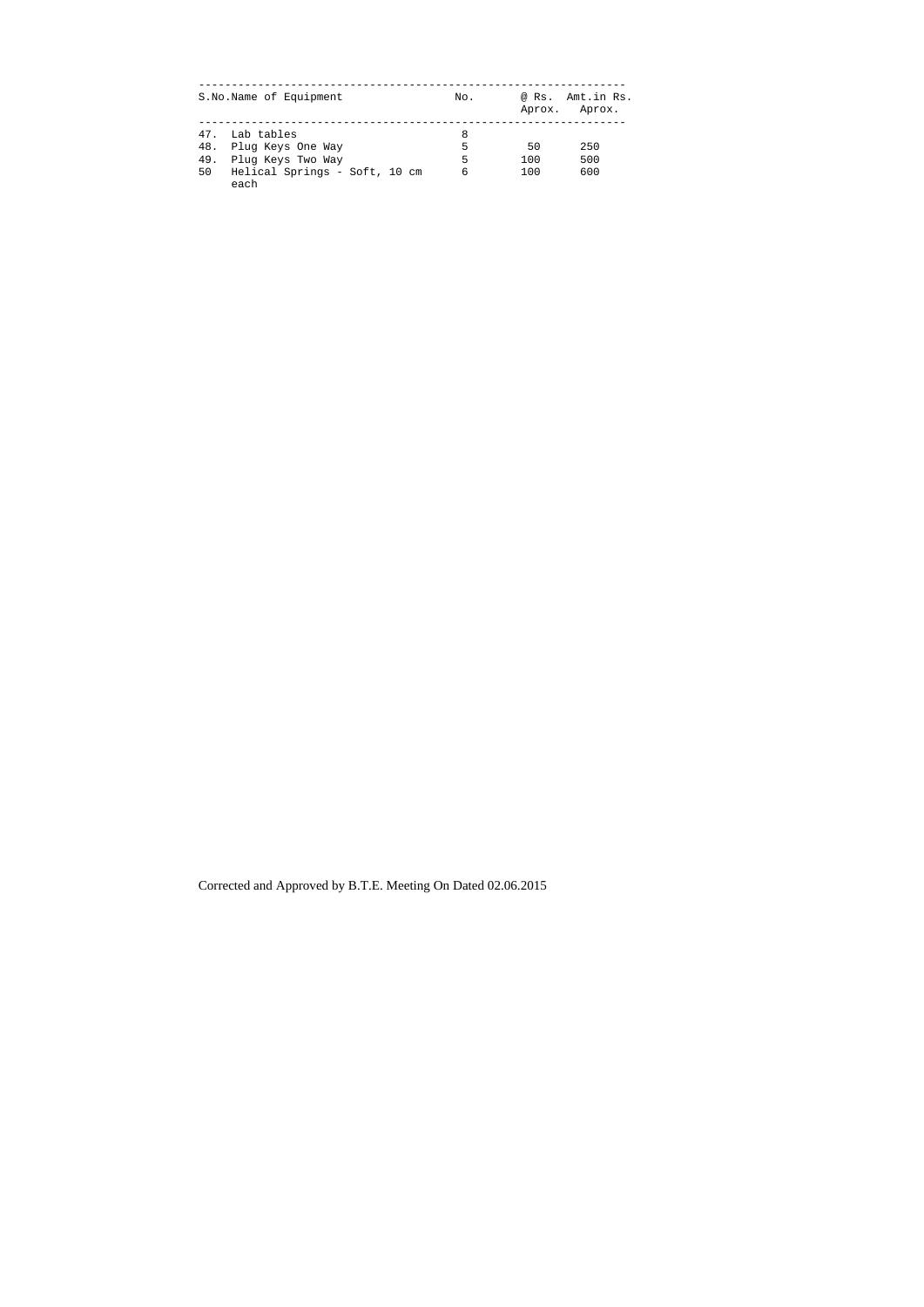## ELECTRICAL ENGINEERING LAB

| Sl. No. | Equipment                                                                                                                                                                                                                                   | Qty.                                               | Price                        |
|---------|---------------------------------------------------------------------------------------------------------------------------------------------------------------------------------------------------------------------------------------------|----------------------------------------------------|------------------------------|
| 1.      | Ammeter -dynamometer type<br>portable, moving coil, permanent<br>magnet 150 mm uniform scale<br>a. Range $0 - 2.5 - 5$ Amp.<br>b. Range $0 - 50$ m A<br>c. Range 0 - 500 mA                                                                 | $\overline{2}$<br>1<br>2                           | 1200<br>500<br>1000          |
| 2.      | Ammeter - moving iron type<br>Portable moving iron permanent<br>magnet, 150 mm uniform scale<br>a. Range $0 - 5$ Amp.<br>b. Range $0 - 10/20$ Amp.<br>c. Range 0 - 500 mA/1000 mA                                                           | $\overline{2}$<br>$\overline{a}$<br>$\overline{2}$ | 1000<br>1000<br>1000         |
| 3.      | Voltmeter dynamometer type<br>portable moving coil permanent<br>magnet 150 mm uniform scale<br>a. Range $0 - 5/10$ V<br>b. Range 0 - 15/30 V<br>c. Range $0 - 50$ mv/100 mv<br>d. Range 0 - 125/500 V<br>e. Range 250/500 V                 | 2<br>1<br>1<br>$\mathbf{1}$                        | 1000<br>1000<br>1000<br>1000 |
| 4.      | Digital multimeter<br>3.5 digit - display<br>D.C. voltage 0 - 1000 V in 5 steps<br>A.C. voltage 0 - 750 V in 5 steps<br>Resistance 0 - 20 M ohm in 6 steps<br>$D.C. 0 - 10 A in 6 steps$<br>$A.C. 0 - 10 A in 6 steps$<br>Power supply 9 V. | $\mathbf{1}$                                       | 3000                         |
| 5.      | Analog multimeter (Portable)<br>D.C. Voltage 0 0 1000 V<br>AC Voltage 0 2/5/10/25/100/250/1100 V.<br>Resistance 0 200 M ohm<br>DC 0 - 50 micro Amp./1 mA/10 mA/100mA/1A/10A<br>AC 0 - 100 mA/1A/25 A/10A                                    | 1                                                  | 1000                         |
| б.      | Wattmeter single phase (LPF= 0.2)<br>portable dynamometer type, scale 150 mm<br>current range 0 - 5/10 Amps<br>voltage Range $0 - 250/500$ V                                                                                                | $\overline{2}$                                     | 5000                         |
| 7.      | Decade resistance box<br>constantan coils, single dial<br>10x10, 10x100, 10x1000, 10x10,000 ohms                                                                                                                                            | 1                                                  | 1000                         |
| 8.      | Continuously variable 0 - 1000 micro<br>farad, 250 V                                                                                                                                                                                        | 1                                                  | 1000                         |
| 9.      | Energymeter single phase<br>induction type, industrial<br>grade 5 A or 10 A, 250 V, 50 Hz.                                                                                                                                                  | 1                                                  | 2000                         |
| 10.     | Energymeter (Substandard)<br>single phase, induction type                                                                                                                                                                                   | 1                                                  | 3000                         |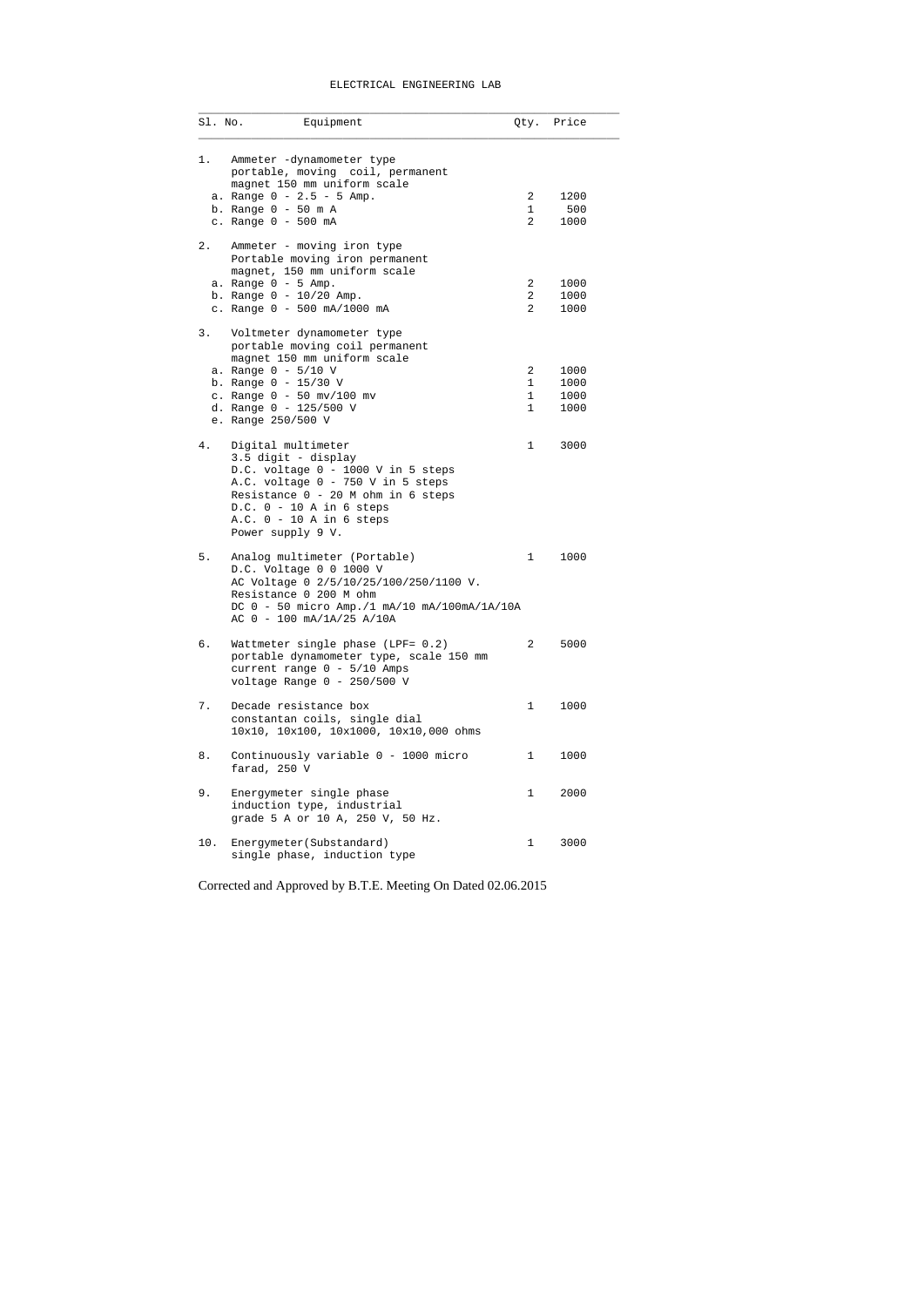5 A/10A, 250 V, 50 Hz.

| 11. | Power factor meter<br>dynamometer type, eddy current<br>damping, 50 Hz, scale length 150 mm<br>range upto 20 amp, voltage range<br>300 V 10 F. range 0.5 log, unity 0.5 load.                      | $\mathbf 1$  | 5000 |
|-----|----------------------------------------------------------------------------------------------------------------------------------------------------------------------------------------------------|--------------|------|
| 12. | Frequency meter (Reed type)<br>230 V, range for having 21 reeds<br>for $40-60$ Hz range.                                                                                                           | $\mathbf{1}$ | 500  |
| 13. | Rheostat<br>sliding rheostats wound with<br>evenly oxidised iron free nickel<br>copper on vitreous enamelled round<br>steel tube 150 ohms 2 Amps.                                                  | $\mathbf 1$  | 600  |
|     | 110 ohms 2.5 Amps.                                                                                                                                                                                 | $\mathbf 1$  | 600  |
| 14. | Variable inductor<br>single phase, 250 V, 2.5 KVAr<br>continuously variable                                                                                                                        | $\mathbf 1$  | 2000 |
| 15. | Battery charger<br>12 V silicon bridge rectifier<br>AC input 230 V, DC output<br>suitable for charging 6 V And<br>12 V batteries provided with<br>MC voltmeter $0 - 20$ V and<br>ammeter $0 - 5$ A | 1            | 1000 |
|     | 16. Capacitors<br>2.5 microfarod, electrolytic type                                                                                                                                                | 4            | 200  |
| 17. | Q Meter<br>frequency 0 - 30 MHz<br>Q 0 to 500                                                                                                                                                      | $\mathbf{1}$ | 4000 |
| 18. | LCR meter (digital)<br>3.5 digit display<br>capacitance 0 to 20,000 microfarad<br>inductance 0 to 200 Henry<br>resistance 0 to 20 M ohms                                                           | $\mathbf{1}$ | 8000 |
| 19. | LCR/Q bridge<br>capable of measuring resistance,<br>inductance and capacitance of<br>range 8 amps, 0.012 to 10 M ohms,<br>4 to 10,000 H, 0.5 pico farad to 10 F.                                   | $1 \quad$    | 5000 |
| 20. | Kelvin double bridge<br>10 x 0.1 ohms circular slide wire<br>devided into 200 equal parts                                                                                                          |              |      |
|     | 21. Energy meter 3 phase<br>induction type, 4 wire, industrial<br>grade, 50 Hz, 10 A, 440 Volt                                                                                                     | $1 \quad$    | 5000 |
| 22. | Energy meter (Sub standard)<br>3 phase, 4 wire, 440 V, 10A, 50 Hz<br>induction type.                                                                                                               |              |      |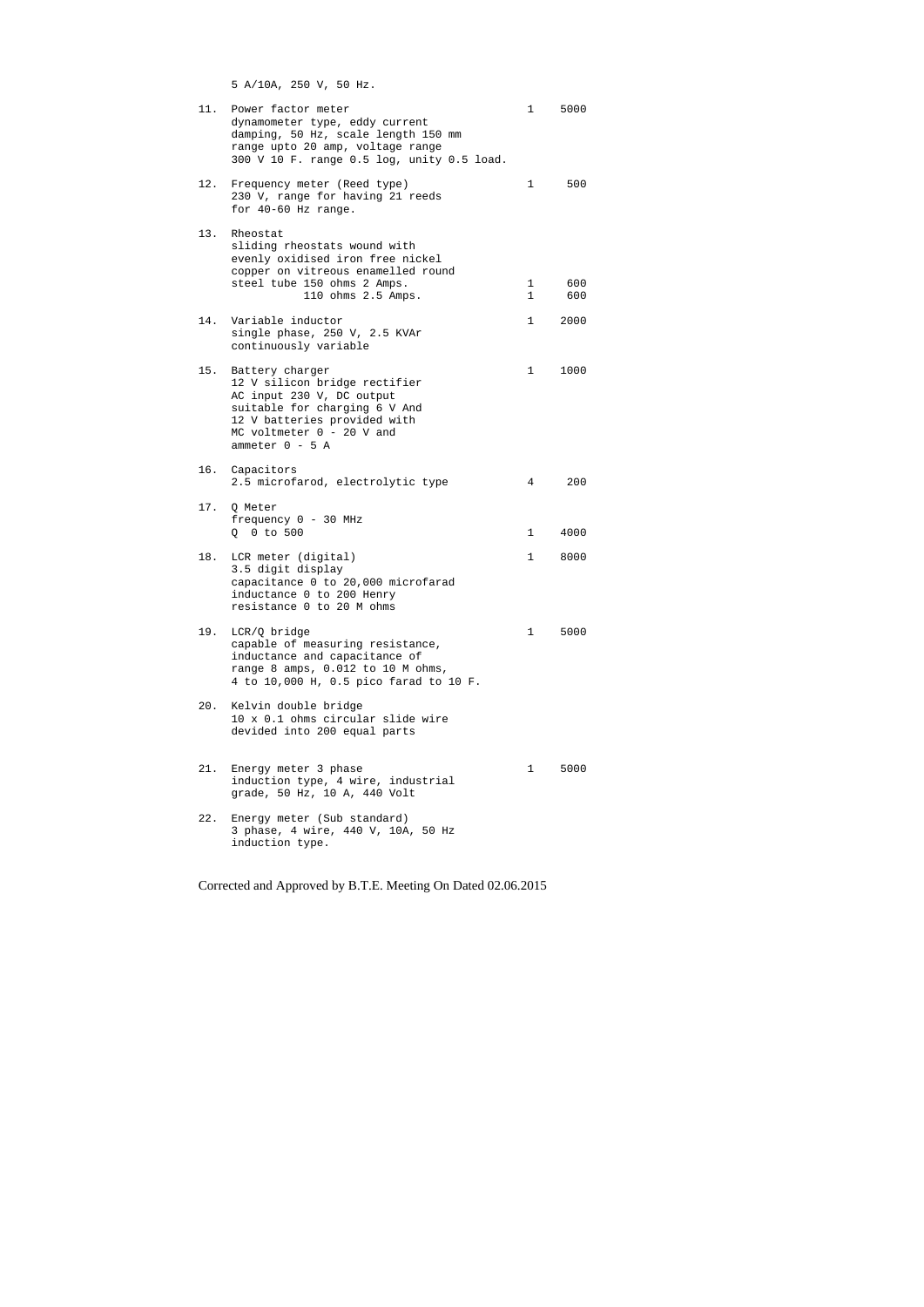| 23. | Transformer single phase<br>core type, 230/110 V, 1 KVA, 50 Hz.                                                                                                                      | 1                                                                         | 5000                                 |
|-----|--------------------------------------------------------------------------------------------------------------------------------------------------------------------------------------|---------------------------------------------------------------------------|--------------------------------------|
|     | 24. Universal shunt<br>$0 - 75 A$                                                                                                                                                    | $\mathbf 1$                                                               | 2000                                 |
| 25. | Current transformer<br>10/25/50/5A as per IS 4201/1967<br>and 2705/1981                                                                                                              | $\mathbf{1}$                                                              | 2000                                 |
| 26. | Potential transformer<br>10 VA, 415/110 V as per IS<br>4201/1967 and 2705/1981                                                                                                       | 1                                                                         | 2000                                 |
| 27. | Maxwells bridge                                                                                                                                                                      | 1                                                                         | 1000                                 |
| 28. | Laboratory D.C. power supply (220 V)<br>static converter input from 3 phase<br>50 Hz, 415 volts A.C., output rating<br>of 200 vatts to 260 watts, 50 amps,<br>continuously varibale. | 1                                                                         | 50,000                               |
| 29. | Watt meter 3 phase induction<br>type 2 element<br>voltage range 0/300/600 V<br>current range 0/5/10 A                                                                                | 1                                                                         | 2000                                 |
| 30. | Frequency meter - portable<br>(Reed type) 45-55 Hz<br>with 21 reeds                                                                                                                  | 1                                                                         | 2000                                 |
|     | Frequency meter digital portable<br>3.5 digit LED display range 20-99 Hz                                                                                                             | $\mathbf{1}$                                                              | 2000                                 |
| 31. | Phase sequence indicator (Rotary)<br>3 phase, 415 V, 50 Hz                                                                                                                           | $\mathbf{1}$                                                              | 1000                                 |
| 32. | Phase sequence indicator (Indicating type)<br>3 phase, 400 V, 50 Hz                                                                                                                  | $\mathbf{1}$                                                              | 1000                                 |
| 33. | Galvanometer centre zero<br>response time 1.8 sec.                                                                                                                                   | $\mathbf{1}$                                                              | 1000                                 |
| 34. | VAR meter<br>$1/5$ A, 300/600 V                                                                                                                                                      | $\mathbf{1}$                                                              | 2000                                 |
| 35. | Wire wound rheostats<br>15<br>ohms, 10 A<br>100<br>ohms, 5 A<br>ohms, 5 A<br>250<br>ohms, 0.5 A<br>1000<br>ohms, 0.1 A<br>2500                                                       | 2<br>$\overline{c}$<br>$\overline{a}$<br>$\overline{a}$<br>$\overline{2}$ | 1200<br>1200<br>1200<br>1200<br>1200 |
| 36. | Stop watch<br>least count 0.01 Sec.                                                                                                                                                  | 2                                                                         | 2000                                 |
| 37. | Stop watch (digital)<br>LED                                                                                                                                                          | 2                                                                         | 2000                                 |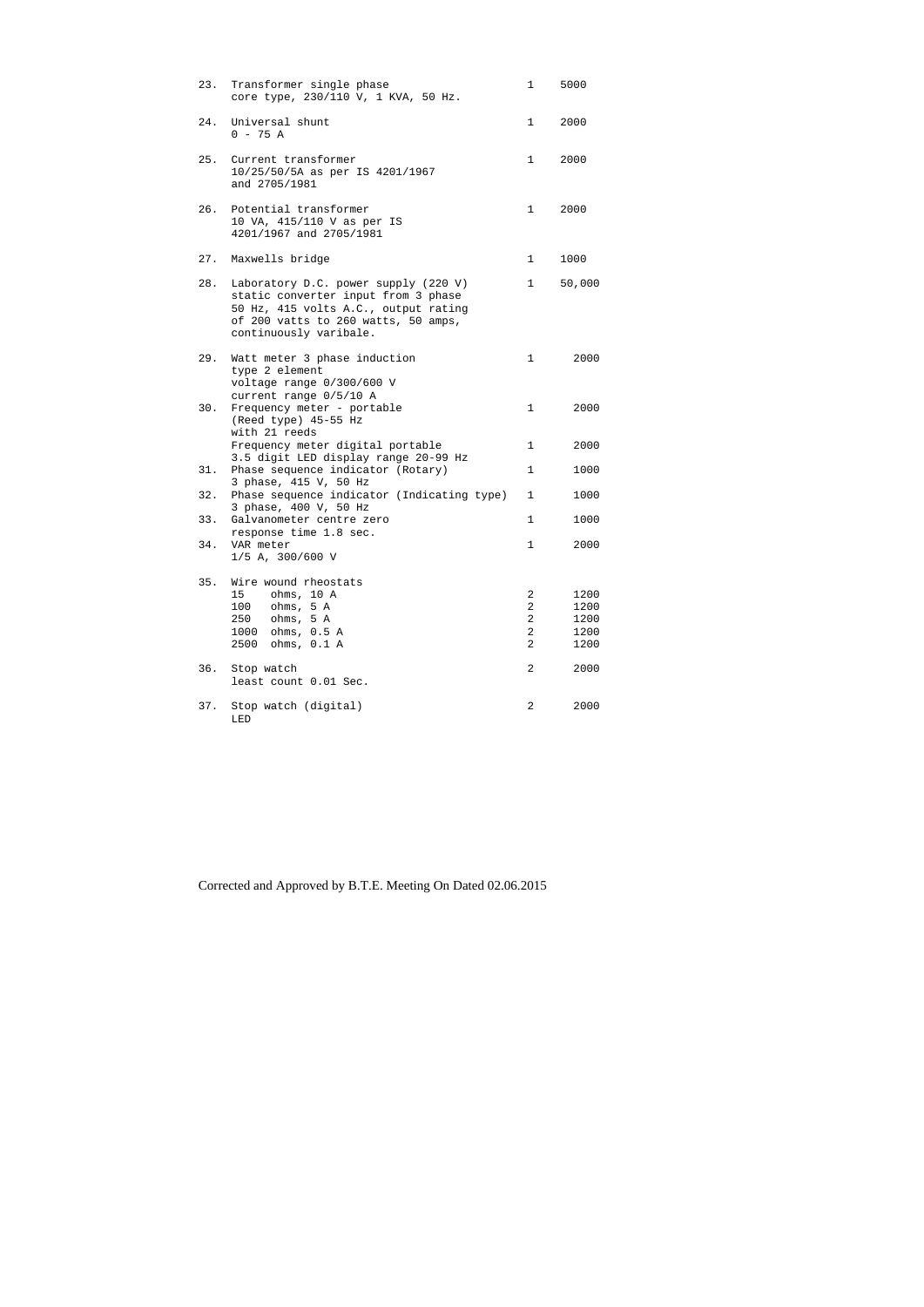## COMPUTER CENTRE

| S.No. | DESCRIPTION                                                                                                                                                                                                                                                                                                                                                                                                                                                                                  | QTY. | APPROX. COST                                                             |
|-------|----------------------------------------------------------------------------------------------------------------------------------------------------------------------------------------------------------------------------------------------------------------------------------------------------------------------------------------------------------------------------------------------------------------------------------------------------------------------------------------------|------|--------------------------------------------------------------------------|
| 1.    | Core-2 Quad Processor, 4GB RAM 02 Server 1,20,000=00<br>1 GB SATA HDD, 19" TFT Mointor<br>OS-Windows 2007/2008/Latest Version                                                                                                                                                                                                                                                                                                                                                                |      | (in Rs.)                                                                 |
| 2.    | General Desktop Computer-Intel i5 60 node 36,00,000=00<br>or Higher, 2GB RAM, 320 GB SATA HDD,<br>17" TFT/LCD/LED Monitor, DVD Wirter<br>Multi Media Kit with Speakers &<br>Microphone Key Board-Multimedia,<br>Mouse- Optical Scroll or Latest,<br>32 Bit PCI ETHERNET CARD (10/100) Mbps,<br>Internet Modem, Pen Drive 16 GB,<br>Pre loaded Windows 2007/2008/latest<br>Pre Loaded Latest Anti Virus<br>with Life time Subscription,<br>Licence Media and Manual with<br>UPS 660 VA<br>OR. |      |                                                                          |
|       | Computer of latest Specification                                                                                                                                                                                                                                                                                                                                                                                                                                                             |      |                                                                          |
| 3.    | Lap Top (Latest Version) with damage<br>Warranty & 3 Hour backup battery                                                                                                                                                                                                                                                                                                                                                                                                                     |      | 04 250000.00                                                             |
| $4$ . | Software (With Licence):                                                                                                                                                                                                                                                                                                                                                                                                                                                                     |      | LS                                                                       |
|       | i.<br>ORACLE 11i/My SQL 5.5 or Latest Window<br>based (30 users) & Development (Latest)<br>VISUAL STUDIO (Professional 2012)<br>ii.<br>iii.<br>MS OFFICE 2010<br>COMPILER 0 'C', C++, JAVA-7<br>iv.<br>Unix & Linux - Red Hat/UBUNTU/Fedora or<br>V.<br>Latest<br>vi.<br>Page Maker, Corel Draw(Full Package),<br>Adobe Reader, Adobe Dream Weaver CS6, Flash<br>Photoshop, Net Beams<br>Tally ERP 9<br>vii.<br>viii. Personal Web Server, HTML, IIS                                         |      |                                                                          |
| 5.    | Hardware                                                                                                                                                                                                                                                                                                                                                                                                                                                                                     |      | 5,00,000.00 LS                                                           |
|       | i. Switch-32 Port<br>ii. Router<br>iii.Hub<br>iv. Ext. Modem<br>v. Wireless N/W Adaptor<br>vi. Series Access Point<br>vii.LAN Cable Meter<br>viii. LAN Cable Analyzer<br>ix. LAN Trainer Board<br>DATA Communication Trainer Board<br>$x$ .<br>ix. Crimping Tool<br>and all other accessories related to<br>Networking                                                                                                                                                                       |      | 02<br>02<br>$04(8$ Port)<br>02<br>02<br>02<br>05<br>05<br>05<br>05<br>15 |
| б.    | Scanner- Flat Bed A4/Auto Lighter<br>(Bit depth 48)                                                                                                                                                                                                                                                                                                                                                                                                                                          |      | 02<br>20,000                                                             |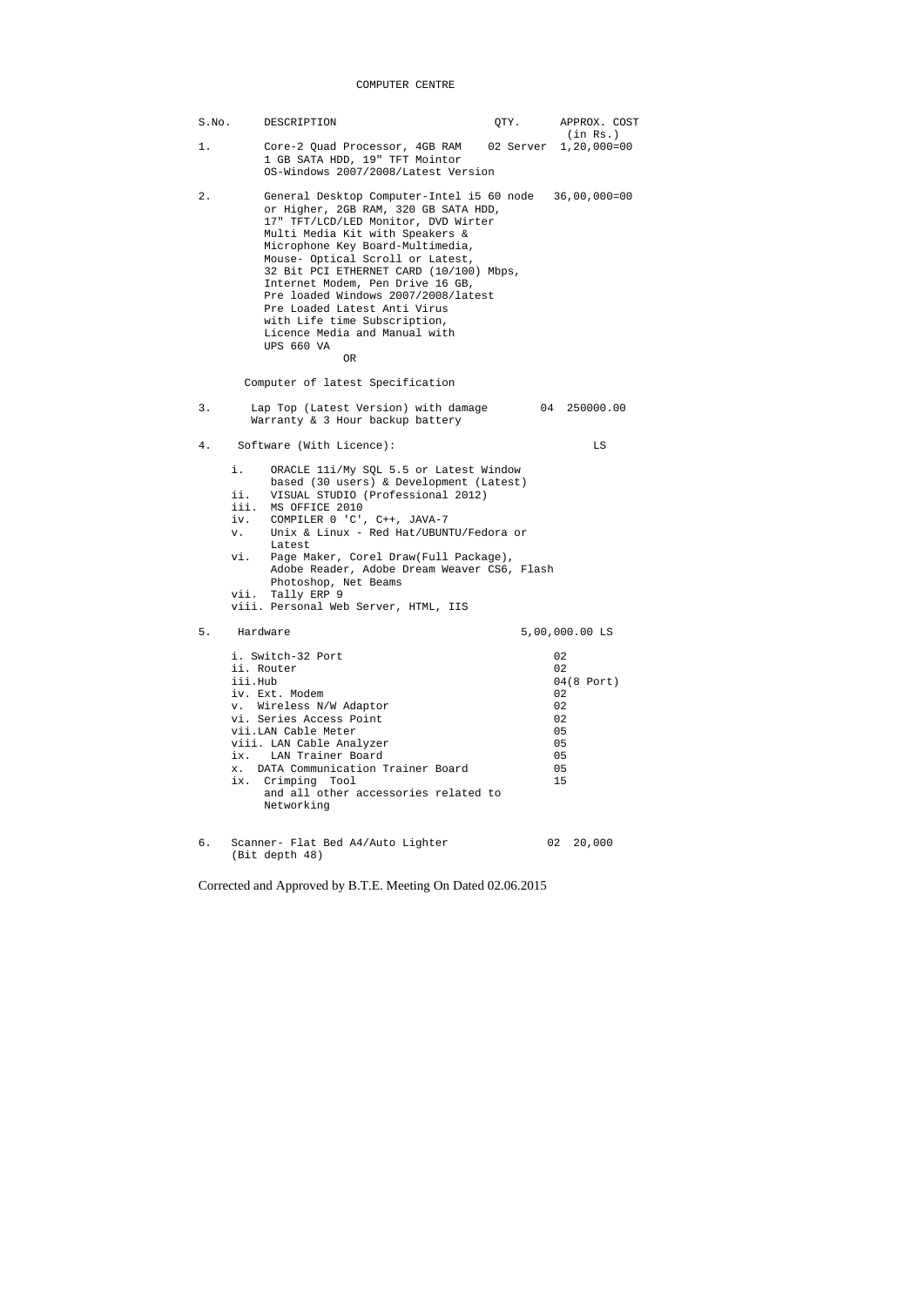| 7.                | 132 Column 600 CPS or faster<br>9 Pin dot matrix printer with<br>500 million character head life                                                                                                          | 02                               | 50,000                                          |
|-------------------|-----------------------------------------------------------------------------------------------------------------------------------------------------------------------------------------------------------|----------------------------------|-------------------------------------------------|
| 8.                | Laser Jet-A4 All In one 20 page<br>per min (2 Each)                                                                                                                                                       |                                  | 04 10,000                                       |
| 9.                | Desk Jet-A4 Photo Smart (2 Each)                                                                                                                                                                          |                                  | 04 40,000                                       |
| 10.               | 5 KVA on line UPS with minimum<br>30 miniute battery backup along<br>with sealed maintenance free<br>batteries. Provision for connecting<br>external batteries with network<br>connectivity. (For 2 Labs) | 04                               | 8,00000                                         |
| 11.               | Split Air Conditioner 1.5 tones<br>capctity with ISI mark alongwith<br>electronic voltage stablizer with<br>over viltage and time delay circuit                                                           |                                  | 08 35,0000                                      |
| 12.               | Room preparation and furniture                                                                                                                                                                            | LS                               |                                                 |
| 13.               | 19" rack, 24-port switch. connector RJ-45<br>Cat-6 cabling for network                                                                                                                                    | LS                               | 10,0000                                         |
|                   | 14. 2 KVA Inverter Cum UPS                                                                                                                                                                                | 02                               | 6,0000                                          |
| 15.               | Digital Camera (Latest Version)                                                                                                                                                                           | 01                               | 20000                                           |
|                   | 16. Fire Extinguisher (2 Kg.)                                                                                                                                                                             | 04                               | 15000                                           |
|                   | 17. Fire Extinguisher (5 Kg.)                                                                                                                                                                             | 04                               | 25000                                           |
|                   | 18. Vaccum Cleaner                                                                                                                                                                                        | 02                               | 25000                                           |
|                   | 19. LCD Projector 3000 Lumen with all<br>accessories                                                                                                                                                      | 02                               | 350000                                          |
| 20.               | Pen Drive 16 GB                                                                                                                                                                                           | 10                               | 10000                                           |
| 21.<br>22.<br>24. | DVD Writer External<br>HDD External 500 GB<br>23. PAD (Latest Configuration)<br>Boardband For Internet (Speed Min. 8mbps)<br>25. USB Modem<br>26. Generator 15 KVA Water Coolent                          | 02<br>02<br>02<br>04<br>02<br>01 | 10000<br>15000<br>15000<br>LS<br>8000<br>450000 |

NOTE : All the above items should be equally distributed in the 2 computer centres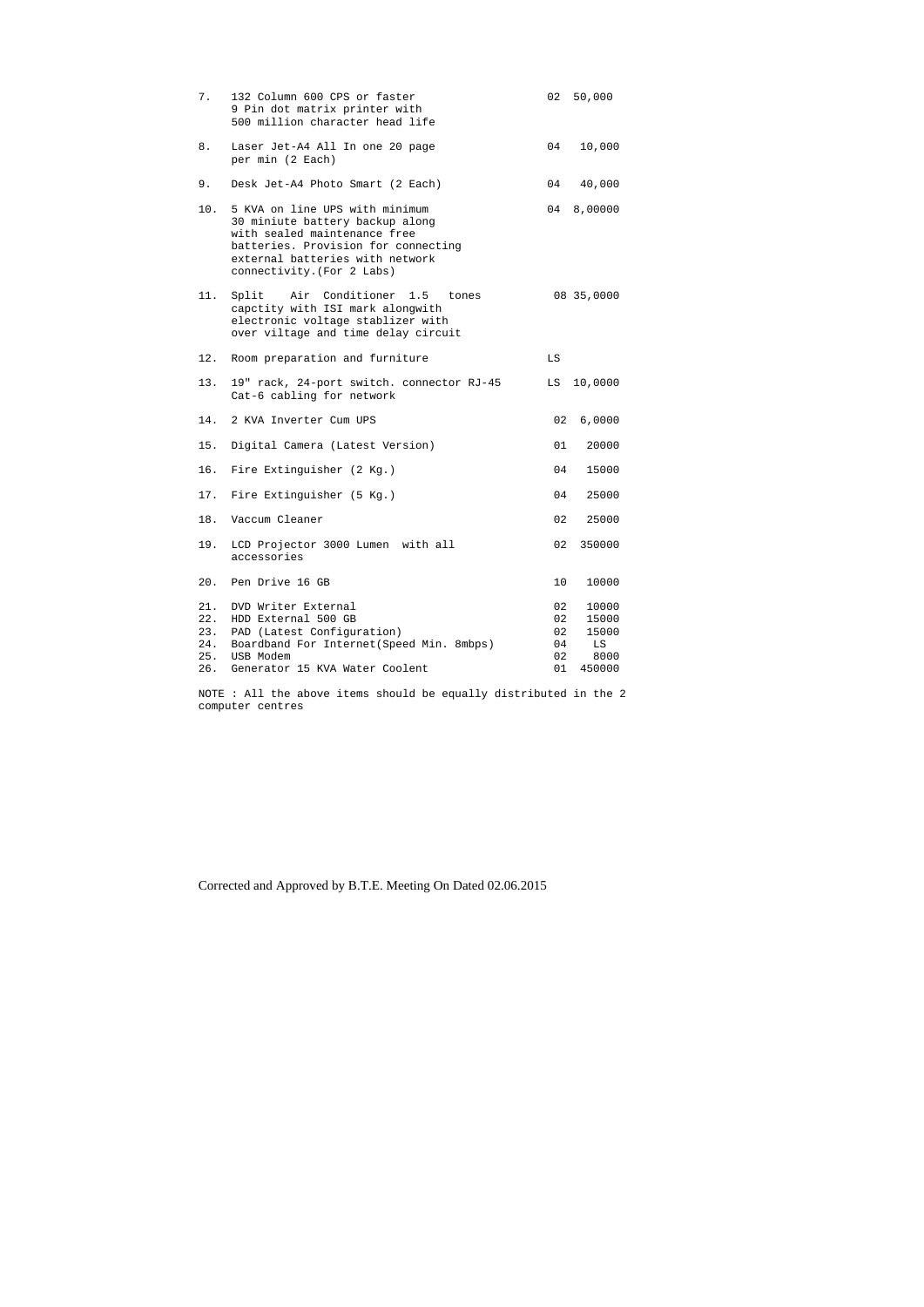| HARDWARE MAINTENANCE & PROJECT LAB |  |  |  |  |
|------------------------------------|--|--|--|--|
|------------------------------------|--|--|--|--|

| S.No. | Descirption                                                                                                                                                                                                                                                                                                                                               |                 | Qty.   Approximate<br>Cost. |
|-------|-----------------------------------------------------------------------------------------------------------------------------------------------------------------------------------------------------------------------------------------------------------------------------------------------------------------------------------------------------------|-----------------|-----------------------------|
| 1.    | Digital Multimeter3 1/2<br>to 4 1/2 digits, 1000<br>Volt DC, 2 Mega Ohm<br>range, Resistance,<br>capacitance, Freq.,<br>Diode, transistor,<br>Continuity testing,<br>AC/DC Change                                                                                                                                                                         | 15              | 55,000                      |
| 2.    | Power Supply Regulated/<br>transistorized 0-30 V                                                                                                                                                                                                                                                                                                          | 15              | 50,000                      |
| 3.    | Intel i5 or Highere-2<br>Processor<br>2 GB RAM, 320 GB HDD,<br>or Higher, CD/DVD Drive                                                                                                                                                                                                                                                                    | 15              | 1000000                     |
| 4.    | Printer (600 cps)<br>a) Dot Matrix<br>b) Desk Jet<br>c) Laser                                                                                                                                                                                                                                                                                             | 3 Each          | 200000                      |
| 5.    | Constant Voltage<br>Transformer                                                                                                                                                                                                                                                                                                                           | 5               | 50,000                      |
| б.    | PC Card Sets<br>(One Mother Board,<br>4 Cards)                                                                                                                                                                                                                                                                                                            | 5               | 50,000                      |
| 7.    | Spike Buster                                                                                                                                                                                                                                                                                                                                              | 15              | 20,000                      |
| 8.    | Trainer Board<br>i. To demonstrate asse- of each<br>mbly & working of<br>multimedia computer<br>system<br>ii.To study mother board<br>with different chip<br>set and processor<br>iii To study Hard Disk<br>(SATA/IDE)<br>iv. To study construction<br>and working of TFT/<br>LCD/LED monitor<br>v. To study dot-matrix,<br>Ink Jet, Laser Jet<br>Printer | 05 Set<br>Board | 500000                      |
| 9.    | Tool Kit                                                                                                                                                                                                                                                                                                                                                  | 15              | 75000                       |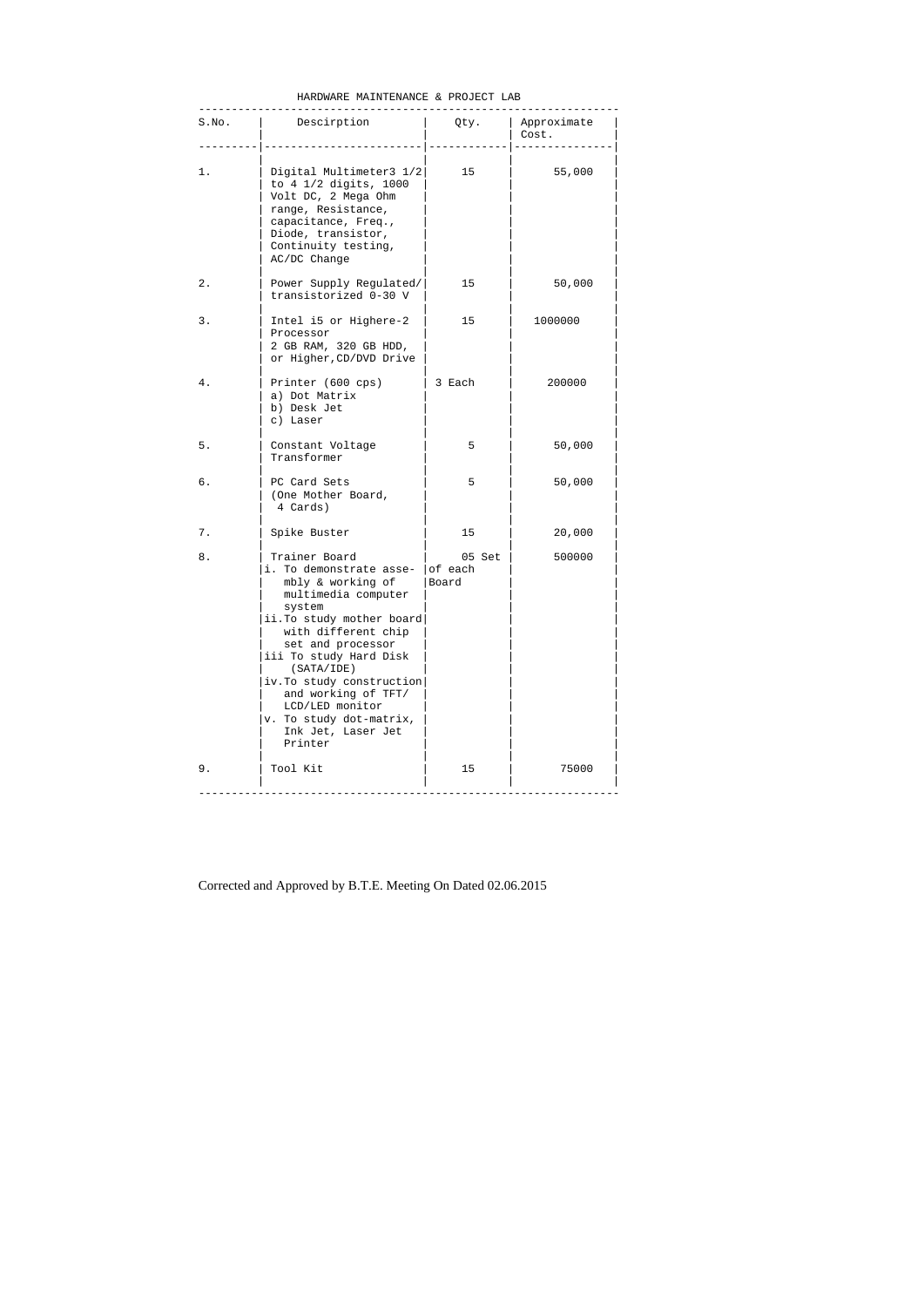7. LEARNING RESOURCE MATERIALS

| $1$ . | LCD Projector with Screen                                                                                                                                                                                   | 1            | 20000 |
|-------|-------------------------------------------------------------------------------------------------------------------------------------------------------------------------------------------------------------|--------------|-------|
| $2$ . | Handicam                                                                                                                                                                                                    | 1            | 30000 |
| 3.    | Cutting, Binding & Stitching<br>equipment.                                                                                                                                                                  | 1            | 30000 |
| 4.    | Desk Top Computer with Internet<br>Core $i5/i7 - 760$ , Processor,<br>Genuine Windiw 7, Professional<br>18 inch HD, Flat Panel Monitor<br>Optical Mouse, Key Board & all<br>related media or latest version | $\mathbf{1}$ | 40000 |
| 5.    | Home Theater<br>Support Disc type CD. CDR/CDRW<br>DVDR/DVDRW, VCD Supported with<br>USB Port Support-DIVX/JPEG/MP3                                                                                          | 1            | 25000 |
| б.    | Commerical P A System<br>16 W-220W output, AC & 24V DC<br>Operated, 5 Mic. & 2 Auxilary<br>input, Speaker output 4 Ohm,<br>8 Ohm, 17 V & 100 V                                                              | $\mathbf{1}$ | 20000 |
| 7.    | Interactive Board                                                                                                                                                                                           |              | 50000 |

## ote :

1. This center will be only one at the institute level irrespective of all branches.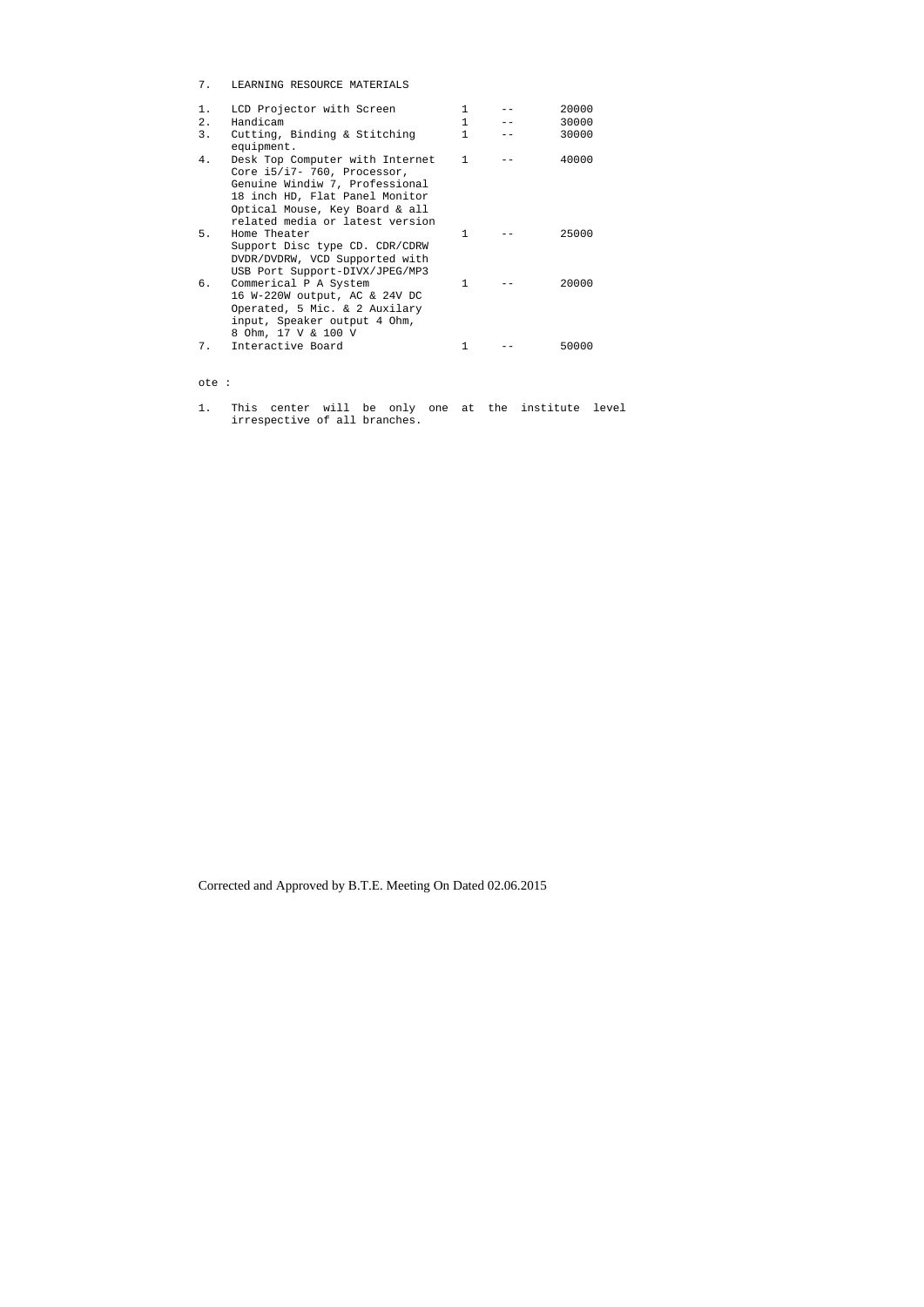## ANNEXURE-QUESTIONNAIRE

| INSTITUTE OF RESEARCH, DEVELOPMENT AND TRAINING U.P. KANPUR -208024 |  |  |  |  |  |
|---------------------------------------------------------------------|--|--|--|--|--|
|---------------------------------------------------------------------|--|--|--|--|--|

- SUBJECT: Questionnaire for ascertaining the job potential and activities of diploma holder in Computer Science (Semester System).
- PURPOSE: To design and develop Three Year (Six Semester) diploma curriculum in Computer Science (Semester System).
- NOTE: 1.Please answer the questions to the points given in the questionnaire. 2.Any other point or suggestion not covered in this questionnaire may be written on a separate paper and enclosed with the questionnaire.

1. Name of the organisation:

- 2.Name & Designation of the officer \_\_\_\_\_\_\_\_\_\_\_\_\_\_\_\_\_\_\_\_\_\_\_\_\_\_\_\_\_ filling the questionnaire
- 3. Name of the department/section/  $\operatorname{shop}$
- 4. Importent functions of the department/section/shop
- 5.Number of diploma holder employees under your charge in the area of \_\_\_\_\_\_\_\_\_\_\_\_\_\_\_\_\_\_\_\_\_\_\_\_\_\_\_\_\_ Computer Science.
- 6.Please give names of modern equipments/machines handled by a diploma holder in Computer Science.
- 1. 2. 3.
- 4. 5. 6. 7.What proficiencies are expected from a diploma holder in Computer Science.
- 1. 2. 3. 4. 5. 6.
- 8.Mention the approximate percentage of the following desired in Diploma teaching.

| 1. Theoretical knowledge |  |
|--------------------------|--|
| 2. Practical knowledge   |  |
| 3. Skill Development     |  |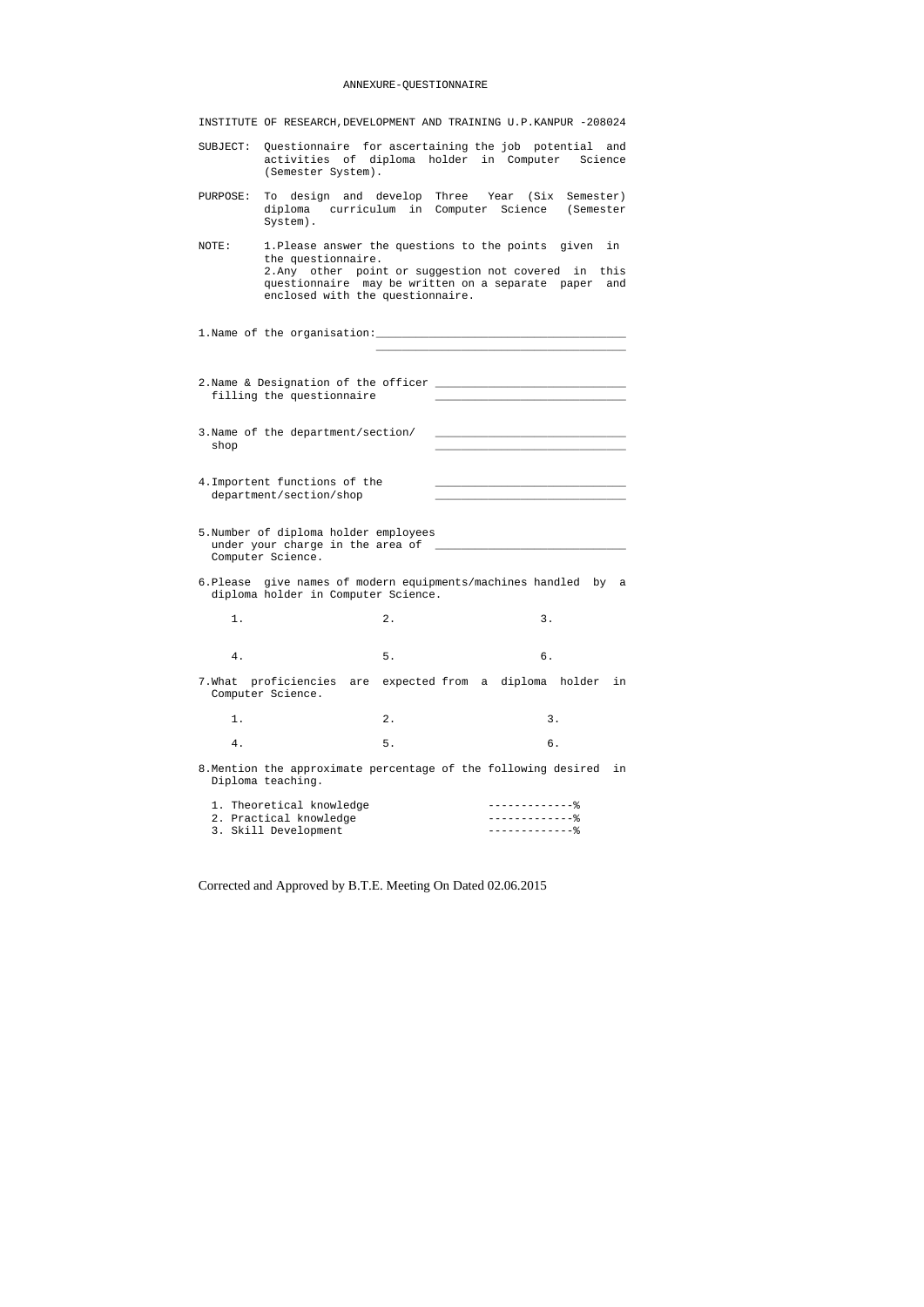|     | should form a part of curriculum.<br>if yes then                                                                                                                                               |                                             | 9.Do you think " on the job training" / Industrial training<br>(Yes/No) |
|-----|------------------------------------------------------------------------------------------------------------------------------------------------------------------------------------------------|---------------------------------------------|-------------------------------------------------------------------------|
|     | (a) Duration of training<br>(b) Mode of training                                                                                                                                               |                                             | 1. Spread over different semesters                                      |
|     |                                                                                                                                                                                                |                                             | 2. After completion of course                                           |
|     |                                                                                                                                                                                                | 3. Any other mode                           |                                                                         |
|     | 10. What mode of recruitment is followed by your organisation.                                                                                                                                 |                                             |                                                                         |
|     | 1. Academic merit<br>2. Written test<br>3. Group discussion<br>4. Interview<br>5. On the job test.                                                                                             |                                             |                                                                         |
|     | diploma holder in Computer Science.                                                                                                                                                            |                                             | 11. Mention the capabilities/ Qualities looked for while recruiting     |
|     | (a) Technical knowledge                                                                                                                                                                        |                                             |                                                                         |
|     | (b) Practical skill<br>(c) Etiquettes and behaviour                                                                                                                                            |                                             | -------------                                                           |
|     | (d) Aptitude                                                                                                                                                                                   |                                             |                                                                         |
|     | (e) Health, habit and social background                                                                                                                                                        |                                             | ______________                                                          |
|     | (f) Institution where trained                                                                                                                                                                  |                                             | . List List List List List                                              |
|     | 12. Does your organisation have                                                                                                                                                                |                                             | Yes/No                                                                  |
|     | any system for the survey of Home                                                                                                                                                              |                                             |                                                                         |
|     | articles of different countries/States.                                                                                                                                                        |                                             |                                                                         |
|     | 13. Does your organisation conduct field<br>survey to know users views regarding.<br>1. Home Articles for different<br>age groups and sex.<br>2. Effect of climatic conditions<br>3. Any other | If yes ; Please give brief account of each. | Yes/No                                                                  |
| 14. | in Computer Science.                                                                                                                                                                           |                                             | Which type of assignment do you suggest for an entrepreneur             |
| 15. | In which types of organisations can a diploma holder in<br>Computer Science can work or serve.                                                                                                 |                                             |                                                                         |
|     | 1                                                                                                                                                                                              | 2                                           | 3                                                                       |
|     |                                                                                                                                                                                                |                                             |                                                                         |
|     | 4                                                                                                                                                                                              | 5                                           | 6                                                                       |
| 16. | next ten years in the state / country.                                                                                                                                                         |                                             | Job prospects for the diploma holder in Computer Science the            |
| 17. | diploma student in Computer Science.                                                                                                                                                           |                                             | In your opinion what should be the subjects to be taught to a           |
| 18. | Theory<br>Kindly mention particulars regarding topics/areas which<br>should be given more emphasis in the curriculum.                                                                          | Practical                                   |                                                                         |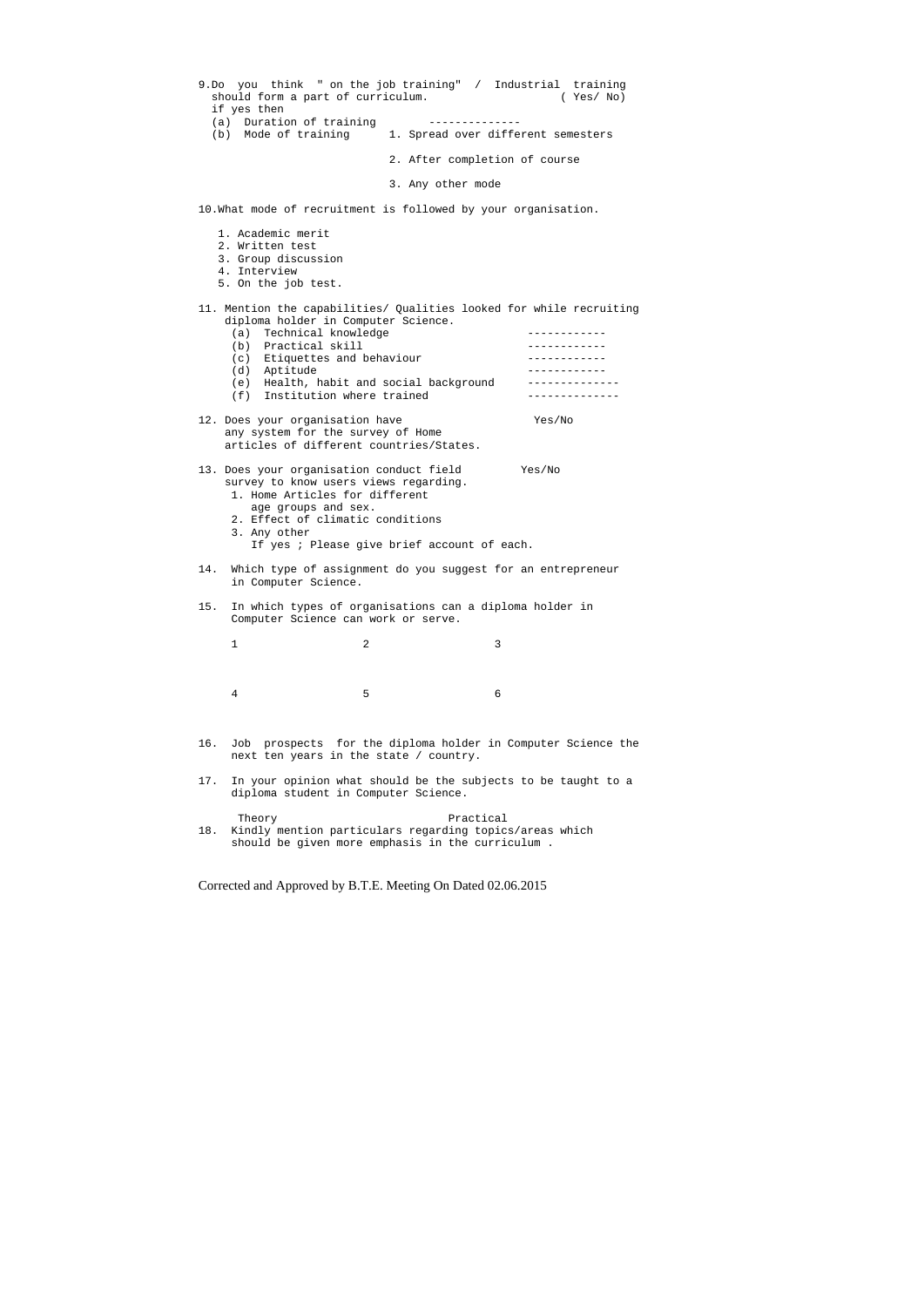Theory **Practical** 19. Kindly state whether your organisation Yes/ No can contribute towards improvement of

- curriculum in above field. If yes : Please give names of experts in your organisation to whom contact.
- 20. Kindly give your valuable suggestions for being considered at the time of finalisation of curriculum.
- 21. What changes in technologies are to be incorporated in the development of curriculum in Computer Science.

( Signature )

Kindly mail the above questionaire duly filled to:-

 Litil Kumar Assistant Professor Institute of Research,Development & Training,U.P. Kanpur-208024 ( Please note that all information in this survey is confidential for the use of curriculum design only )